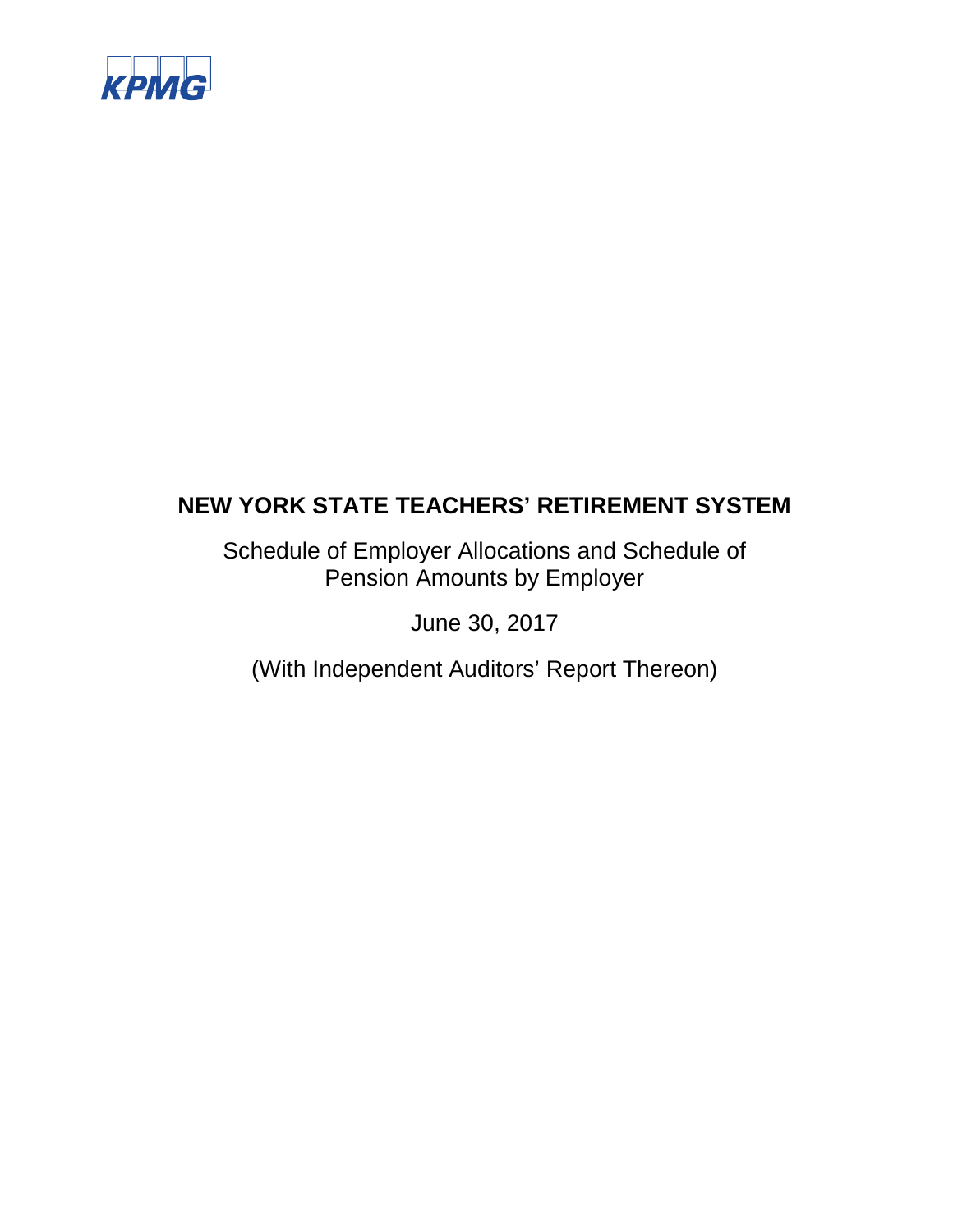Schedule of Employer Allocations and Schedule of Pension Amounts by Employer

June 30, 2017

## **Table of Contents**

|                                                                                       | Page |
|---------------------------------------------------------------------------------------|------|
| Independent Auditors' Report                                                          | 1.   |
| Schedule of Employer Allocations                                                      | 3    |
| Schedule of Pension Amounts by Employer                                               | 23   |
| Notes to Schedule of Employer Allocations and Schedule of Pension Amounts by Employer |      |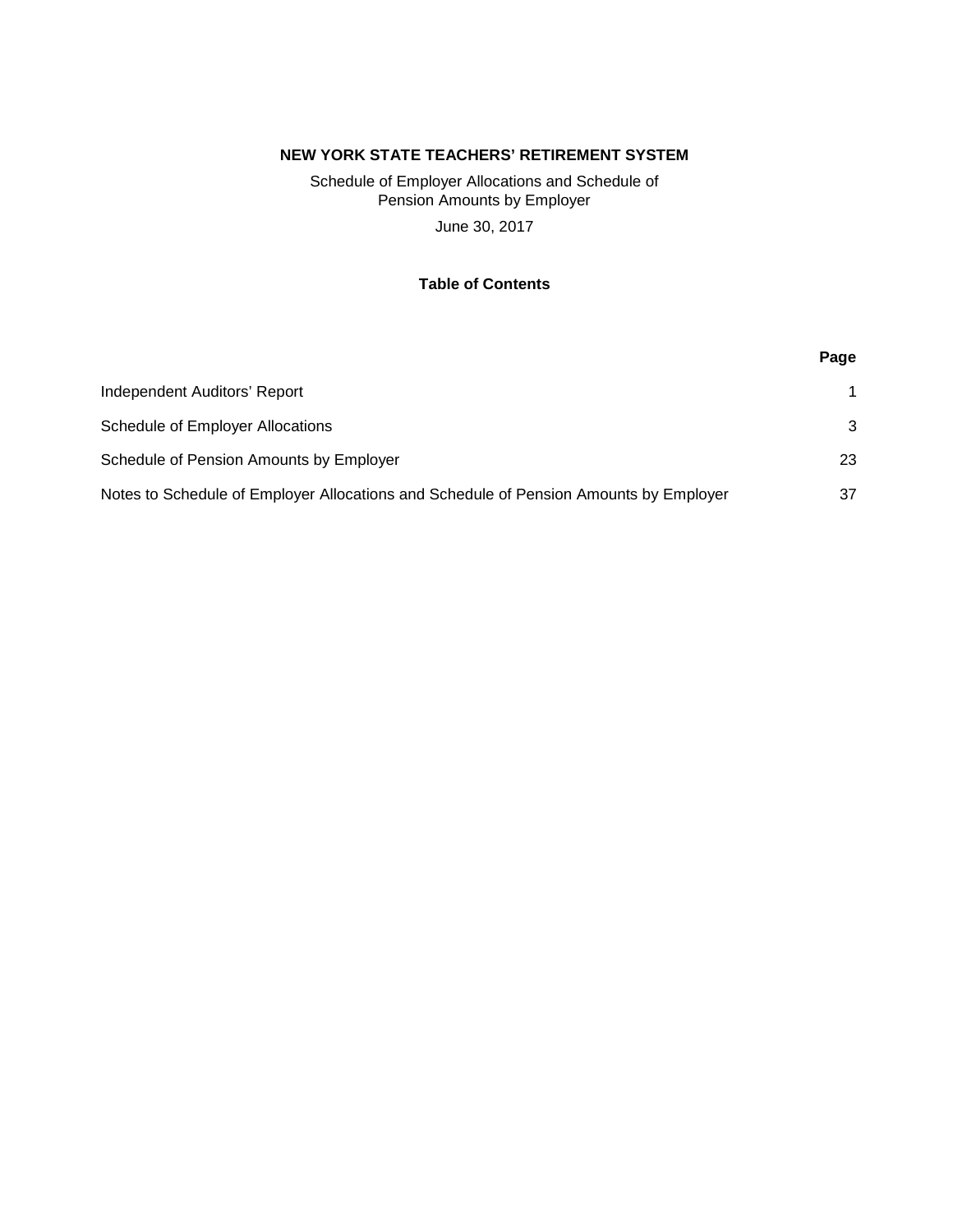

KPMG LLP 515 Broadway Albany, NY 12207-2974

### **Independent Auditors' Report**

The Retirement Board New York State Teachers' Retirement System:

We have audited the accompanying schedule of employer allocations of the New York State Teachers' Retirement System (the System) as of and for the fiscal year ended June 30, 2017, and the related notes. We have also audited the total for all districts of the columns titled net pension liability (asset), total deferred outflows of resources, total deferred inflows of resources, and total pension expense included in the accompanying schedule of pension amounts by employer of the System as of and for the fiscal year ended June 30, 2017 (collectively the specified column totals), and the related notes.

### *Management's Responsibility for the Schedules*

Management is responsible for the preparation and fair presentation of these schedules in accordance with U.S. generally accepted accounting principles; this includes the design, implementation, and maintenance of internal control relevant to the preparation and fair presentation of the schedules that are free from material misstatement, whether due to fraud or error.

## *Auditors' Responsibility*

Our responsibility is to express opinions on the schedule of employer allocations and the specified column totals included in the schedule of pension amounts by employer based on our audit. We conducted our audit in accordance with auditing standards generally accepted in the United States of America. Those standards require that we plan and perform the audit to obtain reasonable assurance about whether the schedule of employer allocations and specified column totals included in the schedule of pension amounts by employer are free from material misstatement.

An audit involves performing procedures to obtain audit evidence about the amounts and disclosures in the schedule of employer allocations and specified column totals included in the schedule of pension amounts by employer. The procedures selected depend on the auditors' judgment, including the assessment of the risks of material misstatement of the schedule of employer allocations and specified column totals included in the schedule of pension amounts by employer, whether due to fraud or error. In making those risk assessments, the auditor considers internal control relevant to the entity's preparation and fair presentation of the schedule of employer allocations and specified column totals included in the schedule of pension amounts by employer in order to design audit procedures that are appropriate in the circumstances, but not for the purpose of expressing an opinion on the effectiveness of the entity's internal control. Accordingly, we express no such opinion. An audit also includes evaluating the appropriateness of accounting policies used and the reasonableness of significant accounting estimates made by management, as well as evaluating the overall presentation of the schedule of employer allocations and specified column totals included in the schedule of pension amounts by employer.

We believe that the audit evidence we have obtained is sufficient and appropriate to provide a basis for our audit opinions.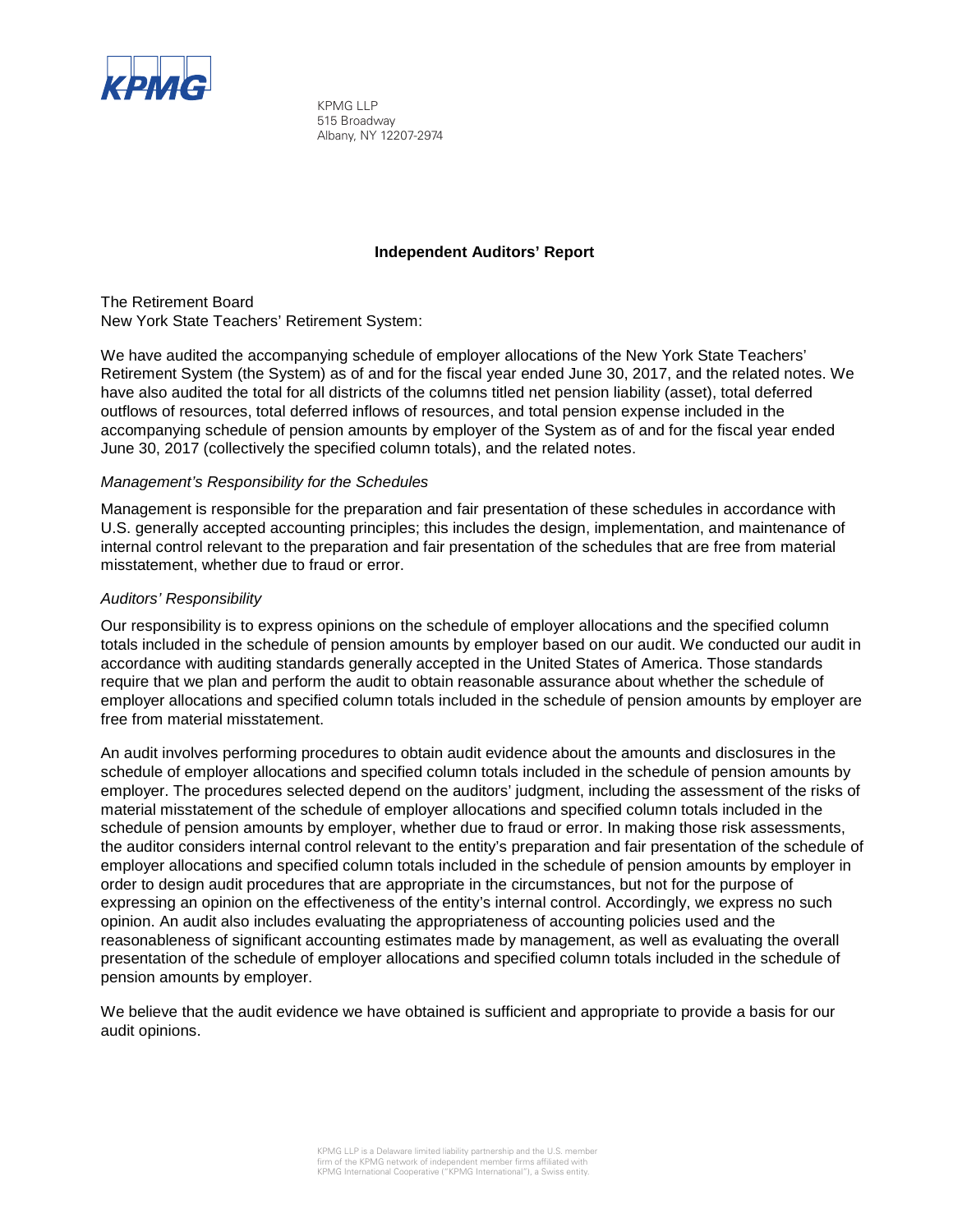

## *Opinions*

In our opinion, the schedules and the related notes referred to above present fairly, in all material respects, the employer allocations and net pension liability (asset), total deferred outflows of resources, total deferred inflows of resources, and total pension expense for the total of all participating districts for the New York State Teachers' Retirement System as of and for the fiscal year ended June 30, 2017, in accordance with U.S. generally accepted accounting principles.

### *Other Matter*

We have audited, in accordance with auditing standards generally accepted in the United States of America, the financial statements of the New York State Teachers' Retirement System as of and for the fiscal year ended June 30, 2017, and our report thereon dated October 26, 2017, expressed an unmodified opinion on those financial statements.

### *Restriction on Use*

Our report is intended solely for the information and use of the New York State Teachers' Retirement System management, the Retirement Board of the New York State Teachers' Retirement System, New York State Teachers' Retirement System employers and their auditors and is not intended to be and should not be used by anyone other than these specified parties.



Albany, New York December 7, 2017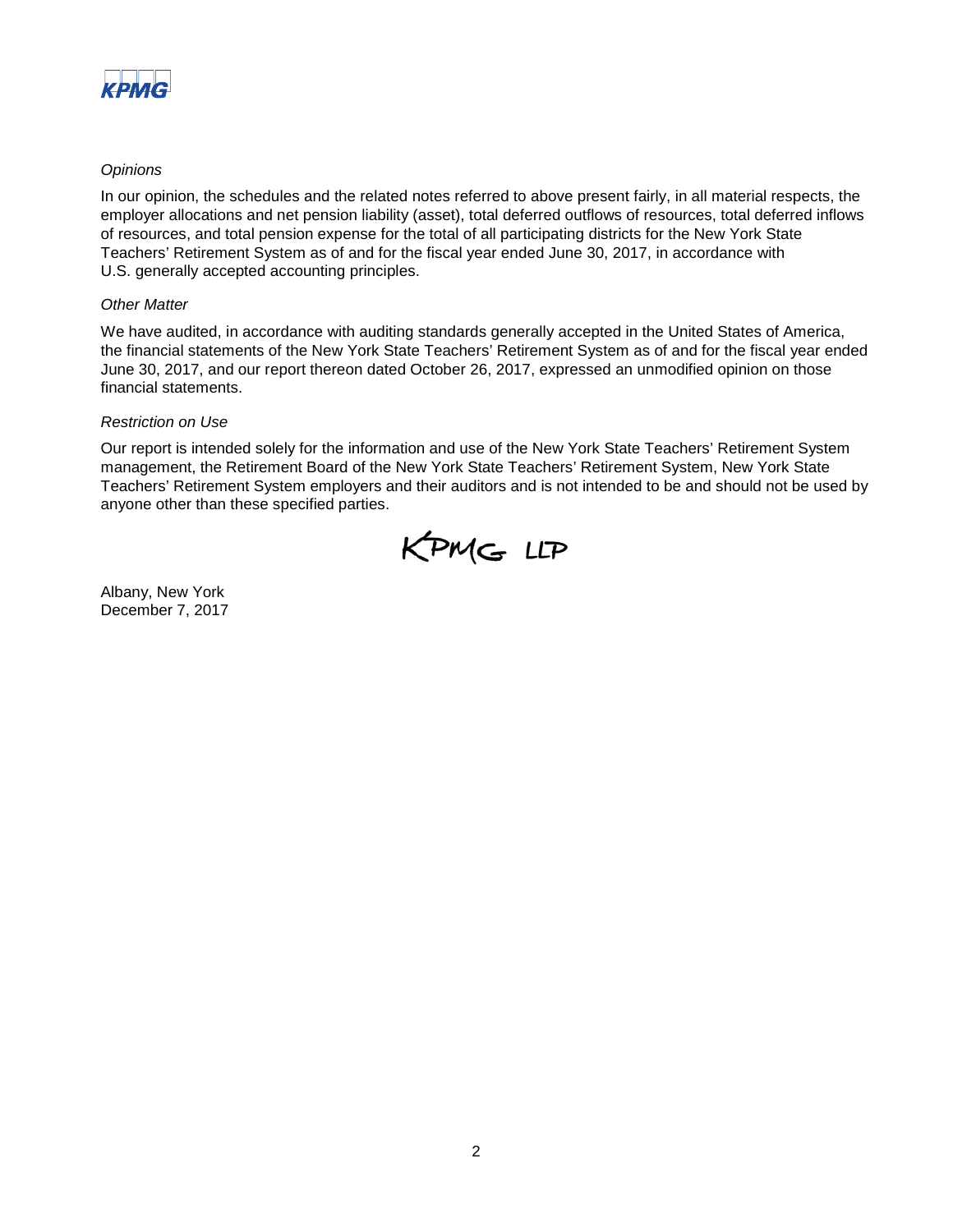Schedule of Employer Allocations

| <b>District</b><br>code | <b>Required</b><br>employer<br>contribution | <b>Employer</b><br>allocation<br>percentage |
|-------------------------|---------------------------------------------|---------------------------------------------|
| <b>All districts</b>    | \$<br>1,857,233,863                         | 100.000000 %                                |
| 1005                    | 9,839,703                                   | 0.529804                                    |
| 1010                    | 2,864,476                                   | 0.154233                                    |
| 1015                    | 3,355,673                                   | 0.180681                                    |
| 1020                    | 1,943,864                                   | 0.104664                                    |
| 1025                    | 2,954,466                                   | 0.159079                                    |
| 1030                    | 4,715,410                                   | 0.253894                                    |
| 1035                    | 34,111,982                                  | 1.836709                                    |
| 1040                    | 2,901,991                                   | 0.156253                                    |
| 1045                    | 1,661,418                                   | 0.089457                                    |
| 1050                    | 4,344,034                                   | 0.233898                                    |
| 1055                    | 2,090,133                                   | 0.112540                                    |
| 1060                    | 1,943,555                                   | 0.104648                                    |
| 1065                    | 4,033,081                                   | 0.217155                                    |
| 1070                    | 2,979,442                                   | 0.160424                                    |
| 1075                    | 2,036,276                                   | 0.109640                                    |
| 1080                    | 4,007,040                                   | 0.215753                                    |
| 1085                    | 1,727,991                                   | 0.093041                                    |
| 1090                    | 2,303,503                                   | 0.124029                                    |
| 1095                    | 1,154,538                                   | 0.062164                                    |
| 1100                    | 1,926,492                                   | 0.103729                                    |
| 1105                    | 4,485,114                                   | 0.241494                                    |
| 1110                    | 3,702,919                                   | 0.199378                                    |
| 1115                    | 1,191,155                                   | 0.064136                                    |
| 1120                    | 7,432,826                                   | 0.400209                                    |
| 1125                    | 1,750,198                                   | 0.094237                                    |
| 1130                    | 771,814                                     | 0.041557                                    |
| 1135                    | 4,055,615                                   | 0.218369                                    |
| 1140                    | 6,404,638                                   | 0.344848                                    |
| 1145                    | 940,645                                     | 0.050648                                    |
| 1150                    | 6,882,022                                   | 0.370552                                    |
| 1155                    | 11,584,315                                  | 0.623740                                    |
| 1160                    | 13,076,205                                  | 0.704069                                    |
| 1165                    | 12,614,496                                  | 0.679209                                    |
| 1170                    | 5,688,395                                   | 0.306283                                    |
| 1175                    | 3,013,456                                   | 0.162255                                    |
| 1180                    | 1,531,422                                   | 0.082457                                    |
| 1185                    | 1,514,850                                   | 0.081565                                    |
| 1190                    | 1,604,517                                   | 0.086393                                    |
| 1195                    | 1,683,164                                   | 0.090627                                    |
| 1200                    | 1,641,024                                   | 0.088358                                    |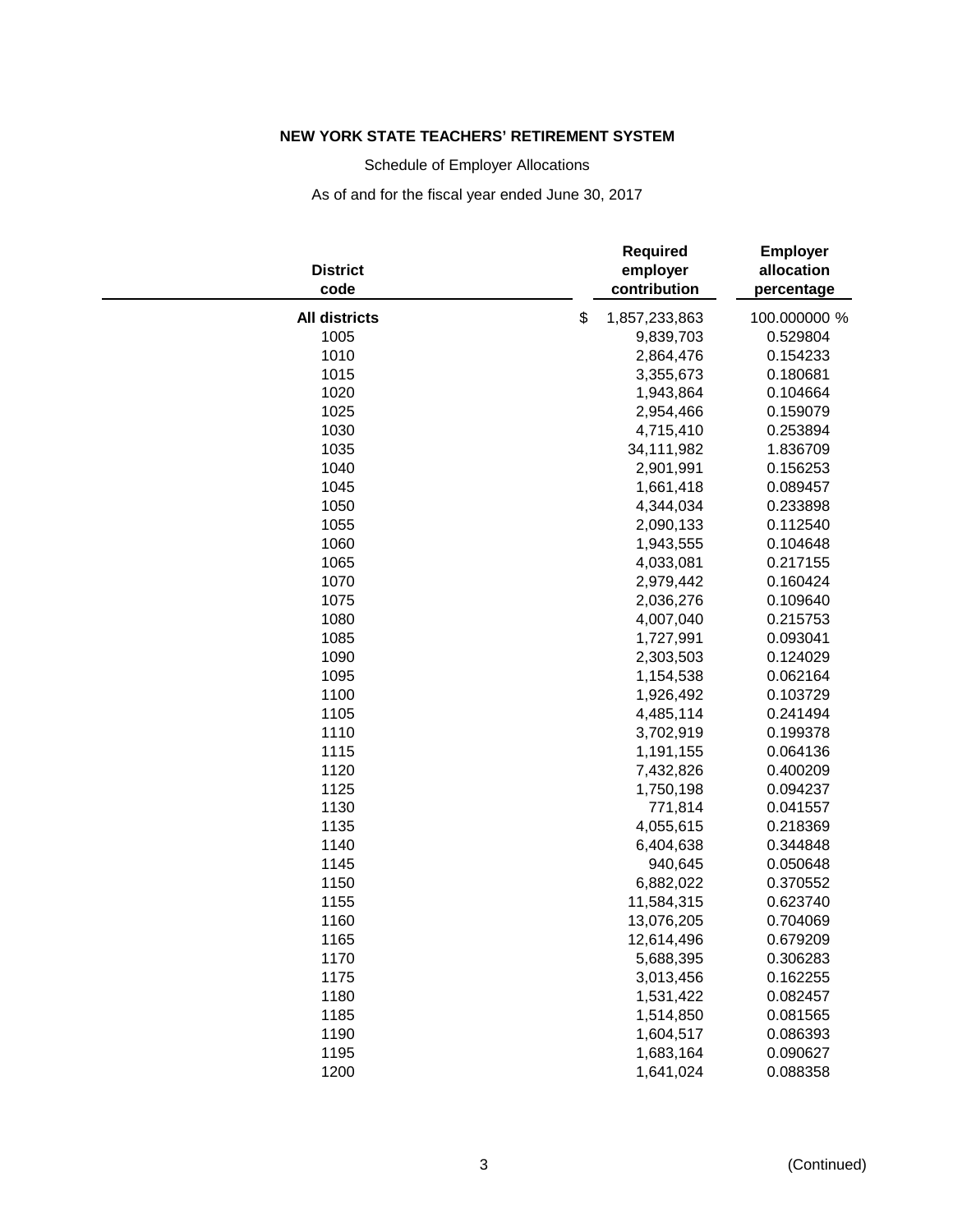Schedule of Employer Allocations

| <b>District</b><br>code | <b>Required</b><br>employer<br>contribution | <b>Employer</b><br>allocation<br>percentage |
|-------------------------|---------------------------------------------|---------------------------------------------|
| 1205                    | \$<br>3,114,240                             | 0.167682 %                                  |
| 1210                    | 3,860,421                                   | 0.207859                                    |
| 1215                    | 1,977,772                                   | 0.106490                                    |
| 1220                    | 2,790,569                                   | 0.150254                                    |
| 1225                    | 4,220,842                                   | 0.227265                                    |
| 1230                    | 900,819                                     | 0.048503                                    |
| 1235                    | 30,022,510                                  | 1.616517                                    |
| 1240                    | 4,494,454                                   | 0.241997                                    |
| 1245                    | 4,221,985                                   | 0.227327                                    |
| 1250                    | 1,236,602                                   | 0.066583                                    |
| 1255                    | 4,901,918                                   | 0.263937                                    |
| 1260                    | 8,472,044                                   | 0.456165                                    |
| 1265                    | 1,553,503                                   | 0.083646                                    |
| 1270                    | 20,788,074                                  | 1.119303                                    |
| 1275                    | 1,419,043                                   | 0.076406                                    |
| 1280                    | 3,887,774                                   | 0.209331                                    |
| 1285                    | 6,734,433                                   | 0.362606                                    |
| 1290                    | 2,714,699                                   | 0.146169                                    |
| 1295                    | 1,079,802                                   | 0.058140                                    |
| 1300                    | 10,170,029                                  | 0.547590                                    |
| 1305                    | 28,169,565                                  | 1.516748                                    |
| 2005                    | 1,540,535                                   | 0.082948                                    |
| 2006                    | 1,386,383                                   | 0.074648                                    |
| 2007                    | 3,787,495                                   | 0.203932                                    |
| 2008                    | 3,366,291                                   | 0.181253                                    |
| 2009                    | 2,676,602                                   | 0.144118                                    |
| 2010                    | 8,694,769                                   | 0.468157                                    |
| 2014                    | 1,156,180                                   | 0.062253                                    |
| 2015                    | 2,518,138                                   | 0.135585                                    |
| 2016                    | 1,020,351                                   | 0.054939                                    |
| 2018                    | 2,367,521                                   | 0.127476                                    |
| 2020                    | 6,153,696                                   | 0.331337                                    |
| 2025                    | 4,691,493                                   | 0.252606                                    |
| 2030                    | 3,996,607                                   | 0.215191                                    |
| 2035                    | 1,329,793                                   | 0.071601                                    |
| 2040                    | 7,453,562                                   | 0.401326                                    |
| 2044                    | 1,781,808                                   | 0.095939                                    |
| 2045                    | 4,483,289                                   | 0.241396                                    |
| 2046                    | 3,753,586                                   | 0.202106                                    |
| 2047                    | 18,298,806                                  | 0.985272                                    |
| 2048                    | 4,234,222                                   | 0.227985                                    |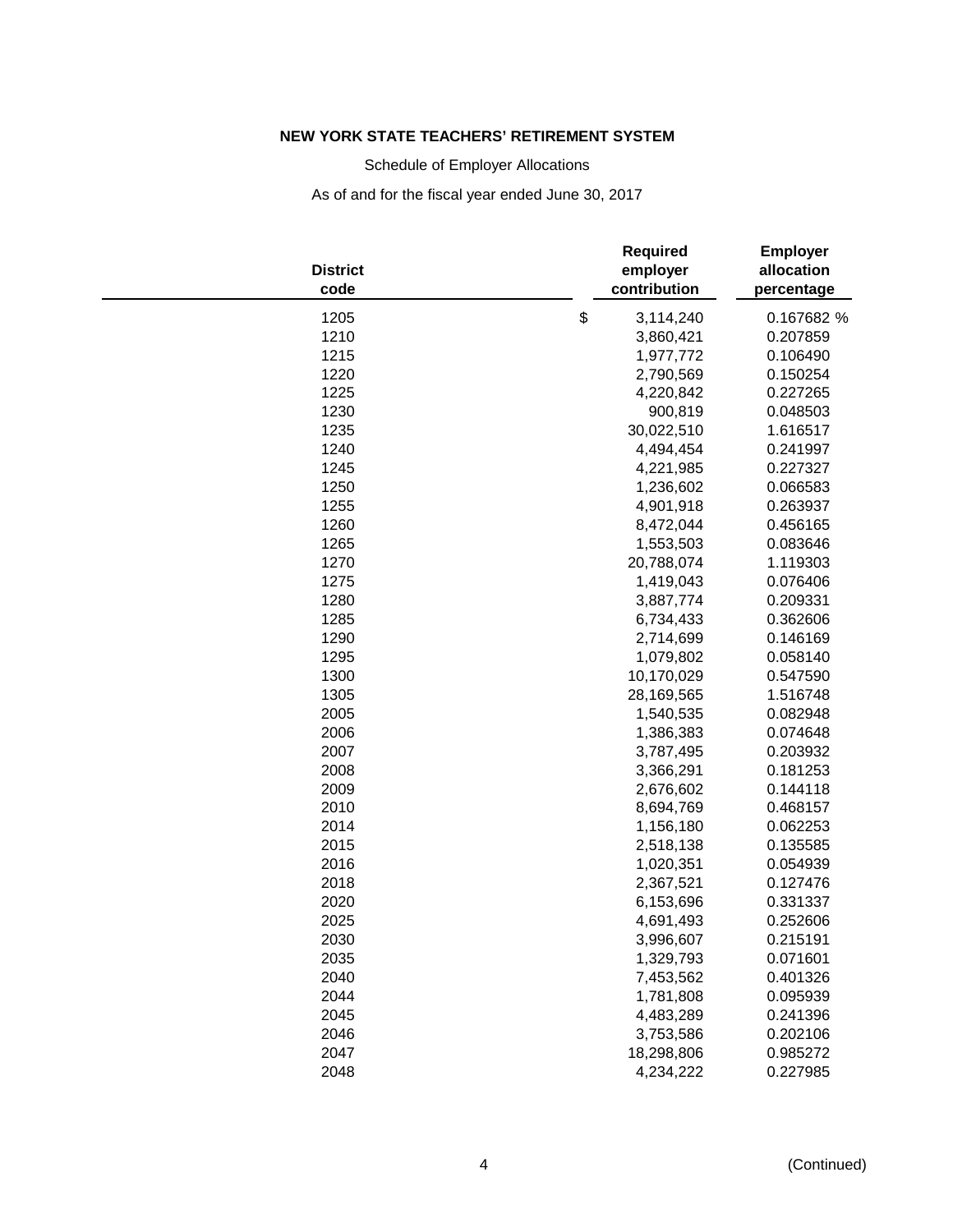Schedule of Employer Allocations

| <b>District</b><br>code | Required<br>employer<br>contribution | <b>Employer</b><br>allocation<br>percentage |
|-------------------------|--------------------------------------|---------------------------------------------|
| 2050                    | \$<br>3,205,727                      | 0.172608 %                                  |
| 2052                    | 2,966,990                            | 0.159753                                    |
| 2055                    | 2,420,548                            | 0.130331                                    |
| 2056                    | 3,107,567                            | 0.167322                                    |
| 2057                    | 4,008,670                            | 0.215841                                    |
| 2058                    | 2,465,150                            | 0.132732                                    |
| 2059                    | 4,012,824                            | 0.216065                                    |
| 2060                    | 1,051,769                            | 0.056631                                    |
| 2061                    | 1,171,503                            | 0.063078                                    |
| 2062                    | 1,891,467                            | 0.101843                                    |
| 2063                    | 941,442                              | 0.050691                                    |
| 2064                    | 2,938,361                            | 0.158212                                    |
| 2065                    | 2,425,158                            | 0.130579                                    |
| 2066                    | 6,190,371                            | 0.333311                                    |
| 2067                    | 9,406,328                            | 0.506470                                    |
| 2068                    | 8,252,116                            | 0.444323                                    |
| 2069                    | 1,140,865                            | 0.061428                                    |
| 2070                    | 1,545,559                            | 0.083218                                    |
| 2071                    | 1,252,965                            | 0.067464                                    |
| 2072                    | 1,452,534                            | 0.078210                                    |
| 2073                    | 3,039,899                            | 0.163679                                    |
| 2074                    | 3,222,083                            | 0.173488                                    |
| 2075                    | 5,881,992                            | 0.316707                                    |
| 2076                    | 3,549,585                            | 0.191122                                    |
| 2077                    | 1,016,180                            | 0.054715                                    |
| 2078                    | 9,533,321                            | 0.513308                                    |
| 2079                    | 5,262,535                            | 0.283353                                    |
| 2080                    | 1,199,192                            | 0.064569                                    |
| 2081                    | 1,515,586                            | 0.081605                                    |
| 2082                    | 851,377                              | 0.045841                                    |
| 2083                    | 1,995,559                            | 0.107448                                    |
| 2084                    | 3,315,376                            | 0.178511                                    |
| 2085                    | 1,613,117                            | 0.086856                                    |
| 2086                    | 5,639,571                            | 0.303654                                    |
| 2090                    | 2,474,134                            | 0.133216                                    |
| 2095                    | 2,392,548                            | 0.128823                                    |
| 2104                    | 1,385,370                            | 0.074593                                    |
| 2105                    | 1,259,298                            | 0.067805                                    |
| 2110                    | 3,785,207                            | 0.203809                                    |
| 2112                    | 2,580,759                            | 0.138957                                    |
| 2115                    | 5,406,083                            | 0.291083                                    |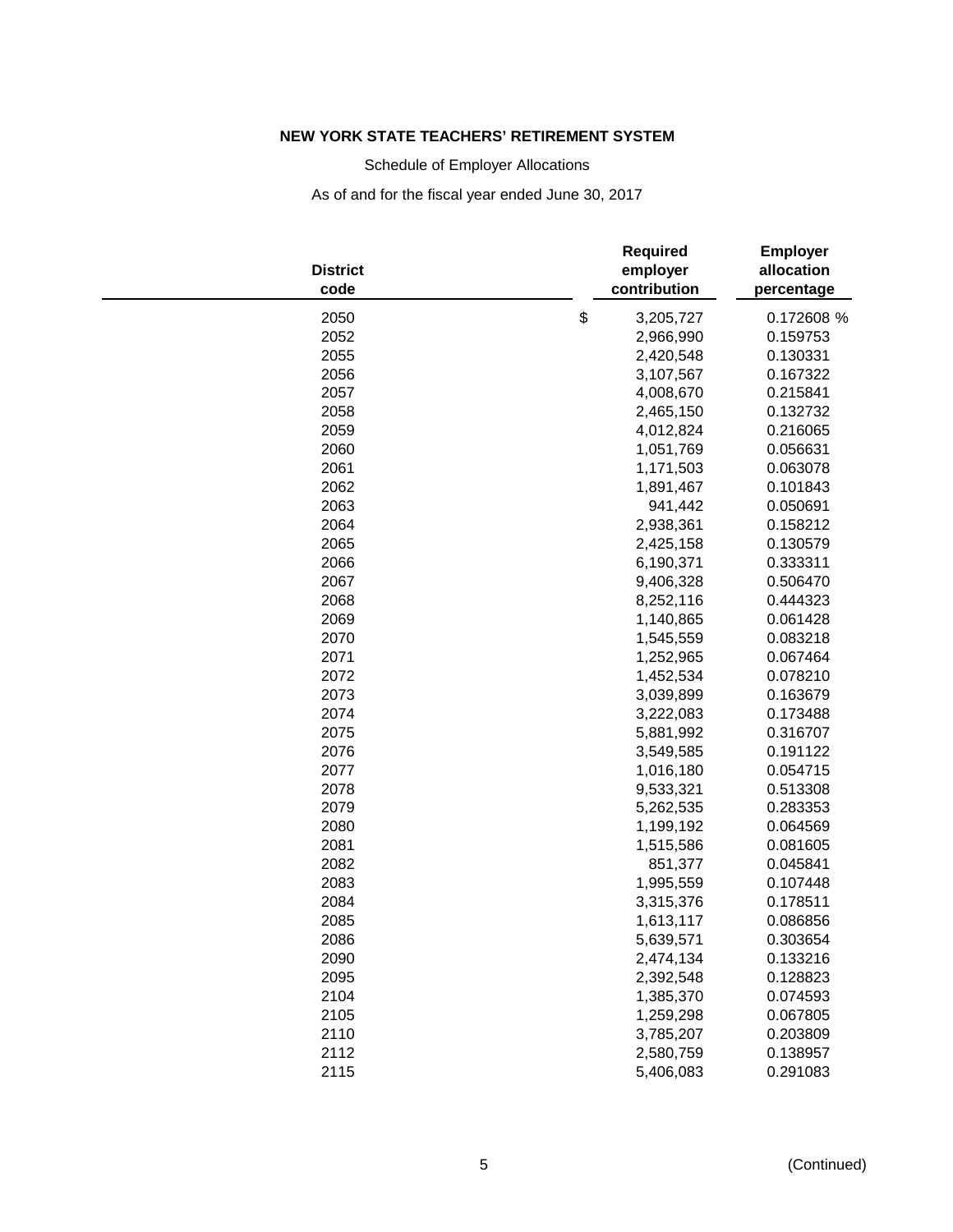Schedule of Employer Allocations

| <b>District</b><br>code | <b>Required</b><br>employer<br>contribution | <b>Employer</b><br>allocation<br>percentage |
|-------------------------|---------------------------------------------|---------------------------------------------|
| 2120                    | \$<br>9,696,355                             | 0.522086 %                                  |
| 2125                    | 1,012,743                                   | 0.054530                                    |
| 2130                    | 1,834,641                                   | 0.098784                                    |
| 2135                    | 3,404,868                                   | 0.183330                                    |
| 2140                    | 2,994,462                                   | 0.161232                                    |
| 2145                    | 4,381,944                                   | 0.235939                                    |
| 2146                    | 4,503,455                                   | 0.242482                                    |
| 2147                    | 1,154,407                                   | 0.062157                                    |
| 2148                    | 2,750,399                                   | 0.148091                                    |
| 2149                    | 1,839,651                                   | 0.099053                                    |
| 2150                    | 732,477                                     | 0.039439                                    |
| 2155                    | 2,795,022                                   | 0.150494                                    |
| 2160                    | 5,216,257                                   | 0.280862                                    |
| 2165                    | 1,685,864                                   | 0.090773                                    |
| 2170                    | 7,566,812                                   | 0.407424                                    |
| 2175                    | 684,402                                     | 0.036851                                    |
| 2180                    | 1,429,197                                   | 0.076953                                    |
| 2185                    | 8,055,806                                   | 0.433753                                    |
| 2187                    | 3,764,532                                   | 0.202696                                    |
| 2190                    | 5,256,477                                   | 0.283027                                    |
| 2191                    | 3,666,867                                   | 0.197437                                    |
| 2195                    | 1,115,149                                   | 0.060044                                    |
| 2196                    | 1,255,226                                   | 0.067586                                    |
| 2198                    | 2,629,003                                   | 0.141555                                    |
| 2200                    | 11,203,344                                  | 0.603227                                    |
| 2204                    | 10,112,327                                  | 0.544483                                    |
| 2205                    | 298,536                                     | 0.016074                                    |
| 2206                    | 1,497,572                                   | 0.080635                                    |
| 2207                    | 2,864,602                                   | 0.154240                                    |
| 2208                    | 4,615,090                                   | 0.248493                                    |
| 2209                    | 11,046,553                                  | 0.594785                                    |
| 2210                    | 2,945,989                                   | 0.158622                                    |
| 2212                    | 3,962,953                                   | 0.213379                                    |
| 2215                    | 5,694,416                                   | 0.306607                                    |
| 2220                    | 2,353,177                                   | 0.126703                                    |
| 2224                    | 5,111,252                                   | 0.275208                                    |
| 2225                    | 9,155,486                                   | 0.492964                                    |
| 2230                    | 7,307,296                                   | 0.393450                                    |
| 2231                    | 3,689,869                                   | 0.198675                                    |
| 2235                    | 732,693                                     | 0.039451                                    |
| 2239                    | 3,437,777                                   | 0.185102                                    |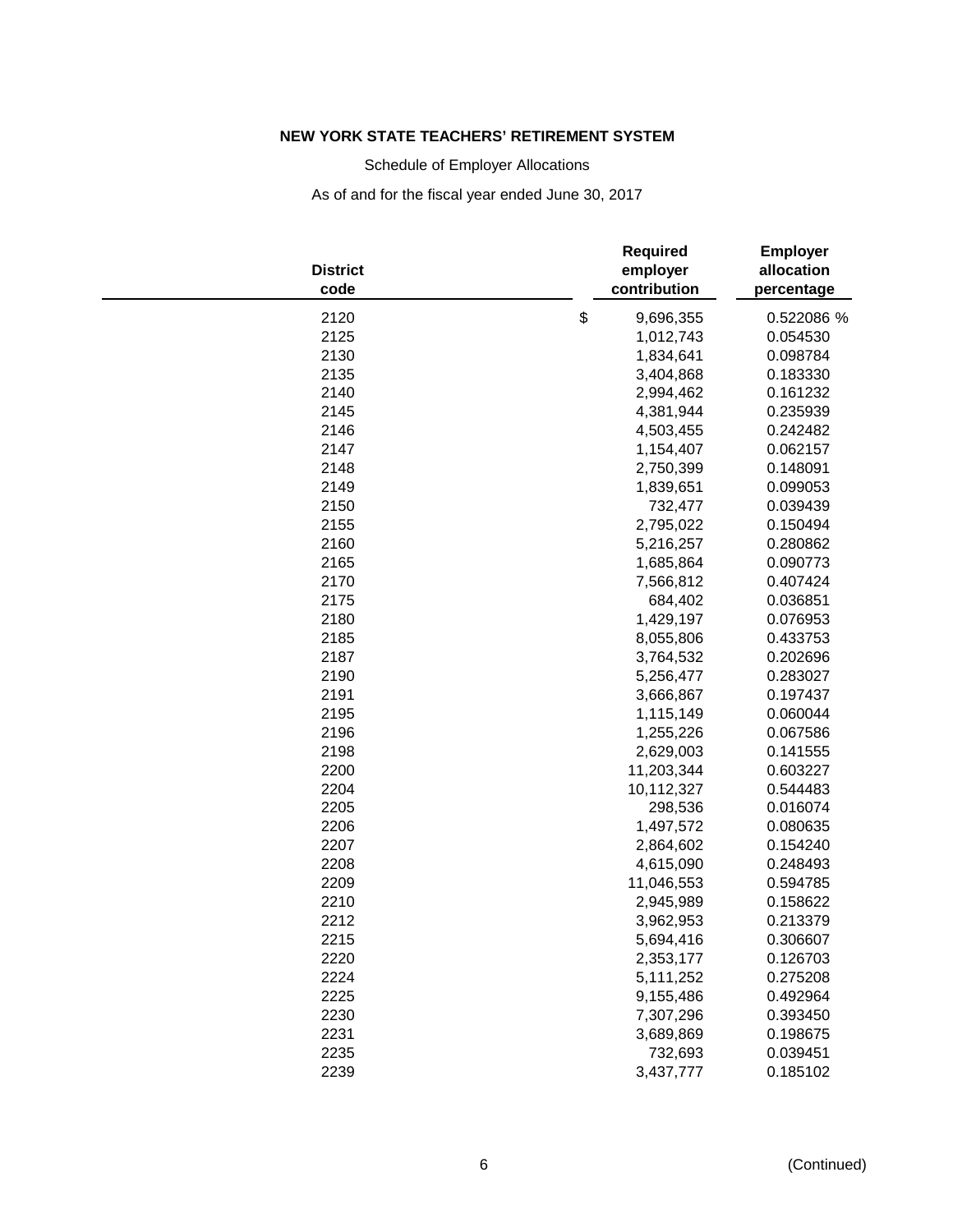Schedule of Employer Allocations

| <b>District</b><br>code | <b>Required</b><br>employer<br>contribution | <b>Employer</b><br>allocation<br>percentage |
|-------------------------|---------------------------------------------|---------------------------------------------|
| 2240                    | \$<br>6,267,704                             | 0.337475 %                                  |
| 2241                    | 1,009,072                                   | 0.054332                                    |
| 2242                    | 1,764,642                                   | 0.095015                                    |
| 2243                    | 1,777,933                                   | 0.095730                                    |
| 2244                    | 1,050,358                                   | 0.056555                                    |
| 2245                    | 2,877,035                                   | 0.154910                                    |
| 2250                    | 1,660,295                                   | 0.089396                                    |
| 2255                    | 5,307,536                                   | 0.285776                                    |
| 2260                    | 3,729,036                                   | 0.200784                                    |
| 2266                    | 3,054,231                                   | 0.164451                                    |
| 2268                    | 1,684,749                                   | 0.090713                                    |
| 2270                    | 2,917,787                                   | 0.157104                                    |
| 2271                    | 1,994,100                                   | 0.107369                                    |
| 2272                    | 3,095,080                                   | 0.166650                                    |
| 2275                    | 5,704,789                                   | 0.307166                                    |
| 2280                    | 1,856,077                                   | 0.099938                                    |
| 2281                    | 1,145,591                                   | 0.061683                                    |
| 2282                    | 5,171,780                                   | 0.278467                                    |
| 2285                    | 7,265,828                                   | 0.391218                                    |
| 2286                    | 3,929,326                                   | 0.211569                                    |
| 2288                    | 2,325,198                                   | 0.125197                                    |
| 2289                    | 7,310,119                                   | 0.393602                                    |
| 2290                    | 4,061,699                                   | 0.218696                                    |
| 2295                    | 1,841,183                                   | 0.099136                                    |
| 2300                    | 4,131,134                                   | 0.222435                                    |
| 2305                    | 985,910                                     | 0.053085                                    |
| 2310                    | 11,001,206                                  | 0.592344                                    |
| 2315                    | 1,776,333                                   | 0.095644                                    |
| 2317                    | 1,733,815                                   | 0.093355                                    |
| 2320                    | 7,368,308                                   | 0.396736                                    |
| 2325                    | 6,547,803                                   | 0.352557                                    |
| 2328                    | 1,504,952                                   | 0.081032                                    |
| 2330                    | 3,809,532                                   | 0.205119                                    |
| 2335                    | 4,305,519                                   | 0.231824                                    |
| 2338                    | 5,953,062                                   | 0.320534                                    |
| 2339                    | 1,710,648                                   | 0.092107                                    |
| 2340                    | 1,962,449                                   | 0.105665                                    |
| 2345                    | 2,496,335                                   | 0.134411                                    |
| 2350                    | 6,833,039                                   | 0.367915                                    |
| 2355                    | 4,832,101                                   | 0.260177                                    |
| 2360                    | 3,537,146                                   | 0.190452                                    |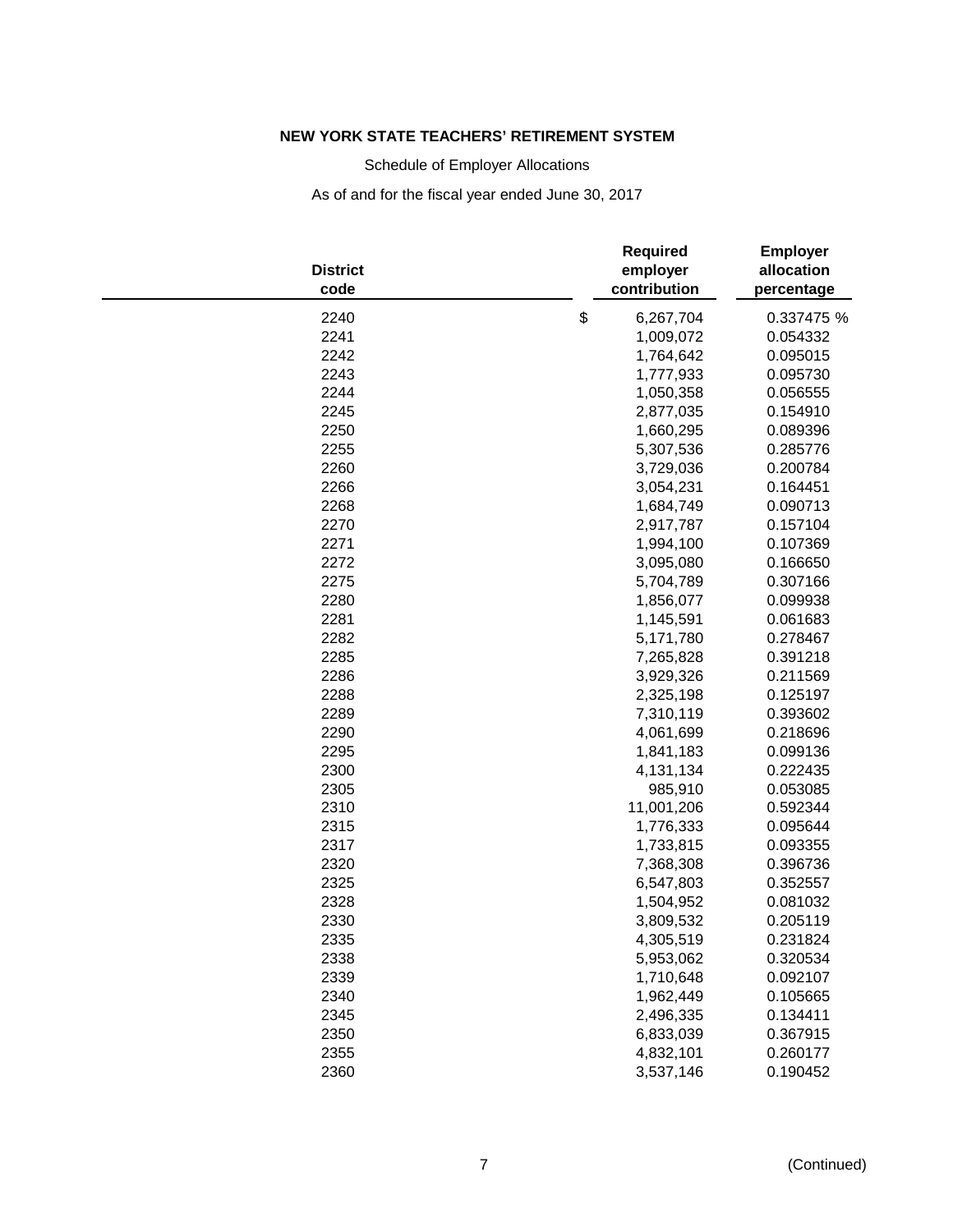Schedule of Employer Allocations

| <b>District</b><br>code | <b>Required</b><br>employer<br>contribution | <b>Employer</b><br>allocation<br>percentage |
|-------------------------|---------------------------------------------|---------------------------------------------|
| 2361                    | \$<br>1,522,779                             | 0.081992 %                                  |
| 2362                    | 1,721,387                                   | 0.092686                                    |
| 2363                    | 1,085,102                                   | 0.058426                                    |
| 2364                    | 2,100,155                                   | 0.113080                                    |
| 2365                    | 10,371,457                                  | 0.558436                                    |
| 2370                    | 1,738,379                                   | 0.093600                                    |
| 2375                    | 1,474,892                                   | 0.079413                                    |
| 2377                    | 2,002,149                                   | 0.107803                                    |
| 2378                    | 10,873,675                                  | 0.585477                                    |
| 2379                    | 10,894,707                                  | 0.586609                                    |
| 2380                    | 4,302,648                                   | 0.231670                                    |
| 2381                    | 2,304,481                                   | 0.124081                                    |
| 2383                    | 7,694,601                                   | 0.414304                                    |
| 2384                    | 4,925,377                                   | 0.265200                                    |
| 2385                    | 3,289,984                                   | 0.177144                                    |
| 2389                    | 2,973,517                                   | 0.160105                                    |
| 2390                    | 5,903,373                                   | 0.317858                                    |
| 2391                    | 2,975,121                                   | 0.160191                                    |
| 2394                    | 2,118,097                                   | 0.114046                                    |
| 2395                    | 1,737,878                                   | 0.093573                                    |
| 2396                    | 1,350,252                                   | 0.072702                                    |
| 2400                    | 10,068,303                                  | 0.542113                                    |
| 2401                    | 2,444,791                                   | 0.131636                                    |
| 2402                    | 5,940,971                                   | 0.319883                                    |
| 2403                    | 2,760,548                                   | 0.148638                                    |
| 2405                    | 3,695,445                                   | 0.198976                                    |
| 2406                    | 5,098,611                                   | 0.274527                                    |
| 2408                    | 5,209,144                                   | 0.280479                                    |
| 2409                    | 1,058,445                                   | 0.056990                                    |
| 2410                    | 6,766,074                                   | 0.364309                                    |
| 2415                    | 7,853,162                                   | 0.422842                                    |
| 2420                    | 3,973,927                                   | 0.213970                                    |
| 2425                    | 7,687,504                                   | 0.413922                                    |
| 2426                    | 2,139,295                                   | 0.115187                                    |
| 2428                    | 4,211,592                                   | 0.226767                                    |
| 2430                    | 6,196,463                                   | 0.333639                                    |
| 2435                    | 1,695,500                                   | 0.091292                                    |
| 2440                    | 2,739,700                                   | 0.147515                                    |
| 2441                    | 1,600,561                                   | 0.086180                                    |
| 2445                    | 7,812,724                                   | 0.420665                                    |
| 2450                    | 3,130,705                                   | 0.168568                                    |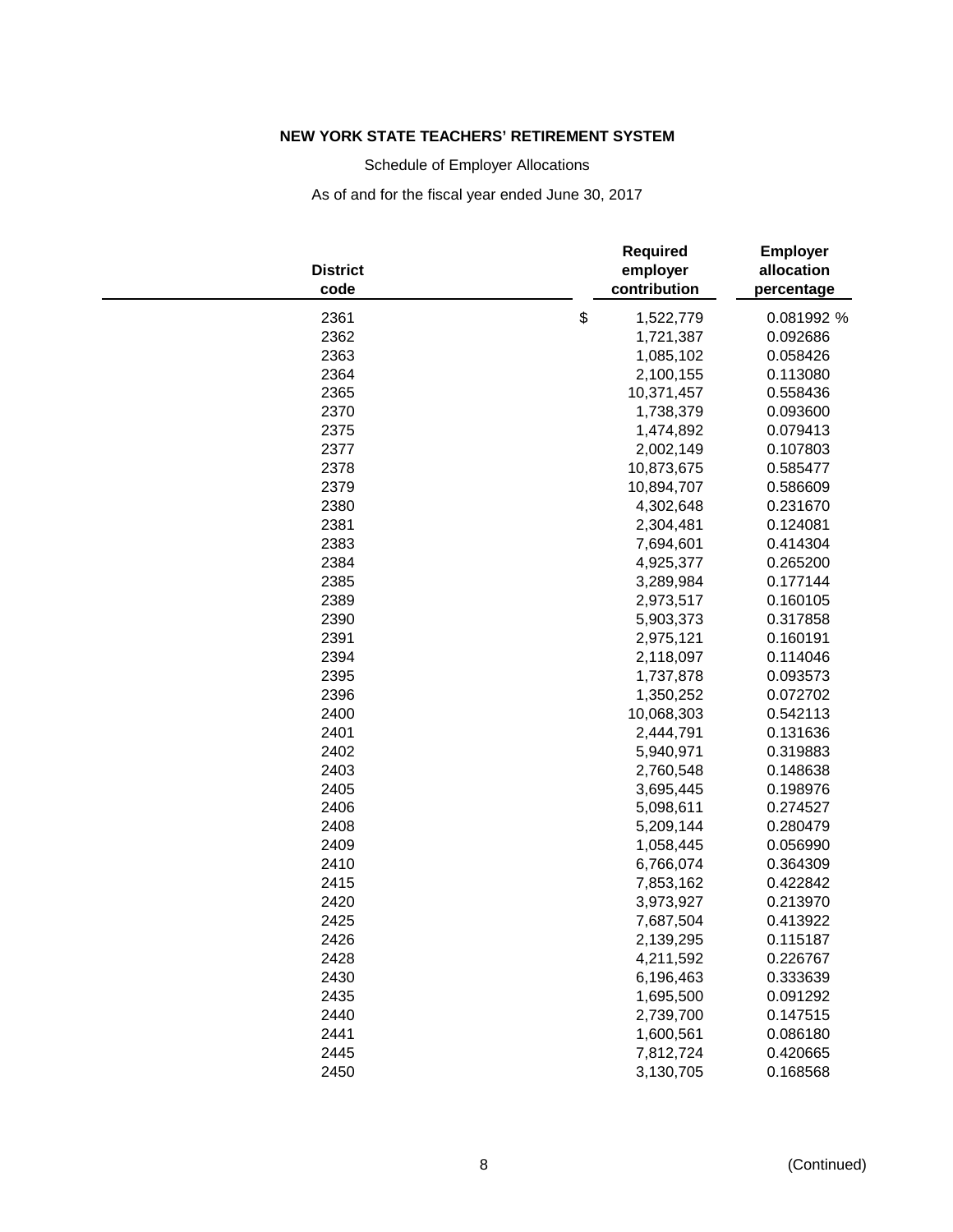Schedule of Employer Allocations

| <b>District</b><br>code | Required<br>employer<br>contribution | <b>Employer</b><br>allocation<br>percentage |
|-------------------------|--------------------------------------|---------------------------------------------|
| 2455                    | \$<br>3,928,374                      | 0.211517 %                                  |
| 2458                    | 3,862,336                            | 0.207962                                    |
| 2460                    | 1,454,341                            | 0.078307                                    |
| 2464                    | 1,274,417                            | 0.068619                                    |
| 2465                    | 672,079                              | 0.036187                                    |
| 2466                    | 1,618,100                            | 0.087124                                    |
| 2467                    | 2,279,870                            | 0.122756                                    |
| 2468                    | 1,821,926                            | 0.098099                                    |
| 2469                    | 4,955,151                            | 0.266803                                    |
| 2470                    | 4,557,413                            | 0.245387                                    |
| 2471                    | 4,865,051                            | 0.261951                                    |
| 2475                    | 7,424,005                            | 0.399735                                    |
| 2480                    | 2,411,652                            | 0.129852                                    |
| 2485                    | 5,137,995                            | 0.276648                                    |
| 2490                    | 7,345,286                            | 0.395496                                    |
| 2495                    | 983,734                              | 0.052968                                    |
| 2497                    | 2,430,653                            | 0.130875                                    |
| 2498                    | 2,123,352                            | 0.114329                                    |
| 2500                    | 5,900,127                            | 0.317684                                    |
| 2504                    | 3,622,217                            | 0.195033                                    |
| 2505                    | 5,063,780                            | 0.272652                                    |
| 2507                    | 959,733                              | 0.051675                                    |
| 2508                    | 2,693,999                            | 0.145054                                    |
| 2509                    | 4,868,839                            | 0.262155                                    |
| 2510                    | 1,965,993                            | 0.105856                                    |
| 2512                    | 14,192,238                           | 0.764160                                    |
| 2514                    | 1,336,329                            | 0.071953                                    |
| 2515                    | 1,159,674                            | 0.062441                                    |
| 2520                    | 2,737,653                            | 0.147405                                    |
| 2525                    | 3,892,553                            | 0.209589                                    |
| 2530                    | 7,501,249                            | 0.403894                                    |
| 2533                    | 1,821,084                            | 0.098054                                    |
| 2535                    | 2,219,898                            | 0.119527                                    |
| 2540                    | 5,175,579                            | 0.278671                                    |
| 2541                    | 3,178,872                            | 0.171162                                    |
| 2542                    | 1,908,193                            | 0.102744                                    |
| 2545                    | 988,772                              | 0.053239                                    |
| 2547                    | 7,069,133                            | 0.380627                                    |
| 2550                    | 839,714                              | 0.045213                                    |
| 2551                    | 1,256,368                            | 0.067647                                    |
| 2555                    | 1,338,667                            | 0.072079                                    |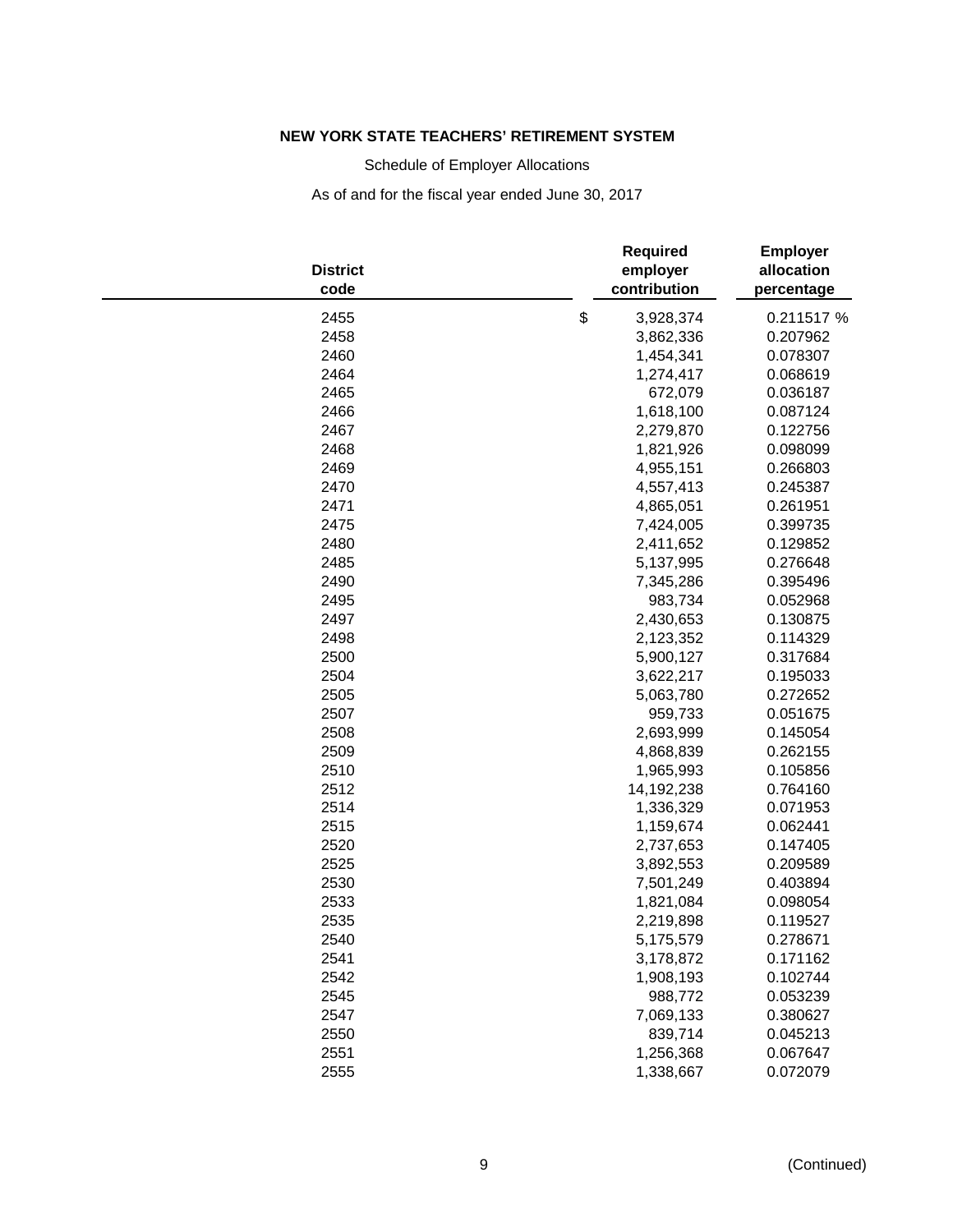Schedule of Employer Allocations

| <b>District</b><br>code | <b>Required</b><br>employer<br>contribution | <b>Employer</b><br>allocation<br>percentage |
|-------------------------|---------------------------------------------|---------------------------------------------|
| 2557                    | \$<br>10,952,279                            | 0.589709 %                                  |
| 2559                    | 1,137,617                                   | 0.061253                                    |
| 2560                    | 1,320,050                                   | 0.071076                                    |
| 2561                    | 4,348,701                                   | 0.234149                                    |
| 2562                    | 5,161,433                                   | 0.277910                                    |
| 2563                    | 5,592,265                                   | 0.301107                                    |
| 2564                    | 7,119,881                                   | 0.383359                                    |
| 2565                    | 4,275,109                                   | 0.230187                                    |
| 2570                    | 3,010,777                                   | 0.162111                                    |
| 2573                    | 3,139,616                                   | 0.169048                                    |
| 2574                    | 1,048,869                                   | 0.056475                                    |
| 2575                    | 10,579,578                                  | 0.569642                                    |
| 2576                    | 2,205,952                                   | 0.118776                                    |
| 2580                    | 5,942,132                                   | 0.319945                                    |
| 2582                    | 1,353,468                                   | 0.072875                                    |
| 2584                    | 3,462,482                                   | 0.186432                                    |
| 2585                    | 11,936,889                                  | 0.642724                                    |
| 2590                    | 3,890,442                                   | 0.209475                                    |
| 2593                    | 9,502,307                                   | 0.511638                                    |
| 2595                    | 817,713                                     | 0.044029                                    |
| 2600                    | 1,419,892                                   | 0.076452                                    |
| 2605                    | 710,451                                     | 0.038253                                    |
| 2610                    | 9,877,477                                   | 0.531838                                    |
| 2611                    | 2,583,869                                   | 0.139125                                    |
| 2612                    | 3,136,187                                   | 0.168863                                    |
| 2613                    | 3,023,769                                   | 0.162810                                    |
| 2614                    | 3,962,795                                   | 0.213371                                    |
| 2615                    | 10,665,723                                  | 0.574280                                    |
| 2616                    | 3,778,788                                   | 0.203463                                    |
| 2617                    | 4,025,864                                   | 0.216767                                    |
| 2618                    | 1,037,677                                   | 0.055872                                    |
| 2619                    | 2,262,786                                   | 0.121836                                    |
| 2620                    | 759,438                                     | 0.040891                                    |
| 2625                    | 1,287,412                                   | 0.069319                                    |
| 2626                    | 924,363                                     | 0.049771                                    |
| 2630                    | 1,041,583                                   | 0.056083                                    |
| 2632                    | 2,073,435                                   | 0.111641                                    |
| 2633                    | 7,267,780                                   | 0.391323                                    |
| 2635                    | 990,432                                     | 0.053328                                    |
| 2640                    | 2,359,797                                   | 0.127060                                    |
| 2641                    | 1,403,760                                   | 0.075583                                    |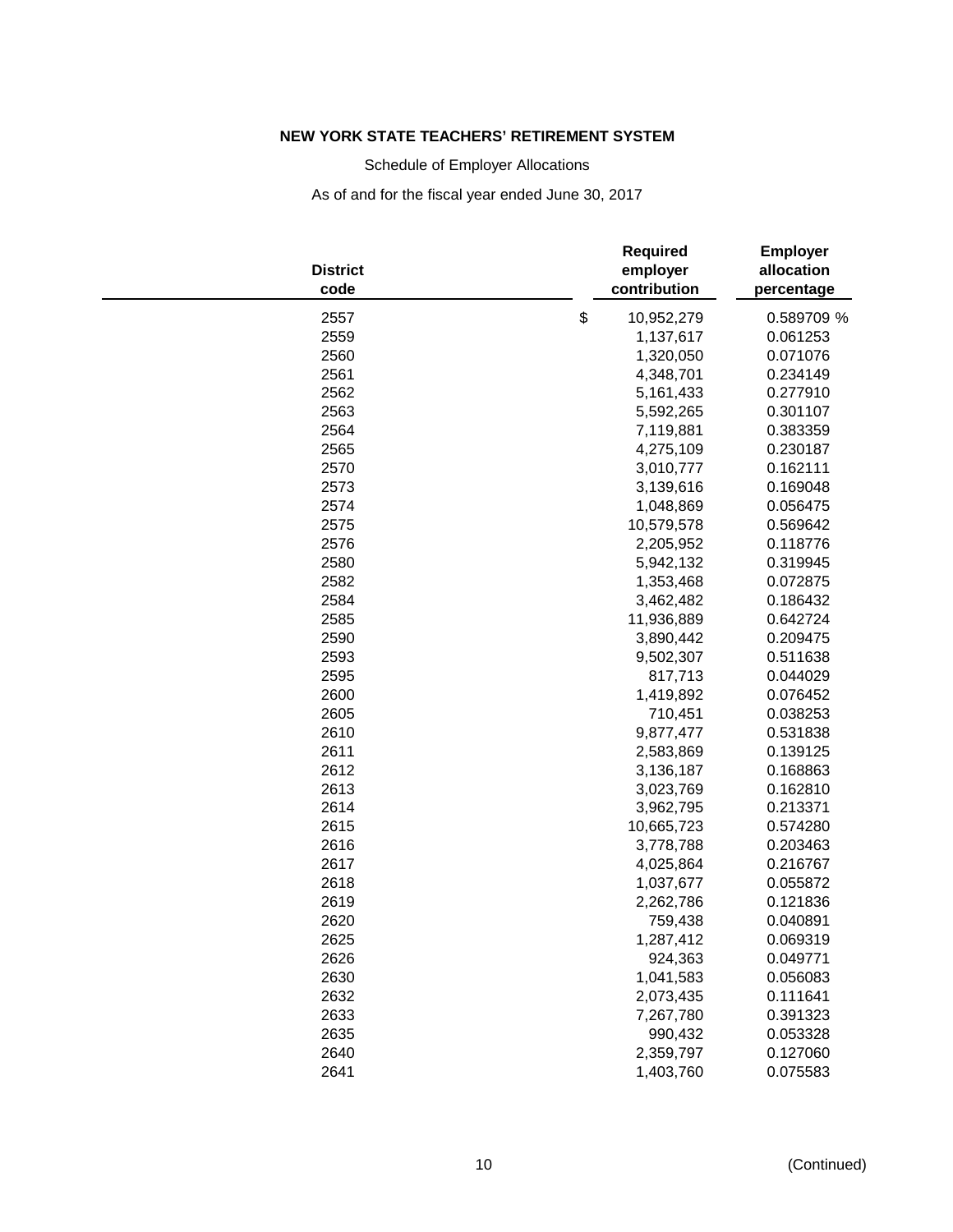Schedule of Employer Allocations

| <b>District</b><br>code | <b>Required</b><br>employer<br>contribution | <b>Employer</b><br>allocation<br>percentage |
|-------------------------|---------------------------------------------|---------------------------------------------|
| 2642                    | \$<br>5,858,766                             | 0.315457 %                                  |
| 2643                    | 5,342,296                                   | 0.287648                                    |
| 2644                    | 4,971,888                                   | 0.267704                                    |
| 2645                    | 6,364,066                                   | 0.342664                                    |
| 2648                    | 1,228,668                                   | 0.066156                                    |
| 2649                    | 2,552,862                                   | 0.137455                                    |
| 2650                    | 565,069                                     | 0.030425                                    |
| 2651                    | 9,217,679                                   | 0.496312                                    |
| 2652                    | 1,026,402                                   | 0.055265                                    |
| 2653                    | 1,496,378                                   | 0.080570                                    |
| 2654                    | 9,434,671                                   | 0.507996                                    |
| 2655                    | 5,231,254                                   | 0.281669                                    |
| 2656                    | 5,003,884                                   | 0.269427                                    |
| 3032                    | 699,523                                     | 0.037665                                    |
| 3041                    | 293,742                                     | 0.015816                                    |
| 3042                    | 835,592                                     | 0.044991                                    |
| 3043                    | 869,293                                     | 0.046806                                    |
| 3044                    | 553,406                                     | 0.029797                                    |
| 3048                    | 278,474                                     | 0.014994                                    |
| 3077                    | 703,647                                     | 0.037887                                    |
| 3078                    | 312,068                                     | 0.016803                                    |
| 3079                    | 198,583                                     | 0.010692                                    |
| 3081                    | 352,315                                     | 0.018970                                    |
| 3082                    | 647,476                                     | 0.034862                                    |
| 3101                    | 308,050                                     | 0.016586                                    |
| 3105                    | 309,535                                     | 0.016666                                    |
| 3106                    | 550,634                                     | 0.029648                                    |
| 3107                    | 481,579                                     | 0.025930                                    |
| 3126                    | 647,721                                     | 0.034876                                    |
| 3128                    | 525,834                                     | 0.028313                                    |
| 3178                    | 891,776                                     | 0.048016                                    |
| 3179                    | 611,762                                     | 0.032939                                    |
| 3201                    | 350,945                                     | 0.018896                                    |
| 3202                    | 628,977                                     | 0.033866                                    |
| 3204                    | 615,101                                     | 0.033119                                    |
| 3206                    | 711,693                                     | 0.038320                                    |
| 3208                    | 314,504                                     | 0.016934                                    |
| 3226                    | 823,023                                     | 0.044314                                    |
| 3229                    | 532,733                                     | 0.028684                                    |
| 3231                    | 756,954                                     | 0.040757                                    |
| 3232                    | 380,455                                     | 0.020485                                    |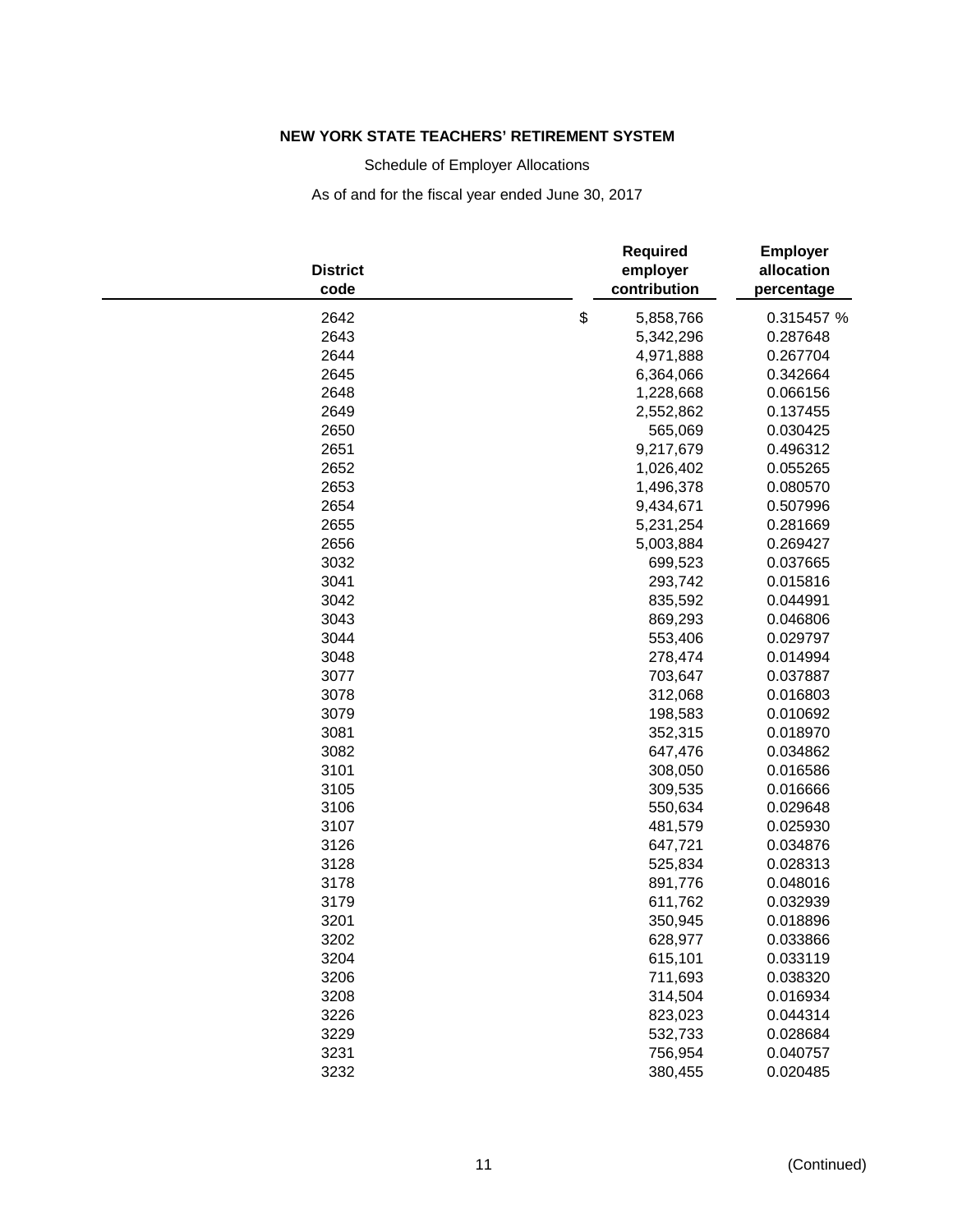Schedule of Employer Allocations

| <b>District</b><br>code | <b>Required</b><br>employer<br>contribution | <b>Employer</b><br>allocation<br>percentage |
|-------------------------|---------------------------------------------|---------------------------------------------|
| 3276                    | \$<br>737,941                               | 0.039733 %                                  |
| 3277                    | 852,287                                     | 0.045890                                    |
| 3278                    | 594,204                                     | 0.031994                                    |
| 3280                    | 710,220                                     | 0.038241                                    |
| 3281                    | 730,242                                     | 0.039319                                    |
| 3284                    | 780,299                                     | 0.042014                                    |
| 3303                    | 792,334                                     | 0.042662                                    |
| 3304                    | 412,084                                     | 0.022188                                    |
| 3305                    | 526,337                                     | 0.028340                                    |
| 3306                    | 530,833                                     | 0.028582                                    |
| 3307                    | 204,735                                     | 0.011024                                    |
| 3308                    | 425,021                                     | 0.022885                                    |
| 3309                    | 726,898                                     | 0.039139                                    |
| 3326                    | 651,294                                     | 0.035068                                    |
| 3327                    | 846,180                                     | 0.045561                                    |
| 3328                    | 454,680                                     | 0.024482                                    |
| 3329                    | 575,518                                     | 0.030988                                    |
| 3330                    | 858,495                                     | 0.046224                                    |
| 3331                    | 1,035,960                                   | 0.055780                                    |
| 3332                    | 438,275                                     | 0.023598                                    |
| 3452                    | 1,098,940                                   | 0.059171                                    |
| 3453                    | 362,795                                     | 0.019534                                    |
| 3458                    | 773,239                                     | 0.041634                                    |
| 3460                    | 1,163,835                                   | 0.062665                                    |
| 3464                    | 313,126                                     | 0.016860                                    |
| 3465                    | 226,096                                     | 0.012174                                    |
| 3466                    | 601,027                                     | 0.032361                                    |
| 3467                    | 299,294                                     | 0.016115                                    |
| 3468                    | 63,966                                      | 0.003444                                    |
| 3470                    | 277,981                                     | 0.014967                                    |
| 3471                    | 252,017                                     | 0.013569                                    |
| 3472                    | 227,740                                     | 0.012262                                    |
| 3526                    | 561,914                                     | 0.030255                                    |
| 3527                    | 477,542                                     | 0.025713                                    |
| 3528                    | 462,061                                     | 0.024879                                    |
| 3531                    | 668,319                                     | 0.035985                                    |
| 3552                    | 202,706                                     | 0.010914                                    |
| 3559                    | 534,016                                     | 0.028753                                    |
| 3560                    | 663,165                                     | 0.035707                                    |
| 3561                    | 738,259                                     | 0.039750                                    |
| 3576                    | 294,999                                     | 0.015884                                    |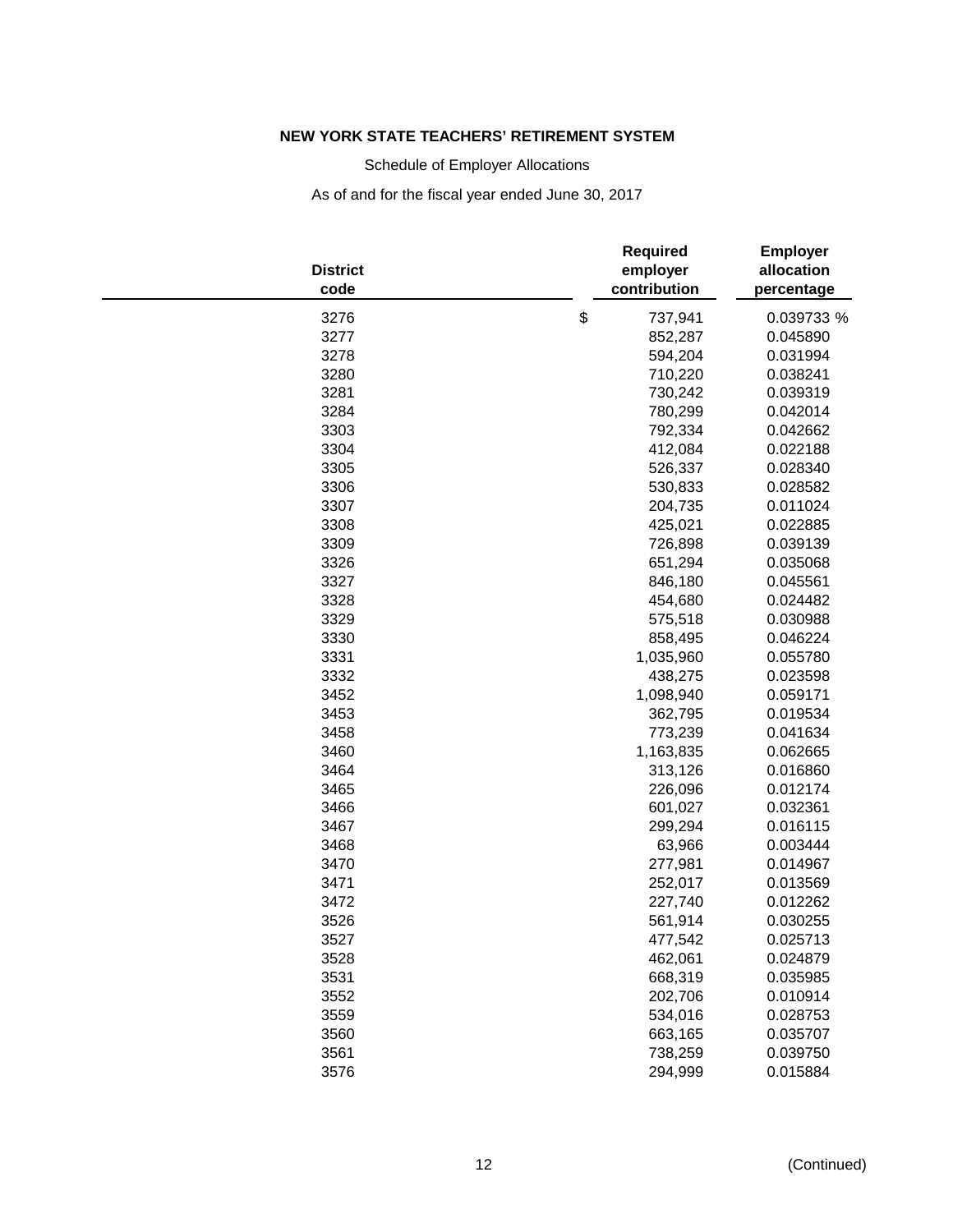Schedule of Employer Allocations

| <b>District</b><br>code | Required<br>employer<br>contribution | <b>Employer</b><br>allocation<br>percentage |
|-------------------------|--------------------------------------|---------------------------------------------|
| 3577                    | \$<br>645,754                        | 0.034770 %                                  |
| 3579                    | 336,605                              | 0.018124                                    |
| 3585                    | 749,909                              | 0.040378                                    |
| 3586                    | 809,053                              | 0.043562                                    |
| 3589                    | 641,488                              | 0.034540                                    |
| 3591                    | 301,140                              | 0.016214                                    |
| 3592                    | 690,536                              | 0.037181                                    |
| 3593                    | 1,255,301                            | 0.067590                                    |
| 3594                    | 307,762                              | 0.016571                                    |
| 3626                    | 1,374,287                            | 0.073996                                    |
| 3629                    | 888,139                              | 0.047821                                    |
| 3630                    | 1,395,623                            | 0.075145                                    |
| 3631                    | 1,167,870                            | 0.062882                                    |
| 3632                    | 2,072,361                            | 0.111583                                    |
| 3635                    | 1,426,452                            | 0.076805                                    |
| 3636                    | 1,180,244                            | 0.063548                                    |
| 3658                    | 1,138,681                            | 0.061311                                    |
| 3679                    | 1,228,532                            | 0.066148                                    |
| 3702                    | 689,191                              | 0.037108                                    |
| 3709                    | 560,256                              | 0.030166                                    |
| 3805                    | 434,269                              | 0.023383                                    |
| 3821                    | 625,538                              | 0.033681                                    |
| 3822                    | 233,507                              | 0.012573                                    |
| 3854                    | 1,340,254                            | 0.072164                                    |
| 3855                    | 758,384                              | 0.040834                                    |
| 3856                    | 146,778                              | 0.007903                                    |
| 3927                    | 860,175                              | 0.046315                                    |
| 3928                    | 376,578                              | 0.020276                                    |
| 3929                    | 793,391                              | 0.042719                                    |
| 3930                    | 695,368                              | 0.037441                                    |
| 3931                    | 937,356                              | 0.050471                                    |
| 3932                    | 682,283                              | 0.036737                                    |
| 3934                    | 130,809                              | 0.007043                                    |
| 3979                    | 473,060                              | 0.025471                                    |
| 3980                    | 443,401                              | 0.023874                                    |
| 3981                    | 316,120                              | 0.017021                                    |
| 3982                    | 159,334                              | 0.008579                                    |
| 3983                    | 336,371                              | 0.018111                                    |
| 3986                    | 351,126                              | 0.018906                                    |
| 3987                    | 274,861                              | 0.014800                                    |
| 3988                    | 335,182                              | 0.018047                                    |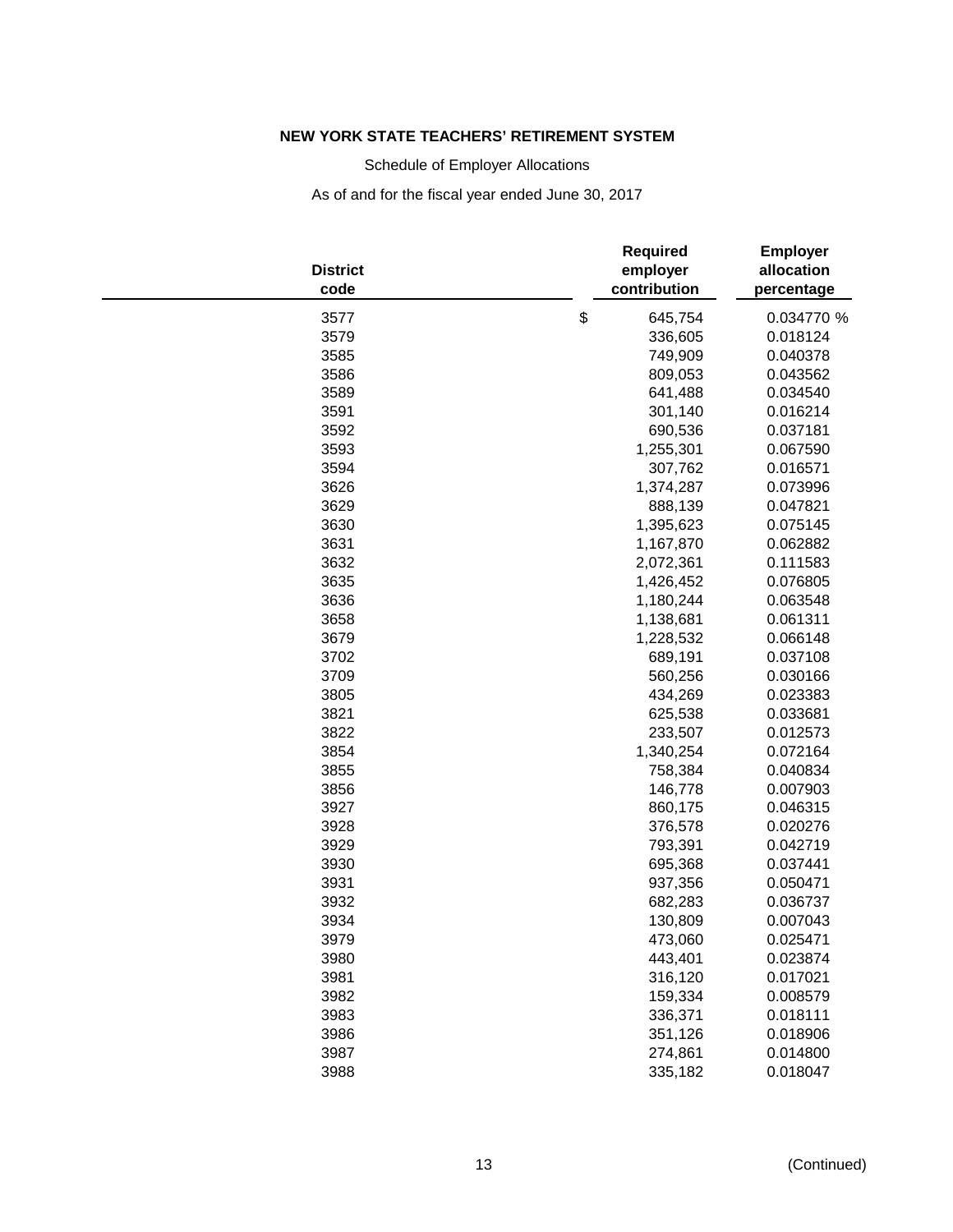Schedule of Employer Allocations

| <b>District</b><br>code | Required<br>employer<br>contribution | <b>Employer</b><br>allocation<br>percentage |  |  |
|-------------------------|--------------------------------------|---------------------------------------------|--|--|
| 3989                    | \$<br>239,882                        | 0.012916 %                                  |  |  |
| 3990                    | 344,877                              | 0.018569                                    |  |  |
| 3991                    | 404,671                              | 0.021789                                    |  |  |
| 3992                    | 372,670                              | 0.020066                                    |  |  |
| 3994                    | 658,547                              | 0.035458                                    |  |  |
| 3995                    | 344,296                              | 0.018538                                    |  |  |
| 3996                    | 277,239                              | 0.014928                                    |  |  |
| 3997                    | 310,362                              | 0.016711                                    |  |  |
| 3998                    | 297,047                              | 0.015994                                    |  |  |
| 3999                    | 325,164                              | 0.017508                                    |  |  |
| 4004                    | 160,624                              | 0.008649                                    |  |  |
| 4007                    | 236,680                              | 0.012744                                    |  |  |
| 4008                    | 84,230                               | 0.004535                                    |  |  |
| 4009                    | 1,388,329                            | 0.074753                                    |  |  |
| 4010                    | 134,723                              | 0.007254                                    |  |  |
| 4014                    | 653,784                              | 0.035202                                    |  |  |
| 4015                    | 400,846                              | 0.021583                                    |  |  |
| 4020                    | 794,449                              | 0.042776                                    |  |  |
| 4021                    | 1,097,876                            | 0.059113                                    |  |  |
| 4022                    | 803,895                              | 0.043285                                    |  |  |
| 4027                    | 775,929                              | 0.041779                                    |  |  |
| 4028                    | 147,885                              | 0.007963                                    |  |  |
| 4029                    | 885,059                              | 0.047655                                    |  |  |
| 4030                    | 522,220                              | 0.028118                                    |  |  |
| 4031                    | 484,652                              | 0.026095                                    |  |  |
| 4034                    | 417,914                              | 0.022502                                    |  |  |
| 4036                    | 670,136                              | 0.036082                                    |  |  |
| 4101                    | 403,360                              | 0.021718                                    |  |  |
| 4104                    | 367,088                              | 0.019765                                    |  |  |
| 4124                    | 35,448                               | 0.001909                                    |  |  |
| 4126                    | 1,266,632                            | 0.068200                                    |  |  |
| 4128                    | 800,692                              | 0.043112                                    |  |  |
| 4130                    | 716,672                              | 0.038588                                    |  |  |
| 4132                    | 331,392                              | 0.017843                                    |  |  |
| 4134                    | 320,516                              | 0.017258                                    |  |  |
| 4135                    | 247,544                              | 0.013329                                    |  |  |
| 4137                    | 361,353                              | 0.019456                                    |  |  |
| 4142                    | 1,150,438                            | 0.061944                                    |  |  |
| 4143                    | 918,098                              | 0.049434                                    |  |  |
| 4144                    | 575,561                              | 0.030990                                    |  |  |
| 4149                    | 316,611                              | 0.017047                                    |  |  |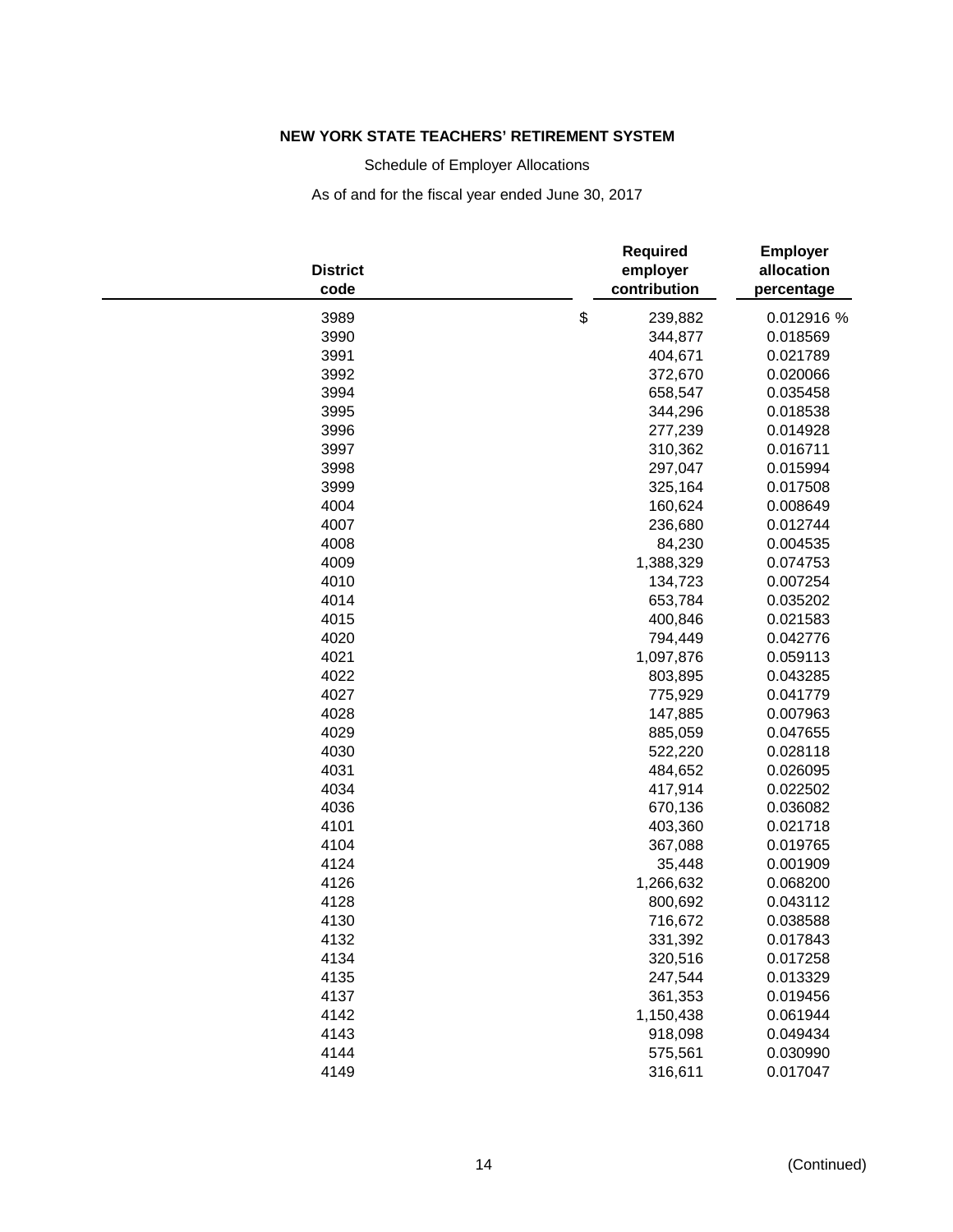Schedule of Employer Allocations

| <b>District</b><br>code | <b>Required</b><br>employer<br>contribution | <b>Employer</b><br>allocation<br>percentage |
|-------------------------|---------------------------------------------|---------------------------------------------|
| 4151                    | \$<br>817,273                               | 0.044005 %                                  |
| 4152                    | 735,292                                     | 0.039591                                    |
| 4153                    | 817,550                                     | 0.044020                                    |
| 4154                    | 431,854                                     | 0.023253                                    |
| 4155                    | 628,516                                     | 0.033842                                    |
| 4178                    | 613,776                                     | 0.033048                                    |
| 4180                    | 1,202,250                                   | 0.064733                                    |
| 4183                    | 787,171                                     | 0.042384                                    |
| 4184                    | 760,120                                     | 0.040928                                    |
| 4202                    | 500,154                                     | 0.026930                                    |
| 4203                    | 503,039                                     | 0.027085                                    |
| 4205                    | 354,103                                     | 0.019066                                    |
| 4206                    | 346,131                                     | 0.018637                                    |
| 4208                    | 1,856,240                                   | 0.099946                                    |
| 4258                    | 596,767                                     | 0.032132                                    |
| 4259                    | 600,595                                     | 0.032338                                    |
| 4260                    | 954,893                                     | 0.051415                                    |
| 4301                    | 1,835,049                                   | 0.098805                                    |
| 4351                    | 2,716,024                                   | 0.146240                                    |
| 4353                    | 1,604,657                                   | 0.086400                                    |
| 4355                    | 2,647,046                                   | 0.142526                                    |
| 4356                    | 4,208,882                                   | 0.226621                                    |
| 4357                    | 1,972,323                                   | 0.106197                                    |
| 4358                    | 1,487,846                                   | 0.080111                                    |
| 4360                    | 1,569,920                                   | 0.084530                                    |
| 4361                    | 2,702,079                                   | 0.145489                                    |
| 4363                    | 1,562,535                                   | 0.084132                                    |
| 4364                    | 1,761,654                                   | 0.094854                                    |
| 4365                    | 1,328,685                                   | 0.071541                                    |
| 4366                    | 5,865,625                                   | 0.315826                                    |
| 4367                    | 9,872,937                                   | 0.531594                                    |
| 4368                    | 7,571,017                                   | 0.407650                                    |
| 4428                    | 424,163                                     | 0.022838                                    |
| 4430                    | 526,486                                     | 0.028348                                    |
| 4434                    | 189,970                                     | 0.010229                                    |
| 4437                    | 743,633                                     | 0.040040                                    |
| 4438                    | 567,650                                     | 0.030564                                    |
| 4439                    | 721,664                                     | 0.038857                                    |
| 4504                    | 505,141                                     | 0.027199                                    |
| 4531                    | 702,558                                     | 0.037828                                    |
| 4532                    | 1,019,271                                   | 0.054881                                    |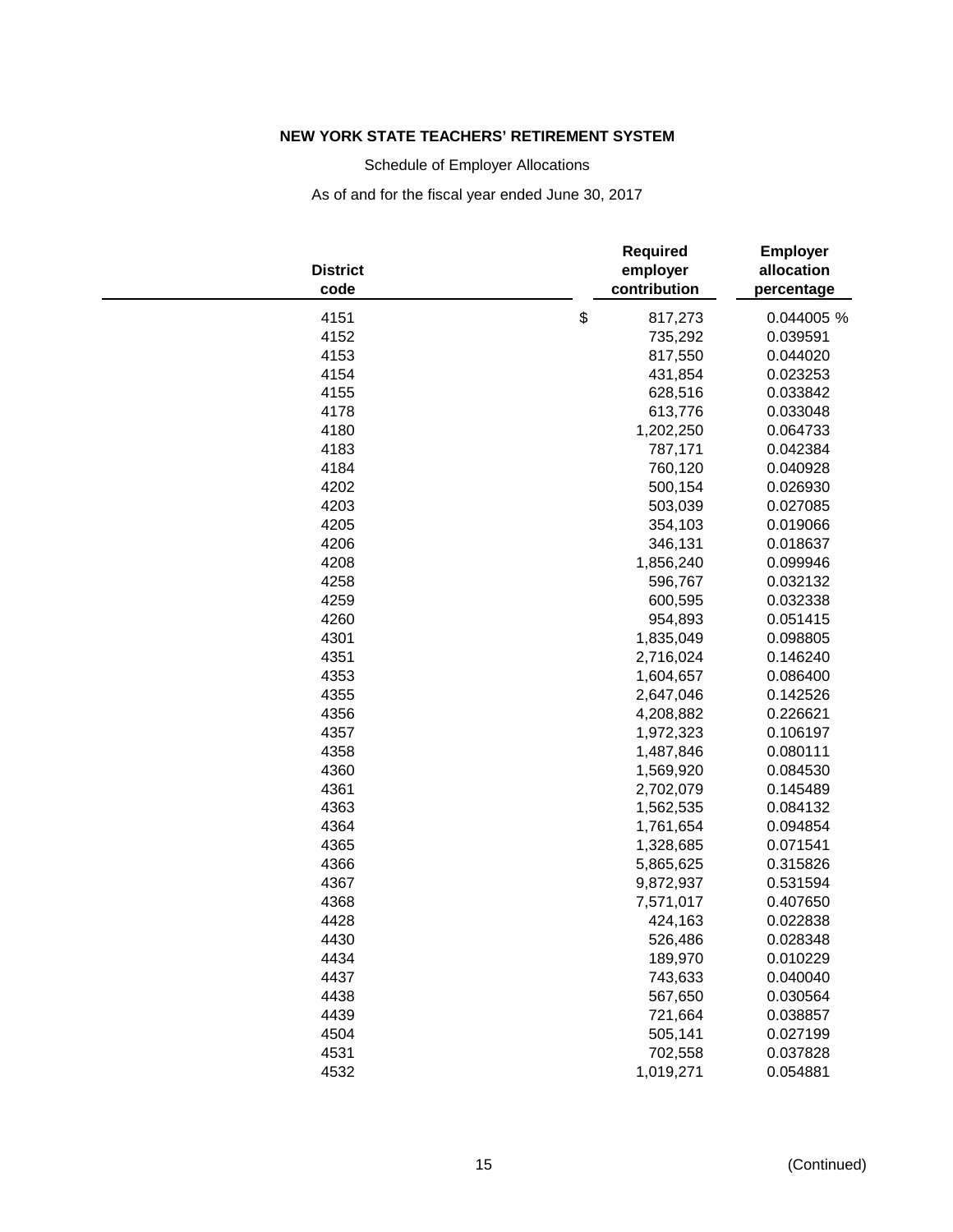Schedule of Employer Allocations

| <b>District</b><br>code | <b>Required</b><br>employer<br>contribution | <b>Employer</b><br>allocation<br>percentage |
|-------------------------|---------------------------------------------|---------------------------------------------|
| 4533                    | \$<br>759,754                               | 0.040908 %                                  |
| 4534                    | 770,891                                     | 0.041507                                    |
| 4557                    | 397,944                                     | 0.021427                                    |
| 4582                    | 832,244                                     | 0.044811                                    |
| 4583                    | 621,960                                     | 0.033489                                    |
| 4586                    | 728,396                                     | 0.039219                                    |
| 4588                    | 638,452                                     | 0.034376                                    |
| 4590                    | 680,279                                     | 0.036629                                    |
| 4592                    | 387,024                                     | 0.020839                                    |
| 4593                    | 773,757                                     | 0.041662                                    |
| 4594                    | 869,582                                     | 0.046821                                    |
| 4595                    | 826,546                                     | 0.044504                                    |
| 4596                    | 631,589                                     | 0.034007                                    |
| 4597                    | 962,646                                     | 0.051832                                    |
| 4598                    | 873,552                                     | 0.047035                                    |
| 4604                    | 1,118,091                                   | 0.060202                                    |
| 4617                    | 474,360                                     | 0.025541                                    |
| 4620                    | 767,749                                     | 0.041338                                    |
| 4651                    | 947,902                                     | 0.051038                                    |
| 4653                    | 2,968,675                                   | 0.159844                                    |
| 4654                    | 3,458,122                                   | 0.186197                                    |
| 4662                    | 672,232                                     | 0.036195                                    |
| 4663                    | 908,097                                     | 0.048895                                    |
| 4679                    | 755,474                                     | 0.040677                                    |
| 4680                    | 548,997                                     | 0.029560                                    |
| 4701                    | 1,041,506                                   | 0.056078                                    |
| 4703                    | 900,586                                     | 0.048491                                    |
| 4704                    | 854,950                                     | 0.046034                                    |
| 4705                    | 1,158,321                                   | 0.062368                                    |
| 4854                    | 1,073,890                                   | 0.057822                                    |
| 4855                    | 362,481                                     | 0.019517                                    |
| 4857                    | 2,191,308                                   | 0.117988                                    |
| 4862                    | 2,031,136                                   | 0.109364                                    |
| 4863                    | 2,399,276                                   | 0.129185                                    |
| 4877                    | 984,507                                     | 0.053009                                    |
| 4879                    | 750,208                                     | 0.040394                                    |
| 4883                    | 23,861                                      | 0.001285                                    |
| 4884                    | 320,876                                     | 0.017277                                    |
| 4885                    | 848,231                                     | 0.045672                                    |
| 4890                    | 1,335,077                                   | 0.071885                                    |
| 4892                    | 1,220,596                                   | 0.065721                                    |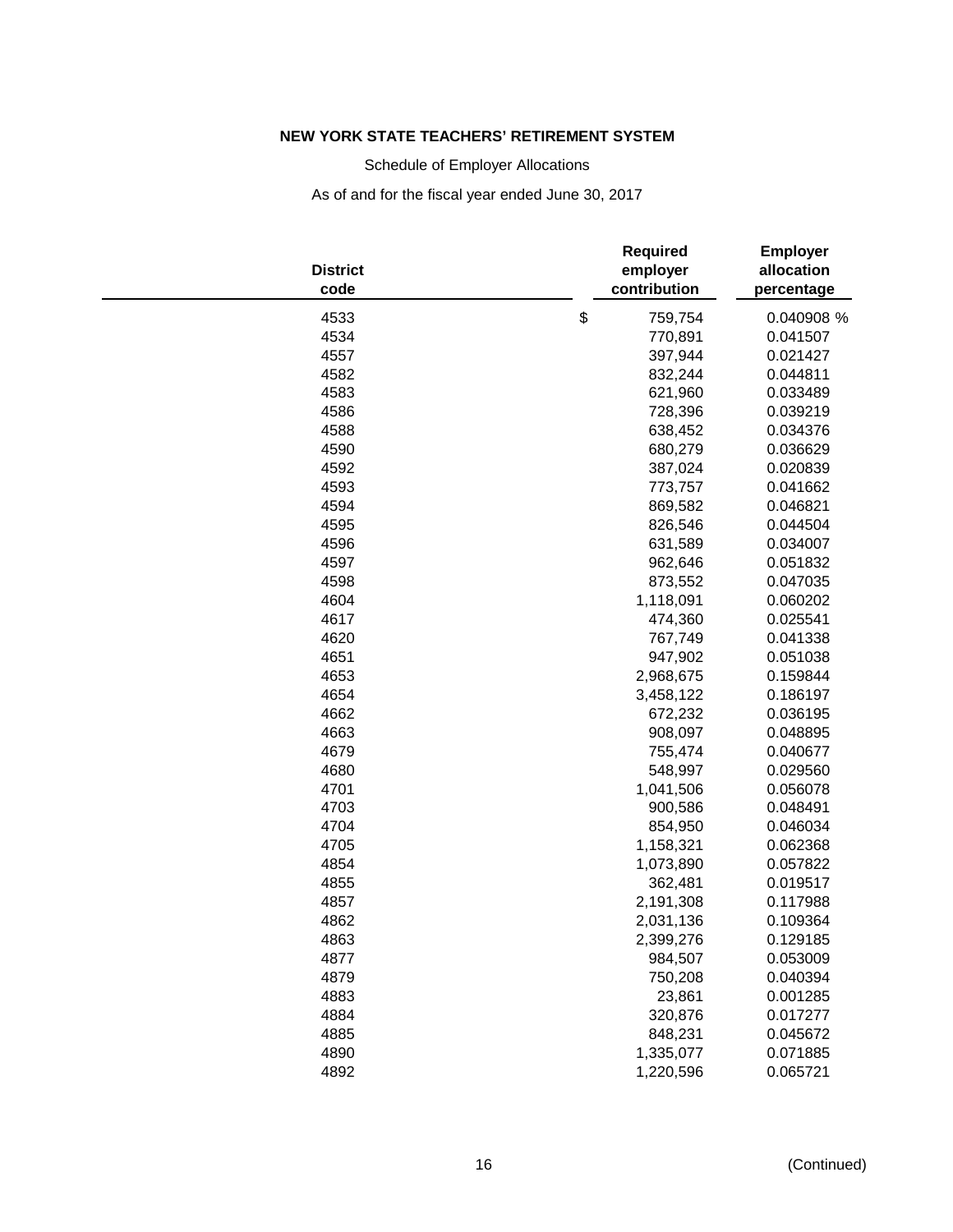Schedule of Employer Allocations

| <b>District</b><br>code | <b>Required</b><br>employer<br>contribution | <b>Employer</b><br>allocation<br>percentage |
|-------------------------|---------------------------------------------|---------------------------------------------|
| 4894                    | \$<br>1,223,024                             | 0.065852 %                                  |
| 4901                    | 812,821                                     | 0.043765                                    |
| 4905                    | 334,021                                     | 0.017985                                    |
| 4906                    | 1,093,716                                   | 0.058890                                    |
| 4907                    | 1,716,351                                   | 0.092414                                    |
| 4908                    | 475,783                                     | 0.025618                                    |
| 4909                    | 1,278,966                                   | 0.068864                                    |
| 4910                    | 622,874                                     | 0.033538                                    |
| 4976                    | 296,041                                     | 0.015940                                    |
| 4978                    | 312,483                                     | 0.016825                                    |
| 4979                    | 466,325                                     | 0.025109                                    |
| 4980                    | 237,251                                     | 0.012774                                    |
| 4981                    | 291,919                                     | 0.015718                                    |
| 4982                    | 428,182                                     | 0.023055                                    |
| 4983                    | 321,833                                     | 0.017329                                    |
| 5001                    | 630,572                                     | 0.033952                                    |
| 5002                    | 410,496                                     | 0.022103                                    |
| 5003                    | 513,915                                     | 0.027671                                    |
| 5026                    | 362,049                                     | 0.019494                                    |
| 5027                    | 731,763                                     | 0.039401                                    |
| 5028                    | 338,020                                     | 0.018200                                    |
| 5076                    | 964,133                                     | 0.051912                                    |
| 5078                    | 765,726                                     | 0.041229                                    |
| 5102                    | 2,413,741                                   | 0.129964                                    |
| 5103                    | 1,292,247                                   | 0.069579                                    |
| 5107                    | 869,747                                     | 0.046830                                    |
| 5108                    | 750,365                                     | 0.040402                                    |
| 5251                    | 567,883                                     | 0.030577                                    |
| 5253                    | 799,832                                     | 0.043066                                    |
| 5276                    | 1,029,191                                   | 0.055415                                    |
| 5281                    | 344,914                                     | 0.018571                                    |
| 5282                    | 401,724                                     | 0.021630                                    |
| 5301                    | 434,038                                     | 0.023370                                    |
| 5303                    | 258,131                                     | 0.013899                                    |
| 5305                    | 311,221                                     | 0.016757                                    |
| 5306                    | 516,676                                     | 0.027820                                    |
| 5307                    | 703,743                                     | 0.037892                                    |
| 5308                    | 503,374                                     | 0.027103                                    |
| 5309                    | 230,408                                     | 0.012406                                    |
| 5351                    | 3,032,860                                   | 0.163300                                    |
| 5352                    | 32,375                                      | 0.001743                                    |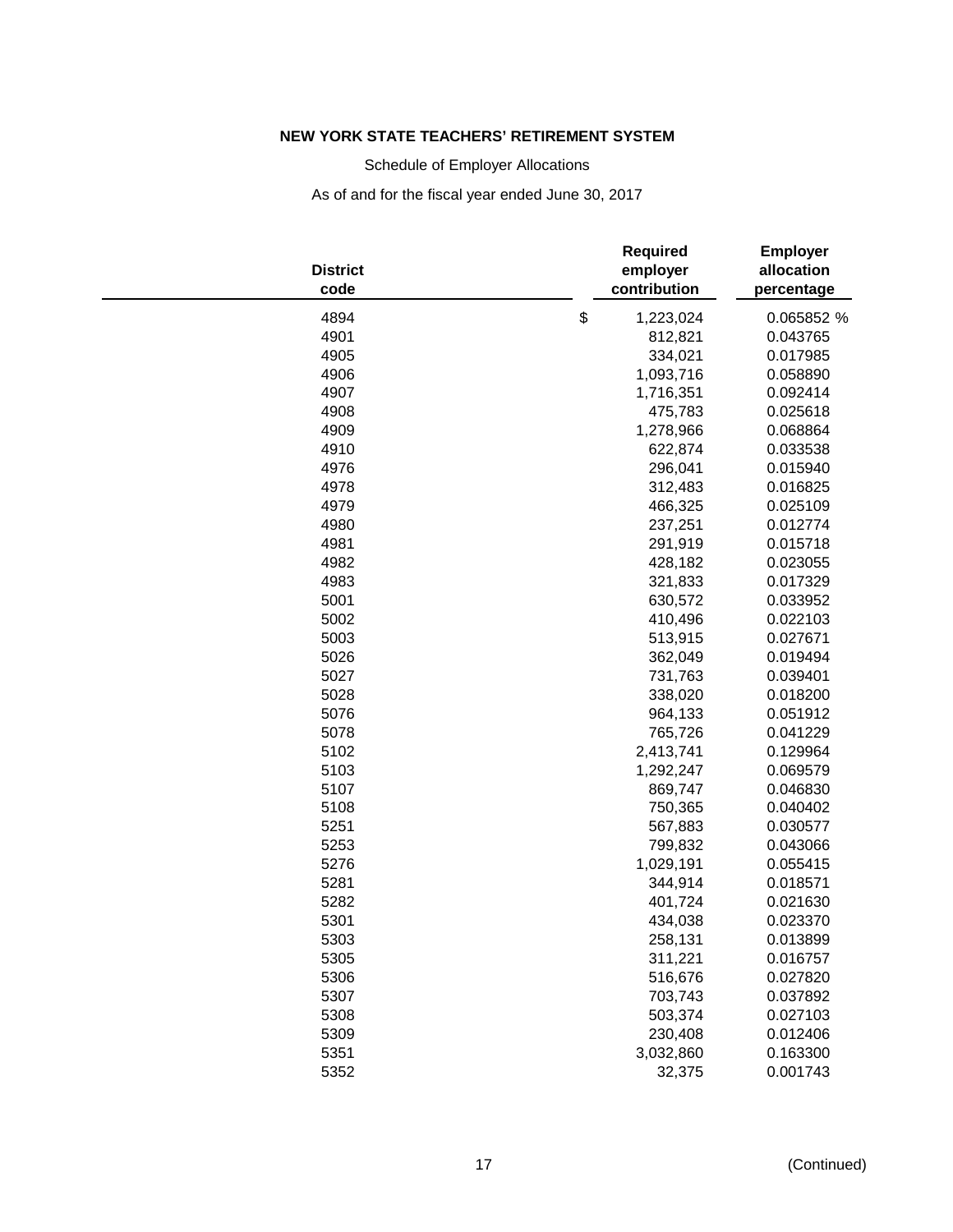Schedule of Employer Allocations

| <b>District</b><br>code | Required<br>employer<br>contribution | <b>Employer</b><br>allocation<br>percentage |  |  |
|-------------------------|--------------------------------------|---------------------------------------------|--|--|
| 5353                    | \$<br>341,295                        | 0.018377 %                                  |  |  |
| 5354                    | 982,760                              | 0.052915                                    |  |  |
| 5355                    | 1,918,461                            | 0.103297                                    |  |  |
| 5356                    | 678,989                              | 0.036559                                    |  |  |
| 5357                    | 2,800,759                            | 0.150803                                    |  |  |
| 5358                    | 5,765,082                            | 0.310412                                    |  |  |
| 5359                    | 519,292                              | 0.027961                                    |  |  |
| 5360                    | 368,177                              | 0.019824                                    |  |  |
| 5361                    | 2,729,231                            | 0.146951                                    |  |  |
| 5362                    | 281,683                              | 0.015167                                    |  |  |
| 5363                    | 2,432,630                            | 0.130981                                    |  |  |
| 5364                    | 619,658                              | 0.033365                                    |  |  |
| 5365                    | 25,403                               | 0.001368                                    |  |  |
| 5367                    | 626,819                              | 0.033750                                    |  |  |
| 5368                    | 509,987                              | 0.027459                                    |  |  |
| 5369                    | 161,466                              | 0.008694                                    |  |  |
| 5371                    | 187,725                              | 0.010108                                    |  |  |
| 5372                    | 1,384,074                            | 0.074523                                    |  |  |
| 5375                    | 1,909,243                            | 0.102800                                    |  |  |
| 5376                    | 818,347                              | 0.044063                                    |  |  |
| 5379                    | 28,729                               | 0.001547                                    |  |  |
| 5380                    | 359,327                              | 0.019347                                    |  |  |
| 5403                    | 4,409,444                            | 0.237420                                    |  |  |
| 5406                    | 1,818,892                            | 0.097936                                    |  |  |
| 5407                    | 2,911,703                            | 0.156776                                    |  |  |
| 5408                    | 3,075,357                            | 0.165588                                    |  |  |
| 5409                    | 3,552,799                            | 0.191295                                    |  |  |
| 5415                    | 1,970,419                            | 0.106094                                    |  |  |
| 5416                    | 743,093                              | 0.040011                                    |  |  |
| 5418                    | 3,718,350                            | 0.200209                                    |  |  |
| 5420                    | 3,461,975                            | 0.186405                                    |  |  |
| 5427                    | 174,350                              | 0.009388                                    |  |  |
| 5457                    | 2,721,736                            | 0.146548                                    |  |  |
| 5458                    | 2,929,483                            | 0.157734                                    |  |  |
| 5501                    | 1,193,834                            | 0.064280                                    |  |  |
| 5504                    | 1,117,600                            | 0.060176                                    |  |  |
| 5505                    | 334,303                              | 0.018000                                    |  |  |
| 5506                    | 540,718                              | 0.029114                                    |  |  |
| 5507                    | 611,419                              | 0.032921                                    |  |  |
| 5527                    | 656,785                              | 0.035364                                    |  |  |
| 5528                    | 757,331                              | 0.040777                                    |  |  |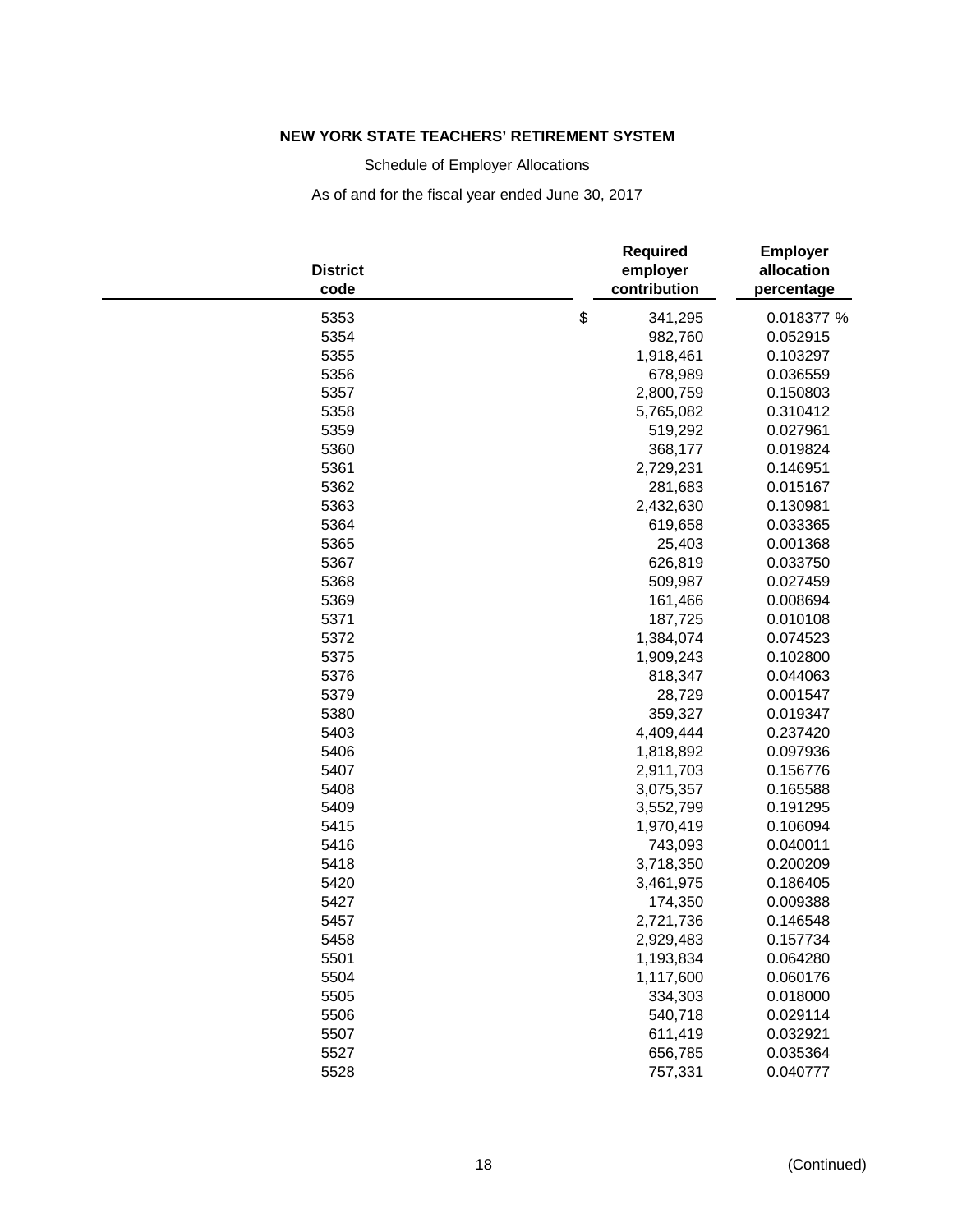Schedule of Employer Allocations

| <b>District</b><br>code | <b>Required</b><br>employer<br>contribution | <b>Employer</b><br>allocation<br>percentage |
|-------------------------|---------------------------------------------|---------------------------------------------|
| 5530                    | \$<br>891,791                               | 0.048017 %                                  |
| 5533                    | 416,035                                     | 0.022401                                    |
| 5534                    | 623,301                                     | 0.033561                                    |
| 5535                    | 1,118,540                                   | 0.060226                                    |
| 5541                    | 610,390                                     | 0.032866                                    |
| 5601                    | 1,701,526                                   | 0.091616                                    |
| 5676                    | 453,422                                     | 0.024414                                    |
| 5677                    | 390,557                                     | 0.021029                                    |
| 5678                    | 523,748                                     | 0.028200                                    |
| 5679                    | 937,532                                     | 0.050480                                    |
| 5680                    | 870,421                                     | 0.046867                                    |
| 5681                    | 417,381                                     | 0.022473                                    |
| 5682                    | 506,291                                     | 0.027260                                    |
| 5683                    | 789,444                                     | 0.042506                                    |
| 5684                    | 325,579                                     | 0.017530                                    |
| 5685                    | 537,272                                     | 0.028929                                    |
| 5687                    | 961,665                                     | 0.051779                                    |
| 5688                    | 348,452                                     | 0.018762                                    |
| 5691                    | 144,542                                     | 0.007783                                    |
| 5692                    | 762,377                                     | 0.041049                                    |
| 5693                    | 231,919                                     | 0.012487                                    |
| 5694                    | 198,369                                     | 0.010681                                    |
| 5695                    | 214,373                                     | 0.011543                                    |
| 5801                    | 2,713,687                                   | 0.146114                                    |
| 5806                    | 1,561,891                                   | 0.084098                                    |
| 5807                    | 504,214                                     | 0.027149                                    |
| 5812                    | 636,628                                     | 0.034278                                    |
| 5813                    | 778,845                                     | 0.041936                                    |
| 5817                    | 2,327,859                                   | 0.125340                                    |
| 5820                    | 696,421                                     | 0.037498                                    |
| 5821                    | 1,087,222                                   | 0.058540                                    |
| 5822                    | 1,433,878                                   | 0.077205                                    |
| 5823                    | 316,919                                     | 0.017064                                    |
| 6001                    | 2,932,028                                   | 0.157871                                    |
| 6005                    | 2,231,875                                   | 0.120172                                    |
| 6008                    | 2,081,654                                   | 0.112084                                    |
| 6011                    | 1,062,975                                   | 0.057234                                    |
| 6018                    | 1,144,491                                   | 0.061623                                    |
| 6022                    | 1,142,381                                   | 0.061510                                    |
| 6026                    | 2,123,609                                   | 0.114343                                    |
| 6027                    | 3,125,896                                   | 0.168309                                    |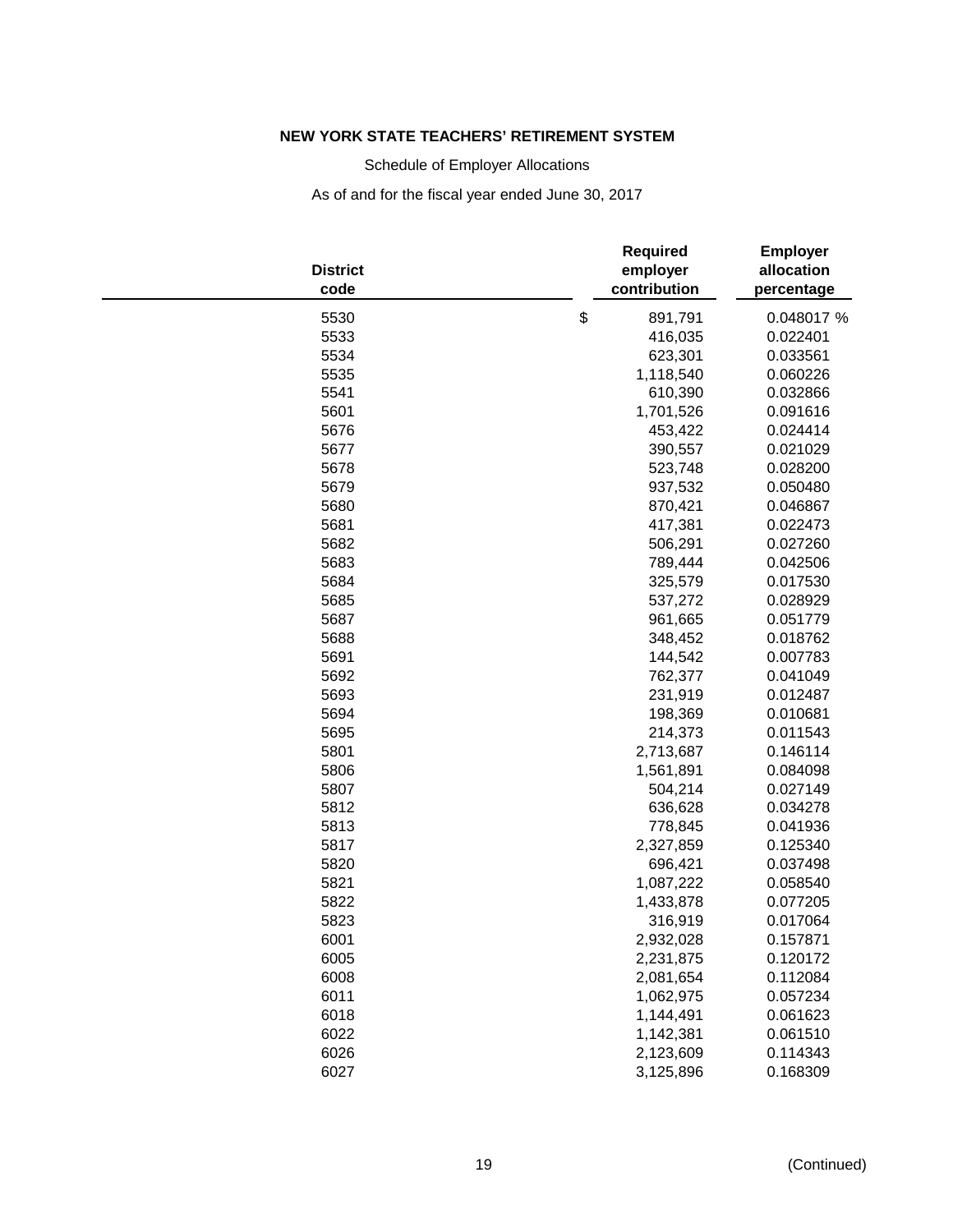Schedule of Employer Allocations

| <b>District</b><br>code | <b>Required</b><br>employer<br>contribution | <b>Employer</b><br>allocation<br>percentage |
|-------------------------|---------------------------------------------|---------------------------------------------|
| 6028                    | \$<br>2,506,000                             | 0.134932 %                                  |
| 6036                    | 521,981                                     | 0.028105                                    |
| 6040                    | 765,567                                     | 0.041221                                    |
| 6041                    | 1,152,995                                   | 0.062081                                    |
| 6042                    | 1,023,700                                   | 0.055120                                    |
| 6044                    | 1,643,608                                   | 0.088498                                    |
| 6048                    | 1,361,845                                   | 0.073327                                    |
| 6050                    | 1,492,645                                   | 0.080369                                    |
| 6051                    | 3,565,259                                   | 0.191966                                    |
| 6052                    | 2,477,972                                   | 0.133423                                    |
| 6056                    | 10,345,165                                  | 0.557020                                    |
| 6057                    | 2,066,869                                   | 0.111287                                    |
| 6061                    | 3,869,159                                   | 0.208329                                    |
| 6065                    | 4,393,227                                   | 0.236547                                    |
| 6067                    | 2,292,533                                   | 0.123438                                    |
| 6068                    | 1,546,587                                   | 0.083274                                    |
| 6074                    | 2,527,021                                   | 0.136064                                    |
| 6075                    | 1,981,191                                   | 0.106674                                    |
| 6078                    | 4,887,608                                   | 0.263166                                    |
| 6079                    | 2,226,686                                   | 0.119893                                    |
| 6091                    | 9,776,150                                   | 0.526382                                    |
| 6093                    | 5,006,136                                   | 0.269548                                    |
| 6094                    | 3,109,473                                   | 0.167425                                    |
| 6095                    | 1,251,894                                   | 0.067406                                    |
| 6097                    | 1,028,802                                   | 0.055394                                    |
| 6099                    | 1,347,621                                   | 0.072561                                    |
| 6104                    | 2,015,967                                   | 0.108547                                    |
| 6105                    | 3,357,759                                   | 0.180794                                    |
| 6109                    | 3,208,736                                   | 0.172770                                    |
| 6507                    | 115,018                                     | 0.006193                                    |
| 6511                    | 56,655                                      | 0.003051                                    |
| 7000                    | 15,021,122                                  | 0.808790                                    |
| 7500                    | 133,103                                     | 0.007167                                    |
| 7501                    | 283,075                                     | 0.015242                                    |
| 7502                    | 41,828                                      | 0.002252                                    |
| 8000                    | 1,878,608                                   | 0.101151                                    |
| 8102                    | 412,040                                     | 0.022186                                    |
| 8105                    | 420,623                                     | 0.022648                                    |
| 8110                    | 848,508                                     | 0.045687                                    |
| 8112                    | 173,627                                     | 0.009349                                    |
| 8113                    | 199,776                                     | 0.010757                                    |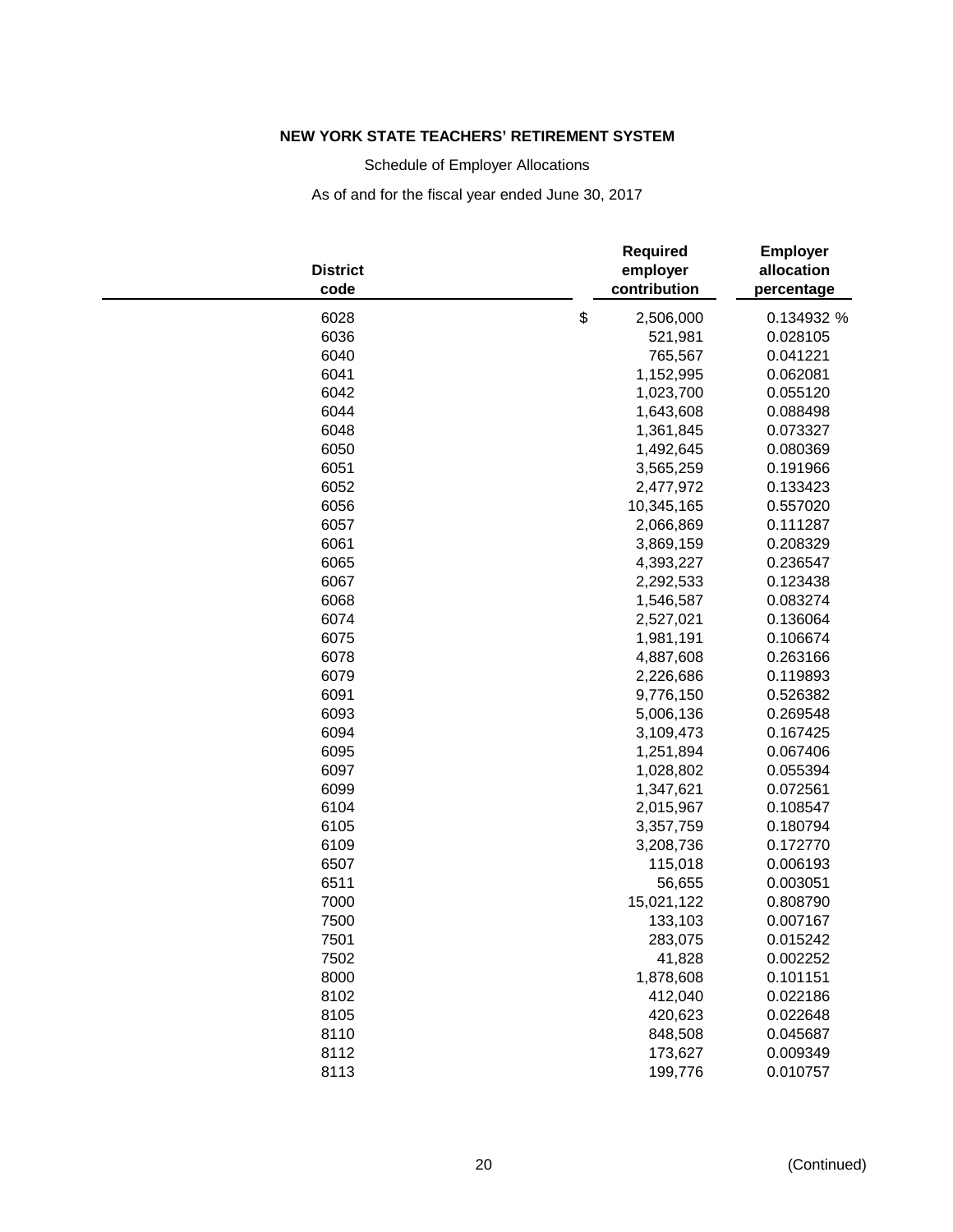Schedule of Employer Allocations

| <b>District</b><br>code | <b>Required</b><br>employer<br>contribution | <b>Employer</b><br>allocation<br>percentage |
|-------------------------|---------------------------------------------|---------------------------------------------|
| 8115                    | \$<br>225,291                               | 0.012130 %                                  |
| 8120                    | 675,864                                     | 0.036391                                    |
| 8124                    | 1,740,733                                   | 0.093727                                    |
| 8129                    | 541,953                                     | 0.029181                                    |
| 8130                    | 2,861,501                                   | 0.154073                                    |
| 8131                    | 350,224                                     | 0.018857                                    |
| 8133                    | 521,001                                     | 0.028053                                    |
| 8134                    | 215,357                                     | 0.011596                                    |
| 8135                    | 1,231,488                                   | 0.066308                                    |
| 8140                    | 260,115                                     | 0.014006                                    |
| 8142                    | 546,698                                     | 0.029436                                    |
| 8145                    | 455,515                                     | 0.024527                                    |
| 8146                    | 1,276,492                                   | 0.068731                                    |
| 8149                    | 155,024                                     | 0.008347                                    |
| 8150                    | 2,410,768                                   | 0.129804                                    |
| 8151                    | 1,234,354                                   | 0.066462                                    |
| 8153                    | 388,402                                     | 0.020913                                    |
| 8155                    | 710,705                                     | 0.038267                                    |
| 8160                    | 774,588                                     | 0.041707                                    |
| 8162                    | 214,891                                     | 0.011571                                    |
| 8166                    | 3,236,284                                   | 0.174253                                    |
| 8167                    | 137,528                                     | 0.007405                                    |
| 8168                    | 246,779                                     | 0.013287                                    |
| 8169                    | 256,302                                     | 0.013800                                    |
| 8170                    | 1,177,482                                   | 0.063400                                    |
| 8400                    | 525,790                                     | 0.028310                                    |
| 8402                    | 316,699                                     | 0.017052                                    |
| 8403                    | 293,443                                     | 0.015800                                    |
| 8406                    | 183,544                                     | 0.009883                                    |
| 8407                    | 1,185,731                                   | 0.063844                                    |
| 8409                    | 656,304                                     | 0.035338                                    |
| 8410                    | 240,622                                     | 0.012956                                    |
| 8412                    | 547,223                                     | 0.029464                                    |
| 8415                    | 551,371                                     | 0.029688                                    |
| 8416                    | 307,781                                     | 0.016572                                    |
| 8419                    | 257,826                                     | 0.013882                                    |
| 8420                    | 447,213                                     | 0.024080                                    |
| 8421                    | 265,559                                     | 0.014299                                    |
| 8422                    | 262,913                                     | 0.014156                                    |
| 8423                    | 202,200                                     | 0.010887                                    |
| 8424                    | 135,019                                     | 0.007270                                    |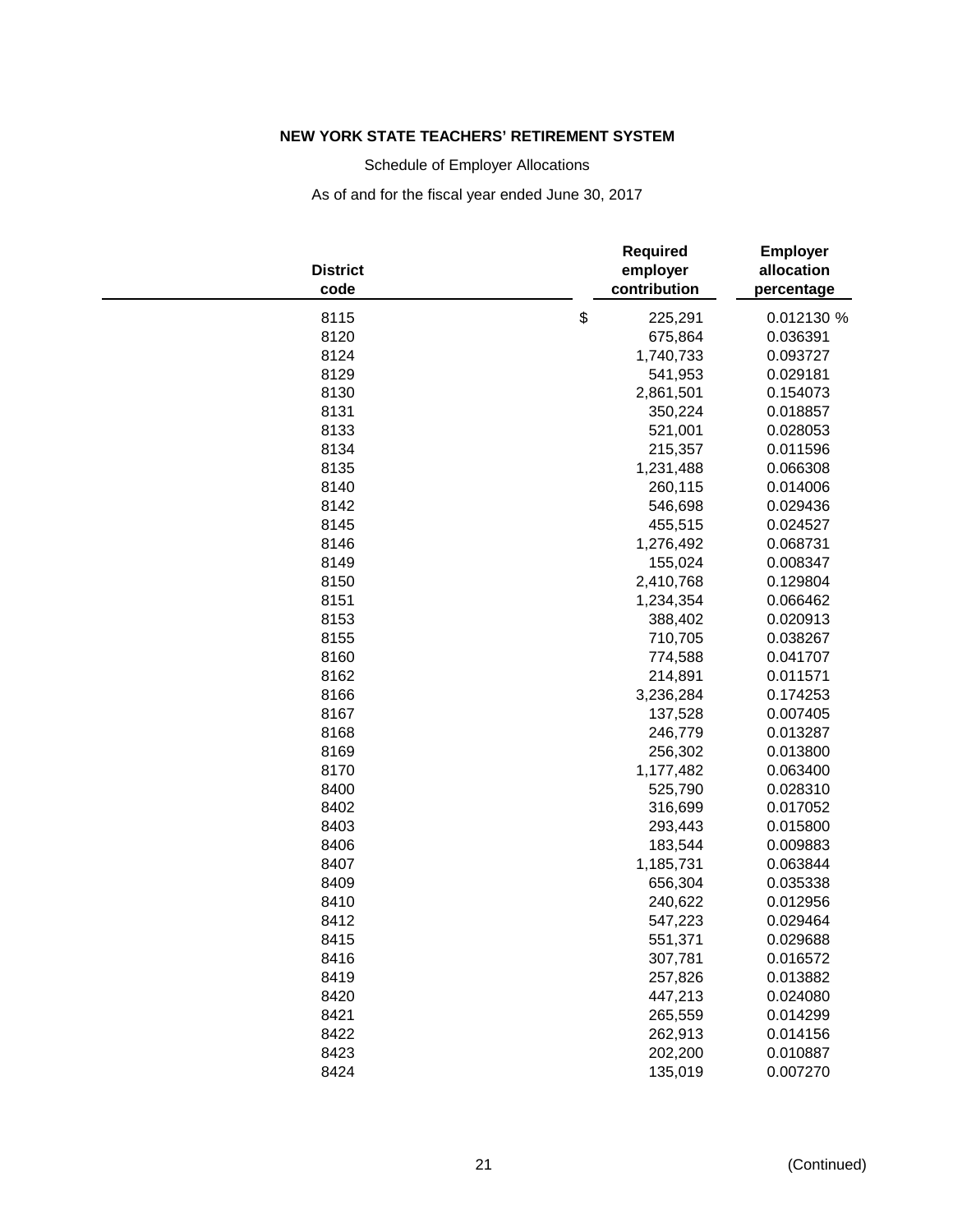Schedule of Employer Allocations

As of and for the fiscal year ended June 30, 2017

| <b>District</b><br>code | Required<br>employer<br>contribution | <b>Employer</b><br>allocation<br>percentage |  |
|-------------------------|--------------------------------------|---------------------------------------------|--|
| 8425                    | \$<br>234,942                        | 0.012650%                                   |  |
| 8426                    | 166,348                              | 0.008957                                    |  |
| 8427                    | 77,888                               | 0.004194                                    |  |
| 8428                    | 412,592                              | 0.022215                                    |  |
| 8429                    | 190,019                              | 0.010231                                    |  |
| 8430                    | 220,716                              | 0.011884                                    |  |
| 8431                    | 194,864                              | 0.010492                                    |  |
| 8432                    | 222,116                              | 0.011960                                    |  |
| 8433                    | 11,890                               | 0.000640                                    |  |
| 8434                    | 9.510                                | 0.000512                                    |  |
|                         |                                      |                                             |  |

See accompanying notes to schedule of employer allocations and schedule of pension amounts by employer.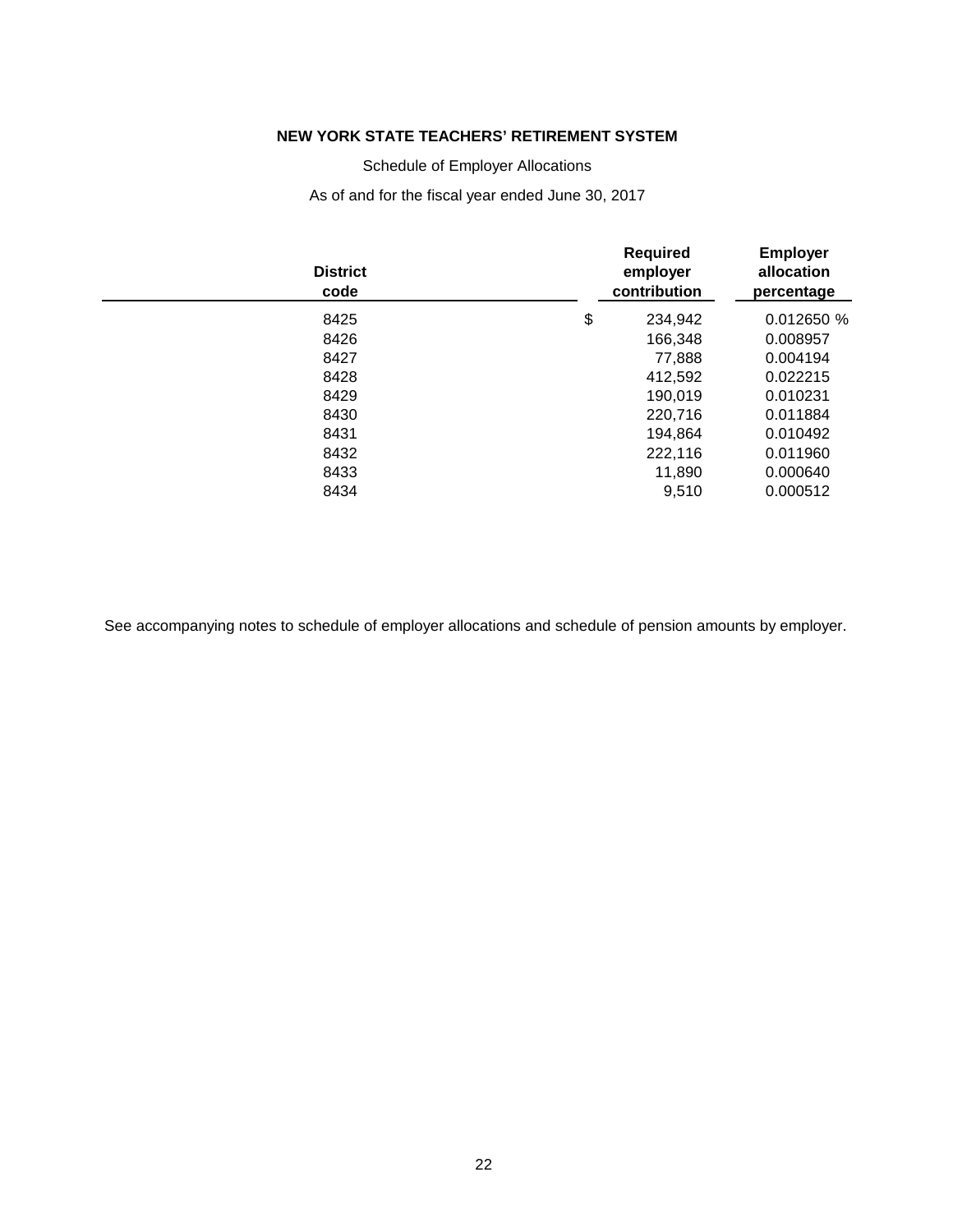Schedule of Pension Amounts by Employer

|                         |                                            |                                                                       |                                  | Deferred outflows of resources       |                                                      |                                                                       |                                                                                                                  | Deferred inflows of resources                 |                                      |                                              |                                                                      | <b>Pension expense</b>                                                                            |                                    |
|-------------------------|--------------------------------------------|-----------------------------------------------------------------------|----------------------------------|--------------------------------------|------------------------------------------------------|-----------------------------------------------------------------------|------------------------------------------------------------------------------------------------------------------|-----------------------------------------------|--------------------------------------|----------------------------------------------|----------------------------------------------------------------------|---------------------------------------------------------------------------------------------------|------------------------------------|
| <b>District</b><br>code | <b>Net</b><br>pension<br>liability (asset) | <b>Differences</b><br>between<br>expected<br>and actual<br>experience | <b>Changes of</b><br>assumptions | Changes<br>in employer<br>proportion | <b>Total</b><br>deferred<br>outflows of<br>resources | <b>Differences</b><br>between<br>expected<br>and actual<br>experience | Net difference<br>between<br>projected<br>and actual<br>investment<br>earnings on<br>pension plan<br>investments | <b>Changes of</b><br>assumptions              | Changes<br>in employer<br>proportion | Total<br>deferred<br>inflows of<br>resources | Proportionate<br>share of<br>allocable<br>plan<br>pension<br>expense | <b>Net</b><br>amortization of<br>deferred<br>amounts<br>from changes<br>in employer<br>proportion | <b>Total</b><br>pension<br>expense |
| All districts           | \$<br>(760,099,284)                        | 625,374,937                                                           | 7,734,158,084                    | 133,847,291                          | 8,493,380,312                                        | 296,353,928                                                           | 1,790,253,648                                                                                                    |                                               | 133,847,291                          | 2,220,454,867                                | 1,914,959,551                                                        | $\mathsf 0$                                                                                       | 1,914,959,551                      |
| 1005                    | (4,027,038)                                | 3,313,263                                                             | 40,975,894                       | 116,107                              | 44,405,264                                           | 1,570,096                                                             | 9.484.839                                                                                                        |                                               | 2,418,229                            | 13.473.163                                   | 10,145,536                                                           | (421, 893)                                                                                        | 9,723,643                          |
| 1010                    | (1, 172, 328)                              | 964,537                                                               | 11,928,661                       | 88,683                               | 12,981,881                                           | 457,077                                                               | 2,761,170                                                                                                        |                                               | 128,186                              | 3,346,433                                    | 2,953,509                                                            | (3,942)                                                                                           | 2,949,567                          |
| 1015                    | (1, 373, 357)                              | 1,129,935                                                             | 13,974,171                       | 129,830                              | 15,233,936                                           | 535,456                                                               | 3,234,652                                                                                                        |                                               | 611,964                              | 4,382,072                                    | 3,459,972                                                            | (75, 117)                                                                                         | 3,384,855                          |
| 1020                    | (795.554)                                  | 654.545                                                               | 8.094.914                        | 150.223                              | 8.899.683                                            | 310.177                                                               | 1,873,759                                                                                                        |                                               | 229.802                              | 2.413.738                                    | 2.004.282                                                            | (8,869)                                                                                           | 1,995,413                          |
| 1025                    | (1,209,157)                                | 994,839                                                               | 12,303,408                       | 62,854                               | 13,361,101                                           | 471,436                                                               | 2,847,914                                                                                                        |                                               | 94,149                               | 3,413,499                                    | 3,046,295                                                            | (7,067)                                                                                           | 3,039,228                          |
| 1030                    | (1,929,849)                                | 1,587,791                                                             | 19,636,584                       | 26,247                               | 21,250,622                                           | 752,426                                                               | 4,545,351                                                                                                        |                                               | 339,446                              | 5,637,223                                    | 4,861,973                                                            | (55, 320)                                                                                         | 4,806,653                          |
| 1035                    | (13,960,812)                               | 11.486.318                                                            | 142.053.978                      | 1.475.180                            | 155.015.476                                          | 5.443.159                                                             | 32.881.750                                                                                                       |                                               | 11,518,784                           | 49.843.693                                   | 35.172.234                                                           | (1,631,551)                                                                                       | 33,540,684                         |
| 1040                    | (1, 187, 681)                              | 977,169                                                               | 12,084,883                       | 206,773                              | 13,268,825                                           | 463,063                                                               | 2,797,332                                                                                                        | $\sim$                                        | 2,027                                | 3,262,421                                    | 2,992,189                                                            | 38,356                                                                                            | 3,030,545                          |
| 1045                    | (679, 959)                                 | 559,439                                                               | 6,918,715                        | 98,739                               | 7,576,893                                            | 265,108                                                               | 1,601,500                                                                                                        |                                               | 86,203                               | 1,952,811                                    | 1,713,058                                                            | 1,898                                                                                             | 1,714,956                          |
| 1050                    | (1,777,858)                                | 1.462.740                                                             | 18.090.047                       | 160.060                              | 19.712.846                                           | 693.166                                                               | 4.187.369                                                                                                        |                                               | 22.137                               | 4,902,672                                    | 4,479,053                                                            | 21.632                                                                                            | 4,500,685                          |
| 1055                    | (855, 416)                                 | 703,798                                                               | 8,704,029                        | 51,137                               | 9,458,964                                            | 333,517                                                               | 2,014,753                                                                                                        | $\sim$                                        | 110,809                              | 2,459,079                                    | 2,155,097                                                            | (13, 151)                                                                                         | 2,141,946                          |
| 1060                    | (795, 427)                                 | 654,441                                                               | 8,093,629                        | 278,398                              | 9,026,469                                            | 310,128                                                               | 1,873,462                                                                                                        | $\overline{\phantom{a}}$                      | 91,680                               | 2,275,270                                    | 2,003,964                                                            | 28,335                                                                                            | 2,032,298                          |
| 1065                    | (1,650,595)                                | 1.358.034                                                             | 16.795.130                       | 573.131                              | 18,726,296                                           | 643.548                                                               | 3.887.630                                                                                                        | $\overline{\phantom{0}}$                      | 226,775                              | 4,757,953                                    | 4.158.435                                                            | 65,689                                                                                            | 4,224,124                          |
| 1070                    | (1,219,379)                                | 1,003,249                                                             | 12,407,419                       | 256,121                              | 13,666,789                                           | 475,422                                                               | 2,871,990                                                                                                        | $\sim$                                        | 137,650                              | 3,485,062                                    | 3,072,048                                                            | 27,672                                                                                            | 3,099,720                          |
| 1075                    | (833, 375)                                 | 685,663                                                               | 8,479,752                        | 74,548                               | 9,239,962                                            | 324,923                                                               | 1,962,839                                                                                                        | $\overline{\phantom{0}}$                      | 175,270                              | 2,463,033                                    | 2,099,567                                                            | (20, 378)                                                                                         | 2,079,189                          |
| 1080                    | (1,639,938)                                | 1.349.266                                                             | 16.686.689                       | 229.586                              | 18.265.541                                           | 639.393                                                               | 3.862.528                                                                                                        |                                               |                                      | 4.501.921                                    | 4,131,585                                                            | 39.120                                                                                            | 4,170,706                          |
| 1085                    | (707, 205)                                 | 581,856                                                               | 7,195,946                        | 224,486                              | 8,002,288                                            | 275,731                                                               | 1,665,672                                                                                                        | $\sim$                                        | 124,771                              | 2,066,174                                    | 1,781,699                                                            | 11,456                                                                                            | 1,793,155                          |
| 1090                    | (942, 741)                                 | 775,644                                                               | 9,592,576                        | 289,761                              | 10,657,982                                           | 367,564                                                               | 2,220,428                                                                                                        | $\overline{\phantom{a}}$                      | 123,433                              | 2,711,425                                    | 2,375,099                                                            | 29,118                                                                                            | 2,404,218                          |
| 1095                    | (472, 511)                                 | 388.761                                                               | 4.807.893                        | 291.433                              | 5.488.086                                            | 184.227                                                               | 1,112,900                                                                                                        | $\overline{\phantom{0}}$                      | 91,907                               | 1.389.034                                    | 1.190.423                                                            | 29.993                                                                                            | 1,220,416                          |
| 1100                    | (788, 444)                                 | 648,696                                                               | 8,022,574                        | 83,812                               | 8,755,082                                            | 307,405                                                               | 1,857,014                                                                                                        | $\sim$                                        | 715,171                              | 2,879,591                                    | 1,986,371                                                            | (100, 713)                                                                                        | 1,885,658                          |
| 1105                    | (1,835,597)                                | 1,510,245                                                             | 18,677,552                       | 402,699                              | 20,590,496                                           | 715,678                                                               | 4,323,361                                                                                                        | $\overline{\phantom{a}}$                      | 129,277                              | 5,168,315                                    | 4,624,518                                                            | 44,489                                                                                            | 4,669,008                          |
| 1110                    | (1,515,472)                                | 1.246.861                                                             | 15.420.224                       | 676.092                              | 17.343.178                                           | 590.865                                                               | 3.569.375                                                                                                        |                                               | 19.671                               | 4.179.911                                    | 3,818,012                                                            | 124.465                                                                                           | 3,942,477                          |
| 1115                    | (487, 497)                                 | 401,090                                                               | 4,960,379                        | 119,459                              | 5,480,928                                            | 190,070                                                               | 1,148,197                                                                                                        | $\sim$                                        | 150,331                              | 1,488,598                                    | 1,228,178                                                            | (7,626)                                                                                           | 1,220,552                          |
| 1120                    | (3,041,989)                                | 2,502,810                                                             | 30,952,833                       | 51,184                               | 33,506,826                                           | 1,186,036                                                             | 7,164,765                                                                                                        | $\overline{\phantom{a}}$                      | 720,591                              | 9,071,392                                    | 7,663,849                                                            | (124, 375)                                                                                        | 7,539,475                          |
| 1125                    | (716, 293)                                 | 589,333                                                               | 7,288,423                        | 139,577                              | 8,017,334                                            | 279,274                                                               | 1,687,078                                                                                                        | $\overline{\phantom{0}}$                      | 88,133                               | 2,054,485                                    | 1,804,597                                                            | 8,045                                                                                             | 1,812,642                          |
| 1130                    | (315, 876)                                 | 259,888                                                               | 3,214,097                        | 38,999                               | 3,512,984                                            | 123,156                                                               | 743,979                                                                                                          | $\equiv$                                      | 46,457                               | 913,592                                      | 795,803                                                              | (6)                                                                                               | 795,796                            |
| 1135                    | (1,659,818)                                | 1,365,622                                                             | 16,888,970                       | 349,459                              | 18,604,051                                           | 647,144                                                               | 3,909,351                                                                                                        |                                               | $\sim$                               | 4,556,495                                    | 4,181,670                                                            | 62,937                                                                                            | 4,244,606                          |
| 1140                    | (2,621,189)                                | 2,156,594                                                             | 26,671,107                       | 850,400                              | 29,678,102                                           | 1,021,971                                                             | 6,173,658                                                                                                        | $\overline{\phantom{0}}$                      | 345,547                              | 7,541,176                                    | 6,603,704                                                            | 92,097                                                                                            | 6,695,801                          |
| 1145                    | (384, 972)                                 | 316,737                                                               | 3,917,166                        | -                                    | 4,233,904                                            | 150,096                                                               | 906,721                                                                                                          | $\sim$                                        | 80,299                               | 1,137,116                                    | 969,881                                                              | (14, 437)                                                                                         | 955,444                            |
| 1150                    | (2,816,565)                                | 2,317,341                                                             | 28,659,098                       | 517,955                              | 31,494,394                                           | 1,098,146                                                             | 6,633,826                                                                                                        |                                               | 327,949                              | 8,059,921                                    | 7,095,926                                                            | 44,869                                                                                            | 7,140,795                          |
| 1155                    | (4,741,045)                                | 3,900,715                                                             | 48,241,054                       | 134,959                              | 52,276,728                                           | 1,848,479                                                             | 11,166,532                                                                                                       | $\overline{\phantom{0}}$                      | 1,047,958                            | 14,062,969                                   | 11,944,373                                                           | (150, 153)                                                                                        | 11,794,219                         |
| 1160                    | (5,351,622)                                | 4,403,070                                                             | 54,453,797                       | 237,308                              | 59,094,176                                           | 2,086,536                                                             | 12,604,618                                                                                                       | $\sim$                                        | 93,211                               | 14,784,364                                   | 13,482,634                                                           | 28,767                                                                                            | 13,511,401                         |
| 1165                    | (5, 162, 661)                              | 4,247,602                                                             | 52,531,082                       | 660,027                              | 57,438,711                                           | 2,012,862                                                             | 12,159,560                                                                                                       | $\overline{\phantom{a}}$                      | 465,273                              | 14,637,695                                   | 13,006,574                                                           | 49,268                                                                                            | 13,055,842                         |
| 1170                    | (2,328,056)                                | 1,915,418                                                             | 23,688,424                       | 614,412                              | 26,218,254                                           | 907,682                                                               | 5,483,245                                                                                                        | $\overline{\phantom{0}}$                      | 115,706                              | 6,506,634                                    | 5,865,199                                                            | 95,431                                                                                            | 5,960,630                          |
| 1175                    | (1,233,300)                                | 1,014,703                                                             | 12,549,064                       | 581,620                              | 14,145,386                                           | 480,849                                                               | 2,904,777                                                                                                        | $\sim$                                        | 219,693                              | 3,605,320                                    | 3,107,119                                                            | 53,191                                                                                            | 3,160,310                          |
| 1180                    | (626, 756)                                 | 515,666                                                               | 6,377,367                        | 58,822                               | 6,951,856                                            | 244,365                                                               | 1,476,192                                                                                                        | $\overline{\phantom{a}}$                      | 79,174                               | 1,799,732                                    | 1,579,021                                                            | (5, 418)                                                                                          | 1,573,604                          |
| 1185                    | (619.974)                                  | 510,086                                                               | 6,308,354                        | 46,030                               | 6,864,470                                            | 241,721                                                               | 1,460,218                                                                                                        | $\overline{\phantom{0}}$                      | 134,968                              | 1,836,906                                    | 1,561,934                                                            | (14,050)                                                                                          | 1,547,884                          |
| 1190                    | (656, 671)                                 | 540,279                                                               | 6,681,757                        | 166,469                              | 7,388,505                                            | 256,029                                                               | 1,546,651                                                                                                        | $\sim$                                        | 388                                  | 1,803,068                                    | 1,654,387                                                            | 28,520                                                                                            | 1,682,908                          |
| 1195                    | (688, 859)                                 | 566,762                                                               | 7,009,273                        | 183,376                              | 7,759,411                                            | 268,578                                                               | 1,622,462                                                                                                        | $\overline{\phantom{0}}$                      | 177,615                              | 2,068,655                                    | 1,735,480                                                            | (4, 388)                                                                                          | 1,731,092                          |
| 1200                    | (671, 612)                                 | 552,572                                                               | 6,833,784                        | 42,313                               | 7,428,670                                            | 261,854                                                               | 1,581,841                                                                                                        | $\overline{\phantom{0}}$                      | 13,656                               | 1,857,351                                    | 1,692,029                                                            | 4,316                                                                                             | 1,696,346                          |
| 1205                    | (1, 274, 547)                              | 1,048,639                                                             | 12,968,761                       | 1,738,430                            | 15,755,830                                           | 496.931                                                               | 3.001.926                                                                                                        | $\sim$                                        | 142,396                              | 3,641,253                                    | 3,211,035                                                            | 277,265                                                                                           | 3,488,300                          |
| 1210                    | (1,579,932)                                | 1,299,896                                                             | 16,076,116                       | 1,150                                | 17,377,162                                           | 615,997                                                               | 3,721,197                                                                                                        | $\sim$                                        | 324,110                              | 4,661,304                                    | 3,980,409                                                            | (56, 568)                                                                                         | 3,923,841                          |
| 1215                    | (809, 431)                                 | 665,963                                                               | 8,236,122                        | 275,938                              | 9,178,023                                            | 315,588                                                               | 1,906,445                                                                                                        | $\overline{\phantom{0}}$                      | 14,543                               | 2,236,576                                    | 2,039,245                                                            | 42,754                                                                                            | 2,081,999                          |
| 1220                    | (1, 142, 080)                              | 939.651                                                               | 11,620,887                       | 104.129                              | 12,664,666                                           | 445,284                                                               | 2,689,929                                                                                                        | $\sim$                                        | 7,636                                | 3,142,848                                    | 2,877,305                                                            | 18,602                                                                                            | 2,895,907                          |
| 1225                    | (1,727,439)                                | 1,421,258                                                             | 17,577,032                       | 1,277,223                            | 20,275,514                                           | 673,509                                                               | 4,068,619                                                                                                        | $\overline{\phantom{a}}$                      | 181,510                              | 4,923,639                                    | 4,352,032                                                            | 206,933                                                                                           | 4,558,965                          |
| 1230                    | (368, 673)                                 | 303,327                                                               | 3,751,319                        | 83,419                               | 4,138,066                                            | 143,741                                                               | 868,332                                                                                                          | $\overline{\phantom{0}}$<br>$\sim$            | 30,704                               | 1,042,777                                    | 928,818                                                              | 9,718                                                                                             | 938,536                            |
| 1235                    | (12, 287, 138)                             | 10,109,295                                                            | 125,024,016                      | 4,290,142                            | 139,423,453                                          | 4,790,613                                                             | 28,939,763                                                                                                       |                                               | 459,977                              | 34,190,353                                   | 30,955,656                                                           | 625,658                                                                                           | 31,581,313                         |
| 1240                    | (1,839,419)                                | 1,513,390                                                             | 18,716,446                       | 369,175                              | 20,599,011                                           | 717,168                                                               | 4,332,364                                                                                                        |                                               | 400,540                              | 5,450,072                                    | 4,634,148                                                            | (13, 798)                                                                                         | 4,620,351                          |
| 1245                    | (1,727,907)                                | 1,421,643                                                             | 17,581,793                       | 240,074<br>22.124                    | 19,243,509                                           | 673,691                                                               | 4,069,721                                                                                                        |                                               | 757,102                              | 5,500,514                                    | 4,353,211                                                            | (103, 225)                                                                                        | 4,249,986                          |
| 1250                    | (506, 097)                                 | 416,393                                                               | 5,149,632                        |                                      | 5,588,150                                            | 197,321                                                               | 1,192,004                                                                                                        |                                               | 121,165                              | 1,510,491                                    | 1,275,037                                                            | (16, 449)                                                                                         | 1,258,588                          |
| 1255<br>1260            | (2,006,179)<br>(3,467,304)                 | 1,650,593<br>2,852,739                                                | 20,413,266<br>35,280,493         | 24,611<br>313,155                    | 22,088,470<br>38,446,388                             | 782,186<br>1,351,862                                                  | 4,725,133<br>8,166,504                                                                                           | $\overline{\phantom{0}}$<br>$\qquad \qquad -$ | 299,414<br>1,038,378                 | 5,806,733<br>10,556,744                      | 5,054,277<br>8,735,368                                               | (51, 501)                                                                                         | 5,002,776<br>8,617,735             |
| 1265                    | (635, 793)                                 | 523,102                                                               | 6,469,320                        | 4.741                                | 6,997,162                                            | 247,888                                                               | 1,497,477                                                                                                        | $\sim$                                        | 140,222                              | 1,885,587                                    | 1,601,788                                                            | (117, 633)<br>(21, 990)                                                                           | 1,579,798                          |
| 1270                    | (8,507,814)                                | 6,999,840                                                             | 86,568,664                       |                                      | 95,186,421                                           |                                                                       | 20,038,363                                                                                                       | $\overline{\phantom{a}}$                      |                                      |                                              | 21,434,200                                                           |                                                                                                   | 20,876,430                         |
| 1275                    | (580, 763)                                 | 477,826                                                               | 5,909,381                        | 1,617,917<br>57,097                  | 6,444,304                                            | 3,317,098<br>226,433                                                  | 1,367,866                                                                                                        |                                               | 4,261,325<br>62,996                  | 27,616,787<br>1,657,295                      | 1,463,149                                                            | (557, 770)                                                                                        |                                    |
| 1280                    | (1,591,127)                                | 1,309,106                                                             | 16,190,024                       | 29,668                               | 17,528,799                                           | 620,362                                                               | 3,747,564                                                                                                        | $\overline{\phantom{0}}$                      | 272,569                              | 4,640,494                                    | 4,008,612                                                            | (2, 723)<br>(37,990)                                                                              | 1,460,426<br>3,970,622             |
| 1285                    | (2,756,162)                                | 2,267,644                                                             | 28,044,485                       | 758,582                              | 31,070,712                                           | 1,074,596                                                             | 6,491,559                                                                                                        | $\sim$                                        | 565,026                              | 8,131,181                                    | 6,943,749                                                            | 13,195                                                                                            | 6,956,945                          |
| 1290                    | (1, 111, 029)                              | 914,104                                                               | 11,304,935                       | 348,083                              | 12,567,122                                           | 433,177                                                               | 2,616,794                                                                                                        |                                               | 252,537                              | 3,302,509                                    | 2,799,076                                                            | 22,358                                                                                            | 2,821,434                          |
|                         |                                            |                                                                       |                                  |                                      |                                                      |                                                                       |                                                                                                                  |                                               |                                      |                                              |                                                                      |                                                                                                   |                                    |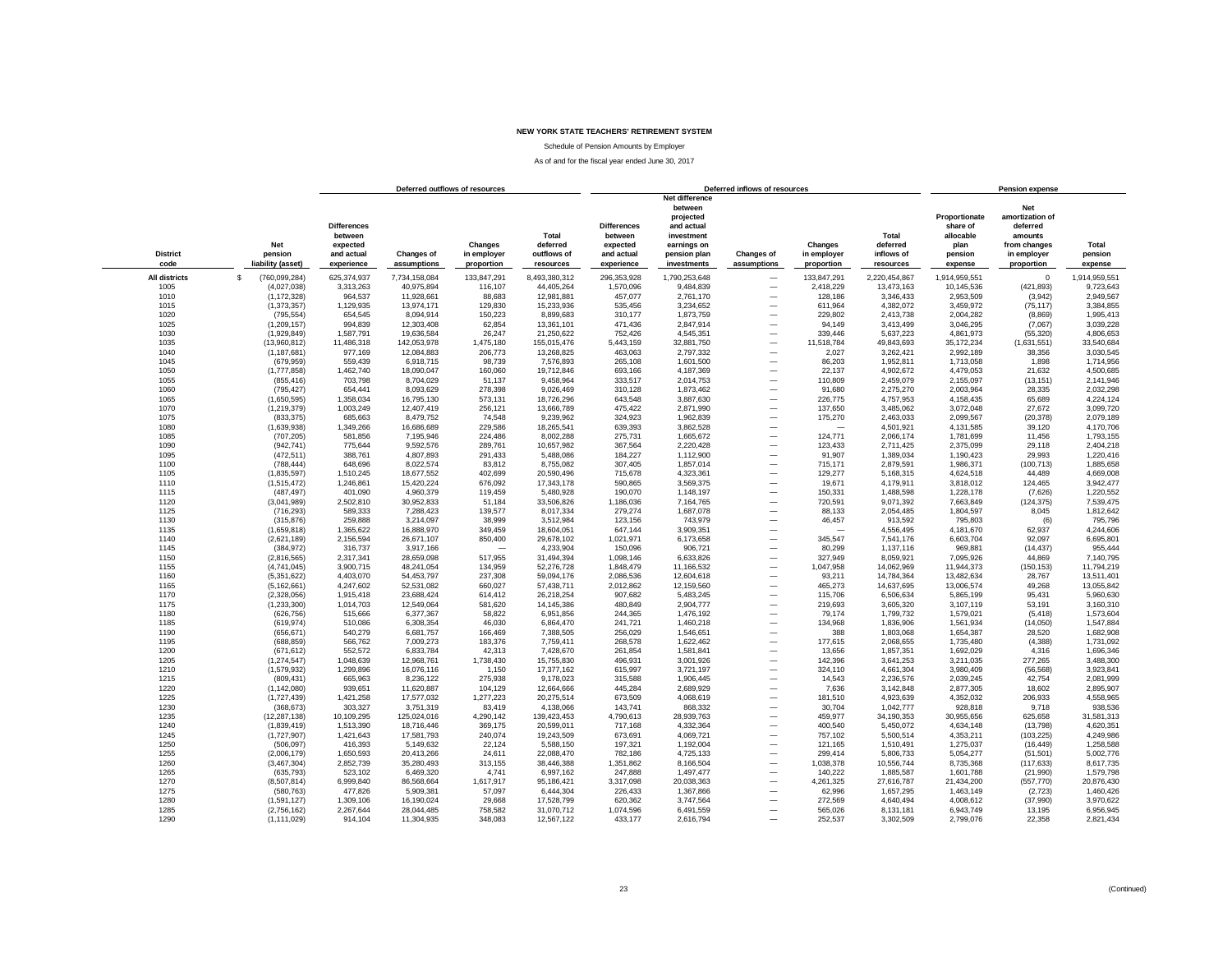Schedule of Pension Amounts by Employer

|                         |                                            |                                                                       |                                  | Deferred outflows of resources       |                                               |                                                                       |                                                                                                                  | Deferred inflows of resources                        |                                      |                                              |                                                                      | <b>Pension expense</b>                                                                            |                             |
|-------------------------|--------------------------------------------|-----------------------------------------------------------------------|----------------------------------|--------------------------------------|-----------------------------------------------|-----------------------------------------------------------------------|------------------------------------------------------------------------------------------------------------------|------------------------------------------------------|--------------------------------------|----------------------------------------------|----------------------------------------------------------------------|---------------------------------------------------------------------------------------------------|-----------------------------|
| <b>District</b><br>code | <b>Net</b><br>pension<br>liability (asset) | <b>Differences</b><br>between<br>expected<br>and actual<br>experience | <b>Changes of</b><br>assumptions | Changes<br>in employer<br>proportion | Total<br>deferred<br>outflows of<br>resources | <b>Differences</b><br>between<br>expected<br>and actual<br>experience | Net difference<br>between<br>projected<br>and actual<br>investment<br>earnings on<br>pension plan<br>investments | <b>Changes of</b><br>assumptions                     | Changes<br>in employer<br>proportion | Total<br>deferred<br>inflows of<br>resources | Proportionate<br>share of<br>allocable<br>plan<br>pension<br>expense | <b>Net</b><br>amortization of<br>deferred<br>amounts<br>from changes<br>in employer<br>proportion | Total<br>pension<br>expense |
| 1295                    | \$<br>(441, 924)                           | 363,595                                                               | 4,496,665                        | 10,544                               | 4,870,804                                     | 172,301                                                               | 1,040,859                                                                                                        | —                                                    | 92,250                               | 1,305,410                                    | 1,113,364                                                            | (13, 150)                                                                                         | 1,100,214                   |
| 1300                    | (4, 162, 229)                              | 3,424,491                                                             | 42,351,487                       | 348,269                              | 46,124,247                                    | 1,622,805                                                             | 9,803,252                                                                                                        |                                                      | 485,417                              | 11,911,474                                   | 10,486,130                                                           | (36, 822)                                                                                         | 10,449,308                  |
| 1305                    | (11,528,794)                               | 9.485.364                                                             | 117,307,718                      | 79.545                               | 126,872,627                                   | 4,494,943                                                             | 27,153,643                                                                                                       | $\overline{\phantom{0}}$                             | 2,597,255                            | 34,245,842                                   | 29.045.118                                                           | (423, 277)                                                                                        | 28,621,841                  |
| 2005                    | (630, 486)                                 | 518,735                                                               | 6,415,316                        | 115,057                              | 7,049,109                                     | 245,819                                                               | 1,484,977                                                                                                        | $\overline{\phantom{0}}$                             | 14,140                               | 1,744,935                                    | 1,588,417                                                            | 16,156                                                                                            | 1,604,573                   |
| 2006                    | (567, 397)                                 | 466,828                                                               | 5,773,373                        | 53,715                               | 6,293,916                                     | 221,221                                                               | 1,336,384                                                                                                        | $\overline{\phantom{0}}$                             | 73,335                               | 1,630,940                                    | 1,429,474                                                            | (1,825)                                                                                           | 1,427,649                   |
| 2007                    | (1,550,086)                                | 1,275,340                                                             | 15,772,425                       | 401,609                              | 17,449,374                                    | 604,361                                                               | 3,650,900                                                                                                        | $\overline{\phantom{0}}$                             | 899,423                              | 5,154,684                                    | 3,905,216                                                            | (99, 298)                                                                                         | 3,805,917                   |
| 2008                    | (1, 377, 702)                              | 1,133,510                                                             | 14,018,389                       | 49,869                               | 15,201,769                                    | 537,150                                                               | 3,244,887                                                                                                        | $\overline{\phantom{0}}$                             | 217,609                              | 3,999,647                                    | 3,470,921                                                            | (24, 743)                                                                                         | 3,446,177                   |
| 2009                    | (1,095,437)                                | 901,276                                                               | 11,146,286                       | 125,237                              | 12,172,799                                    | 427,098                                                               | 2,580,071                                                                                                        | $\overline{\phantom{a}}$                             | 146,772                              | 3,153,942                                    | 2,759,795                                                            | (7,580)                                                                                           | 2,752,214                   |
| 2010                    | (3,558,458)                                | 2,927,736                                                             | 36,207,997                       | 401,401                              | 39,537,134                                    | 1,387,401                                                             | 8,381,197                                                                                                        | $\overline{\phantom{0}}$                             | 217,349                              | 9,985,947                                    | 8,965,016                                                            | 33,257                                                                                            | 8,998,273                   |
| 2014                    | (473, 183)                                 | 389,313                                                               | 4,814,729                        | 96,913                               | 5,300,955                                     | 184,489                                                               | 1,114,483                                                                                                        | $\overline{\phantom{0}}$                             | $\overline{\phantom{0}}$             | 1,298,971                                    | 1,192,116                                                            | 17,632                                                                                            | 1,209,747                   |
| 2015                    | (1,030,584)                                | 847,917                                                               | 10,486,388                       | 15,860                               | 11,350,165                                    | 401,813                                                               | 2,427,322                                                                                                        | $\overline{\phantom{0}}$                             | 284,000                              | 3,113,135                                    | 2,596,405                                                            | (45, 914)                                                                                         | 2,550,491                   |
| 2016                    | (417, 593)                                 | 343,576                                                               | 4,249,090                        | 150,590                              | 4,743,257                                     | 162,815                                                               | 983,552                                                                                                          | $\equiv$                                             | 56,645                               | 1,203,012                                    | 1,052,065                                                            | 16,929                                                                                            | 1,068,994                   |
| 2018                    | (968, 941)                                 | 797,201                                                               | 9,859,168                        | 12,074                               | 10,668,442                                    | 377,779                                                               | 2,282,137                                                                                                        | $\overline{\phantom{0}}$                             | 238,891                              | 2,898,807                                    | 2,441,107                                                            | (41, 190)                                                                                         | 2,399,917                   |
| 2020                    | (2,518,487)                                | 2,072,096                                                             | 25,626,098                       | 427,994                              | 28,126,188                                    | 981,929                                                               | 5,931,766                                                                                                        | $\overline{\phantom{0}}$                             | 65,959                               | 6,979,654                                    | 6,344,962                                                            | 61,916                                                                                            | 6,406,878                   |
| 2025                    | (1,920,060)                                | 1,579,738                                                             | 19,536,983                       | 343,925                              | 21,116,721                                    | 748,609                                                               | 4,522,296<br>3,852,471                                                                                           | $\overline{\phantom{0}}$<br>$\overline{\phantom{0}}$ | 491,353                              | 5,762,258                                    | 4,837,312                                                            | (82, 694)                                                                                         | 4,754,617                   |
| 2030<br>2035            | (1,635,668)<br>(544, 237)                  | 1,345,753<br>447,773                                                  | 16,643,241<br>5,537,713          | 4,482                                | 18,332,919<br>5,989,968                       | 637,728<br>212,192                                                    | 1,281,835                                                                                                        | $\overline{\phantom{0}}$                             | 127,843<br>75,442                    | 4,618,043                                    | 4,120,828<br>1,371,125                                               | 45,302<br>(11, 349)                                                                               | 4,166,130                   |
| 2040                    | (3,050,476)                                | 2,509,792                                                             | 31,039,186                       | 92,171                               | 33,641,149                                    | 1,189,345                                                             | 7,184,753                                                                                                        | <u>.</u>                                             | 608,018                              | 1,569,468<br>8,982,117                       | 7,685,230                                                            | (88, 399)                                                                                         | 1,359,776<br>7,596,831      |
| 2044                    | (729, 230)                                 | 599,977                                                               | 7,420,061                        | 7,339                                | 8,027,377                                     | 284,318                                                               | 1,717,548                                                                                                        | $\overline{\phantom{0}}$                             | 512,776                              | 2,514,643                                    | 1,837,190                                                            | (94, 167)                                                                                         | 1,743,022                   |
| 2045                    | (1,834,850)                                | 1,509,630                                                             | 18,669,953                       | 3,392                                | 20,182,975                                    | 715,387                                                               | 4,321,602                                                                                                        | $\overline{\phantom{0}}$                             | 258,916                              | 5,295,904                                    | 4,622,637                                                            | (41, 235)                                                                                         | 4,581,402                   |
| 2046                    | (1,536,208)                                | 1,263,922                                                             | 15,631,217                       | 26,981                               | 16,922,120                                    | 598,950                                                               | 3,618,215                                                                                                        | $\overline{\phantom{0}}$                             | 70,152                               | 4,287,316                                    | 3,870,253                                                            | (7, 856)                                                                                          | 3,862,397                   |
| 2047                    | (7,489,046)                                | 6,161,644                                                             | 76,202,496                       | 77,670                               | 82,441,810                                    | 2,919,892                                                             | 17,638,868                                                                                                       | $\equiv$                                             | 1,396,803                            | 21,955,564                                   | 18,867,561                                                           | (220, 042)                                                                                        | 18,647,518                  |
| 2048                    | (1,732,916)                                | 1,425,764                                                             | 17,632,753                       | 396,228                              | 19,454,745                                    | 675,644                                                               | 4,081,517                                                                                                        | $\overline{\phantom{0}}$                             | 95,441                               | 4,852,602                                    | 4,365,829                                                            | 53,015                                                                                            | 4,418,844                   |
| 2050                    | (1,311,989)                                | 1,079,445                                                             | 13,349,745                       | 200,767                              | 14,629,957                                    | 511,529                                                               | 3,090,114                                                                                                        | $\overline{\phantom{0}}$                             | 93,694                               | 3,695,337                                    | 3,305,366                                                            | 18,240                                                                                            | 3,323,605                   |
| 2052                    | (1, 214, 283)                              | 999,056                                                               | 12,355,562                       | 9,572                                | 13,364,190                                    | 473,435                                                               | 2,859,987                                                                                                        | $\overline{\phantom{0}}$                             | 599,833                              | 3,933,255                                    | 3,059,208                                                            | (96, 837)                                                                                         | 2,962,372                   |
| 2055                    | (990, 643)                                 | 815.056                                                               | 10.079.989                       | 475.033                              | 11.370.078                                    | 386.240                                                               | 2.333.252                                                                                                        | <u>.</u>                                             | 72,701                               | 2.792.193                                    | 2,495,782                                                            | 66,965                                                                                            | 2,562,747                   |
| 2056                    | (1, 271, 816)                              | 1,046,392                                                             | 12,940,972                       | 22,703                               | 14,010,067                                    | 495,866                                                               | 2,995,494                                                                                                        | $\overline{\phantom{0}}$                             | 215,555                              | 3,706,916                                    | 3,204,155                                                            | (30, 940)                                                                                         | 3,173,215                   |
| 2057                    | (1,640,605)                                | 1,349,815                                                             | 16,693,477                       | 58,147                               | 18,101,439                                    | 639,653                                                               | 3,864,100                                                                                                        | $\overline{\phantom{0}}$                             | 193,811                              | 4,697,564                                    | 4,133,266                                                            | (20, 671)                                                                                         | 4,112,595                   |
| 2058                    | (1,008,897)                                | 830,075                                                               | 10,265,727                       | 121,642                              | 11,217,444                                    | 393,357                                                               | 2,376,245                                                                                                        | $\overline{\phantom{0}}$                             | 99,806                               | 2,869,409                                    | 2,541,770                                                            | 5,040                                                                                             | 2,546,810                   |
| 2059                    | (1,642,305)                                | 1,351,213                                                             | 16,710,772                       | 78,420                               | 18,140,405                                    | 640,316                                                               | 3,868,103                                                                                                        | $\overline{\phantom{0}}$                             | 400,532                              | 4,908,951                                    | 4,137,548                                                            | (56, 225)                                                                                         | 4,081,323                   |
| 2060                    | (430, 451)                                 | 354,156                                                               | 4,379,927                        | 63,502                               | 4,797,585                                     | 167,828                                                               | 1,013,838                                                                                                        | $\overline{\phantom{0}}$                             | 85,540                               | 1,267,205                                    | 1,084,460                                                            | (4,962)                                                                                           | 1,079,498                   |
| 2061                    | (479, 454)                                 | 394,473                                                               | 4,878,539                        | 148,015                              | 5,421,027                                     | 186,934                                                               | 1,129,253                                                                                                        | $\equiv$                                             | 10,040                               | 1,326,227                                    | 1,207,915                                                            | 24,516                                                                                            | 1,232,431                   |
| 2062                    | (774, 110)                                 | 636,902                                                               | 7,876,716                        | 29.032                               | 8,542,650                                     | 301,816                                                               | 1,823,252                                                                                                        | $\overline{\phantom{0}}$                             | 217,786                              | 2,342,855                                    | 1,950,257                                                            | (29, 885)                                                                                         | 1,920,372                   |
| 2063                    | (385, 299)                                 | 317,006                                                               | 3,920,487                        | 11,981                               | 4,249,475                                     | 150,223                                                               | 907,489                                                                                                          | $\overline{\phantom{0}}$                             | 168,668                              | 1,226,381                                    | 970,704                                                              | (26, 546)                                                                                         | 944,157                     |
| 2064                    | (1,202,566)                                | 989,416                                                               | 12,236,340                       | 236,521                              | 13,462,278                                    | 468,866                                                               | 2,832,390                                                                                                        | $\overline{\phantom{0}}$                             |                                      | 3,301,257                                    | 3,029,689                                                            | 43,161                                                                                            | 3,072,851                   |
| 2065<br>2066            | (992, 530)<br>(2,533,497)                  | 816,608<br>2,084,446                                                  | 10,099,188<br>25,778,826         | 373,235<br>5,427                     | 11,289,032<br>27,868,699                      | 386,976<br>987,781                                                    | 2,337,696<br>5,967,118                                                                                           | $\overline{\phantom{a}}$<br>$\overline{\phantom{0}}$ | 2,741<br>242,135                     | 2,727,413<br>7,197,034                       | 2,500,535<br>6,382,777                                               | 64,258<br>(41, 721)                                                                               | 2,564,793<br>6,341,056      |
| 2067                    | (3,849,673)                                | 3,167,335                                                             | 39,171,170                       | 388,247                              | 42,726,752                                    | 1,500,943                                                             | 9,067,093                                                                                                        | —                                                    | 1,540,873                            | 12,108,909                                   | 9,698,691                                                            | (174, 998)                                                                                        | 9,523,693                   |
| 2068                    | (3,377,295)                                | 2,778,684                                                             | 34,364,638                       | 347,199                              | 37,490,521                                    | 1,316,768                                                             | 7,954,507                                                                                                        | $\overline{\phantom{0}}$                             | 339,870                              | 9,611,146                                    | 8,508,604                                                            | (9,641)                                                                                           | 8,498,964                   |
| 2069                    | (466, 915)                                 | 384,156                                                               | 4,750,951                        | 6,772                                | 5,141,880                                     | 182,045                                                               | 1,099,720                                                                                                        | $\overline{\phantom{a}}$                             | 364,666                              | 1,646,430                                    | 1,176,324                                                            | (62, 809)                                                                                         | 1,113,515                   |
| 2070                    | (632, 542)                                 | 520,426                                                               | 6,436,235                        | 74,807                               | 7,031,469                                     | 246,621                                                               | 1,489,819                                                                                                        | $\overline{\phantom{0}}$                             | 8,269                                | 1,744,708                                    | 1,593,597                                                            | 10,621                                                                                            | 1,604,218                   |
| 2071                    | (512, 793)                                 | 421,903                                                               | 5,217,774                        | 213,908                              | 5,853,585                                     | 199,932                                                               | 1,207,777                                                                                                        | $\equiv$                                             | 104,326                              | 1,512,035                                    | 1,291,909                                                            | 14,824                                                                                            | 1,306,732                   |
| 2072                    | (594, 470)                                 | 489,103                                                               | 6,048,848                        | 77,161                               | 6,615,112                                     | 231,777                                                               | 1,400,149                                                                                                        | $\overline{\phantom{0}}$                             | 20,652                               | 1,652,578                                    | 1,497,681                                                            | 11,425                                                                                            | 1,509,106                   |
| 2073                    | (1,244,122)                                | 1.023.607                                                             | 12,659,183                       | 287,101                              | 13.969.890                                    | 485,069                                                               | 2,930,267                                                                                                        | $\overline{\phantom{0}}$                             | 250,844                              | 3,666,180                                    | 3,134,384                                                            | 15,093                                                                                            | 3,149,477                   |
| 2074                    | (1,318,683)                                | 1,084,952                                                             | 13,417,856                       | 7,157                                | 14,509,965                                    | 514,139                                                               | 3,105,880                                                                                                        | $\overline{\phantom{0}}$                             | 69,015                               | 3,689,034                                    | 3,322,230                                                            | (10, 396)                                                                                         | 3,311,834                   |
| 2075                    | (2,407,289)                                | 1,980,607                                                             | 24,494,629                       | 928,641                              | 27,403,878                                    | 938,574                                                               | 5,669,861                                                                                                        | $\overline{\phantom{0}}$                             | 697                                  | 6,609,132                                    | 6,064,813                                                            | 161,824                                                                                           | 6,226,638                   |
| 2076                    | (1,452,718)                                | 1,195,230                                                             | 14,781,689                       | 27,373                               | 16,004,292                                    | 566,398                                                               | 3,421,571                                                                                                        | $\overline{\phantom{0}}$                             | 286,143                              | 4,274,112                                    | 3,659,912                                                            | (44, 695)                                                                                         | 3,615,217                   |
| 2077                    | (415, 886)                                 | 342,172                                                               | 4,231,722                        | 34,844                               | 4,608,738                                     | 162,149                                                               | 979,532                                                                                                          | $\overline{\phantom{0}}$                             | 110,131                              | 1,251,812                                    | 1,047,765                                                            | (12, 372)                                                                                         | 1,035,392                   |
| 2078                    | (3,901,647)                                | 3.210.097                                                             | 39.700.015                       | 746.596                              | 43,656,707                                    | 1,521,207                                                             | 9,189,507                                                                                                        | $\overline{\phantom{0}}$                             | 536,286                              | 11.246.999                                   | 9.829.631                                                            | 26,783                                                                                            | 9,856,414                   |
| 2079                    | (2, 153, 767)                              | 1,772,021                                                             | 21,914,997                       | 86,490                               | 23,773,508                                    | 839,729                                                               | 5,072,744                                                                                                        | $\overline{\phantom{0}}$                             | 276,442                              | 6,188,914                                    | 5,426,102                                                            | (37, 536)                                                                                         | 5,388,566                   |
| 2080                    | (490, 787)                                 | 403,797                                                               | 4,993,848                        | 151,381                              | 5,549,026                                     | 191,352                                                               | 1,155,944                                                                                                        | $\overline{\phantom{0}}$                             | 49,375                               | 1,396,671                                    | 1,236,465                                                            | 20,689                                                                                            | 1,257,155                   |
| 2081                    | (620, 275)<br>(348, 438)                   | 510,334                                                               | 6,311,421<br>3,545,424           | 63,144                               | 6,884,899                                     | 241,838                                                               | 1,460,928<br>820,672                                                                                             | $\overline{\phantom{0}}$                             | 128,481<br>24,667                    | 1,831,247                                    | 1,562,693                                                            | (9, 137)<br>1,888                                                                                 | 1,553,557                   |
| 2082<br>2083            | (816, 711)                                 | 286,679<br>671,952                                                    | 8,310,191                        | 39,138<br>59,615                     | 3,871,241<br>9,041,757                        | 135,852<br>318,426                                                    | 1,923,590                                                                                                        | $\overline{\phantom{0}}$<br>$\overline{\phantom{0}}$ | 101,304                              | 981,191<br>2,343,320                         | 877,839<br>2,057,584                                                 | (9, 139)                                                                                          | 879,726<br>2,048,445        |
| 2084                    | (1,356,865)                                | 1,116,366                                                             | 13,806,362                       |                                      | 14,922,728                                    | 529,026                                                               | 3,195,809                                                                                                        | $\overline{\phantom{0}}$                             | 251,087                              | 3,975,921                                    | 3,418,423                                                            | (40, 988)                                                                                         | 3,377,435                   |
| 2085                    | (660, 191)                                 | 543.175                                                               | 6,717,574                        | 42,903                               | 7,303,652                                     | 257,401                                                               | 1,554,941                                                                                                        | $\overline{\phantom{0}}$                             | 14,317                               | 1,826,660                                    | 1,663,256                                                            | 4,866                                                                                             | 1,668,121                   |
| 2086                    | (2,308,075)                                | 1,898,978                                                             | 23,485,107                       | 284,097                              | 25,668,183                                    | 899,892                                                               | 5,436,183                                                                                                        | ÷,                                                   | 205,358                              | 6,541,432                                    | 5,814,858                                                            | 6,344                                                                                             | 5,821,202                   |
| 2090                    | (1,012,575)                                | 833,100                                                               | 10,303,143                       | 164,542                              | 11,300,786                                    | 394,791                                                               | 2,384,906                                                                                                        | $\overline{\phantom{a}}$                             | 76,217                               | 2,855,914                                    | 2,551,034                                                            | 13,997                                                                                            | 2,565,032                   |
| 2095                    | (979, 184)                                 | 805,628                                                               | 9,963,391                        | 3,158                                | 10,772,178                                    | 381,773                                                               | 2,306,262                                                                                                        |                                                      | 167,522                              | 2,855,557                                    | 2,466,913                                                            | (26, 935)                                                                                         | 2,439,977                   |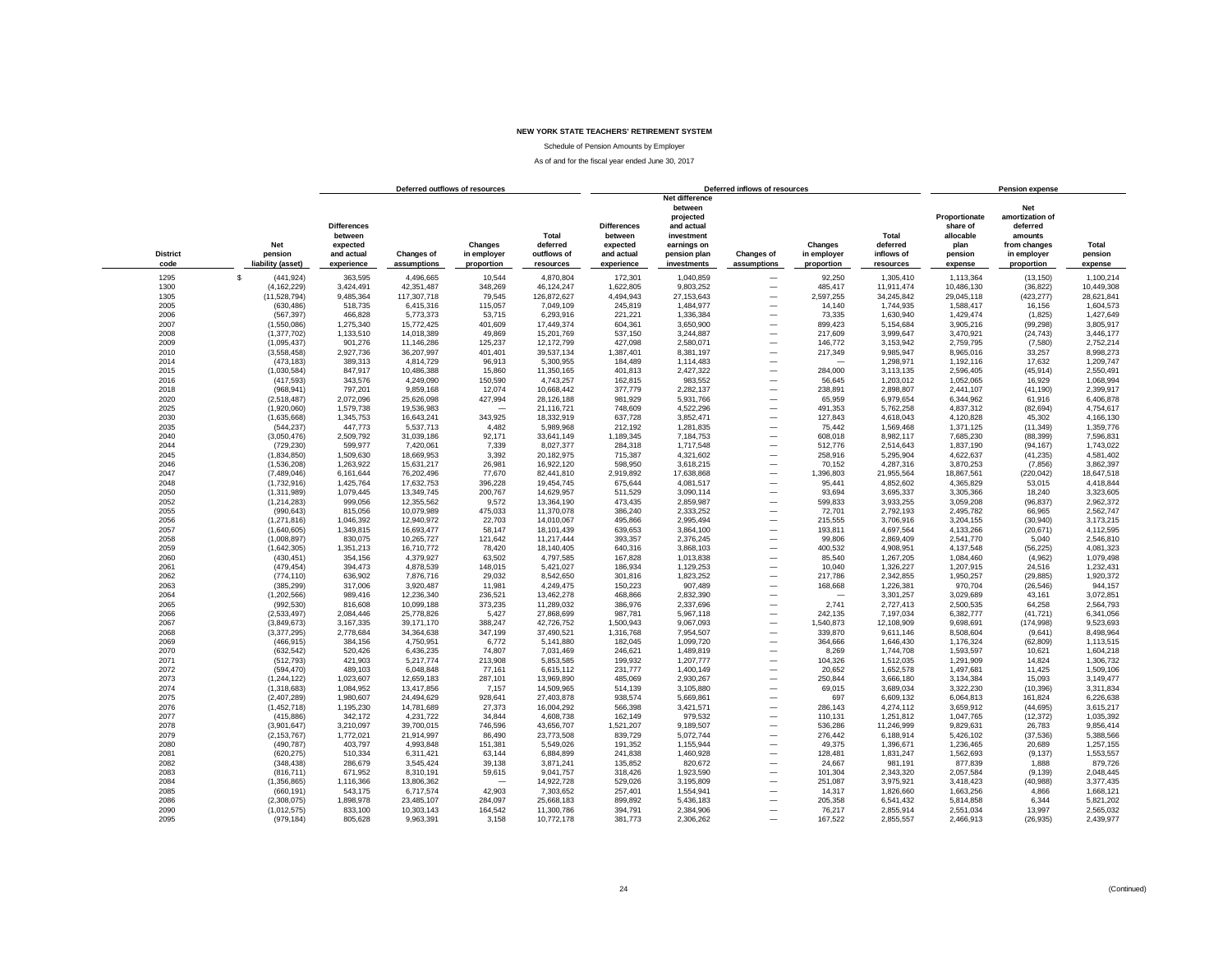Schedule of Pension Amounts by Employer

|                         |                                            | Deferred outflows of resources                                        |                                  |                                      |                                               | Deferred inflows of resources                                         | <b>Pension expense</b>                                                                                           |                                                      |                                             |                                                     |                                                                      |                                                                                                   |                                    |
|-------------------------|--------------------------------------------|-----------------------------------------------------------------------|----------------------------------|--------------------------------------|-----------------------------------------------|-----------------------------------------------------------------------|------------------------------------------------------------------------------------------------------------------|------------------------------------------------------|---------------------------------------------|-----------------------------------------------------|----------------------------------------------------------------------|---------------------------------------------------------------------------------------------------|------------------------------------|
| <b>District</b><br>code | <b>Net</b><br>pension<br>liability (asset) | <b>Differences</b><br>between<br>expected<br>and actual<br>experience | <b>Changes of</b><br>assumptions | Changes<br>in employer<br>proportion | Total<br>deferred<br>outflows of<br>resources | <b>Differences</b><br>between<br>expected<br>and actual<br>experience | Net difference<br>between<br>projected<br>and actual<br>investment<br>earnings on<br>pension plan<br>investments | <b>Changes of</b><br>assumptions                     | <b>Changes</b><br>in employer<br>proportion | <b>Total</b><br>deferred<br>inflows of<br>resources | Proportionate<br>share of<br>allocable<br>plan<br>pension<br>expense | <b>Net</b><br>amortization of<br>deferred<br>amounts<br>from changes<br>in employer<br>proportion | <b>Total</b><br>pension<br>expense |
| 2104                    | S.<br>(566, 982)                           | 466,487                                                               | 5,769,156                        | 135,044                              | 6,370,686                                     | 221,060                                                               | 1,335,407                                                                                                        | —                                                    | 68,753                                      | 1,625,220                                           | 1,428,429                                                            | 12,304                                                                                            | 1,440,734                          |
| 2105                    | (515, 385)                                 | 424,036                                                               | 5,244,148                        | 117,550                              | 5,785,733                                     | 200,943                                                               | 1,213,882                                                                                                        | $\qquad \qquad -$                                    | 60,027                                      | 1,474,852                                           | 1,298,439                                                            | 10,686                                                                                            | 1,309,125                          |
| 2110                    | (1,549,150)                                | 1.274.569                                                             | 15,762,899                       | 184.870                              | 17,222,338                                    | 603,996                                                               | 3,648,695                                                                                                        | $\overline{\phantom{0}}$                             | 264,162                                     | 4,516,852                                           | 3,902,857                                                            | (7, 867)                                                                                          | 3,894,990                          |
| 2112                    | (1,056,212)                                | 869,003                                                               | 10,747,166                       | 236,163                              | 11,852,332                                    | 411,805                                                               | 2,487,686                                                                                                        | $\overline{\phantom{0}}$                             | 17,566                                      | 2,917,057                                           | 2,660,973                                                            | 39,931                                                                                            | 2,700,904                          |
| 2115                    | (2,212,516)                                | 1,820,357                                                             | 22,512,783                       | 1,061,308                            | 25,394,449                                    | 862,635                                                               | 5,211,116                                                                                                        | $\overline{\phantom{a}}$                             | 22,729                                      | 6,096,479                                           | 5,574,113                                                            | 175,311                                                                                           | 5,749,424                          |
| 2120                    | (3,968,371)                                | 3,264,994                                                             | 40,378,945                       | 318,515                              | 43,962,454                                    | 1,547,222                                                             | 9,346,661                                                                                                        | $\overline{\phantom{0}}$                             | 139,847                                     | 11,033,730                                          | 9,997,733                                                            | 26,135                                                                                            | 10,023,868                         |
| 2125                    | (414, 480)                                 | 341,015                                                               | 4,217,410                        | 45,629                               | 4,604,053                                     | 161,601                                                               | 976,219                                                                                                          | $\overline{\phantom{a}}$                             | 216,325                                     | 1,354,144                                           | 1,044,221                                                            | (30, 905)                                                                                         | 1,013,316                          |
| 2130                    | (750, 853)                                 | 617,767                                                               | 7,640,075                        | 199,629                              | 8,457,471                                     | 292,749                                                               | 1,768,476                                                                                                        | $\overline{\phantom{0}}$                             | 5,679                                       | 2,066,904                                           | 1,891,665                                                            | 32,035                                                                                            | 1,923,700                          |
| 2135                    | (1,393,491)                                | 1,146,500                                                             | 14,179,037                       | 212,893                              | 15,538,431                                    | 543,306                                                               | 3,282,073                                                                                                        | $\overline{\phantom{a}}$                             | 132,007                                     | 3,957,386                                           | 3,510,697                                                            | 19,268                                                                                            | 3,529,964                          |
| 2140                    | (1,225,526)                                | 1,008,307                                                             | 12,469,966                       | 42,689                               | 13,520,961                                    | 477,818                                                               | 2,886,468                                                                                                        | $\overline{\phantom{0}}$<br>$\overline{\phantom{0}}$ | 158,399                                     | 3,522,685                                           | 3,087,534                                                            | (20, 086)                                                                                         | 3,067,448                          |
| 2145<br>2146            | (1,793,373)<br>(1,843,103)                 | 1,475,505<br>1,516,421                                                | 18,247,915<br>18,753,928         | 123,987<br>1,027,953                 | 19,847,407<br>21,298,301                      | 699,215<br>718,604                                                    | 4,223,911<br>4,341,040                                                                                           | $\overline{\phantom{0}}$                             | 88,541<br>49,613                            | 5,011,667<br>5,109,257                              | 4,518,141<br>4,643,429                                               | 6,490<br>167,075                                                                                  | 4,524,632<br>4,810,504             |
| 2147                    | (472, 458)                                 | 388,717                                                               | 4,807,348                        | 83,120                               | 5,279,184                                     | 184,206                                                               | 1,112,774                                                                                                        | $\overline{\phantom{0}}$                             | 27,180                                      | 1,324,160                                           | 1,190,288                                                            | 10,593                                                                                            | 1,200,881                          |
| 2148                    | (1, 125, 640)                              | 926,125                                                               | 11,453,605                       | 32,410                               | 12,412,140                                    | 438,874                                                               | 2,651,208                                                                                                        | $\overline{\phantom{a}}$                             | 163,306                                     | 3,253,388                                           | 2,835,886                                                            | (24, 260)                                                                                         | 2,811,625                          |
| 2149                    | (752, 903)                                 | 619,454                                                               | 7,660,936                        | 205,140                              | 8,485,530                                     | 293,548                                                               | 1,773,305                                                                                                        | $\overline{\phantom{0}}$                             | 45,209                                      | 2,112,062                                           | 1,896,830                                                            | 31,362                                                                                            | 1,928,192                          |
| 2150                    | (299, 776)                                 | 246,642                                                               | 3,050,283                        | 22,055                               | 3,318,980                                     | 116,879                                                               | 706,060                                                                                                          | $\overline{\phantom{0}}$                             | 12,166                                      | 835,106                                             | 755,243                                                              | 2,215                                                                                             | 757,458                            |
| 2155                    | (1, 143, 902)                              | 941,150                                                               | 11,639,427                       | 135,955                              | 12,716,533                                    | 445,994                                                               | 2,694,221                                                                                                        | $\overline{\phantom{0}}$                             | 49,746                                      | 3,189,961                                           | 2,881,895                                                            | 16,824                                                                                            | 2,898,719                          |
| 2160                    | (2, 134, 827)                              | 1,756,438                                                             | 21,722,282                       | 252,426                              | 23,731,145                                    | 832,344                                                               | 5,028,135                                                                                                        | $\overline{\phantom{0}}$                             | 247,097                                     | 6,107,577                                           | 5,378,386                                                            | (355)                                                                                             | 5,378,031                          |
| 2165                    | (689, 964)                                 | 567,671                                                               | 7,020,517                        | 194,253                              | 7,782,441                                     | 269,009                                                               | 1,625,065                                                                                                        | $\overline{\phantom{0}}$                             | 151,427                                     | 2,045,501                                           | 1,738,264                                                            | 3,474                                                                                             | 1,741,737                          |
| 2170                    | (3,096,825)                                | 2,547,926                                                             | 31,510,796                       | 328,306                              | 34,387,028                                    | 1,207,416                                                             | 7,293,918                                                                                                        | $\overline{\phantom{0}}$                             | 8,092                                       | 8,509,426                                           | 7,802,000                                                            | 51,163                                                                                            | 7,853,162                          |
| 2175                    | (280, 101)                                 | 230,455                                                               | 2,850,085                        | 63,417                               | 3,143,956                                     | 109,208                                                               | 659,719                                                                                                          | $\overline{\phantom{0}}$                             | 1,552                                       | 770,480                                             | 705,674                                                              | 10,156                                                                                            | 715,830                            |
| 2180                    | (584, 919)                                 | 481,245                                                               | 5,951,667                        | 90,242                               | 6,523,154                                     | 228,053                                                               | 1,377,654                                                                                                        | $\overline{\phantom{0}}$                             | 44,010                                      | 1,649,717                                           | 1,473,619                                                            | 9,876                                                                                             | 1,483,495                          |
| 2185                    | (3,296,953)                                | 2,712,582                                                             | 33,547,134                       | 425,676                              | 36,685,392                                    | 1,285,444                                                             | 7,765,277                                                                                                        | $\overline{\phantom{0}}$                             | 237,371                                     | 9,288,092                                           | 8,306,192                                                            | 43,331                                                                                            | 8,349,523                          |
| 2187                    | (1,540,688)                                | 1,267,608                                                             | 15,676,800                       | 18,710                               | 16,963,118                                    | 600,696                                                               | 3,628,766                                                                                                        | $\overline{\phantom{0}}$                             | 163,825                                     | 4,393,288                                           | 3,881,539                                                            | (22, 910)                                                                                         | 3,858,630                          |
| 2190                    | (2, 151, 288)                              | 1,769,981<br>1.234.722                                                | 21,889,772<br>15.270.090         | 304,861                              | 23,964,615<br>16.504.812                      | 838,762<br>585.112                                                    | 5,066,905                                                                                                        | $\overline{\phantom{0}}$<br>$\overline{\phantom{0}}$ | 4,254                                       | 5,909,922<br>4.320.129                              | 5,419,857                                                            | 52,123                                                                                            | 5,471,980                          |
| 2191<br>2195            | (1,500,717)<br>(456, 390)                  | 375,497                                                               | 4,643,861                        | $\overline{\phantom{a}}$             | 5,019,358                                     | 177,941                                                               | 3,534,623<br>1,074,931                                                                                           | $\overline{\phantom{0}}$                             | 200,393<br>101,519                          | 1,354,392                                           | 3,780,839<br>1,149,809                                               | (34, 338)<br>(16, 547)                                                                            | 3,746,500<br>1,133,262             |
| 2196                    | (513, 719)                                 | 422,664                                                               | 5,227,189                        | 15,485                               | 5,665,339                                     | 200,293                                                               | 1,209,957                                                                                                        | $\overline{\phantom{0}}$                             | 82,643                                      | 1,492,893                                           | 1,294,240                                                            | (11, 176)                                                                                         | 1,283,064                          |
| 2198                    | (1,075,957)                                | 885,248                                                               | 10,948,070                       | 47,778                               | 11,881,096                                    | 419,503                                                               | 2,534,189                                                                                                        | $\overline{\phantom{0}}$                             | 248,031                                     | 3,201,723                                           | 2,710,717                                                            | (37, 988)                                                                                         | 2,672,728                          |
| 2200                    | (4, 585, 127)                              | 3,772,433                                                             | 46,654,563                       | 1,061,801                            | 51,488,797                                    | 1,787,688                                                             | 10,799,301                                                                                                       | $\overline{\phantom{0}}$                             | 379,373                                     | 12,966,362                                          | 11,551,561                                                           | 109,450                                                                                           | 11,661,012                         |
| 2204                    | (4, 138, 613)                              | 3,405,062                                                             | 42,111,196                       | 700,416                              | 46,216,674                                    | 1,613,598                                                             | 9,747,631                                                                                                        | $\overline{\phantom{0}}$                             | 127,938                                     | 11,489,167                                          | 10,426,634                                                           | 111,566                                                                                           | 10,538,201                         |
| 2205                    | (122, 180)                                 | 100,524                                                               | 1,243,207                        | 51,877                               | 1,395,608                                     | 47,637                                                                | 287,770                                                                                                          | $\overline{\phantom{0}}$                             | 69,802                                      | 405,208                                             | 307,815                                                              | (1, 337)                                                                                          | 306,479                            |
| 2206                    | (612,903)                                  | 504,268                                                               | 6,236,403                        | 114,888                              | 6,855,560                                     | 238,964                                                               | 1,443,563                                                                                                        | $\overline{\phantom{0}}$                             | 66,876                                      | 1,749,402                                           | 1,544,119                                                            | 10,510                                                                                            | 1,554,629                          |
| 2207                    | (1, 172, 379)                              | 964,580                                                               | 11,929,185                       | 194,958                              | 13,088,723                                    | 457,097                                                               | 2,761,292                                                                                                        |                                                      | 282,593                                     | 3,500,982                                           | 2,953,638                                                            | (10, 747)                                                                                         | 2,942,891                          |
| 2208                    | (1,888,791)                                | 1,554,011                                                             | 19,218,818                       | 160,635                              | 20,933,464                                    | 736,418                                                               | 4,448,650                                                                                                        | $\overline{\phantom{a}}$                             | 526,108                                     | 5,711,175                                           | 4,758,535                                                            | (75, 390)                                                                                         | 4,683,144                          |
| 2209                    | (4,520,958)                                | 3,719,638                                                             | 46,001,630                       | 739,092                              | 50,460,359                                    | 1,762,669                                                             | 10,648,164                                                                                                       | $\overline{\phantom{0}}$                             | 96,939                                      | 12,507,772                                          | 11,389,896                                                           | 101,146                                                                                           | 11,491,042                         |
| 2210                    | (1,205,688)                                | 991,985                                                               | 12,268,108                       | $\sim$                               | 13,260,093                                    | 470,084                                                               | 2,839,743                                                                                                        | $\overline{\phantom{a}}$                             | 260,526                                     | 3,570,354                                           | 3,037,555                                                            | (44, 652)                                                                                         | 2,992,903                          |
| 2212                    | (1,621,895)                                | 1,334,421                                                             | 16,503,095                       | $\overline{\phantom{a}}$             | 17,837,516                                    | 632,358                                                               | 3,820,031                                                                                                        | $\overline{\phantom{0}}$                             | 423,898                                     | 4,876,288                                           | 4,086,128                                                            | (75, 807)                                                                                         | 4,010,321                          |
| 2215                    | (2,330,521)                                | 1,917,446                                                             | 23,713,501                       | 386,654                              | 26,017,601                                    | 908,643                                                               | 5,489,050                                                                                                        | $\overline{\phantom{0}}$                             | 49,410                                      | 6,447,104                                           | 5,871,408                                                            | 60,594                                                                                            | 5,932,001                          |
| 2220<br>2224            | (963,071)                                  | 792,371                                                               | 9,799,434<br>21,285,004          | 35,752                               | 10,627,557<br>23,046,498                      | 375,490                                                               | 2,268,311<br>4,926,917                                                                                           | $\overline{\phantom{0}}$<br>$\overline{\phantom{0}}$ | 90,614                                      | 2,734,415                                           | 2,426,317<br>5,270,117                                               | (8, 307)                                                                                          | 2,418,010<br>5,258,392             |
| 2225                    | (2,091,852)<br>(3,747,012)                 | 1,721,080<br>3,082,870                                                | 38,126,579                       | 40,414<br>2,220,983                  | 43,430,432                                    | 815,589<br>1,460,917                                                  | 8,825,298                                                                                                        | $\overline{\phantom{0}}$                             | 119,825<br>$\frac{1}{2}$                    | 5,862,331<br>10,286,215                             | 9,440,052                                                            | (11, 725)<br>383,540                                                                              | 9,823,592                          |
| 2230                    | (2,990,614)                                | 2,460,541                                                             | 30,430,082                       | 2,406,199                            | 35,296,822                                    | 1,166,006                                                             | 7,043,762                                                                                                        | $\overline{\phantom{0}}$                             | 63,700                                      | 8,273,468                                           | 7,534,418                                                            | 421,641                                                                                           | 7,956,059                          |
| 2231                    | (1,510,131)                                | 1,242,467                                                             | 15,365,877                       | 286,452                              | 16,894,796                                    | 588,783                                                               | 3,556,795                                                                                                        | $\overline{\phantom{0}}$                             | 224,082                                     | 4,369,660                                           | 3,804,555                                                            | 16,808                                                                                            | 3,821,363                          |
| 2235                    | (299, 865)                                 | 246,715                                                               | 3,051,184                        | 57,731                               | 3,355,631                                     | 116,914                                                               | 706,269                                                                                                          | $\overline{\phantom{a}}$                             | 912                                         | 824,095                                             | 755,466                                                              | 9,019                                                                                             | 764,485                            |
| 2239                    | (1,406,959)                                | 1,157,581                                                             | 14,316,080                       | 188,215                              | 15,661,876                                    | 548,557                                                               | 3,313,795                                                                                                        | $\overline{\phantom{0}}$                             | 3,418                                       | 3,865,770                                           | 3,544,628                                                            | 31,727                                                                                            | 3,576,355                          |
| 2240                    | (2,565,147)                                | 2.110.486                                                             | 26,100,869                       | 634,824                              | 28,846,178                                    | 1,000,121                                                             | 6,041,663                                                                                                        | $\overline{\phantom{0}}$                             | 82,158                                      | 7,123,942                                           | 6,462,514                                                            | 101,229                                                                                           | 6,563,744                          |
| 2241                    | (412, 977)                                 | 339,779                                                               | 4,202,122                        | 136,397                              | 4,678,297                                     | 161,015                                                               | 972,680                                                                                                          | $\overline{\phantom{0}}$                             | 28,688                                      | 1,162,383                                           | 1,040,436                                                            | 19,688                                                                                            | 1,060,124                          |
| 2242                    | (722, 205)                                 | 594.197                                                               | 7,348,572                        | 329.326                              | 8.272.096                                     | 281,579                                                               | 1,701,001                                                                                                        | $\overline{\phantom{0}}$                             | 43.530                                      | 2.026.110                                           | 1,819,489                                                            | 50,818                                                                                            | 1,870,307                          |
| 2243                    | (727, 644)                                 | 598,672                                                               | 7,403,922                        | 274,418                              | 8,277,012                                     | 283,700                                                               | 1,713,813                                                                                                        | $\overline{\phantom{0}}$                             | 25,879                                      | 2,023,392                                           | 1,833,194                                                            | 42,743                                                                                            | 1,875,936                          |
| 2244                    | (429.874)                                  | 353,681                                                               | 4,374,052                        | 122,000                              | 4,849,732                                     | 167,603                                                               | 1,012,478                                                                                                        | $\overline{\phantom{0}}$                             | 43,077                                      | 1,223,158                                           | 1,083,005                                                            | 15,125                                                                                            | 1,098,130                          |
| 2245                    | (1, 177, 467)                              | 968,766                                                               | 11,980,960                       | 76,102                               | 13,025,828                                    | 459,081                                                               | 2,773,276                                                                                                        | $\overline{\phantom{0}}$                             | 438,718                                     | 3,671,076                                           | 2,966,458                                                            | (70, 411)                                                                                         | 2,896,047                          |
| 2250                    | (679, 499)                                 | 559,061                                                               | 6,914,037                        | 3,452                                | 7,476,550                                     | 264,929                                                               | 1,600,417                                                                                                        | $\overline{\phantom{0}}$                             | 153,442                                     | 2,018,788                                           | 1,711,900                                                            | (27, 818)                                                                                         | 1,684,082                          |
| 2255                    | (2, 172, 184)                              | 1,787,174                                                             | 22,102,396                       | 5,769                                | 23,895,339                                    | 846,909                                                               | 5,116,122                                                                                                        | $\overline{\phantom{0}}$                             | 430,945                                     | 6,393,976                                           | 5,472,502                                                            | (70,068)                                                                                          | 5,402,434                          |
| 2260                    | (1,526,161)                                | 1,255,655                                                             | 15,528,983                       | 365,411                              | 17,150,050                                    | 595,032                                                               | 3,594,550                                                                                                        | $\overline{\phantom{0}}$                             | 17,812                                      | 4,207,395                                           | 3,844,940                                                            | 59,468                                                                                            | 3,904,408                          |
| 2266<br>2268            | (1,249,987)                                | 1,028,432<br>567,295                                                  | 12,718,864<br>7,015,871          | 70,416<br>363,890                    | 13,817,713<br>7,947,057                       | 487,356<br>268,831                                                    | 2,944,082<br>1,623,989                                                                                           | $\overline{\phantom{0}}$<br>$\overline{\phantom{0}}$ | 88,799<br>158,510                           | 3,520,237                                           | 3,149,161                                                            | (2,645)<br>39,321                                                                                 | 3,146,516                          |
| 2270                    | (689, 507)<br>(1, 194, 146)                | 982,489                                                               | 12,150,666                       | 24,382                               | 13,157,536                                    | 465,584                                                               | 2,812,559                                                                                                        | $\overline{\phantom{a}}$                             | 248,349                                     | 2,051,331<br>3,526,491                              | 1,737,113<br>3,008,477                                               | (40, 219)                                                                                         | 1,776,434<br>2,968,257             |
| 2271                    | (816, 114)                                 | 671,461                                                               | 8,304,117                        | 17,222                               | 8,992,800                                     | 318,193                                                               | 1,922,184                                                                                                        |                                                      | 27,044                                      | 2,267,422                                           | 2,056,080                                                            | (2, 395)                                                                                          | 2,053,685                          |
|                         |                                            |                                                                       |                                  |                                      |                                               |                                                                       |                                                                                                                  |                                                      |                                             |                                                     |                                                                      |                                                                                                   |                                    |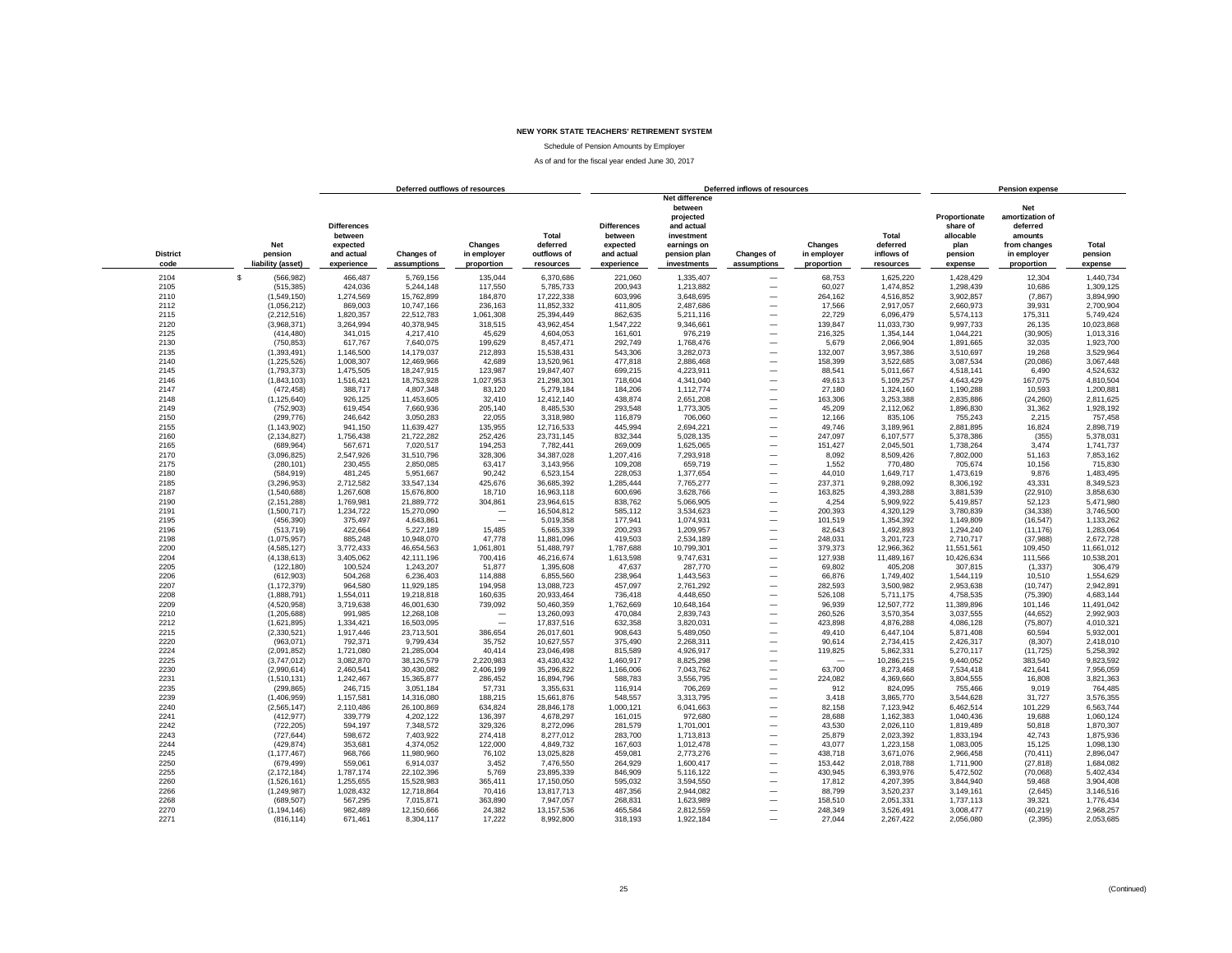Schedule of Pension Amounts by Employer

|                         |                                            |                                                                       | Deferred outflows of resources   |                                      |                                               |                                                                       |                                                                                                                  | Deferred inflows of resources        |                                      |                                              |                                                                      | Pension expense                                                                                   |                             |
|-------------------------|--------------------------------------------|-----------------------------------------------------------------------|----------------------------------|--------------------------------------|-----------------------------------------------|-----------------------------------------------------------------------|------------------------------------------------------------------------------------------------------------------|--------------------------------------|--------------------------------------|----------------------------------------------|----------------------------------------------------------------------|---------------------------------------------------------------------------------------------------|-----------------------------|
| <b>District</b><br>code | <b>Net</b><br>pension<br>liability (asset) | <b>Differences</b><br>between<br>expected<br>and actual<br>experience | <b>Changes of</b><br>assumptions | Changes<br>in employer<br>proportion | Total<br>deferred<br>outflows of<br>resources | <b>Differences</b><br>between<br>expected<br>and actual<br>experience | Net difference<br>between<br>projected<br>and actual<br>investment<br>earnings on<br>pension plan<br>investments | <b>Changes of</b><br>assumptions     | Changes<br>in employer<br>proportion | Total<br>deferred<br>inflows of<br>resources | Proportionate<br>share of<br>allocable<br>plan<br>pension<br>expense | <b>Net</b><br>amortization of<br>deferred<br>amounts<br>from changes<br>in employer<br>proportion | Total<br>pension<br>expense |
| 2272                    | \$<br>(1,266,705)                          | 1,042,187                                                             | 12,888,973                       | 177,202                              | 14,108,363                                    | 493,874                                                               | 2,983,457                                                                                                        | $\qquad \qquad -$                    | 53,180                               | 3,530,511                                    | 3,191,280                                                            | 18,737                                                                                            | 3,210,017                   |
| 2275                    | (2,334,766)                                | 1,920,939                                                             | 23,756,696                       | 597,859                              | 26,275,494                                    | 910,298                                                               | 5,499,049                                                                                                        | $\overline{\phantom{m}}$             | 121,239                              | 6,530,586                                    | 5,882,103                                                            | 90,045                                                                                            | 5,972,148                   |
| 2280                    | (759, 626)                                 | 624.985                                                               | 7,729,339                        | 103,249                              | 8,457,573                                     | 296.169                                                               | 1,789,138                                                                                                        | $\equiv$                             | 152,976                              | 2.238.283                                    | 1,913,766                                                            | (12, 977)                                                                                         | 1,900,789                   |
| 2281                    | (468, 849)                                 | 385,748                                                               | 4,770,635                        | 18,998                               | 5,175,380                                     | 182,799                                                               | 1,104,276                                                                                                        | $\equiv$                             | 51,832                               | 1,338,907                                    | 1,181,198                                                            | (4,769)                                                                                           | 1,176,429                   |
| 2282                    | (2, 116, 624)                              | 1,741,462                                                             | 21,537,063                       | 715,777                              | 23,994,302                                    | 825,247                                                               | 4,985,262                                                                                                        | $\sim$                               |                                      | 5,810,510                                    | 5,332,527                                                            | 123,722                                                                                           | 5,456,249                   |
| 2285                    | (2,973,643)                                | 2,446,577                                                             | 30,257,395                       | 174,599                              | 32,878,572                                    | 1,159,389                                                             | 7,003,789                                                                                                        | $\overline{\phantom{0}}$             | 321,462                              | 8,484,640                                    | 7,491,661                                                            | (18, 859)                                                                                         | 7,472,801                   |
| 2286                    | (1,608,132)                                | 1,323,098                                                             | 16,363,061                       | 452,415                              | 18,138,573                                    | 626,992                                                               | 3,787,617                                                                                                        | $\equiv$                             | $\overline{\phantom{m}}$             | 4,414,609                                    | 4,051,456                                                            | 78,182                                                                                            | 4,129,638                   |
| 2288                    | (951, 620)                                 | 782,950                                                               | 9,682,922                        | 234,405                              | 10,700,277                                    | 371,026                                                               | 2,241,341                                                                                                        | —                                    | $\frac{1}{2}$                        | 2,612,367                                    | 2,397,469                                                            | 42,522                                                                                            | 2,439,991                   |
| 2289                    | (2,991,770)                                | 2,461,491                                                             | 30,441,839                       | 830,008                              | 33,733,339                                    | 1,166,456                                                             | 7,046,483                                                                                                        | $\overline{\phantom{0}}$             | $\sim$                               | 8,212,939                                    | 7,537,329                                                            | 153,746                                                                                           | 7,691,075                   |
| 2290                    | (1,662,308)                                | 1,367,671                                                             | 16,914,304                       | $\overline{\phantom{a}}$             | 18,281,975                                    | 648,115                                                               | 3,915,215                                                                                                        | <u>.</u>                             | 305,693                              | 4,869,023                                    | 4,187,942                                                            | (53, 842)                                                                                         | 4,134,101                   |
| 2295                    | (753, 530)                                 | 619,970                                                               | 7,667,318                        | 35,388                               | 8,322,677                                     | 293,793                                                               | 1,774,782                                                                                                        | $\overline{\phantom{0}}$             | 91,571                               | 2,160,146                                    | 1,898,410                                                            | (8,279)                                                                                           | 1,890,131                   |
| 2300                    | (1,690,725)                                | 1,391,052                                                             | 17,203,459                       | 1,483,827                            | 20,078,337                                    | 659,194                                                               | 3,982,147                                                                                                        | $\equiv$                             |                                      | 4,641,341                                    | 4,259,536                                                            | 257,672                                                                                           | 4,517,208                   |
| 2305                    | (403, 497)                                 | 331,979                                                               | 4,105,665                        | 13,774                               | 4,451,418                                     | 157,319                                                               | 950,353                                                                                                          | $\overline{\phantom{0}}$             | 99,339                               | 1,207,012                                    | 1,016,553                                                            | (15,902)                                                                                          | 1,000,651                   |
| 2310                    | (4,502,399)                                | 3,704,368                                                             | 45,812,789                       | 817,448                              | 50,334,605                                    | 1,755,433                                                             | 10,604,453                                                                                                       | $\overline{\phantom{0}}$             |                                      | 12,359,886                                   | 11,343,140                                                           | 141,086                                                                                           | 11,484,225                  |
| 2315                    | (726, 989)                                 | 598,134                                                               | 7,397,258                        | 147,716                              | 8,143,107                                     | 283,445                                                               | 1,712,270                                                                                                        | $\overline{\phantom{a}}$             | 62,136                               | 2,057,851                                    | 1,831,544                                                            | 18,061                                                                                            | 1,849,604                   |
| 2317<br>2320            | (709, 588)<br>(3,015,585)                  | 583,817<br>2,481,085                                                  | 7,220,198<br>30,684,161          | 35,195<br>372,172                    | 7,839,210<br>33,537,418                       | 276,660<br>1,175,742                                                  | 1,671,285<br>7,102,574                                                                                           | $\overline{\phantom{0}}$<br>$\equiv$ | 9,949<br>212,641                     | 1,957,895<br>8,490,956                       | 1,787,704<br>7,597,327                                               | 3,919<br>19,462                                                                                   | 1,791,623<br>7,616,789      |
| 2325                    | (2,679,781)                                | 2,204,801                                                             | 27,267,295                       | 77,751                               | 29,549,847                                    | 1,044,816                                                             | 6,311,660                                                                                                        | $\overline{\phantom{a}}$             | 240,191                              | 7,596,667                                    | 6,751,319                                                            | (32, 593)                                                                                         | 6,718,726                   |
| 2328                    | (615, 923)                                 | 506,753                                                               | 6,267,135                        | 55,768                               | 6,829,656                                     | 240,141                                                               | 1,450,677                                                                                                        | $\equiv$                             | 102,408                              | 1,793,226                                    | 1,551,728                                                            | (6,064)                                                                                           | 1,545,665                   |
| 2330                    | (1,559,105)                                | 1,282,760                                                             | 15,864,198                       | 65,972                               | 17,212,931                                    | 607,877                                                               | 3,672,143                                                                                                        | $\overline{\phantom{0}}$             | 235,087                              | 4,515,108                                    | 3,927,939                                                            | (29, 687)                                                                                         | 3,898,252                   |
| 2335                    | (1,762,095)                                | 1,449,771                                                             | 17,929,656                       | 128,640                              | 19,508,067                                    | 687,020                                                               | 4,150,243                                                                                                        | $\overline{\phantom{0}}$             | 338,697                              | 5,175,960                                    | 4,439,341                                                            | (43, 886)                                                                                         | 4,395,455                   |
| 2338                    | (2, 436, 375)                              | 2,004,538                                                             | 24,790,588                       | 11,796                               | 26,806,921                                    | 949,914                                                               | 5,738,367                                                                                                        | $\equiv$                             | 221,831                              | 6,910,113                                    | 6,138,092                                                            | (37, 279)                                                                                         | 6,100,813                   |
| 2339                    | (700, 107)                                 | 576,016                                                               | 7,123,726                        | 127,595                              | 7,827,337                                     | 272,964                                                               | 1,648,955                                                                                                        | $\overline{\phantom{0}}$             | 235,144                              | 2,157,063                                    | 1,763,818                                                            | (19, 215)                                                                                         | 1,744,603                   |
| 2340                    | (803, 160)                                 | 660,803                                                               | 8,172,309                        | 2,714                                | 8,835,826                                     | 313,143                                                               | 1,891,674                                                                                                        | $\equiv$                             | 201,266                              | 2,406,082                                    | 2,023,445                                                            | (36, 470)                                                                                         | 1,986,974                   |
| 2345                    | (1,021,661)                                | 840,576                                                               | 10,395,595                       | 56,295                               | 11,292,465                                    | 398,334                                                               | 2,406,306                                                                                                        | $\overline{\phantom{0}}$             | 168,313                              | 2,972,952                                    | 2,573,925                                                            | (17, 692)                                                                                         | 2,556,233                   |
| 2350                    | (2,796,518)                                | 2.300.847                                                             | 28.455.115                       | 485.535                              | 31,241,498                                    | 1,090,330                                                             | 6,586,609                                                                                                        | $\overline{\phantom{0}}$             | 809,250                              | 8.486.189                                    | 7,045,420                                                            | (68, 528)                                                                                         | 6,976,892                   |
| 2355                    | (1,977,606)                                | 1,627,084                                                             | 20,122,524                       | 368,960                              | 22,118,568                                    | 771,046                                                               | 4,657,834                                                                                                        | $\overline{\phantom{0}}$             | 357,985                              | 5,786,864                                    | 4,982,290                                                            | (3,921)                                                                                           | 4,978,369                   |
| 2360                    | (1,447,627)                                | 1,191,041                                                             | 14,729,888                       | 1,050                                | 15,921,979                                    | 564,413                                                               | 3,409,581                                                                                                        | <u>.</u>                             | 238,102                              | 4,212,095                                    | 3,647,086                                                            | (38, 671)                                                                                         | 3,608,415                   |
| 2361                    | (623, 219)                                 | 512,756                                                               | 6,341,375                        | 81,611                               | 6,935,741                                     | 242,986                                                               | 1,467,861                                                                                                        | $\overline{\phantom{0}}$             | 177,503                              | 1,888,349                                    | 1,570,110                                                            | (13,006)                                                                                          | 1,557,104                   |
| 2362                    | (704, 502)                                 | 579,632                                                               | 7,168,445                        | 47,037                               | 7,795,114                                     | 274,677                                                               | 1,659,306                                                                                                        | $\equiv$                             | 87,394                               | 2,021,377                                    | 1,774,890                                                            | (4,866)                                                                                           | 1,770,024                   |
| 2363<br>2364            | (444, 093)                                 | 365,380<br>707,172                                                    | 4,518,737                        | 116,637                              | 5,000,754                                     | 173,147                                                               | 1,045,969                                                                                                        | —<br>$\equiv$                        | 213,958                              | 1,219,115                                    | 1,118,829                                                            | 20,671                                                                                            | 1,139,499<br>2,159,533      |
| 2365                    | (859, 518)<br>(4,244,666)                  | 3,492,317                                                             | 8,745,765<br>43,190,298          | 153,287<br>489,457                   | 9,606,224<br>47,172,072                       | 335,116<br>1,654,946                                                  | 2,024,414<br>9,997,415                                                                                           | $\overline{\phantom{0}}$             | 419,231                              | 2,573,488<br>12,071,592                      | 2,165,431<br>10,693,817                                              | (5,898)<br>3,246                                                                                  | 10,697,064                  |
| 2370                    | (711, 456)                                 | 585,354                                                               | 7,239,205                        | 25,076                               | 7,849,634                                     | 277,389                                                               | 1,675,685                                                                                                        | $\overline{\phantom{0}}$             | 28,980                               | 1,982,054                                    | 1,792,410                                                            | (842)                                                                                             | 1,791,568                   |
| 2375                    | (603, 620)                                 | 496,631                                                               | 6,141,956                        | 1,400                                | 6,639,988                                     | 235,345                                                               | 1,421,701                                                                                                        | $\equiv$                             | 162,764                              | 1,819,810                                    | 1,520,734                                                            | (26, 551)                                                                                         | 1,494,183                   |
| 2377                    | (819, 408)                                 | 674,171                                                               | 8,337,632                        | 532,872                              | 9,544,676                                     | 319,478                                                               | 1,929,942                                                                                                        | $\overline{\phantom{a}}$             | 18,636                               | 2,268,056                                    | 2,064,378                                                            | 85,856                                                                                            | 2,150,235                   |
| 2378                    | (4,450,205)                                | 3,661,426                                                             | 45,281,706                       | 61,197                               | 49,004,329                                    | 1,735,084                                                             | 10,481,521                                                                                                       | $\equiv$                             | 668,668                              | 12,885,273                                   | 11,211,645                                                           | (116, 240)                                                                                        | 11,095,405                  |
| 2379                    | (4,458,813)                                | 3,668,508                                                             | 45,369,292                       | 264,236                              | 49,302,036                                    | 1,738,440                                                             | 10,501,795                                                                                                       | $\qquad \qquad -$                    | 677,905                              | 12,918,139                                   | 11,233,331                                                           | (68, 440)                                                                                         | 11,164,891                  |
| 2380                    | (1,760,920)                                | 1,448,804                                                             | 17,917,700                       | 441,709                              | 19,808,213                                    | 686,562                                                               | 4,147,475                                                                                                        | $\overline{\phantom{0}}$             | $\equiv$                             | 4,834,037                                    | 4,436,381                                                            | 80,970                                                                                            | 4,517,351                   |
| 2381                    | (943, 142)                                 | 775,974                                                               | 9,596,650                        | 113,570                              | 10,486,193                                    | 367,720                                                               | 2,221,371                                                                                                        | $\equiv$                             | 375,580                              | 2,964,671                                    | 2,376,108                                                            | (49, 814)                                                                                         | 2,326,294                   |
| 2383                    | (3, 149, 125)                              | 2,590,956                                                             | 32,042,955                       | 547,305                              | 35, 181, 215                                  | 1,227,807                                                             | 7,417,099                                                                                                        | $\overline{\phantom{0}}$             | 23,854                               | 8,668,761                                    | 7,933,761                                                            | 99,569                                                                                            | 8,033,330                   |
| 2384                    | (2,015,780)                                | 1,658,492                                                             | 20,510,957                       | 97,449                               | 22,266,898                                    | 785,929                                                               | 4,747,746                                                                                                        | $\equiv$                             | 1,056,729                            | 6,590,404                                    | 5,078,465                                                            | (175, 349)                                                                                        | 4,903,116                   |
| 2385                    | (1,346,472)                                | 1,107,816                                                             | 13,700,619                       | 395,680                              | 15,204,115                                    | 524,974                                                               | 3,171,332                                                                                                        | $\qquad \qquad \longleftarrow$       | 211,257                              | 3,907,563                                    | 3,392,241                                                            | 26,072                                                                                            | 3,418,313                   |
| 2389                    | (1, 216, 954)                              | 1,001,254                                                             | 12,382,744                       | 312,604                              | 13,696,602                                    | 474.476                                                               | 2,866,279                                                                                                        | $\overline{\phantom{0}}$             | 207,390                              | 3,548,145                                    | 3,065,939                                                            | 13,986                                                                                            | 3,079,925                   |
| 2390                    | (2,416,039)                                | 1,987,806                                                             | 24,583,666                       | 1,497,224                            | 28,068,696                                    | 941,986                                                               | 5,690,470                                                                                                        | $\overline{\phantom{0}}$             | 355,212                              | 6,987,668                                    | 6,086,858                                                            | 177,079                                                                                           | 6,263,938                   |
| 2391                    | (1,217,610)                                | 1,001,794                                                             | 12,389,421                       | 366,167                              | 13,757,382                                    | 474,732                                                               | 2,867,824                                                                                                        | $\overline{\phantom{a}}$             |                                      | 3,342,557                                    | 3,067,592                                                            | 64,598                                                                                            | 3,132,190                   |
| 2394<br>2395            | (866, 861)<br>(711, 251)                   | 713,214<br>585,185                                                    | 8,820,483<br>7,237,118           | 56.473<br>27,748                     | 9,590,170<br>7,850,051                        | 337,979                                                               | 2,041,709                                                                                                        | $\equiv$<br>$\overline{\phantom{0}}$ | 124,460<br>50,348                    | 2.504.148<br>2,002,858                       | 2,183,931                                                            | (9,259)<br>(3, 112)                                                                               | 2,174,672<br>1,788,782      |
| 2396                    | (552, 610)                                 | 454.662                                                               | 5.622.910                        | 117.052                              | 6.194.624                                     | 277,309<br>215,456                                                    | 1,675,202<br>1,301,555                                                                                           | $\overline{\phantom{0}}$             | 376,629                              | 1.893.640                                    | 1,791,894<br>1,392,219                                               | (42, 226)                                                                                         | 1,349,994                   |
| 2400                    | (4, 120, 596)                              | 3,390,238                                                             | 41,927,863                       | 1,124,101                            | 46,442,202                                    | 1,606,573                                                             | 9,705,195                                                                                                        | $\equiv$                             | 66,722                               | 11,378,490                                   | 10,381,241                                                           | 183,856                                                                                           | 10,565,098                  |
| 2401                    | (1,000,565)                                | 823,219                                                               | 10,180,948                       | 379,525                              | 11,383,692                                    | 390,109                                                               | 2,356,621                                                                                                        | $\overline{\phantom{0}}$             | 249,680                              | 2,996,409                                    | 2,520,779                                                            | 32,560                                                                                            | 2,553,339                   |
| 2402                    | (2,431,427)                                | 2,000,467                                                             | 24,740,239                       | 369,101                              | 27,109,807                                    | 947,985                                                               | 5,726,713                                                                                                        | $\overline{\phantom{0}}$             | 286,354                              | 6,961,052                                    | 6,125,626                                                            | 4,801                                                                                             | 6,130,427                   |
| 2403                    | (1, 129, 793)                              | 929,542                                                               | 11,495,866                       | 107,806                              | 12,533,215                                    | 440,493                                                               | 2,660,990                                                                                                        | $\overline{\phantom{0}}$             | 57,385                               | 3,158,868                                    | 2,846,350                                                            | 7,021                                                                                             | 2,853,371                   |
| 2405                    | (1,512,413)                                | 1,244,344                                                             | 15,389,097                       | 18,045                               | 16,651,487                                    | 589,672                                                               | 3,562,170                                                                                                        | —                                    | 329,580                              | 4,481,422                                    | 3,810,305                                                            | (58, 209)                                                                                         | 3,752,096                   |
| 2406                    | (2,086,679)                                | 1,716,824                                                             | 21,232,362                       | 97,424                               | 23,046,610                                    | 813,572                                                               | 4,914,732                                                                                                        | $\overline{\phantom{0}}$             | 646,167                              | 6,374,470                                    | 5,257,083                                                            | (96, 979)                                                                                         | 5,160,104                   |
| 2408                    | (2, 131, 916)                              | 1,754,043                                                             | 21,692,660                       | 163,521                              | 23,610,223                                    | 831,209                                                               | 5,021,279                                                                                                        | $\overline{\phantom{0}}$             | 91,825                               | 5,944,313                                    | 5,371,052                                                            | 11,472                                                                                            | 5,382,524                   |
| 2409                    | (433, 184)                                 | 356,404                                                               | 4,407,727                        | 207,093                              | 4,971,224                                     | 168,893                                                               | 1,020,273                                                                                                        | $\overline{\phantom{a}}$             |                                      | 1,189,166                                    | 1,091,343                                                            | 34,868                                                                                            | 1,126,211                   |
| 2410                    | (2,769,112)                                | 2,278,299                                                             | 28,176,250                       | 378,246                              | 30,832,795                                    | 1,079,645                                                             | 6,522,059                                                                                                        | $\equiv$                             | 9,289                                | 7,610,993                                    | 6,976,374                                                            | 60,234                                                                                            | 7,036,608                   |
| 2415                    | (3,214,018)                                | 2,644,347                                                             | 32,703,258                       | 1,335,674                            | 36,683,279                                    | 1,253,108                                                             | 7,569,942                                                                                                        |                                      | 638,346                              | 9,461,396                                    | 8,097,251                                                            | 92,391                                                                                            | 8,189,642                   |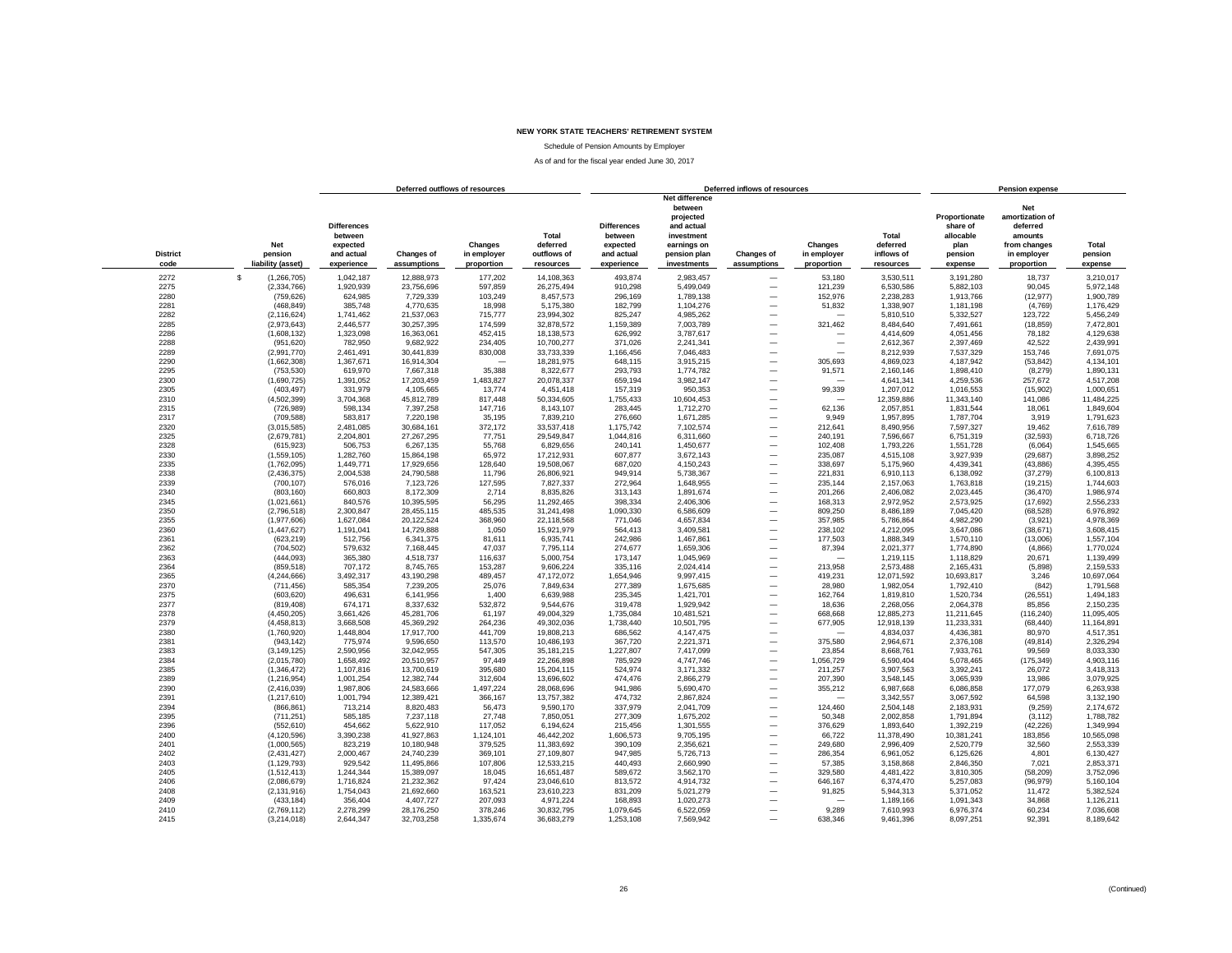Schedule of Pension Amounts by Employer

|                         |                                            |                                                                       | Deferred outflows of resources   |                                      |                                               |                                                                       |                                                                                                                  | Deferred inflows of resources                        |                                      |                                              |                                                                      | <b>Pension expense</b>                                                                            |                             |
|-------------------------|--------------------------------------------|-----------------------------------------------------------------------|----------------------------------|--------------------------------------|-----------------------------------------------|-----------------------------------------------------------------------|------------------------------------------------------------------------------------------------------------------|------------------------------------------------------|--------------------------------------|----------------------------------------------|----------------------------------------------------------------------|---------------------------------------------------------------------------------------------------|-----------------------------|
| <b>District</b><br>code | <b>Net</b><br>pension<br>liability (asset) | <b>Differences</b><br>between<br>expected<br>and actual<br>experience | <b>Changes of</b><br>assumptions | Changes<br>in employer<br>proportion | Total<br>deferred<br>outflows of<br>resources | <b>Differences</b><br>between<br>expected<br>and actual<br>experience | Net difference<br>between<br>projected<br>and actual<br>investment<br>earnings on<br>pension plan<br>investments | <b>Changes of</b><br>assumptions                     | Changes<br>in employer<br>proportion | Total<br>deferred<br>inflows of<br>resources | Proportionate<br>share of<br>allocable<br>plan<br>pension<br>expense | <b>Net</b><br>amortization of<br>deferred<br>amounts<br>from changes<br>in employer<br>proportion | Total<br>pension<br>expense |
|                         |                                            |                                                                       |                                  |                                      |                                               |                                                                       |                                                                                                                  |                                                      |                                      |                                              |                                                                      |                                                                                                   |                             |
| 2420                    | \$<br>(1,626,386)                          | 1,338,116                                                             | 16,548,792                       | 81,195                               | 17,968,103                                    | 634,109                                                               | 3,830,609                                                                                                        | —                                                    | 237,522                              | 4,702,240                                    | 4,097,442                                                            | (27, 427)<br>181,929                                                                              | 4,070,015                   |
| 2425<br>2426            | (3, 146, 220)<br>(875, 537)                | 2,588,566<br>720.352                                                  | 32,013,400<br>8,908,757          | 1,000,573<br>303.837                 | 35,602,539<br>9.932.946                       | 1,226,675<br>341,362                                                  | 7,410,258<br>2.062.142                                                                                           | $\equiv$<br>$\overline{\phantom{0}}$                 | 20,820<br>30,188                     | 8,657,753<br>2.433.692                       | 7,926,443<br>2,205,788                                               | 51,446                                                                                            | 8,108,372                   |
| 2428                    | (1,723,654)                                | 1,418,143                                                             | 17,538,512                       | 168,326                              | 19,124,981                                    | 672,033                                                               | 4,059,703                                                                                                        | $\overline{\phantom{0}}$                             | 293,549                              | 5,025,284                                    | 4,342,495                                                            | (16, 792)                                                                                         | 2,257,234<br>4,325,702      |
| 2430                    | (2,535,990)                                | 2,086,497                                                             | 25,804,195                       | 249,158                              | 28,139,851                                    | 988,753                                                               | 5,972,991                                                                                                        | $\overline{\phantom{a}}$                             | 501,949                              | 7,463,693                                    | 6,389,059                                                            | (32,057)                                                                                          | 6,357,002                   |
| 2435                    | (693, 907)                                 | 570,915                                                               | 7,060,641                        | 92,315                               | 7,723,872                                     | 270,546                                                               | 1,634,352                                                                                                        | $\overline{\phantom{0}}$                             | 174,744                              | 2,079,643                                    | 1,748,198                                                            | (14, 877)                                                                                         | 1,733,321                   |
| 2440                    | (1, 121, 261)                              | 922,522                                                               | 11,409,047                       | 350,292                              | 12,681,861                                    | 437,167                                                               | 2,640,894                                                                                                        | $\overline{\phantom{0}}$                             | 74,072                               | 3,152,132                                    | 2,824,854                                                            | 54,544                                                                                            | 2,879,398                   |
| 2441                    | (655, 052)                                 | 538,947                                                               | 6,665,286                        | 44,795                               | 7,249,029                                     | 255,397                                                               | 1,542,838                                                                                                        | $\overline{\phantom{a}}$                             | 108,415                              | 1,906,650                                    | 1,650,309                                                            | (9, 127)                                                                                          | 1,641,182                   |
| 2445                    | (3, 197, 468)                              | 2,630,731                                                             | 32,534,860                       | 535,877                              | 35,701,468                                    | 1,246,656                                                             | 7,530,962                                                                                                        | $\overline{\phantom{0}}$                             | $\sim$                               | 8,777,618                                    | 8,055,556                                                            | 96,137                                                                                            | 8,151,693                   |
| 2450                    | (1,281,285)                                | 1,054,183                                                             | 13,037,328                       | 4,583                                | 14,096,095                                    | 499,558                                                               | 3,017,798                                                                                                        | $\overline{\phantom{0}}$                             | 231,735                              | 3,749,091                                    | 3,228,012                                                            | (39, 778)                                                                                         | 3,188,234                   |
| 2455                    | (1,607,743)                                | 1,322,777                                                             | 16,359,094                       | 190,285                              | 17,872,156                                    | 626,840                                                               | 3,786,699                                                                                                        | $\overline{\phantom{0}}$                             | 277,598                              | 4,691,137                                    | 4,050,474                                                            | (9,890)                                                                                           | 4,040,584                   |
| 2458                    | (1,580,716)                                | 1,300,541                                                             | 16,084,091                       | 424,205                              | 17,808,836                                    | 616,303                                                               | 3,723,043                                                                                                        | $\equiv$                                             | 5,584                                | 4,344,930                                    | 3,982,383                                                            | 73,877                                                                                            | 4,056,260                   |
| 2460                    | (595, 210)                                 | 489,711                                                               | 6,056,376                        | 3,116                                | 6,549,203                                     | 232,065                                                               | 1,401,891                                                                                                        | $\overline{\phantom{0}}$                             | 125,597                              | 1,759,553                                    | 1,499,545                                                            | (20, 510)                                                                                         | 1,479,034                   |
| 2464                    | (521, 573)                                 | 429,127                                                               | 5,307,108                        | 38.988                               | 5,775,223                                     | 203,355                                                               | 1,228,456                                                                                                        | $\overline{\phantom{a}}$                             | 7,033                                | 1,438,844                                    | 1,314,028                                                            | 6,143                                                                                             | 1,320,171                   |
| 2465                    | (275, 058)                                 | 226,305                                                               | 2,798,768                        | 94,166                               | 3,119,239                                     | 107,242                                                               | 647,841                                                                                                          | $\overline{\phantom{0}}$                             | 8,383                                | 763,466                                      | 692,968                                                              | 14,535                                                                                            | 707,503                     |
| 2466                    | (662, 231)                                 | 544,853                                                               | 6,738,324                        | 33,411                               | 7,316,589                                     | 258,196                                                               | 1,559,744                                                                                                        | $\overline{\phantom{a}}$                             | 351,413                              | 2,169,353                                    | 1,668,393                                                            | (56, 816)                                                                                         | 1,611,577                   |
| 2467                    | (933,069)                                  | 767,687                                                               | 9,494,162                        | 6,566                                | 10,268,415                                    | 363,793                                                               | 2,197,648                                                                                                        | $\overline{\phantom{0}}$                             | 149,918                              | 2,711,359                                    | 2,350,732                                                            | (24, 391)                                                                                         | 2,326,341                   |
| 2468                    | (745, 649)                                 | 613,486                                                               | 7,587,125                        | 181,811                              | 8,382,421                                     | 290,720                                                               | 1,756,219                                                                                                        | $\overline{\phantom{a}}$                             | $\overline{\phantom{a}}$             | 2,046,939                                    | 1,878,554                                                            | 31,412                                                                                            | 1,909,966                   |
| 2469                    | (2,027,966)                                | 1,668,517                                                             | 20,634,945                       | 338,153                              | 22,641,615                                    | 790,680                                                               | 4,776,446                                                                                                        | $\overline{\phantom{0}}$                             | 13,098                               | 5,580,224                                    | 5,109,164                                                            | 57,773                                                                                            | 5,166,938                   |
| 2470                    | (1,865,186)                                | 1,534,590                                                             | 18,978,630                       | $\sim$                               | 20,513,220                                    | 727,214                                                               | 4,393,052                                                                                                        | $\overline{\phantom{0}}$                             | 175,609                              | 5,295,876                                    | 4,699,065                                                            | (29, 449)                                                                                         | 4,669,615                   |
| 2471                    | (1,991,091)                                | 1,638,179                                                             | 20,259,740                       | 335,701                              | 22,233,620                                    | 776,303                                                               | 4,689,596                                                                                                        | $\overline{\phantom{0}}$                             | 4,386                                | 5,470,285                                    | 5,016,264                                                            | 55,790                                                                                            | 5,072,055                   |
| 2475                    | (3,038,379)                                | 2,499,839                                                             | 30,916,098                       | 422,323                              | 33,838,261                                    | 1,184,629                                                             | 7,156,262                                                                                                        | $\equiv$                                             | 285,520                              | 8,626,410                                    | 7,654,754                                                            | 28,733                                                                                            | 7,683,487                   |
| 2480                    | (987,003)                                  | 812,061                                                               | 10,042,943                       | 110,071                              | 10,965,075                                    | 384,821                                                               | 2,324,677                                                                                                        | $\overline{\phantom{0}}$                             | 46,236                               | 2,755,734                                    | 2,486,609                                                            | 12,821                                                                                            | 2,499,431                   |
| 2485                    | (2, 102, 797)                              | 1,730,086                                                             | 21,396,373                       | $\sim$<br>246,762                    | 23,126,459                                    | 819,856                                                               | 4,952,696                                                                                                        | $\overline{\phantom{0}}$                             | 1,466,295                            | 7,238,848                                    | 5,297,692                                                            | (255, 421)                                                                                        | 5,042,271                   |
| 2490<br>2495            | (3,006,162)<br>(402, 607)                  | 2,473,333<br>331.247                                                  | 30,588,286<br>4.096.606          | 21.201                               | 33,308,381<br>4,449,053                       | 1,172,068<br>156.972                                                  | 7,080,382<br>948.256                                                                                             | $\overline{\phantom{0}}$<br>$\overline{\phantom{0}}$ | 29,790<br>284.336                    | 8,282,240<br>1,389,564                       | 7,573,588<br>1,014,310                                               | 42,477<br>(42, 242)                                                                               | 7,616,066<br>972,068        |
| 2497                    | (994, 779)                                 | 818,459                                                               | 10,122,071                       | 181,186                              | 11,121,716                                    | 387,853                                                               | 2,342,993                                                                                                        | $\overline{\phantom{0}}$                             | 44,124                               | 2,774,970                                    | 2,506,201                                                            | 24,174                                                                                            | 2,530,376                   |
| 2498                    | (869, 012)                                 | 714,983                                                               | 8,842,364                        | 71,308                               | 9,628,656                                     | 338,818                                                               | 2,046,774                                                                                                        | <u>.</u>                                             | 34,862                               | 2,420,454                                    | 2,189,349                                                            | 7,246                                                                                             | 2,196,594                   |
| 2500                    | (2, 414, 711)                              | 1,986,714                                                             | 24,570,152                       | 219,961                              | 26,776,827                                    | 941,468                                                               | 5,687,342                                                                                                        | $\overline{\phantom{0}}$                             | 222,997                              | 6,851,807                                    | 6,083,512                                                            | (2,793)                                                                                           | 6,080,719                   |
| 2504                    | (1,482,444)                                | 1,219,687                                                             | 15,084,152                       | 114,642                              | 16,418,481                                    | 577,988                                                               | 3,491,583                                                                                                        | $\overline{\phantom{a}}$                             | 679,935                              | 4,749,506                                    | 3,734,801                                                            | (93, 866)                                                                                         | 3,640,935                   |
| 2505                    | (2,072,424)                                | 1,705,095                                                             | 21,087,314                       | 338,095                              | 23,130,505                                    | 808,014                                                               | 4,881,157                                                                                                        | $\overline{\phantom{0}}$                             | 75,244                               | 5,764,416                                    | 5,221,170                                                            | 48,066                                                                                            | 5,269,236                   |
| 2507                    | (392, 784)                                 | 323,165                                                               | 3,996,655                        | 17,986                               | 4,337,807                                     | 153,142                                                               | 925,120                                                                                                          | $\equiv$                                             | 45,943                               | 1,124,205                                    | 989,563                                                              | (4,858)                                                                                           | 984,705                     |
| 2508                    | (1, 102, 557)                              | 907.134                                                               | 11,218,734                       | 258,934                              | 12,384,801                                    | 429,874                                                               | 2,596,841                                                                                                        | $\overline{\phantom{0}}$                             | 8,199                                | 3,034,915                                    | 2,777,733                                                            | 43,243                                                                                            | 2,820,976                   |
| 2509                    | (1,992,642)                                | 1,639,454                                                             | 20,275,515                       | 350,980                              | 22,265,949                                    | 776,908                                                               | 4,693,247                                                                                                        | $\overline{\phantom{0}}$                             | 120,128                              | 5,590,283                                    | 5,020,170                                                            | 34,633                                                                                            | 5,054,803                   |
| 2510                    | (804, 610)                                 | 661,997                                                               | 8,187,067                        | 313,886                              | 9,162,949                                     | 313,708                                                               | 1,895,090                                                                                                        | $\overline{\phantom{a}}$                             | 16,924                               | 2,225,722                                    | 2,027,099                                                            | 52,452                                                                                            | 2,079,551                   |
| 2512                    | (5,808,375)                                | 4,778,865                                                             | 59,101,341                       | 2,939,508                            | 66,819,714                                    | 2,264,618                                                             | 13,680,402                                                                                                       | $\overline{\phantom{a}}$                             | 886,391                              | 16,831,411                                   | 14,633,354                                                           | 382,517                                                                                           | 15,015,871                  |
| 2514                    | (546, 912)                                 | 449,974                                                               | 5,564,933                        | 142,975                              | 6,157,882                                     | 213,235                                                               | 1,288,135                                                                                                        | $\overline{\phantom{0}}$                             | 2,510                                | 1,503,880                                    | 1,377,864                                                            | 25,326                                                                                            | 1,403,190                   |
| 2515                    | (474, 613)                                 | 390,490                                                               | 4,829,278                        | 274,281                              | 5,494,049                                     | 185,046                                                               | 1,117,851                                                                                                        | $\overline{\phantom{0}}$                             | 85,921                               | 1,388,818                                    | 1,195,718                                                            | 34,648                                                                                            | 1,230,366                   |
| 2520                    | (1, 120, 423)                              | 921,833                                                               | 11,400,524                       | 57,735                               | 12,380,091                                    | 436,840                                                               | 2,638,921                                                                                                        | $\overline{\phantom{0}}$                             | 108,417                              | 3,184,178                                    | 2,822,743                                                            | (6, 590)                                                                                          | 2,816,153                   |
| 2525                    | (1,593,082)                                | 1,310,715                                                             | 16,209,924                       | 141,149                              | 17,661,788                                    | 621,124                                                               | 3,752,170                                                                                                        | $\overline{\phantom{a}}$                             | 120,165                              | 4,493,459                                    | 4,013,539                                                            | 2,274                                                                                             | 4,015,813                   |
| 2530                    | (3,069,993)                                | 2,525,849                                                             | 31,237,771                       | 538,109                              | 34,301,729                                    | 1,196,955                                                             | 7,230,720                                                                                                        | $\overline{\phantom{0}}$                             | $\overline{\phantom{0}}$             | 8,427,675                                    | 7,734,399                                                            | 90,514                                                                                            | 7,824,913                   |
| 2533                    | (745, 305)                                 | 613,203                                                               | 7,583,619                        | 186,809                              | 8,383,631                                     | 290,586                                                               | 1,755,408                                                                                                        | $\equiv$                                             | 175,107                              | 2,221,100                                    | 1,877,687                                                            | (1,981)                                                                                           | 1,875,705                   |
| 2535                    | (908, 525)                                 | 747,492                                                               | 9,244,414                        | 89,674                               | 10,081,580                                    | 354,223                                                               | 2,139,838                                                                                                        | —                                                    | 76,337                               | 2,570,399                                    | 2,288,895                                                            | 4,845                                                                                             | 2,293,740                   |
| 2540                    | (2, 118, 179)                              | 1,742,741                                                             | 21,552,886                       | 3.140                                | 23,298,767                                    | 825,854                                                               | 4,988,925                                                                                                        | $\overline{\phantom{0}}$<br>$\overline{\phantom{0}}$ | 583,954                              | 6,398,732                                    | 5,336,444                                                            | (97, 856)                                                                                         | 5,238,588                   |
| 2541<br>2542            | (1,300,999)<br>(780, 955)                  | 1,070,402<br>642,534                                                  | 13,237,913<br>7,946,368          | 279,320<br>207,890                   | 14,587,636<br>8,796,792                       | 507,244<br>304,485                                                    | 3,064,228<br>1,839,375                                                                                           | $\overline{\phantom{0}}$                             | 195,503<br>56,496                    | 3,766,975<br>2,200,356                       | 3,277,677<br>1,967,502                                               | 8,980<br>30,077                                                                                   | 3,286,657<br>1,997,580      |
| 2545                    | (404, 669)                                 | 332.943                                                               | 4,117,584                        | 64.483                               | 4,515,010                                     | 157,776                                                               | 953,112                                                                                                          | $\overline{\phantom{0}}$                             | 36,501                               | 1,147,388                                    | 1,019,504                                                            | 5,183                                                                                             | 1,024,687                   |
| 2547                    | (2,893,143)                                | 2,380,346                                                             | 29,438,291                       | 246,185                              | 32,064,822                                    | 1,128,003                                                             | 6,814,188                                                                                                        | $\overline{\phantom{0}}$                             | 733,354                              | 8,675,545                                    | 7,288,852                                                            | (98, 157)                                                                                         | 7,190,696                   |
| 2550                    | (343, 665)                                 | 282,752                                                               | 3,496,858                        | 171.142                              | 3,950,752                                     | 133,991                                                               | 809,431                                                                                                          | $\overline{\phantom{0}}$                             | 63,612                               | 1,007,034                                    | 865,814                                                              | 21,884                                                                                            | 887,698                     |
| 2551                    | (514, 187)                                 | 423,049                                                               | 5,231,948                        | 161,309                              | 5,816,306                                     | 200,475                                                               | 1,211,058                                                                                                        | $\overline{\phantom{0}}$                             | 78,417                               | 1,489,951                                    | 1,295,418                                                            | 16,181                                                                                            | 1,311,599                   |
| 2555                    | (547, 868)                                 | 450,761                                                               | 5,574,669                        | 108,180                              | 6,133,610                                     | 213,608                                                               | 1,290,389                                                                                                        | $\overline{\phantom{0}}$                             | 6,615                                | 1,510,611                                    | 1,380,275                                                            | 15,850                                                                                            | 1,396,125                   |
| 2557                    | (4,482,376)                                | 3,687,894                                                             | 45,609,044                       | 349,778                              | 49,646,716                                    | 1,747,626                                                             | 10,557,291                                                                                                       | $\overline{\phantom{0}}$                             | 549,398                              | 12,854,316                                   | 11,292,693                                                           | (22, 553)                                                                                         | 11,270,140                  |
| 2559                    | (465, 586)                                 | 383,063                                                               | 4,737,425                        | 95,844                               | 5,216,332                                     | 181,526                                                               | 1,096,589                                                                                                        | $\overline{\phantom{0}}$                             | 115,261                              | 1,393,377                                    | 1,172,975                                                            | (6, 558)                                                                                          | 1,166,418                   |
| 2560                    | (540, 249)                                 | 444,492                                                               | 5,497,139                        | 117,652                              | 6,059,283                                     | 210,637                                                               | 1,272,443                                                                                                        | $\overline{\phantom{0}}$                             | 12,990                               | 1,496,070                                    | 1,361,079                                                            | 17,801                                                                                            | 1,378,880                   |
| 2561                    | (1,779,768)                                | 1,464,311                                                             | 18,109,481                       | 209,768                              | 19,783,561                                    | 693,911                                                               | 4,191,867                                                                                                        | $\overline{\phantom{0}}$                             | 111,399                              | 4,997,177                                    | 4,483,865                                                            | 15,261                                                                                            | 4,499,126                   |
| 2562                    | (2, 112, 390)                              | 1,737,978                                                             | 21,493,976                       | 81,821                               | 23,313,775                                    | 823,596                                                               | 4,975,289                                                                                                        | $\overline{\phantom{0}}$                             | 342,558                              | 6,141,443                                    | 5,321,859                                                            | (41, 333)                                                                                         | 5,280,526                   |
| 2563                    | (2, 288, 714)                              | 1,883,049                                                             | 23,288,106                       | $\overline{\phantom{0}}$             | 25, 171, 155                                  | 892,343                                                               | 5,390,582                                                                                                        | $\overline{\phantom{a}}$                             | 532,897                              | 6,815,822                                    | 5,766,081                                                            | (98, 951)                                                                                         | 5,667,130                   |
| 2564                    | (2,913,912)                                | 2,397,434                                                             | 29,649,624                       | 49,318                               | 32,096,375                                    | 1,136,101                                                             | 6,863,106                                                                                                        | $\overline{\phantom{a}}$                             | 460,462                              | 8,459,669                                    | 7,341,178                                                            | (70, 952)                                                                                         | 7,270,226                   |
| 2565                    | (1,749,649)                                | 1,439,531                                                             | 17,803,019                       | 858,282                              | 20,100,832                                    | 682,168                                                               | 4,120,929                                                                                                        |                                                      | 189,387                              | 4,992,485                                    | 4,407,986                                                            | 126,835                                                                                           | 4,534,822                   |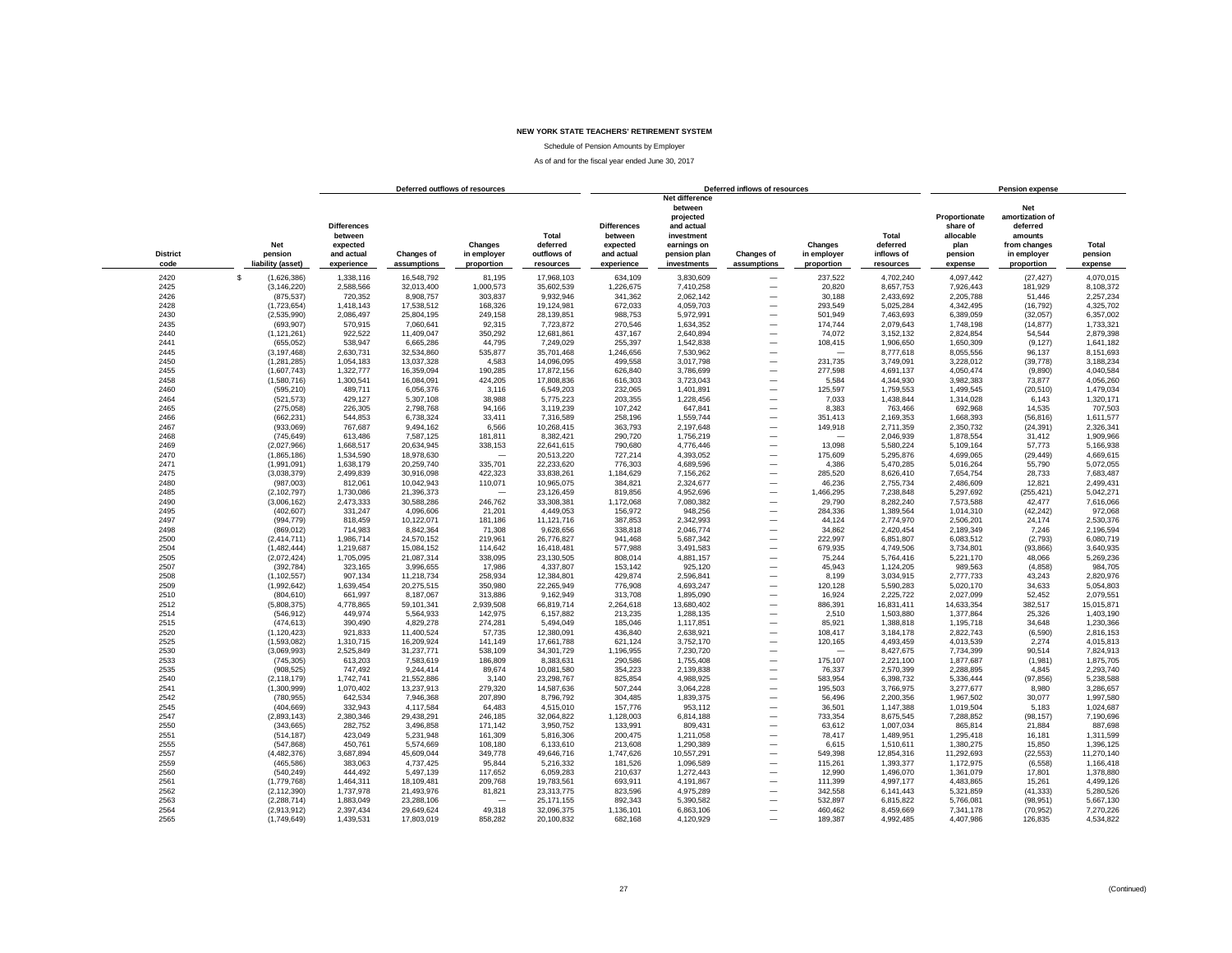Schedule of Pension Amounts by Employer

|                 |                          |                                                         |                        | Deferred outflows of resources |                                  |                                                         |                                                                                                   | Deferred inflows of resources                        |                          |                                 |                                                           | <b>Pension expense</b>                                                              |                      |
|-----------------|--------------------------|---------------------------------------------------------|------------------------|--------------------------------|----------------------------------|---------------------------------------------------------|---------------------------------------------------------------------------------------------------|------------------------------------------------------|--------------------------|---------------------------------|-----------------------------------------------------------|-------------------------------------------------------------------------------------|----------------------|
| <b>District</b> | <b>Net</b><br>pension    | <b>Differences</b><br>between<br>expected<br>and actual | <b>Changes of</b>      | Changes<br>in employer         | Total<br>deferred<br>outflows of | <b>Differences</b><br>between<br>expected<br>and actual | Net difference<br>between<br>projected<br>and actual<br>investment<br>earnings on<br>pension plan | <b>Changes of</b>                                    | Changes<br>in employer   | Total<br>deferred<br>inflows of | Proportionate<br>share of<br>allocable<br>plan<br>pension | <b>Net</b><br>amortization of<br>deferred<br>amounts<br>from changes<br>in employer | Total<br>pension     |
| code            | liability (asset)        | experience                                              | assumptions            | proportion                     | resources                        | experience                                              | investments                                                                                       | assumptions                                          | proportion               | resources                       | expense                                                   | proportion                                                                          | expense              |
| 2570            | \$<br>(1,232,203)        | 1,013,800                                               | 12,537,907             | 142,130                        | 13,693,837                       | 480,422                                                 | 2,902,195                                                                                         | —                                                    | 227,541                  | 3,610,158                       | 3,104,357                                                 | (20, 622)                                                                           | 3,083,735            |
| 2573            | (1,284,933)              | 1,057,184                                               | 13,074,438             | 1,790                          | 14, 133, 412                     | 500,980                                                 | 3,026,388                                                                                         |                                                      | 167,340                  | 3,694,708                       | 3,237,201                                                 | (27, 520)                                                                           | 3,209,681            |
| 2574            | (429.265)                | 353.179                                                 | 4.367.852              | 100.449                        | 4.821.480                        | 167,365                                                 | 1,011,042                                                                                         | $\overline{\phantom{0}}$                             |                          | 1,178,408                       | 1.081.470                                                 | 16.709                                                                              | 1,098,179            |
| 2575            | (4,329,842)              | 3,562,396                                               | 44,056,986             | 137,155                        | 47,756,538                       | 1,688,155                                               | 10,198,031                                                                                        | $\overline{\phantom{a}}$                             | 1,626,385                | 13,512,571                      | 10,908,407                                                | (259, 806)                                                                          | 10,648,601           |
| 2576            | (902, 817)               | 742,797                                                 | 9,186,339              |                                | 9,929,136                        | 351,998                                                 | 2,126,395                                                                                         | $\overline{\phantom{0}}$                             | 261,338                  | 2,739,731                       | 2,274,516                                                 | (44, 802)                                                                           | 2,229,714            |
| 2580            | (2,431,902)              | 2,000,857                                               | 24,745,072             | 49,528                         | 26,795,458                       | 948,170                                                 | 5,727,832                                                                                         | $\overline{\phantom{0}}$                             | 518,577                  | 7,194,579                       | 6,126,822                                                 | (79, 976)                                                                           | 6,046,846            |
| 2582            | (553, 926)               | 455,745                                                 | 5,636,306              | 212,900                        | 6,304,951                        | 215,969                                                 | 1,304,656                                                                                         | $\overline{\phantom{a}}$                             | $\sim$                   | 1,520,626                       | 1,395,536                                                 | 39,098                                                                              | 1,434,634            |
| 2584            | (1,417,070)              | 1,165,900                                               | 14,418,961             | 27,356                         | 15,612,217                       | 552,499                                                 | 3,337,609                                                                                         | $\overline{\phantom{a}}$                             | 179,499                  | 4,069,608                       | 3,570,101                                                 | (29, 448)                                                                           | 3,540,653            |
| 2585            | (4,885,341)              | 4,019,435                                               | 49,709,297             | 891,962                        | 54,620,694                       | 1,904,738                                               | 11,506,391                                                                                        | $\overline{\phantom{a}}$                             | 116,654                  | 13,527,783                      | 12,307,906                                                | 137,117                                                                             | 12,445,023           |
| 2590            | (1,592,218)              | 1,310,004                                               | 16,201,131             | 10,184                         | 17,521,320                       | 620,788                                                 | 3,750,135                                                                                         | $\overline{\phantom{0}}$                             | 437,637                  | 4,808,560                       | 4,011,362                                                 | (74, 028)                                                                           | 3,937,334            |
| 2593            | (3,888,954)              | 3,199,653                                               | 39,570,860             | 46,884                         | 42,817,397                       | 1,516,258                                               | 9,159,611                                                                                         | $\overline{\phantom{0}}$                             | 1,708,484                | 12,384,353                      | 9,797,653                                                 | (285, 129)                                                                          | 9,512,524            |
| 2595            | (334, 661)               | 275,343                                                 | 3,405,236              | 47                             | 3,680,627                        | 130,480                                                 | 788,222                                                                                           | $\overline{\phantom{m}}$                             | 76,299                   | 995,002                         | 843,129                                                   | (13, 623)                                                                           | 829,505              |
| 2600            | (581, 111)               | 478,111                                                 | 5,912,916              | 57,007                         | 6,448,035                        | 226,568                                                 | 1,368,684                                                                                         | $\overline{\phantom{0}}$                             | 194,262                  | 1,789,515                       | 1,464,024                                                 | (23,680)                                                                            | 1,440,344            |
| 2605            | (290, 762)               | 239.226                                                 | 2,958,561              | 45,720                         | 3,243,507                        | 113,365                                                 | 684,829                                                                                           | $\overline{\phantom{a}}$                             | 85,924                   | 884,118                         | 732,533                                                   | (5,860)                                                                             | 726,673              |
| 2610            | (4,042,498)              | 3,325,982                                               | 41,133,199             |                                | 44,459,181                       | 1,576,123                                               | 9,521,251                                                                                         | —                                                    | 1,008,993                | 12,106,366                      | 10,184,484                                                | (173, 324)                                                                          | 10,011,161           |
| 2611            | (1,057,485)              | 870.050                                                 | 10,760,117             | 644.749                        | 12,274,917                       | 412,301                                                 | 2,490,683                                                                                         | $\overline{\phantom{0}}$                             | 328,411                  | 3,231,396                       | 2.664.180                                                 | 68,324                                                                              | 2,732,504            |
| 2612            | (1,283,529)              | 1,056,029                                               | 13,060,156             | 41,927                         | 14, 158, 112                     | 500,433                                                 | 3,023,082                                                                                         | $\overline{\phantom{0}}$                             | 70,469                   | 3,593,983                       | 3,233,664                                                 | (6,731)                                                                             | 3,226,934            |
| 2613            | (1,237,520)              | 1,018,175                                               | 12,592,008             |                                | 13,610,183                       | 482,495                                                 | 2,914,718                                                                                         | <u>.</u>                                             | 314,415                  | 3,711,627                       | 3,117,752                                                 | (53,709)                                                                            | 3,064,043            |
| 2614            | (1,621,830)              | 1,334,367                                               | 16,502,435             | 127,804                        | 17,964,606                       | 632,333                                                 | 3,819,878                                                                                         | $\overline{\phantom{0}}$                             | 11,860                   | 4,464,071                       | 4,085,964                                                 | 19,097                                                                              | 4,105,061            |
| 2615            | (4,365,098)              | 3,591,403                                               | 44,415,724             | $\sim$                         | 48,007,128                       | 1,701,901                                               | 10,281,069                                                                                        | $\overline{\phantom{0}}$                             | 637,959                  | 12,620,929                      | 10,997,230                                                | (107, 173)                                                                          | 10,890,057           |
| 2616            | (1,546,522)              | 1,272,408                                               | 15,736,167             | 348.005                        | 17,356,580                       | 602,971                                                 | 3,642,508                                                                                         | $\overline{\phantom{0}}$                             | 28,716                   | 4,274,195                       | 3,896,238                                                 | 50,784                                                                              | 3,947,022            |
| 2617            | (1,647,642)              | 1,355,604                                               | 16,765,077             | 380,583                        | 18,501,264                       | 642,397                                                 | 3,880,673                                                                                         | $\equiv$                                             |                          | 4,523,070                       | 4,150,994                                                 | 66,440                                                                              | 4,217,434            |
| 2618            | (424, 684)               | 349,410                                                 | 4,321,241              | 29,558                         | 4,700,210                        | 165,579                                                 | 1,000,253                                                                                         | $\overline{\phantom{0}}$                             | 139,613                  | 1,305,446                       | 1,069,929                                                 | (18, 861)                                                                           | 1,051,068            |
| 2619            | (926, 077)               | 761,934                                                 | 9,423,014              | $\overline{\phantom{0}}$       | 10,184,948                       | 361,067                                                 | 2,181,179                                                                                         | $\overline{\phantom{0}}$                             | 138,358                  | 2,680,604                       | 2,333,116                                                 | (23, 974)                                                                           | 2,309,142            |
| 2620            | (310, 811)               | 255,721<br>433.502                                      | 3,162,560<br>5.361.224 | 29,979<br>119.473              | 3,448,259<br>5.914.199           | 121,182<br>205.429                                      | 732,049<br>1.240.982                                                                              | $\overline{\phantom{0}}$<br><u>.</u>                 | 29,040                   | 882,270<br>1.446.411            | 783,042                                                   | 267                                                                                 | 783,309              |
| 2625            | (526, 892)               |                                                         |                        |                                |                                  |                                                         |                                                                                                   | $\overline{\phantom{0}}$                             |                          |                                 | 1,327,427                                                 | 22,051                                                                              | 1,349,478            |
| 2626<br>2630    | (378, 309)<br>(426, 283) | 311,255<br>350,726                                      | 3,849,363<br>4,337,510 | 174,918<br>246,873             | 4,335,536<br>4,935,108           | 147,498<br>166,203                                      | 891,026<br>1,004,019                                                                              | $\overline{\phantom{0}}$                             | 63,344<br>42,054         | 1,101,868                       | 953,093<br>1,073,957                                      | 19,541<br>38,155                                                                    | 972,635<br>1,112,113 |
| 2632            | (848, 583)               | 698,175                                                 | 8,634,494              | 268,373                        | 9,601,042                        | 330,853                                                 | 1,998,658                                                                                         | $\overline{\phantom{0}}$                             | 163,210                  | 1,212,276                       | 2,137,881                                                 | 13,074                                                                              | 2,150,954            |
| 2633            | (2,974,442)              | 2,447,235                                               | 30,265,525             | 301,125                        | 33,013,885                       | 1,159,701                                               | 7,005,671                                                                                         | $\overline{\phantom{a}}$                             | 264,668                  | 2,492,721<br>8,430,040          | 7,493,674                                                 | 2,847                                                                               | 7,496,521            |
| 2635            | (405, 348)               | 333,502                                                 | 4,124,500              | 19,968                         | 4,477,970                        | 158,041                                                 | 954,713                                                                                           | $\overline{\phantom{0}}$                             | 125,115                  | 1,237,868                       | 1,021,217                                                 | (16, 507)                                                                           | 1,004,709            |
| 2640            | (965, 780)               | 794,600                                                 | 9,827,002              | 971,212                        | 11,592,813                       | 376,547                                                 | 2,274,692                                                                                         | $\equiv$                                             | 12,047                   | 2,663,285                       | 2,433,143                                                 | 164,821                                                                             | 2,597,964            |
| 2641            | (574, 509)               | 472,680                                                 | 5,845,738              | 165,612                        | 6,484,030                        | 223,994                                                 | 1,353,134                                                                                         | $\overline{\phantom{0}}$                             | $\overline{\phantom{a}}$ | 1,577,129                       | 1,447,391                                                 | 29,768                                                                              | 1,477,160            |
| 2642            | (2, 397, 783)            | 1,972,786                                               | 24,397,908             | 584,429                        | 26,955,123                       | 934,868                                                 | 5,647,472                                                                                         | $\overline{\phantom{0}}$                             |                          | 6,582,340                       | 6,040,865                                                 | 95,303                                                                              | 6,136,169            |
| 2643            | (2, 186, 411)            | 1,798,879                                               | 22,247,153             | 766,945                        | 24,812,976                       | 852,456                                                 | 5,149,629                                                                                         | $\overline{\phantom{a}}$                             | 111,603                  | 6,113,688                       | 5,508,343                                                 | 126,378                                                                             | 5,634,721            |
| 2644            | (2,034,815)              | 1,674,153                                               | 20,704,643             | 533,005                        | 22,911,802                       | 793,351                                                 | 4,792,579                                                                                         | $\overline{\phantom{a}}$                             | 121,245                  | 5,707,175                       | 5,126,421                                                 | 75,662                                                                              | 5,202,083            |
| 2645            | (2,604,584)              | 2,142,933                                               | 26,502,152             | 80,473                         | 28,725,558                       | 1,015,497                                               | 6,134,549                                                                                         | $\overline{\phantom{a}}$                             | 1,314,327                | 8,464,374                       | 6,561,871                                                 | (197, 210)                                                                          | 6,364,661            |
| 2648            | (502, 850)               | 413,722                                                 | 5,116,594              | 69,495                         | 5,599,812                        | 196,055                                                 | 1,184,357                                                                                         | $\overline{\phantom{0}}$                             | 16,054                   | 1,396,466                       | 1,266,857                                                 | 10,274                                                                              | 1,277,131            |
| 2649            | (1,044,795)              | 859,609                                                 | 10,630,991             | 55,999                         | 11,546,599                       | 407,353                                                 | 2,460,794                                                                                         | $\overline{\phantom{0}}$                             | 43,562                   | 2,911,710                       | 2,632,209                                                 | 3,153                                                                               | 2,635,362            |
| 2650            | (231, 263)               | 190,272                                                 | 2,353,142              | 177,673                        | 2,721,087                        | 90,167                                                  | 544,690                                                                                           | $\overline{\phantom{a}}$                             | 206,053                  | 840,910                         | 582,633                                                   | 628                                                                                 | 583,260              |
| 2651            | (3,772,466)              | 3,103,812                                               | 38,385,572             | 287,959                        | 41,777,343                       | 1,470,841                                               | 8,885,248                                                                                         | $\overline{\phantom{0}}$                             | 1,596,824                | 11,952,912                      | 9,504,178                                                 | (254, 031)                                                                          | 9,250,147            |
| 2652            | (420,069)                | 345,614                                                 | 4,274,289              | 130,643                        | 4,750,546                        | 163,780                                                 | 989,385                                                                                           | $\equiv$                                             | 4,682                    | 1,157,847                       | 1,058,304                                                 | 21,393                                                                              | 1,079,697            |
| 2653            | (612, 414)               | 503,866                                                 | 6,231,432              | 5,203                          | 6,740,501                        | 238,773                                                 | 1,442,412                                                                                         | $\overline{\phantom{0}}$                             | 131,278                  | 1,812,463                       | 1,542,888                                                 | (23,090)                                                                            | 1,519,798            |
| 2654            | (3,861,273)              | 3.176.879                                               | 39,289,202             | 402.042                        | 42.868.122                       | 1,505,466                                               | 9,094,414                                                                                         | $\overline{\phantom{0}}$                             | 305.176                  | 10,905,056                      | 9,727,915                                                 | 11,594                                                                              | 9,739,509            |
| 2655            | (2, 140, 965)            | 1,761,488                                               | 21,784,735             | 7,252                          | 23,553,475                       | 834,737                                                 | 5,042,592                                                                                         | $\overline{\phantom{0}}$                             | 216,070                  | 6,093,400                       | 5,393,850                                                 | (38,075)                                                                            | 5,355,775            |
| 2656            | (2,047,910)              | 1,684,927                                               | 20,837,885             | 305,196                        | 22,828,008                       | 798,457                                                 | 4,823,421                                                                                         | $\overline{\phantom{0}}$                             | $\overline{\phantom{a}}$ | 5,621,878                       | 5,159,412                                                 | 51,095                                                                              | 5,210,507            |
| 3032            | (286, 290)               | 235,546                                                 | 2,913,055              | 21,367                         | 3,169,968                        | 111,621                                                 | 674,295                                                                                           | $\overline{\phantom{0}}$                             | 53,781                   | 839,697                         | 721,266                                                   | (4,983)                                                                             | 716,282              |
| 3041            | (120, 218)               | 98,910                                                  | 1,223,242              | 11,572                         | 1,333,724                        | 46,872                                                  | 283,148                                                                                           | $\overline{\phantom{0}}$                             | 22,842                   | 352,862                         | 302,872                                                   | (2,084)                                                                             | 300,788              |
| 3042            | (341.978)                | 281.364                                                 | 3.479.692              | 96.891                         | 3.857.947                        | 133.333                                                 | 805.457                                                                                           | $\overline{\phantom{0}}$                             | $\overline{\phantom{0}}$ | 938.790                         | 861,564                                                   | 15.981                                                                              | 877,544              |
| 3043            | (355, 770)               | 292,712                                                 | 3,620,033              | 29,529                         | 3,942,274                        | 138,711                                                 | 837,942                                                                                           | $\overline{\phantom{0}}$                             | 38,587                   | 1,015,240                       | 896,312                                                   | (2, 518)                                                                            | 893,794              |
| 3044            | (226, 489)               | 186,345                                                 | 2,304,571              | 186,481                        | 2,677,396                        | 88,305                                                  | 533,447                                                                                           | $\overline{\phantom{0}}$                             | 32,610                   | 654,363                         | 570,606                                                   | 25,878                                                                              | 596,485              |
| 3048            | (113,969)                | 93,769                                                  | 1,159,660<br>2,930,227 | 42,974                         | 1,296,402<br>3,254,214           | 44,435<br>112,279                                       | 268,431<br>678,270                                                                                | $\overline{\phantom{0}}$                             | 65,572<br>$\sim$         | 378,438                         | 287,129<br>725,517                                        | (3, 134)<br>14,989                                                                  | 283,995              |
| 3077<br>3078    | (287, 978)<br>(127, 718) | 236,935<br>105,081                                      | 1,299,560              | 87,051<br>18,055               | 1,422,696                        | 49,796                                                  | 300,814                                                                                           | $\overline{\phantom{0}}$<br>$\overline{\phantom{a}}$ | 28,738                   | 790,549<br>379,347              | 321,768                                                   | (1,256)                                                                             | 740,507<br>320,512   |
| 3079            | (81, 273)                | 66,868                                                  | 826,967                | 27,338                         | 921,172                          | 31,687                                                  | 191,421                                                                                           | $\overline{\phantom{0}}$                             | 4,473                    | 227,581                         | 204,755                                                   | 3,569                                                                               | 208,324              |
| 3081            | (144, 190)               | 118,633                                                 | 1,467,159              | 42,622                         | 1,628,414                        | 56,218                                                  | 339,609                                                                                           | ÷,                                                   | 11,499                   | 407,326                         | 363,265                                                   | 6,322                                                                               | 369,587              |
| 3082            | (264, 989)               | 218,021                                                 | 2,696,311              | 35,951                         | 2,950,283                        | 103,316                                                 | 624,125                                                                                           | ÷,                                                   | 39,309                   | 766,749                         | 667,600                                                   | 337                                                                                 | 667,937              |
| 3101            | (126, 074)               | 103,728                                                 | 1,282,826              | 26,454                         | 1,413,008                        | 49,155                                                  | 296,940                                                                                           | $\overline{\phantom{0}}$                             | 68,434                   | 414,529                         | 317,625                                                   | (7, 295)                                                                            | 310,330              |
| 3105            | (126, 682)               | 104,228                                                 | 1,289,009              | 38,948                         | 1,432,185                        | 49,392                                                  | 298,372                                                                                           |                                                      | 12,020                   | 359,784                         | 319,156                                                   | 4,023                                                                               | 323,178              |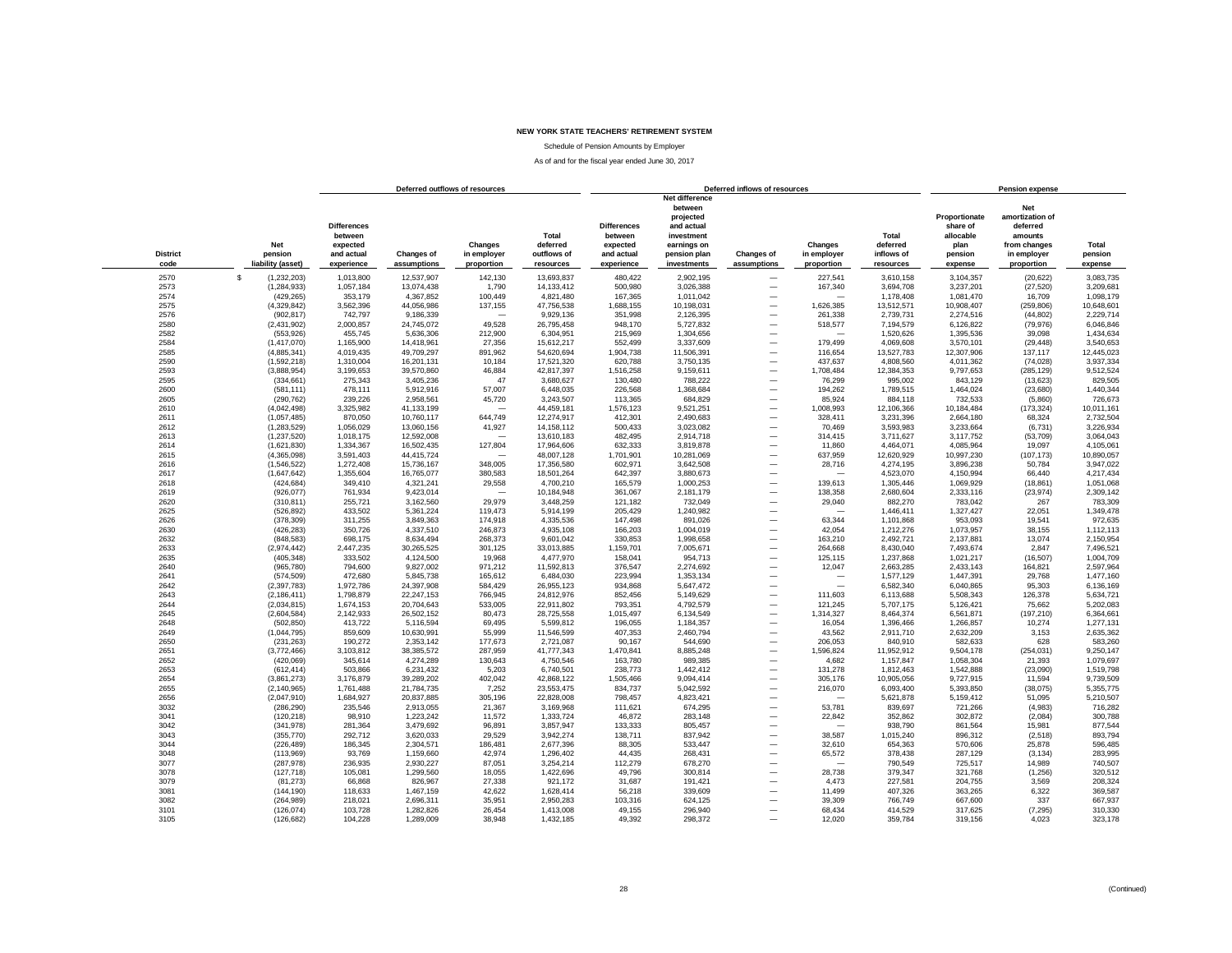Schedule of Pension Amounts by Employer

|                         |                                            |                                                                       | Deferred outflows of resources   |                                      |                                               |                                                                       |                                                                                                                  | Deferred inflows of resources        |                                      |                                              |                                                                      | <b>Pension expense</b>                                                                            |                                    |
|-------------------------|--------------------------------------------|-----------------------------------------------------------------------|----------------------------------|--------------------------------------|-----------------------------------------------|-----------------------------------------------------------------------|------------------------------------------------------------------------------------------------------------------|--------------------------------------|--------------------------------------|----------------------------------------------|----------------------------------------------------------------------|---------------------------------------------------------------------------------------------------|------------------------------------|
| <b>District</b><br>code | <b>Net</b><br>pension<br>liability (asset) | <b>Differences</b><br>between<br>expected<br>and actual<br>experience | <b>Changes of</b><br>assumptions | Changes<br>in employer<br>proportion | Total<br>deferred<br>outflows of<br>resources | <b>Differences</b><br>between<br>expected<br>and actual<br>experience | Net difference<br>between<br>projected<br>and actual<br>investment<br>earnings on<br>pension plan<br>investments | <b>Changes of</b><br>assumptions     | Changes<br>in employer<br>proportion | Total<br>deferred<br>inflows of<br>resources | Proportionate<br>share of<br>allocable<br>plan<br>pension<br>expense | <b>Net</b><br>amortization of<br>deferred<br>amounts<br>from changes<br>in employer<br>proportion | <b>Total</b><br>pension<br>expense |
| 3106                    | S.<br>(225, 355)                           | 185,412                                                               | 2,293,030                        | $\sim$                               | 2,478,442                                     | 87,863                                                                | 530,776                                                                                                          |                                      | 151,826                              | 770,465                                      | 567,749                                                              | (26, 644)                                                                                         | 541,105                            |
| 3107                    | (197.093)                                  | 162.159                                                               | 2.005.461                        | 79.675                               | 2,247,295                                     | 76.844                                                                | 464.211                                                                                                          | $\overline{\phantom{0}}$             | 10,351                               | 551.406                                      | 496.547                                                              | 13,414                                                                                            | 509.962                            |
| 3126                    | (265, 089)                                 | 218,103                                                               | 2,697,331                        | 420,161                              | 3,335,596                                     | 103,355                                                               | 624,361                                                                                                          | $\equiv$                             | 122,200                              | 849,916                                      | 667,853                                                              | 54,117                                                                                            | 721,970                            |
| 3128                    | (215, 205)                                 | 177,061                                                               | 2,189,753                        | 89,197                               | 2,456,010                                     | 83,906                                                                | 506,870                                                                                                          | $\overline{\phantom{0}}$             | 68,451                               | 659,227                                      | 542,178                                                              | 3,874                                                                                             | 546,051                            |
| 3178                    | (364.972)                                  | 300.282                                                               | 3.713.660                        | 95.263                               | 4.109.206                                     | 142.298                                                               | 859.614                                                                                                          | $\overline{\phantom{0}}$             | 5.618                                | 1,007,531                                    | 919.494                                                              | 16.996                                                                                            | 936.490                            |
| 3179                    | (250, 372)                                 | 205,995                                                               | 2,547,586                        | 625                                  | 2,754,206                                     | 97,617                                                                | 589,699                                                                                                          | $\overline{\phantom{a}}$             | 17,584                               | 704,900                                      | 630,776                                                              | (2,889)                                                                                           | 627,887                            |
| 3201                    | (143, 629)                                 | 118,171                                                               | 1,461,454                        | 72,419                               | 1,652,045                                     | 55,999                                                                | 338,288                                                                                                          | $\overline{\phantom{0}}$             | 12,872                               | 407,160                                      | 361,853                                                              | 11,356                                                                                            | 373,209                            |
| 3202                    | (257.418)                                  | 211.792                                                               | 2.619.276                        | 11.300                               | 2.842.368                                     | 100.364                                                               | 606.293                                                                                                          | $\overline{\phantom{0}}$             | 41.149                               | 747,806                                      | 648.527                                                              | (6,029)                                                                                           | 642,498                            |
| 3204                    | (251, 739)                                 | 207,119                                                               | 2,561,490                        | 99,745                               | 2,868,354                                     | 98,150                                                                | 592,917                                                                                                          | $\overline{\phantom{a}}$             | 2,702                                | 693,769                                      | 634,219                                                              | 16,509                                                                                            | 650,728                            |
| 3206                    | (291, 271)                                 | 239,644                                                               | 2,963,734                        | 8,143                                | 3,211,521                                     | 113,563                                                               | 686,026                                                                                                          | $\overline{\phantom{0}}$             | 49,878                               | 849,467                                      | 733,814                                                              | (7, 825)                                                                                          | 725,989                            |
| 3208                    | (128.715)                                  | 105.901                                                               | 1.309.702                        | 43.227                               | 1.458.830                                     | 50.185                                                                | 303.162                                                                                                          | $\overline{\phantom{0}}$             | 35,697                               | 389.043                                      | 324.279                                                              | 2.297                                                                                             | 326,576                            |
| 3226                    | (336, 834)                                 | 277,132                                                               | 3,427,351                        | 231,606                              | 3,936,089                                     | 131,328                                                               | 793,341                                                                                                          | $\overline{\phantom{0}}$             | $\overline{\phantom{m}}$             | 924,669                                      | 848,604                                                              | 38,496                                                                                            | 887,100                            |
| 3229                    | (218, 029)                                 | 179,384                                                               | 2,218,485                        | 9,600                                | 2,407,469                                     | 85,007                                                                | 513,521                                                                                                          | $\overline{\phantom{0}}$             | 101,741                              | 700,268                                      | 549,292                                                              | (17, 624)                                                                                         | 531,668                            |
| 3231                    | (309.794)                                  | 254.884                                                               | 3.152.214                        | 70,222                               | 3.477.320                                     | 120.785                                                               | 729.654                                                                                                          | $\overline{\phantom{0}}$             | 10.819                               | 861.259                                      | 780.481                                                              | 11,042                                                                                            | 791,523                            |
| 3232                    | (155, 706)                                 | 128,108                                                               | 1,584,344                        |                                      | 1,712,452                                     | 60,708                                                                | 366,734                                                                                                          | $\equiv$                             | 44,859                               | 472,301                                      | 392,280                                                              | (7, 491)                                                                                          | 384,789                            |
| 3276                    | (302, 013)                                 | 248,482                                                               | 3,073,041                        | 35,797                               | 3,357,320                                     | 117,751                                                               | 711,328                                                                                                          | $\overline{\phantom{0}}$             | 51,018                               | 880,097                                      | 760,878                                                              | (2,003)                                                                                           | 758,875                            |
| 3277                    | (348.811)                                  | 286,986                                                               | 3.549.217                        |                                      | 3.836.202                                     | 135.997                                                               | 821.550                                                                                                          | $\overline{\phantom{0}}$             | 74.348                               | 1,031,896                                    | 878,778                                                              | (13, 276)                                                                                         | 865,502                            |
| 3278                    | (243, 186)                                 | 200,083                                                               | 2.474.468                        | 27,667                               | 2,702,218                                     | 94,816                                                                | 572,774                                                                                                          | $\overline{\phantom{a}}$             | 20,884                               | 688,474                                      | 612,673                                                              | 1,191                                                                                             | 613,863                            |
| 3280                    | (290, 668)                                 | 239,148                                                               | 2,957,600                        | 56,763                               | 3,253,511                                     | 113,328                                                               | 684,606                                                                                                          | $\overline{\phantom{0}}$             | 21,734                               | 819,669                                      | 732,295                                                              | 7,171                                                                                             | 739,466                            |
| 3281                    | (298.862)                                  | 245.890                                                               | 3.040.979                        | 140.907                              | 3.427.776                                     | 116.523                                                               | 703.907                                                                                                          | $\overline{\phantom{0}}$             | 228.064                              | 1.048.494                                    | 752.939                                                              | (10, 309)                                                                                         | 742,631                            |
| 3284                    | (319, 349)                                 | 262,745                                                               | 3,249,433                        | 13,155                               | 3,525,333                                     | 124,510                                                               | 752,158                                                                                                          | $\overline{\phantom{a}}$             | 122,699                              | 999,367                                      | 804,552                                                              | (20, 462)                                                                                         | 784,090                            |
| 3303                    | (324, 274)                                 | 266,798                                                               | 3,299,550                        | 162,355                              | 3,728,703                                     | 126,431                                                               | 763,759                                                                                                          | $\overline{\phantom{a}}$             | 7,290                                | 897,479                                      | 816,961                                                              | 27,622                                                                                            | 844,583                            |
| 3304                    | (168.651)                                  | 138,758                                                               | 1.716.059                        | 27.239                               | 1.882.056                                     | 65.755                                                                | 397.222                                                                                                          | $\overline{\phantom{0}}$             | 21.574                               | 484.551                                      | 424.892                                                              | 727                                                                                               | 425.619                            |
| 3305                    | (215, 411)                                 | 177,230                                                               | 2,191,847                        | 33,256                               | 2,402,334                                     | 83,986                                                                | 507,355                                                                                                          | $\overline{\phantom{a}}$             | 11,941                               | 603,282                                      | 542,696                                                              | 3,664                                                                                             | 546,360                            |
| 3306                    | (217, 251)                                 | 178,744                                                               | 2,210,570                        | 18,567                               | 2,407,880                                     | 84,704                                                                | 511,689                                                                                                          | $\overline{\phantom{0}}$             | 67,413                               | 663,805                                      | 547,332                                                              | (8,607)                                                                                           | 538,725                            |
| 3307                    | (83,791)                                   | 68,939                                                                | 852,587                          | 73,490                               | 995,016                                       | 32,669                                                                | 197,351                                                                                                          | $\overline{\phantom{0}}$             |                                      | 230,020                                      | 211,098                                                              | 12,806                                                                                            | 223,904                            |
| 3308                    | (173, 946)                                 | 143,115                                                               | 1,769,935                        | 2,088                                | 1,915,138                                     | 67,820                                                                | 409,693                                                                                                          | $\equiv$                             | 81.456                               | 558,969                                      | 438,232                                                              | (13,036)                                                                                          | 425,196                            |
| 3309                    | (297, 493)                                 | 244,764                                                               | 3,027,052                        | 2,702                                | 3,274,518                                     | 115,989                                                               | 700,683                                                                                                          | $\overline{\phantom{0}}$             | 38,775                               | 855,447                                      | 749,491                                                              | (6, 734)                                                                                          | 742,757                            |
| 3326                    | (266, 551)                                 | 219,306                                                               | 2,712,212                        | 35,773                               | 2,967,292                                     | 103,925                                                               | 627,806                                                                                                          | $\overline{\phantom{0}}$             | 2,624                                | 734,355                                      | 671,537                                                              | 6,408                                                                                             | 677,945                            |
| 3327                    | (346, 311)                                 | 284,929                                                               | 3,523,785                        | 143,279                              | 3,951,994                                     | 135,023                                                               | 815,663                                                                                                          | $\overline{\phantom{0}}$             | $\sim$                               | 950,686                                      | 872,481                                                              | 25,725                                                                                            | 898,206                            |
| 3328                    | (186, 084)                                 | 153,102                                                               | 1,893,444                        | 263,291                              | 2,309,837                                     | 72,552                                                                | 438,282                                                                                                          | $\overline{\phantom{0}}$             | $\overline{\phantom{a}}$             | 510,834                                      | 468,812                                                              | 46,002                                                                                            | 514,814                            |
| 3329                    | (235, 539)                                 | 193,791                                                               | 2,396,653                        | 30,157                               | 2,620,601                                     | 91,834                                                                | 554,762                                                                                                          |                                      | $\overline{\phantom{0}}$             | 646,596                                      | 593,406                                                              | 4,892                                                                                             | 598,298                            |
| 3330                    | (351, 351)                                 | 289,076                                                               | 3,575,068                        | 109,129                              | 3,973,273                                     | 136,988                                                               | 827,534                                                                                                          | $\overline{\phantom{a}}$             | $\equiv$                             | 964,522                                      | 885,179                                                              | 18,310                                                                                            | 903,489                            |
| 3331                    | (423, 981)                                 | 348,833                                                               | 4,314,093                        | 1,625                                | 4,664,550                                     | 165,305                                                               | 998,599                                                                                                          | $\overline{\phantom{a}}$             | 261,857                              | 1,425,762                                    | 1,068,159                                                            | (45,072)                                                                                          | 1,023,087                          |
| 3332                    | (179, 370)                                 | 147,578                                                               | 1,825,125                        | 33,933                               | 2,006,636                                     | 69,934                                                                | 422,468                                                                                                          | $\overline{\phantom{0}}$             | 5,848                                | 498,251                                      | 451,897                                                              | 4,626                                                                                             | 456,523                            |
| 3452                    | (449, 757)                                 | 370,039                                                               | 4,576,363                        | 63,774                               | 5,010,176                                     | 175,355                                                               | 1,059,307                                                                                                        | $\overline{\phantom{a}}$             | 227,662                              | 1,462,324                                    | 1,133,097                                                            | (24, 971)                                                                                         | 1,108,126                          |
| 3453                    | (148, 479)                                 | 122,162                                                               | 1,510,805                        | 29,491                               | 1,662,458                                     | 57,890                                                                | 349,711                                                                                                          | $\overline{\phantom{0}}$             | 26,866                               | 434,468                                      | 374,072                                                              | 887                                                                                               | 374,959                            |
| 3458                    | (316, 459)                                 | 260,368                                                               | 3,220,031                        | 104,378                              | 3,584,777                                     | 123,384                                                               | 745,352                                                                                                          | $\overline{\phantom{0}}$<br>$\equiv$ | 9,740                                | 878,476                                      | 797,272                                                              | 17,798                                                                                            | 815,071                            |
| 3460                    | (476, 316)                                 | 391,891                                                               | 4,846,609                        | 133,505                              | 5,372,006                                     | 185,710                                                               | 1,121,862                                                                                                        |                                      | 800                                  | 1,308,373                                    | 1,200,009                                                            | 22,024                                                                                            | 1,222,033                          |
| 3464<br>3465            | (128, 151)<br>(92, 533)                    | 105,437<br>76,132                                                     | 1,303,963<br>941,542             | 9,700<br>10,882                      | 1,419,099<br>1,028,556                        | 49,965<br>36,078                                                      | 301,833<br>217,942                                                                                               | $\overline{\phantom{0}}$             | 13,386<br>55,572                     | 365,183<br>309,592                           | 322,858<br>233,124                                                   | (326)<br>(8, 519)                                                                                 | 322,532<br>224,605                 |
| 3466                    | (245, 979)                                 | 202,380                                                               | 2,502,884                        | 21,841                               | 2,727,105                                     | 95.904                                                                | 579,352                                                                                                          | $\overline{\phantom{a}}$             | 62,640                               | 737,896                                      | 619,708                                                              | (6, 264)                                                                                          | 613,445                            |
| 3467                    |                                            |                                                                       | 1,246,362                        | 23,404                               |                                               |                                                                       | 288,500                                                                                                          | $\overline{\phantom{0}}$             |                                      |                                              |                                                                      |                                                                                                   | 302,746                            |
| 3468                    | (122, 490)<br>(26, 179)                    | 100,779<br>21,539                                                     | 266,376                          | 14,504                               | 1,370,546<br>302,418                          | 47,758<br>10,207                                                      | 61,659                                                                                                           |                                      | 50,486<br>10,100                     | 386,743<br>81,966                            | 308,596<br>65,954                                                    | (5,850)<br>1,161                                                                                  |                                    |
| 3470                    | (113, 768)                                 | 93,603                                                                | 1,157,609                        | 17,800                               | 1,269,012                                     | 44,357                                                                | 267,956                                                                                                          | $\overline{\phantom{a}}$             | 52,550                               | 364,863                                      | 286,621                                                              | (6, 496)                                                                                          | 67,115<br>280,125                  |
| 3471                    | (103, 142)                                 | 84,860                                                                | 1,049,485                        | 35,289                               | 1,169,634                                     | 40,214                                                                | 242,928                                                                                                          | $\overline{\phantom{a}}$             | 45,846                               | 328,988                                      | 259,850                                                              | (642)                                                                                             | 259,208                            |
| 3472                    | (93, 206)                                  | 76,685                                                                | 948,387                          | 34,367                               | 1,059,439                                     | 36,340                                                                | 219,527                                                                                                          | $\overline{\phantom{0}}$             | 9,822                                | 265,688                                      | 234,818                                                              | 3,690                                                                                             | 238,509                            |
| 3526                    | (229.971)                                  | 189,210                                                               | 2.340.004                        | 102.508                              | 2,631,722                                     | 89,663                                                                | 541,649                                                                                                          | $\overline{\phantom{a}}$             | 44.813                               | 676,125                                      | 579,380                                                              | 7,992                                                                                             | 587,372                            |
| 3527                    | (195, 441)                                 | 160,800                                                               | 1,988,649                        | 68,418                               | 2,217,868                                     | 76,200                                                                | 460,320                                                                                                          | $\overline{\phantom{0}}$             | 27,026                               | 563,546                                      | 492,385                                                              | 8,792                                                                                             | 501,177                            |
| 3528                    | (189, 105)                                 | 155,587                                                               | 1,924,181                        | 12,555                               | 2,092,323                                     | 73,730                                                                | 445,397                                                                                                          | $\overline{\phantom{0}}$             | 52,354                               | 571,481                                      | 476,423                                                              | (6,004)                                                                                           | 470,419                            |
| 3531                    | (273, 519)                                 | 225,039                                                               | 2,783,110                        | 40,514                               | 3,048,663                                     | 106,642                                                               | 644,216                                                                                                          | $\overline{\phantom{a}}$             | 218,514                              | 969,372                                      | 689,091                                                              | (34, 717)                                                                                         | 654,375                            |
| 3552                    | (82,960)                                   | 68,256                                                                | 844,139                          | 133,094                              | 1,045,489                                     | 32,345                                                                | 195,396                                                                                                          | $\overline{\phantom{0}}$             | 25,626                               | 253,367                                      | 209,007                                                              | 17,206                                                                                            | 226,213                            |
| 3559                    | (218, 554)                                 | 179,816                                                               | 2,223,826                        | 81,386                               | 2,485,028                                     | 85,212                                                                | 514,757                                                                                                          | $\overline{\phantom{0}}$             | 47,777                               | 647,745                                      | 550,614                                                              | 5,838                                                                                             | 556,452                            |
| 3560                    | (271, 410)                                 | 223,304                                                               | 2,761,647                        | 34,772                               | 3,019,723                                     | 105,820                                                               | 639,248                                                                                                          | $\overline{\phantom{0}}$             | 88,414                               | 833,482                                      | 683,777                                                              | (8,626)                                                                                           | 675,152                            |
| 3561                    | (302, 143)                                 | 248,590                                                               | 3,074,365                        | 102,391                              | 3,425,346                                     | 117,802                                                               | 711,634                                                                                                          | $\overline{\phantom{0}}$             | 46,806                               | 876,243                                      | 761,206                                                              | 8,732                                                                                             | 769,938                            |
| 3576                    | (120, 732)                                 | 99,333                                                                | 1,228,476                        | 19,547                               | 1,347,356                                     | 47,072                                                                | 284,360                                                                                                          |                                      | 32,720                               | 364,152                                      | 304,168                                                              | (1, 554)                                                                                          | 302,614                            |
| 3577                    | (264.284)                                  | 217.441                                                               | 2.689.141                        | 27.711                               | 2.934.292                                     | 103,041                                                               | 622.465                                                                                                          | $\overline{\phantom{0}}$             | 93,100                               | 818,607                                      | 665,825                                                              | (11, 385)                                                                                         | 654,440                            |
| 3579                    | (137, 761)                                 | 113,343                                                               | 1,401,740                        | 98,098                               | 1,613,182                                     | 53,711                                                                | 324,466                                                                                                          | $\overline{\phantom{0}}$             | 33,382                               | 411,559                                      | 347,068                                                              | 9,603                                                                                             | 356,671                            |
| 3585                    | (306, 911)                                 | 252,512                                                               | 3,122,879                        | 38.927                               | 3,414,318                                     | 119,661                                                               | 722,864                                                                                                          |                                      | 112,697                              | 955,222                                      | 773,218                                                              | (13, 736)                                                                                         | 759,482                            |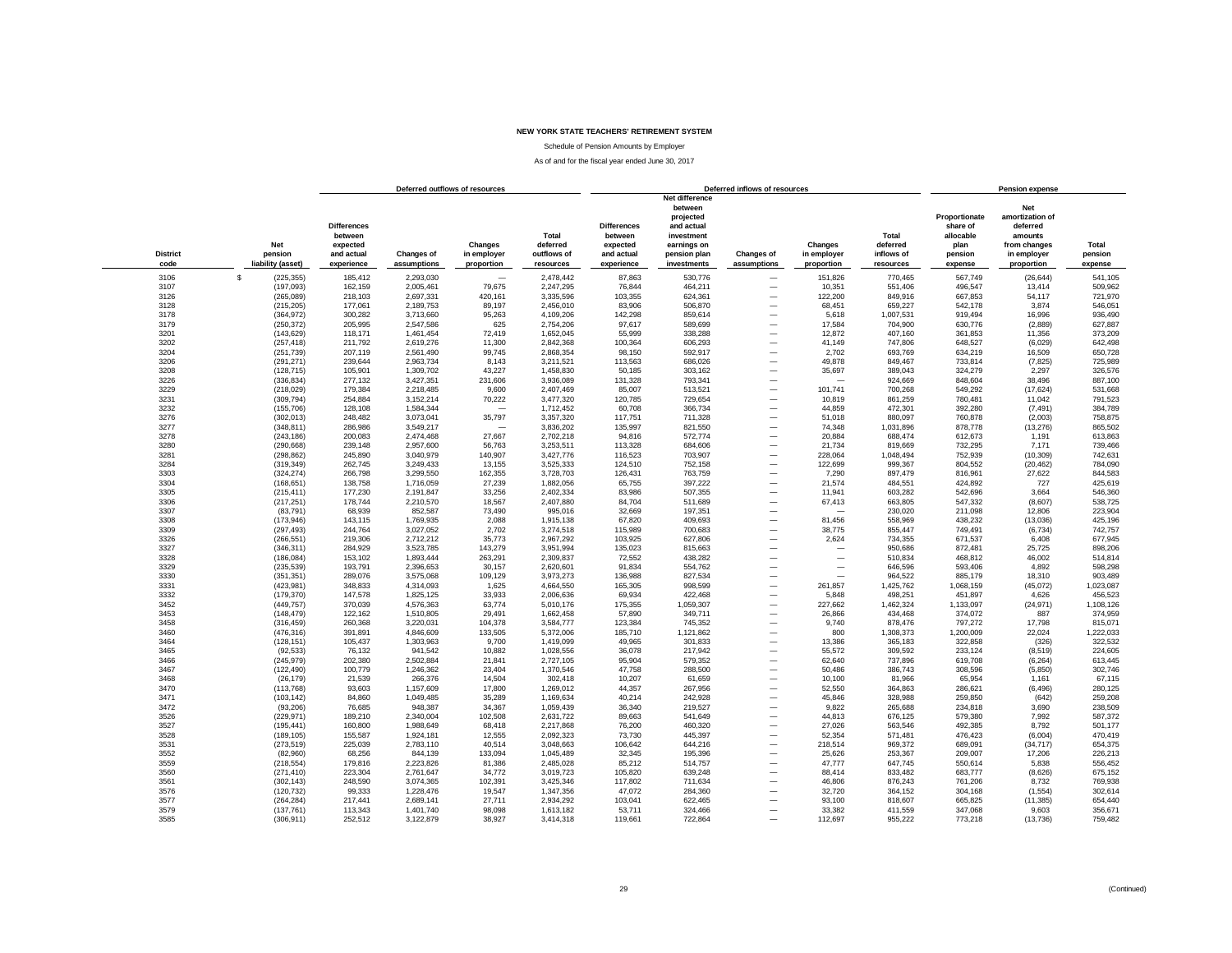Schedule of Pension Amounts by Employer

|                         |                                            |                                                                       | Deferred outflows of resources   |                                      |                                               |                                                                       |                                                                                                                  | Deferred inflows of resources    |                                      |                                              |                                                                      | <b>Pension expense</b>                                                                            |                                    |
|-------------------------|--------------------------------------------|-----------------------------------------------------------------------|----------------------------------|--------------------------------------|-----------------------------------------------|-----------------------------------------------------------------------|------------------------------------------------------------------------------------------------------------------|----------------------------------|--------------------------------------|----------------------------------------------|----------------------------------------------------------------------|---------------------------------------------------------------------------------------------------|------------------------------------|
| <b>District</b><br>code | <b>Net</b><br>pension<br>liability (asset) | <b>Differences</b><br>between<br>expected<br>and actual<br>experience | <b>Changes of</b><br>assumptions | Changes<br>in employer<br>proportion | Total<br>deferred<br>outflows of<br>resources | <b>Differences</b><br>between<br>expected<br>and actual<br>experience | Net difference<br>between<br>projected<br>and actual<br>investment<br>earnings on<br>pension plan<br>investments | <b>Changes of</b><br>assumptions | Changes<br>in employer<br>proportion | Total<br>deferred<br>inflows of<br>resources | Proportionate<br>share of<br>allocable<br>plan<br>pension<br>expense | <b>Net</b><br>amortization of<br>deferred<br>amounts<br>from changes<br>in employer<br>proportion | <b>Total</b><br>pension<br>expense |
| 3586                    | S.<br>(331, 116)                           | 272,427                                                               | 3,369,174                        | 161,594                              | 3,803,195                                     | 129,098                                                               | 779,875                                                                                                          |                                  | 176,616                              | 1,085,589                                    | 834,200                                                              | (3,339)                                                                                           | 830,860                            |
| 3589                    | (262.538)                                  | 216.004                                                               | 2.671.374                        | 56.592                               | 2.943.970                                     | 102.360                                                               | 618.353                                                                                                          | $\overline{\phantom{0}}$         | 82.644                               | 803.357                                      | 661.426                                                              | (2, 514)                                                                                          | 658,912                            |
| 3591                    | (123, 246)                                 | 101,401                                                               | 1,254,049                        | 52,765                               | 1,408,215                                     | 48,052                                                                | 290,279                                                                                                          |                                  | 14,557                               | 352,888                                      | 310,500                                                              | 7,793                                                                                             | 318,292                            |
| 3592                    | (282, 612)                                 | 232,520                                                               | 2,875,630                        | 1,133                                | 3,109,283                                     | 110,187                                                               | 665,633                                                                                                          | $\overline{\phantom{0}}$         | 41,831                               | 817,651                                      | 711,999                                                              | (7,065)                                                                                           | 704,934                            |
| 3593                    | (513.750)                                  | 422.690                                                               | 5.227.503                        | 56.495                               | 5.706.688                                     | 200.305                                                               | 1.210.029                                                                                                        | $\overline{\phantom{0}}$         | 30.662                               | 1,440,997                                    | 1.294.318                                                            | 3.825                                                                                             | 1,298,142                          |
| 3594                    | (125, 956)                                 | 103,631                                                               | 1,281,626                        | 9,126                                | 1,394,383                                     | 49,109                                                                | 296,663                                                                                                          | $\overline{\phantom{a}}$         | 21,419                               | 367,191                                      | 317,328                                                              | (1, 817)                                                                                          | 315,511                            |
| 3626                    | (562, 446)                                 | 462,755                                                               | 5,723,002                        | 60,156                               | 6,245,913                                     | 219,291                                                               | 1,324,724                                                                                                        | $\overline{\phantom{0}}$         | 6,117                                | 1,550,133                                    | 1,417,002                                                            | 9,184                                                                                             | 1,426,186                          |
| 3629                    | (363.483)                                  | 299.057                                                               | 3.698.514                        |                                      | 3.997.571                                     | 141.718                                                               | 856.108                                                                                                          | $\overline{\phantom{0}}$         | 107.413                              | 1.105.240                                    | 915,743                                                              | (19, 587)                                                                                         | 896,156                            |
| 3630                    | (571, 178)                                 | 469,939                                                               | 5,811,850                        | 198,084                              | 6,479,873                                     | 222,696                                                               | 1,345,290                                                                                                        | $\overline{\phantom{a}}$         | 72,743                               | 1,640,728                                    | 1,439,001                                                            | 20,096                                                                                            | 1,459,097                          |
| 3631                    | (477,968)                                  | 393,250                                                               | 4,863,413                        | 46,539                               | 5,303,202                                     | 186,354                                                               | 1,125,752                                                                                                        | $\overline{\phantom{a}}$         | 37,370                               | 1,349,476                                    | 1,204,170                                                            | 931                                                                                               | 1,205,100                          |
| 3632                    | (848.143)                                  | 697.814                                                               | 8.630.023                        | 104.974                              | 9.432.810                                     | 330.681                                                               | 1.997.623                                                                                                        | $\overline{\phantom{0}}$         | 32.568                               | 2.360.872                                    | 2.136.774                                                            | 11.187                                                                                            | 2,147,961                          |
| 3635                    | (583, 796)                                 | 480,321                                                               | 5,940,237                        | 110,157                              | 6,530,715                                     | 227,615                                                               | 1,375,008                                                                                                        | $\overline{\phantom{a}}$         | 13,685                               | 1,616,308                                    | 1,470,789                                                            | 18,694                                                                                            | 1,489,483                          |
| 3636                    | (483, 031)                                 | 397,416                                                               | 4,914,939                        | 78,794                               | 5,391,149                                     | 188,328                                                               | 1,137,679                                                                                                        | $\overline{\phantom{0}}$         | 3,428                                | 1,329,435                                    | 1,216,928                                                            | 14,038                                                                                            | 1,230,965                          |
| 3658                    | (466.021)                                  | 383.421                                                               | 4.741.857                        | 24.587                               | 5.149.864                                     | 181,696                                                               | 1,097,615                                                                                                        | $\overline{\phantom{0}}$         | 52.275                               | 1.331.586                                    | 1.174.073                                                            | (5.876)                                                                                           | 1,168,197                          |
| 3679                    | (502, 794)                                 | 413,676                                                               | 5,116,029                        | 24,441                               | 5,554,146                                     | 196,034                                                               | 1,184,226                                                                                                        | $\equiv$                         | 47,653                               | 1,427,913                                    | 1,266,717                                                            | (2,873)                                                                                           | 1,263,844                          |
| 3702                    | (282,061)                                  | 232,067                                                               | 2,870,029                        | 4,555                                | 3,106,651                                     | 109,972                                                               | 664,336                                                                                                          | $\overline{\phantom{0}}$         | 81,103                               | 855,411                                      | 710,612                                                              | (13, 192)                                                                                         | 697,420                            |
| 3709                    | (229.293)                                  | 188.651                                                               | 2.333.097                        |                                      | 2.521.748                                     | 89.399                                                                | 540.050                                                                                                          | $\overline{\phantom{0}}$         | 106.670                              | 736.119                                      | 577.669                                                              | (18, 615)                                                                                         | 559.054                            |
| 3805                    | (177, 731)                                 | 146,229                                                               | 1,808,446                        | 24,036                               | 1,978,711                                     | 69,295                                                                | 418,608                                                                                                          | $\overline{\phantom{a}}$         | 21,191                               | 509,093                                      | 447,767                                                              | 1,185                                                                                             | 448,952                            |
| 3821                    | (256, 010)                                 | 210,634                                                               | 2,604,954                        | 364                                  | 2,815,951                                     | 99,815                                                                | 602,978                                                                                                          | $\overline{\phantom{0}}$         | 127,302                              | 830,095                                      | 644,981                                                              | (23, 395)                                                                                         | 621,586                            |
| 3822                    | (95, 566)                                  | 78.628                                                                | 972.405                          | 32.881                               | 1.083.914                                     | 37.260                                                                | 225.086                                                                                                          |                                  | 79.857                               | 342.203                                      | 240.765                                                              | (8.489)                                                                                           | 232,276                            |
| 3854                    | (548, 518)                                 | 451,296                                                               | 5,581,277                        | 271,918                              | 6,304,491                                     | 213,861                                                               | 1,291,919                                                                                                        | $\overline{\phantom{a}}$         | 229,670                              | 1,735,449                                    | 1,381,911                                                            | 1,607                                                                                             | 1,383,518                          |
| 3855                    | (310, 380)                                 | 255,366                                                               | 3,158,172                        | 37,055                               | 3,450,593                                     | 121,013                                                               | 731,034                                                                                                          | $\overline{\phantom{a}}$         | 46,128                               | 898,175                                      | 781,956                                                              | (2,993)                                                                                           | 778,963                            |
| 3856                    | (60.071)                                   | 49.424                                                                | 611.236                          | 8.510                                | 669.170                                       | 23.421                                                                | 141.485                                                                                                          | $\overline{\phantom{0}}$         | 7.273                                | 172.179                                      | 151.341                                                              | 484                                                                                               | 151.825                            |
| 3927                    | (352, 039)                                 | 289,641                                                               | 3,582,063                        | 18,071                               | 3,889,776                                     | 137,256                                                               | 829,153                                                                                                          | $\overline{\phantom{a}}$         | 140,450                              | 1,106,859                                    | 886,911                                                              | (19, 575)                                                                                         | 867,336                            |
| 3928                    | (154, 120)                                 | 126,803                                                               | 1,568,198                        | 127,173                              | 1,822,174                                     | 60,090                                                                | 362,997                                                                                                          | $\overline{\phantom{0}}$         | 1,801                                | 424,887                                      | 388,282                                                              | 23,514                                                                                            | 411,797                            |
| 3929                    | (324, 707)                                 | 267,154                                                               | 3,303,953                        | 57,970                               | 3,629,077                                     | 126,599                                                               | 764,778                                                                                                          | $\overline{\phantom{0}}$         | 123,818                              | 1,015,195                                    | 818,051                                                              | (11, 491)                                                                                         | 806,560                            |
| 3930                    | (284, 589)                                 | 234.147                                                               | 2,895,750                        | 45,862                               | 3,175,759                                     | 110,958                                                               | 670,290                                                                                                          | $\equiv$                         | 21,781                               | 803,029                                      | 716,981                                                              | 4,656                                                                                             | 721,637                            |
| 3931                    | (383, 626)                                 | 315,630                                                               | 3,903,471                        |                                      | 4,219,101                                     | 149,571                                                               | 903,551                                                                                                          | $\overline{\phantom{0}}$         | 135,903                              | 1,189,025                                    | 966,490                                                              | (23, 032)                                                                                         | 943,458                            |
| 3932                    | (279, 234)                                 | 229,741                                                               | 2,841,261                        | 28,381                               | 3,099,383                                     | 108,870                                                               | 657,677                                                                                                          | $\overline{\phantom{0}}$         | 20,862                               | 787,409                                      | 703,490                                                              | 1,503                                                                                             | 704,993                            |
| 3934                    | (53, 535)                                  | 44,046                                                                | 544,732                          | 58.114                               | 646,892                                       | 20,873                                                                | 126,091                                                                                                          | $\overline{\phantom{0}}$         | 123                                  | 147,087                                      | 134,874                                                              | 10,139                                                                                            | 145,013                            |
| 3979                    | (193, 606)                                 | 159,291                                                               | 1,969,983                        | 69,365                               | 2,198,639                                     | 75,485                                                                | 455,999                                                                                                          | $\overline{\phantom{0}}$         | $\sim$                               | 531,484                                      | 487,763                                                              | 11,454                                                                                            | 499,218                            |
| 3980                    | (181, 468)                                 | 149,304                                                               | 1,846,474                        | 38,770                               | 2,034,547                                     | 70,752                                                                | 427,410                                                                                                          | $\overline{\phantom{0}}$         | 1,962                                | 500,124                                      | 457,183                                                              | 6,811                                                                                             | 463,993                            |
| 3981                    | (129, 377)                                 | 106,445                                                               | 1,316,434                        | 82,859                               | 1,505,738                                     | 50,443                                                                | 304,720                                                                                                          | $\overline{\phantom{a}}$         | 79,739                               | 434,901                                      | 325,946                                                              | (1, 126)                                                                                          | 324,820                            |
| 3982                    | (65, 210)                                  | 53,651                                                                | 663,521                          | 17,168                               | 734,340                                       | 25,424                                                                | 153,588                                                                                                          | $\overline{\phantom{a}}$         | 20,308                               | 199,320                                      | 164,286                                                              | 112                                                                                               | 164,398                            |
| 3983                    | (137, 665)                                 | 113,264                                                               | 1,400,765                        | 132,497                              | 1,646,526                                     | 53,674                                                                | 324,240                                                                                                          | $\overline{\phantom{0}}$         | 4,793                                | 382,707                                      | 346,826                                                              | 23,803                                                                                            | 370,630                            |
| 3986                    | (143, 703)                                 | 118,233                                                               | 1,462,209                        | 99,642                               | 1,680,084                                     | 56,028                                                                | 338,463                                                                                                          | $\overline{\phantom{a}}$         | 2.197                                | 396,688                                      | 362,040                                                              | 16,485                                                                                            | 378,524                            |
| 3987                    | (112, 491)                                 | 92,552                                                                | 1,144,617                        | 48,345                               | 1,285,515                                     | 43,859                                                                | 264,949                                                                                                          | $\overline{\phantom{0}}$         | 56,641                               | 365,449                                      | 283,405                                                              | (3,086)                                                                                           | 280,319                            |
| 3988                    | (137, 178)                                 | 112,864                                                               | 1,395,811                        | 88,785                               | 1,597,460                                     | 53,484                                                                | 323,094                                                                                                          | $\overline{\phantom{0}}$         | 19,199                               | 395,777                                      | 345,600                                                              | 13,606                                                                                            | 359,206                            |
| 3989                    | (98, 175)                                  | 80,774                                                                | 998,950                          | 53,188                               | 1,132,912                                     | 38,277                                                                | 231,231                                                                                                          | $\equiv$                         | 12,584                               | 282,092                                      | 247,338                                                              | 6,322                                                                                             | 253,660                            |
| 3990                    | (141, 146)                                 | 116,128                                                               | 1,436,187                        | 94,383                               | 1,646,699                                     | 55,031                                                                | 332,440                                                                                                          | $\overline{\phantom{0}}$         | $\sim$                               | 387,471                                      | 355,597                                                              | 15,891                                                                                            | 371,488                            |
| 3991                    | (165, 617)                                 | 136,262                                                               | 1,685,189                        | 17,516                               | 1,838,968                                     | 64,572                                                                | 390,077                                                                                                          | $\overline{\phantom{0}}$         | 25,035                               | 479,684                                      | 417,249                                                              | (754)                                                                                             | 416,495                            |
| 3992                    | (152, 520)                                 | 125,487                                                               | 1,551,926                        | 4,667                                | 1,682,079                                     | 59.466                                                                | 359,230                                                                                                          | $\overline{\phantom{a}}$         | 44,192                               | 462,888                                      | 384,253                                                              | (6,938)                                                                                           | 377,315                            |
| 3994                    | (269, 520)                                 | 221,749                                                               | 2,742,416                        | 42,522                               | 3,006,687                                     | 105,083                                                               | 634,797                                                                                                          | $\overline{\phantom{0}}$         | 337                                  | 740,217                                      | 679,016                                                              | 6,923                                                                                             | 685,939                            |
| 3995                    | (140,908)                                  | 115,933                                                               | 1,433,768                        | 20,744<br>20.798                     | 1,570,445                                     | 54,938<br>44.238                                                      | 331,880                                                                                                          | $\overline{\phantom{a}}$         | 48,884                               | 435,702                                      | 354,998                                                              | (4,027)<br>774                                                                                    | 350,971                            |
| 3996                    | (113, 464)<br>(127, 020)                   | 93,353                                                                | 1,154,517<br>1,292,455           |                                      | 1,268,669                                     | 49,524                                                                | 267,240<br>299,169                                                                                               | $\overline{\phantom{a}}$         | 13,796<br>39,575                     | 325,274<br>388,268                           | 285,856<br>320,009                                                   |                                                                                                   | 286,630<br>323,269                 |
| 3997                    |                                            | 104,506                                                               |                                  | 52,916                               | 1,449,877                                     |                                                                       |                                                                                                                  | $\overline{\phantom{0}}$         |                                      |                                              |                                                                      | 3,260                                                                                             | 300,001                            |
| 3998<br>3999            | (121, 571)<br>(133,078)                    | 100,023<br>109,490                                                    | 1,237,004<br>1,354,093           | 13,377<br>$\sim$                     | 1,350,403<br>1,463,583                        | 47,399<br>51,886                                                      | 286,334<br>313,437                                                                                               | $\overline{\phantom{a}}$         | 52,662<br>101,713                    | 386,394<br>467,035                           | 306,279<br>335,270                                                   | (6,278)<br>(17, 889)                                                                              | 317,381                            |
| 4004                    | (65, 738)                                  | 54,086                                                                | 668,894                          | 40,970                               | 763,951                                       | 25,630                                                                | 154,831                                                                                                          | $\overline{\phantom{0}}$         | $\overline{\phantom{0}}$             | 180,462                                      | 165,617                                                              | 6,959                                                                                             | 172,576                            |
|                         |                                            |                                                                       |                                  |                                      |                                               |                                                                       |                                                                                                                  | $\overline{\phantom{0}}$         |                                      |                                              |                                                                      |                                                                                                   |                                    |
| 4007<br>4008            | (96, 865)<br>(34, 472)                     | 79,696<br>28,362                                                      | 985,617<br>350.761               | 15,271<br>16,773                     | 1,080,583<br>395,896                          | 37,766<br>13,440                                                      | 228,144<br>81,192                                                                                                | $\overline{\phantom{a}}$         | 4,693<br>3,112                       | 270,604<br>97,744                            | 244,036<br>86,848                                                    | 1,646<br>2,721                                                                                    | 245,682<br>89,568                  |
| 4009                    | (568, 193)                                 | 467,484                                                               | 5,781,478                        | 102,649                              | 6,351,611                                     | 221,532                                                               | 1,338,260                                                                                                        | $\overline{\phantom{0}}$         | 28,267                               | 1,588,059                                    | 1,431,481                                                            | 13,499                                                                                            | 1,444,979                          |
| 4010                    | (55, 137)                                  | 45,364                                                                | 561,031                          | 12,225                               | 618,620                                       | 21,497                                                                | 129,864                                                                                                          | $\overline{\phantom{0}}$         | 33,205                               | 184,566                                      | 138,910                                                              | (3,290)                                                                                           | 135,620                            |
| 4014                    | (267, 571)                                 | 220,145                                                               | 2,722,582                        | 36,020                               | 2,978,747                                     | 104,323                                                               | 630,206                                                                                                          | $\overline{\phantom{a}}$         | 82,435                               | 816,964                                      | 674.105                                                              | (9,920)                                                                                           | 664,185                            |
| 4015                    | (164, 052)                                 | 134,974                                                               | 1,669,258                        | 22,318                               | 1,826,551                                     | 63,962                                                                | 386,389                                                                                                          | $\overline{\phantom{0}}$         | 54,303                               | 504,654                                      | 413,304                                                              | (4, 775)                                                                                          | 408,529                            |
| 4020                    | (325, 140)                                 | 267,510                                                               | 3,308,359                        | 4,448                                | 3,580,317                                     | 126,768                                                               | 765,798                                                                                                          |                                  | 38,151                               | 930,718                                      | 819,142                                                              | (5, 242)                                                                                          | 813,900                            |
| 4021                    | (449, 321)                                 | 369.681                                                               | 4.571.931                        | 1,897                                | 4,943,509                                     | 175,185                                                               | 1,058,281                                                                                                        | $\overline{\phantom{0}}$         | 138,828                              | 1,372,295                                    | 1,131,999                                                            | (24, 808)                                                                                         | 1,107,191                          |
| 4022                    | (329,005)                                  | 270,691                                                               | 3,347,694                        | 13,492                               | 3,631,877                                     | 128,275                                                               | 774,903                                                                                                          | $\overline{\phantom{0}}$         | 85,243                               | 988,421                                      | 828,881                                                              | (12, 764)                                                                                         | 816,118                            |
| 4027                    | (317, 560)                                 | 261,274                                                               | 3,231,235                        | 99.998                               | 3,592,506                                     | 123,813                                                               | 747,946                                                                                                          |                                  |                                      | 871,759                                      | 800,046                                                              | 17,331                                                                                            | 817,377                            |
|                         |                                            |                                                                       |                                  |                                      |                                               |                                                                       |                                                                                                                  |                                  |                                      |                                              |                                                                      |                                                                                                   |                                    |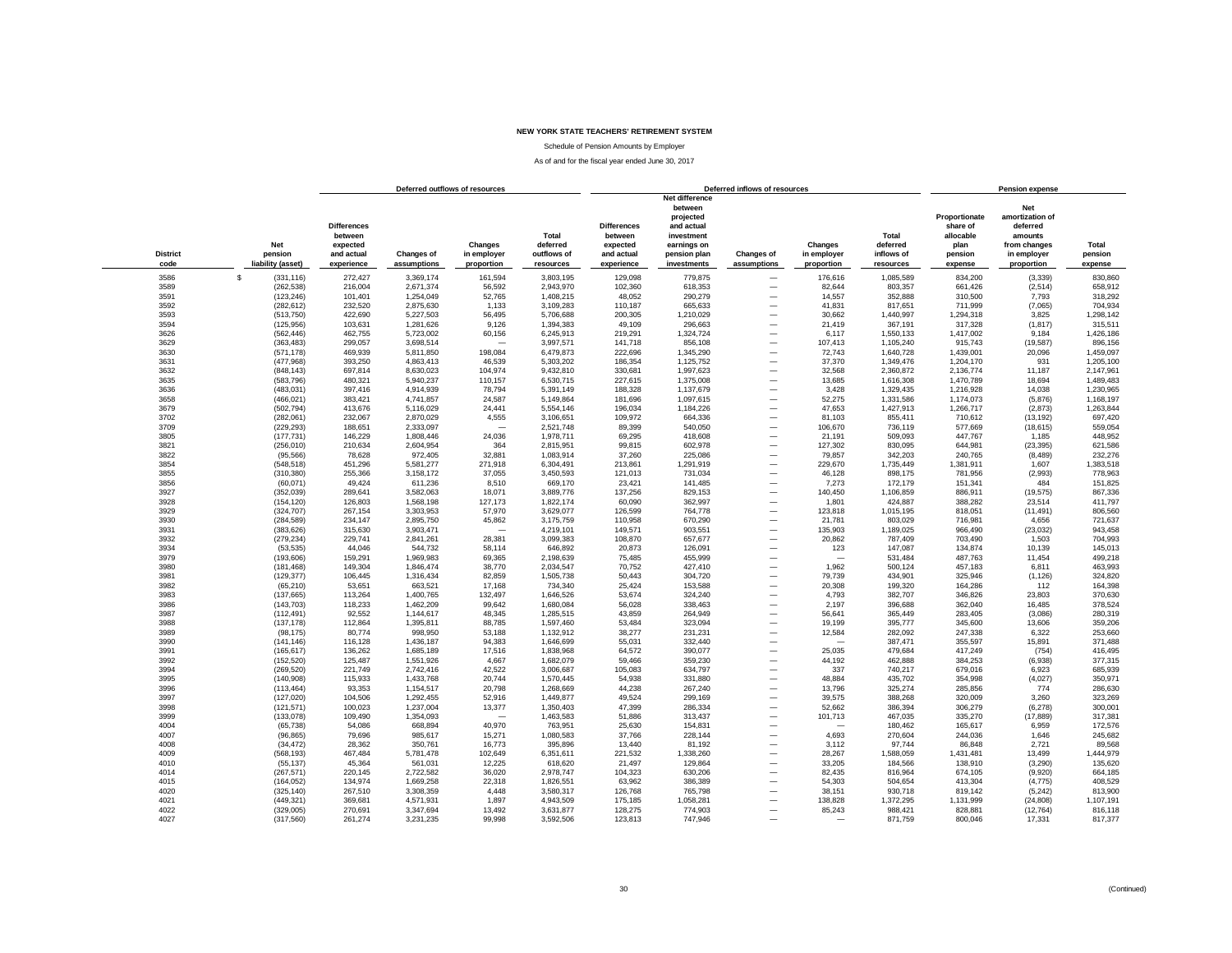Schedule of Pension Amounts by Employer

|                         |                                            |                                                                       | Deferred outflows of resources   |                                      |                                               |                                                                       |                                                                                                                  | Deferred inflows of resources                        |                                      |                                              |                                                                      | <b>Pension expense</b>                                                                            |                                    |
|-------------------------|--------------------------------------------|-----------------------------------------------------------------------|----------------------------------|--------------------------------------|-----------------------------------------------|-----------------------------------------------------------------------|------------------------------------------------------------------------------------------------------------------|------------------------------------------------------|--------------------------------------|----------------------------------------------|----------------------------------------------------------------------|---------------------------------------------------------------------------------------------------|------------------------------------|
| <b>District</b><br>code | <b>Net</b><br>pension<br>liability (asset) | <b>Differences</b><br>between<br>expected<br>and actual<br>experience | <b>Changes of</b><br>assumptions | Changes<br>in employer<br>proportion | Total<br>deferred<br>outflows of<br>resources | <b>Differences</b><br>between<br>expected<br>and actual<br>experience | Net difference<br>between<br>projected<br>and actual<br>investment<br>earnings on<br>pension plan<br>investments | <b>Changes of</b><br>assumptions                     | Changes<br>in employer<br>proportion | Total<br>deferred<br>inflows of<br>resources | Proportionate<br>share of<br>allocable<br>plan<br>pension<br>expense | <b>Net</b><br>amortization of<br>deferred<br>amounts<br>from changes<br>in employer<br>proportion | <b>Total</b><br>pension<br>expense |
| 4028                    | S.<br>(60, 524)                            | 49,796                                                                | 615,843                          | 12,326                               | 677,966                                       | 23,598                                                                | 142,552                                                                                                          |                                                      | 22,605                               | 188,754                                      | 152,481                                                              | (1, 285)                                                                                          | 151,196                            |
| 4029                    | (362.223)                                  | 298.020                                                               | 3.685.689                        | 35.091                               | 4.018.800                                     | 141.227                                                               | 853.140                                                                                                          | $\overline{\phantom{0}}$                             | 61.324                               | 1,055,691                                    | 912.568                                                              | (3,946)                                                                                           | 908.622                            |
| 4030                    | (213, 726)                                 | 175,844                                                               | 2,174,703                        | 16,722                               | 2,367,269                                     | 83,329                                                                | 503,386                                                                                                          |                                                      | 14,474                               | 601,190                                      | 538,451                                                              | (139)                                                                                             | 538,312                            |
| 4031                    | (198, 351)                                 | 163,194                                                               | 2,018,255                        | 72,791                               | 2,254,240                                     | 77,335                                                                | 467,173                                                                                                          | $\overline{\phantom{0}}$                             | 84,673                               | 629,181                                      | 499,715                                                              | (379)                                                                                             | 499,337                            |
| 4034                    | (171.037)                                  | 140.722                                                               | 1.740.338                        | 45.534                               | 1.926.595                                     | 66.685                                                                | 402.842                                                                                                          | $\overline{\phantom{0}}$                             | 93.280                               | 562.807                                      | 430.904                                                              | (6,737)                                                                                           | 424.167                            |
| 4036                    | (274, 263)                                 | 225,651                                                               | 2,790,676                        | 208,063                              | 3,224,390                                     | 106,932                                                               | 645,968                                                                                                          | $\overline{\phantom{a}}$                             | 67,566                               | 820,466                                      | 690,965                                                              | 27,451                                                                                            | 718,416                            |
| 4101                    | (165,081)                                  | 135,821                                                               | 1,679,730                        | 110,215                              | 1,925,766                                     | 64,363                                                                | 388,813                                                                                                          | $\overline{\phantom{0}}$                             | 100                                  | 453,277                                      | 415,897                                                              | 17,985                                                                                            | 433,883                            |
| 4104                    | (150.236)                                  | 123.607                                                               | 1.528.682                        | 9.537                                | 1.661.826                                     | 58.575                                                                | 353.850                                                                                                          | $\overline{\phantom{0}}$                             | 12.481                               | 424.906                                      | 378.498                                                              | (147)                                                                                             | 378.351                            |
| 4124                    | (14, 507)                                  | 11,936                                                                | 147,616                          | 11,930                               | 171,482                                       | 5,656                                                                 | 34,169                                                                                                           | $\overline{\phantom{a}}$                             | 6,378                                | 46,204                                       | 36,549                                                               | 1,254                                                                                             | 37,803                             |
| 4126                    | (518, 387)                                 | 426,505                                                               | 5,274,688                        | 163,095                              | 5,864,288                                     | 202,113                                                               | 1,220,951                                                                                                        | $\overline{\phantom{0}}$                             | $\sim$                               | 1,423,064                                    | 1,306,001                                                            | 29,218                                                                                            | 1,335,219                          |
| 4128                    | (327.694)                                  | 269.612                                                               | 3.334.355                        | 76.577                               | 3.680.544                                     | 127.764                                                               | 771.815                                                                                                          | $\overline{\phantom{0}}$                             | 96.900                               | 996.479                                      | 825.579                                                              | (5.921)                                                                                           | 819,658                            |
| 4130                    | (293, 308)                                 | 241,321                                                               | 2,984,469                        | 61,461                               | 3,287,251                                     | 114,358                                                               | 690,826                                                                                                          | $\overline{\phantom{a}}$                             | 6,522                                | 811,706                                      | 738,948                                                              | 10,471                                                                                            | 749,419                            |
| 4132                    | (135, 627)                                 | 111,588                                                               | 1,380,030                        | 20,651                               | 1,512,268                                     | 52,879                                                                | 319,440                                                                                                          | $\overline{\phantom{0}}$                             | 46,587                               | 418,907                                      | 341,692                                                              | (4, 843)                                                                                          | 336,849                            |
| 4134                    | (131.176)                                  | 107.926                                                               | 1.334.740                        | 15.170                               | 1.457.836                                     | 51.144                                                                | 308.957                                                                                                          | $\overline{\phantom{0}}$                             | 9.761                                | 369.862                                      | 330.479                                                              | 523                                                                                               | 331,002                            |
| 4135                    | (101, 311)                                 | 83,354                                                                | 1,030,859                        | 132,083                              | 1,246,296                                     | 39,500                                                                | 238,617                                                                                                          |                                                      | 1,577                                | 279,694                                      | 255,238                                                              | 23,368                                                                                            | 278,607                            |
| 4137                    | (147, 889)                                 | 121,676                                                               | 1,504,796                        | 10,097                               | 1,636,569                                     | 57,660                                                                | 348,321                                                                                                          | $\overline{\phantom{0}}$                             | 19,066                               | 425,046                                      | 372,584                                                              | (1, 189)                                                                                          | 371,394                            |
| 4142                    | (470.833)                                  | 387,380                                                               | 4.790.817                        | 15.757                               | 5.193.954                                     | 183.572                                                               | 1.108.948                                                                                                        | $\overline{\phantom{0}}$                             | 64.365                               | 1.356.885                                    | 1.186.195                                                            | (7, 248)                                                                                          | 1,178,948                          |
| 4143                    | (375, 745)                                 | 309,146                                                               | 3,823,276                        | 52,495                               | 4,184,916                                     | 146,499                                                               | 884,988                                                                                                          | $\overline{\phantom{a}}$                             | 63,137                               | 1,094,623                                    | 946,634                                                              | (3, 281)                                                                                          | 943,354                            |
| 4144                    | (235, 556)                                 | 193,805                                                               | 2,396,832                        |                                      | 2,590,637                                     | 91,841                                                                | 554,803                                                                                                          | $\overline{\phantom{0}}$                             | 94,041                               | 740,685                                      | 593,450                                                              | (15,988)                                                                                          | 577,462                            |
| 4149                    | (129.578)                                  | 106.610                                                               | 1.318.476                        | 24.062                               | 1.449.149                                     | 50.521                                                                | 305.193                                                                                                          | $\overline{\phantom{0}}$<br>$\overline{\phantom{a}}$ | 18.525                               | 374.238                                      | 326.452                                                              | 1.346                                                                                             | 327,797                            |
| 4151                    | (334, 480)                                 | 275,195                                                               | 3,403,404                        | 69,862                               | 3,748,461                                     | 130,410                                                               | 787,798                                                                                                          | $\overline{\phantom{a}}$                             | 3,109                                | 921,317                                      | 842,675                                                              | 12,059                                                                                            | 854,734                            |
| 4152<br>4153            | (300, 929)<br>(334.594)                    | 247,590<br>275.288                                                    | 3,062,008<br>3.404.557           | 6,602<br>45.589                      | 3,316,201<br>3.725.435                        | 117,329<br>130.454                                                    | 708,774<br>788.065                                                                                               | $\overline{\phantom{0}}$                             | 21,299<br>11.781                     | 847,402<br>930.301                           | 758,146<br>842.960                                                   | (2, 162)<br>6.838                                                                                 | 755,984<br>849.798                 |
| 4154                    | (176, 742)                                 | 145,415                                                               | 1,798,386                        | 40,953                               | 1,984,755                                     | 68,910                                                                | 416,279                                                                                                          | $\overline{\phantom{a}}$                             | 36,245                               | 521,433                                      | 445,276                                                              | 382                                                                                               | 445,659                            |
| 4155                    | (257, 229)                                 | 211,636                                                               | 2,617,357                        | 2,660                                | 2,831,654                                     | 100,291                                                               | 605,849                                                                                                          | $\overline{\phantom{0}}$                             | 64,045                               | 770,185                                      | 648,052                                                              | (11, 179)                                                                                         | 636,873                            |
| 4178                    | (251, 197)                                 | 206,673                                                               | 2,555,974                        | 104,262                              | 2,866,909                                     | 97,939                                                                | 591,641                                                                                                          | $\overline{\phantom{0}}$                             | 39,742                               | 729,321                                      | 632,853                                                              | 11,123                                                                                            | 643,976                            |
| 4180                    | (492, 038)                                 | 404,826                                                               | 5,006,581                        | 95,006                               | 5,506,413                                     | 191,840                                                               | 1,158,891                                                                                                        | $\equiv$                                             | 2,521                                | 1,353,253                                    | 1,239,618                                                            | 15,746                                                                                            | 1,255,364                          |
| 4183                    | (322, 161)                                 | 265,059                                                               | 3,278,048                        | 23,187                               | 3,566,294                                     | 125,607                                                               | 758,782                                                                                                          | $\overline{\phantom{0}}$                             | 11,299                               | 895,688                                      | 811,637                                                              | 1,860                                                                                             | 813,497                            |
| 4184                    | (311,090)                                  | 255,951                                                               | 3,165,402                        | 7,584                                | 3,428,937                                     | 121,290                                                               | 732,707                                                                                                          | $\overline{\phantom{0}}$                             | 57,542                               | 911,540                                      | 783,746                                                              | (9, 174)                                                                                          | 774,572                            |
| 4202                    | (204, 695)                                 | 168,414                                                               | 2,082,813                        | 90.486                               | 2,341,713                                     | 79,808                                                                | 482,116                                                                                                          | $\overline{\phantom{a}}$                             | 3,612                                | 565,537                                      | 515,700                                                              | 15,708                                                                                            | 531,408                            |
| 4203                    | (205, 876)                                 | 169,385                                                               | 2,094,826                        | 58,907                               | 2,323,119                                     | 80,269                                                                | 484,897                                                                                                          | $\overline{\phantom{0}}$                             | 18,385                               | 583,550                                      | 518,674                                                              | 7,821                                                                                             | 526,495                            |
| 4205                    | (144.922)                                  | 119,235                                                               | 1,474,605                        | 24,092                               | 1,617,932                                     | 56,503                                                                | 341,332                                                                                                          | $\overline{\phantom{0}}$                             | 40,945                               | 438,780                                      | 365,109                                                              | (2,897)                                                                                           | 362,212                            |
| 4206                    | (141, 659)                                 | 116,551                                                               | 1.441.409                        | 52,476                               | 1,610,436                                     | 55,231                                                                | 333,648                                                                                                          | $\overline{\phantom{a}}$                             | 10,950                               | 399,830                                      | 356,890                                                              | 7,728                                                                                             | 364,618                            |
| 4208                    | (759, 692)                                 | 625,040                                                               | 7,730,018                        | 153,663                              | 8,508,722                                     | 296,195                                                               | 1,789,295                                                                                                        | $\overline{\phantom{a}}$                             | 74,759                               | 2,160,250                                    | 1,913,935                                                            | 15,949                                                                                            | 1,929,883                          |
| 4258                    | (244, 235)                                 | 200,946                                                               | 2,485,143                        | 112,093                              | 2,798,182                                     | 95,225                                                                | 575,245                                                                                                          | $\overline{\phantom{0}}$                             | 3,013                                | 673,483                                      | 615,316                                                              | 18,832                                                                                            | 634,148                            |
| 4259                    | (245, 802)                                 | 202,235                                                               | 2.501.084                        | 53,891                               | 2,757,210                                     | 95,835                                                                | 578,935                                                                                                          | $\overline{\phantom{a}}$                             | 19,985                               | 694,755                                      | 619,263                                                              | 6,730                                                                                             | 625,993                            |
| 4260                    | (390, 804)                                 | 321,535                                                               | 3,976,502                        | 61,686                               | 4,359,724                                     | 152,370                                                               | 920,455                                                                                                          | $\overline{\phantom{a}}$                             | 39,296                               | 1,112,121                                    | 984,573                                                              | 4,510                                                                                             | 989,083                            |
| 4301                    | (751, 020)                                 | 617,905                                                               | 7,641,773                        | 170,798                              | 8,430,476                                     | 292,814                                                               | 1,768,869                                                                                                        | $\overline{\phantom{0}}$                             | 118,933                              | 2,180,616                                    | 1,892,085                                                            | 5,067                                                                                             | 1,897,152                          |
| 4351                    | (1, 111, 571)                              | 914,550                                                               | 11,310,456                       | 130,388                              | 12,355,394                                    | 433,389                                                               | 2,618,072                                                                                                        | $\equiv$                                             | 174,558                              | 3,226,019                                    | 2,800,442                                                            | (12, 460)                                                                                         | 2,787,982                          |
| 4353                    | (656, 728)                                 | 540,326                                                               | 6,682,340                        | 75,803                               | 7,298,469                                     | 256,051                                                               | 1,546,785                                                                                                        |                                                      | 2,635                                | 1,805,471                                    | 1,654,532                                                            | 12,678                                                                                            | 1,667,209                          |
| 4355                    | (1,083,341)                                | 891,324                                                               | 11,023,207                       | 56,667                               | 11,971,198                                    | 422,382                                                               | 2,551,582                                                                                                        | $\overline{\phantom{0}}$                             | 152,725                              | 3,126,689                                    | 2,729,321                                                            | (16, 964)                                                                                         | 2,712,356                          |
| 4356                    | (1,722,545)                                | 1,417,231                                                             | 17,527,227                       | 230,659                              | 19,175,117                                    | 671,600                                                               | 4,057,091                                                                                                        | $\overline{\phantom{a}}$                             | 42,644                               | 4,771,335                                    | 4,339,701                                                            | 32,180                                                                                            | 4,371,881                          |
| 4357                    | (807, 201)                                 | 664,128                                                               | 8,213,431                        | 194,356                              | 9,071,915                                     | 314,718                                                               | 1,901,193                                                                                                        | $\overline{\phantom{0}}$                             | 20,468                               | 2,236,379                                    | 2,033,626                                                            | 27,774                                                                                            | 2,061,400                          |
| 4358                    | (608, 922)                                 | 500,993                                                               | 6,195,899                        | 9,819                                | 6,706,711                                     | 237,412                                                               | 1,434,187                                                                                                        | $\overline{\phantom{0}}$<br>$\overline{\phantom{a}}$ | 39,946                               | 1,711,545                                    | 1,534,090                                                            | (5,769)<br>92.406                                                                                 | 1,528,321                          |
| 4360                    | (642, 512)                                 | 528,630<br>909,854                                                    | 6,537,687<br>11,252,382          | 504,696                              | 7,571,012<br>12,162,236                       | 250,508                                                               | 1,513,302<br>2,604,630                                                                                           | $\overline{\phantom{a}}$                             | $\overline{\phantom{m}}$<br>73,023   | 1,763,810                                    | 1,618,716<br>2,786,064                                               |                                                                                                   | 1,711,122                          |
| 4361<br>4363            | (1, 105, 864)<br>(639, 489)                | 526,143                                                               | 6,506,930                        | 207,819                              | 7,240,891                                     | 431,164<br>249,330                                                    | 1,506,183                                                                                                        | $\overline{\phantom{0}}$                             | 5,058                                | 3,108,816<br>1,760,571                       | 1,611,101                                                            | (12, 200)<br>34,255                                                                               | 2,773,864<br>1,645,355             |
| 4364                    | (720, 982)                                 | 593.191                                                               | 7,336,129                        | 99,663                               | 8.028.982                                     | 281,102                                                               | 1,698,120                                                                                                        | $\overline{\phantom{a}}$                             | 42.381                               | 2,021,604                                    | 1,816,408                                                            | 11,250                                                                                            | 1,827,659                          |
| 4365                    | (543, 783)                                 | 447,400                                                               | 5,533,100                        | 24,680                               | 6,005,180                                     | 212,015                                                               | 1,280,767                                                                                                        | $\overline{\phantom{a}}$                             | 122,821                              | 1,615,603                                    | 1,369,983                                                            | (15, 788)                                                                                         | 1,354,195                          |
| 4366                    | (2,400,590)                                | 1,975,096                                                             | 24,426,472                       | 325,232                              | 26,726,799                                    | 935,962                                                               | 5,654,084                                                                                                        | $\overline{\phantom{0}}$                             | 272,720                              | 6,862,766                                    | 6,047,938                                                            | 9,980                                                                                             | 6,057,917                          |
| 4367                    | (4,040,639)                                | 3,324,453                                                             | 41,114,291                       | 349,151                              | 44,787,895                                    | 1,575,399                                                             | 9,516,874                                                                                                        | $\equiv$                                             | 137,323                              | 11,229,595                                   | 10,179,803                                                           | 31,032                                                                                            | 10,210,835                         |
| 4368                    | (3,098,546)                                | 2,549,342                                                             | 31,528,308                       | 196,365                              | 34,274,015                                    | 1,208,087                                                             | 7,297,972                                                                                                        | $\overline{\phantom{0}}$                             | 89,158                               | 8,595,217                                    | 7,806,336                                                            | 14,804                                                                                            | 7,821,140                          |
| 4428                    | (173, 595)                                 | 142,826                                                               | 1,766,359                        | 89,002                               | 1,998,187                                     | 67,683                                                                | 408,865                                                                                                          | $\overline{\phantom{0}}$                             | 29,085                               | 505,633                                      | 437,346                                                              | 11,440                                                                                            | 448,786                            |
| 4430                    | (215, 472)                                 | 177,280                                                               | 2,192,468                        | 27,899                               | 2,397,648                                     | 84,010                                                                | 507,499                                                                                                          | $\overline{\phantom{0}}$                             | 41,626                               | 633,135                                      | 542,850                                                              | (1,720)                                                                                           | 541,130                            |
| 4434                    | (77, 748)                                  | 63,968                                                                | 791,101                          | 23,630                               | 878,698                                       | 30,313                                                                | 183,119                                                                                                          | $\overline{\phantom{0}}$                             | 13,361                               | 226,793                                      | 195,875                                                              | 1,688                                                                                             | 197,562                            |
| 4437                    | (304, 343)                                 | 250,399                                                               | 3,096,745                        | 21,270                               | 3,368,413                                     | 118,660                                                               | 716,815                                                                                                          |                                                      | 2,647                                | 838,121                                      | 766,747                                                              | 3,069                                                                                             | 769,816                            |
| 4438                    | (232.319)                                  | 191.141                                                               | 2,363,887                        | 74.001                               | 2.629.030                                     | 90,578                                                                | 547,178                                                                                                          | $\overline{\phantom{0}}$                             | 5,876                                | 643,632                                      | 585,293                                                              | 12.314                                                                                            | 597,607                            |
| 4439                    | (295, 351)                                 | 243,001                                                               | 3,005,255                        | 85,738                               | 3,333,993                                     | 115,154                                                               | 695,637                                                                                                          | $\overline{\phantom{a}}$                             | 91,626                               | 902,417                                      | 744,094                                                              | (2,763)                                                                                           | 741,331                            |
| 4504                    | (206, 736)                                 | 170,093                                                               | 2,103,579                        | 32,886                               | 2,306,558                                     | 80,604                                                                | 486,923                                                                                                          |                                                      | 77,372                               | 644,900                                      | 520,841                                                              | (6,623)                                                                                           | 514,218                            |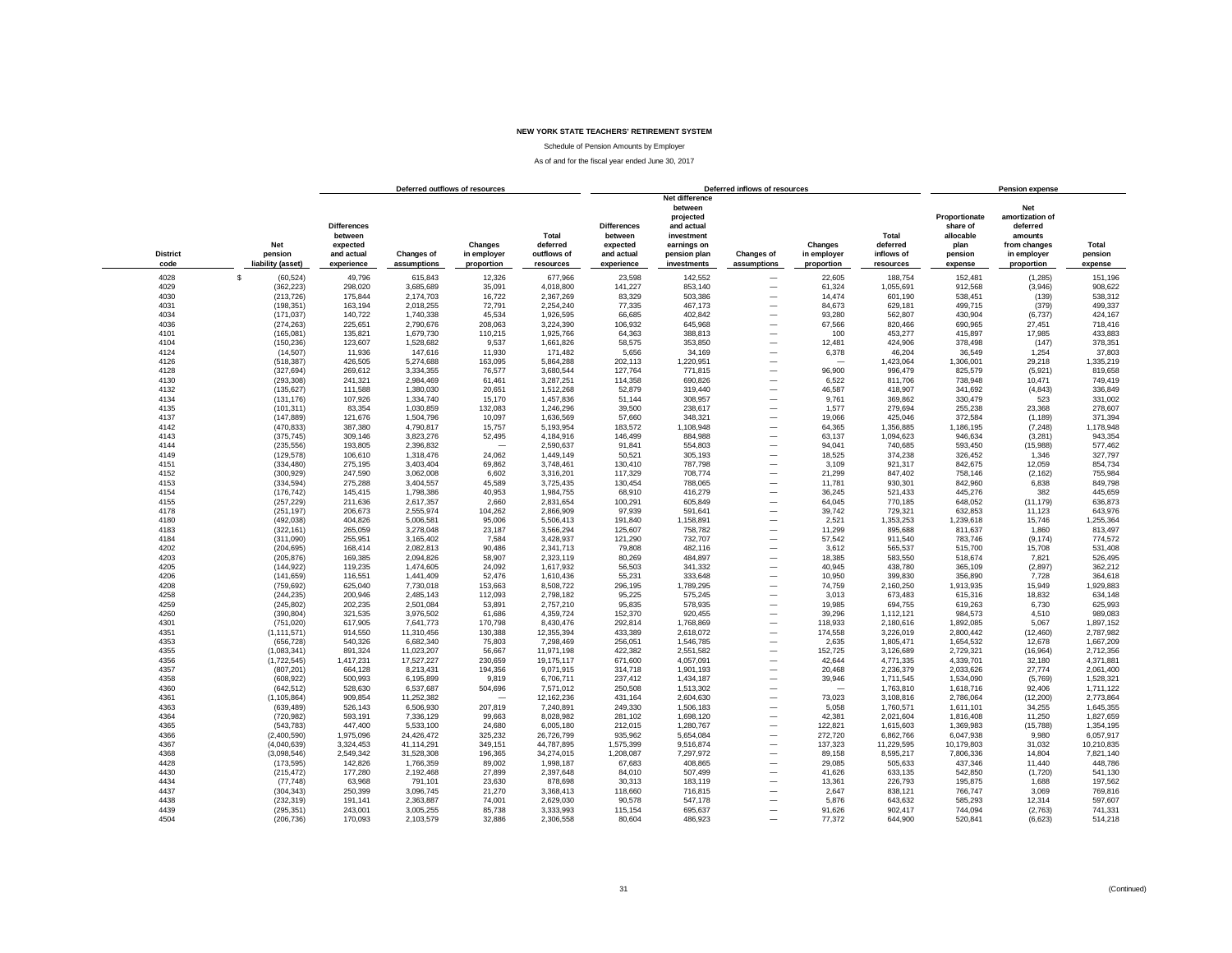Schedule of Pension Amounts by Employer

|                         |                                            |                                                                       | Deferred outflows of resources   |                                      |                                               |                                                                       |                                                                                                                  | Deferred inflows of resources    |                                      |                                              |                                                                      | <b>Pension expense</b>                                                                            |                                    |
|-------------------------|--------------------------------------------|-----------------------------------------------------------------------|----------------------------------|--------------------------------------|-----------------------------------------------|-----------------------------------------------------------------------|------------------------------------------------------------------------------------------------------------------|----------------------------------|--------------------------------------|----------------------------------------------|----------------------------------------------------------------------|---------------------------------------------------------------------------------------------------|------------------------------------|
| <b>District</b><br>code | <b>Net</b><br>pension<br>liability (asset) | <b>Differences</b><br>between<br>expected<br>and actual<br>experience | <b>Changes of</b><br>assumptions | Changes<br>in employer<br>proportion | Total<br>deferred<br>outflows of<br>resources | <b>Differences</b><br>between<br>expected<br>and actual<br>experience | Net difference<br>between<br>projected<br>and actual<br>investment<br>earnings on<br>pension plan<br>investments | <b>Changes of</b><br>assumptions | Changes<br>in employer<br>proportion | Total<br>deferred<br>inflows of<br>resources | Proportionate<br>share of<br>allocable<br>plan<br>pension<br>expense | <b>Net</b><br>amortization of<br>deferred<br>amounts<br>from changes<br>in employer<br>proportion | <b>Total</b><br>pension<br>expense |
| 4531                    | S.<br>(287, 532)                           | 236,568                                                               | 2,925,693                        | 38,582                               | 3,200,842                                     | 112,105                                                               | 677,221                                                                                                          |                                  | $\overline{\phantom{a}}$             | 789,326                                      | 724,395                                                              | 6,346                                                                                             | 730,740                            |
| 4532                    | (417.151)                                  | 343.213                                                               | 4.244.594                        | 80.535                               | 4.668.341                                     | 162.642                                                               | 982.512                                                                                                          | $\overline{\phantom{0}}$         | 112.280                              | 1.257.433                                    | 1,050,952                                                            | (5, 188)                                                                                          | 1,045,763                          |
| 4533                    | (310, 940)                                 | 255,827                                                               | 3,163,877                        | 99,272                               | 3,518,977                                     | 121,232                                                               | 732,354                                                                                                          | $\equiv$                         | 7,256                                | 860,842                                      | 783,369                                                              | 17,192                                                                                            | 800,561                            |
| 4534                    | (315, 498)                                 | 259,577                                                               | 3,210,255                        |                                      | 3,469,832                                     | 123,009                                                               | 743,089                                                                                                          | $\overline{\phantom{0}}$         | 36,146                               | 902,244                                      | 794,852                                                              | (6, 268)                                                                                          | 788,584                            |
| 4557                    | (162.864)                                  | 133.997                                                               | 1.657.175                        |                                      | 1.791.172                                     | 63.499                                                                | 383.592                                                                                                          | $\overline{\phantom{0}}$         | 94,167                               | 541.258                                      | 410.313                                                              | (16, 179)                                                                                         | 394,134                            |
| 4582                    | (340, 608)                                 | 280,237                                                               | 3,465,751                        | 138,189                              | 3,884,177                                     | 132,799                                                               | 802,230                                                                                                          | $\overline{\phantom{0}}$         |                                      | 935,029                                      | 858,112                                                              | 23,113                                                                                            | 881,225                            |
| 4583                    | (254, 546)                                 | 209,429                                                               | 2,590,056                        | 57,399                               | 2,856,883                                     | 99,245                                                                | 599,530                                                                                                          | $\overline{\phantom{0}}$         | 101,360                              | 800,135                                      | 641,292                                                              | (5, 387)                                                                                          | 635,905                            |
| 4586                    | (298.106)                                  | 245.268                                                               | 3.033.290                        | 51.700                               | 3.330.258                                     | 116.228                                                               | 702.127                                                                                                          | $\overline{\phantom{0}}$         | 28.923                               | 847.278                                      | 751.035                                                              | 2.737                                                                                             | 753,773                            |
| 4588                    | (261, 295)                                 | 214,982                                                               | 2,658,732                        | 22,151                               | 2,895,865                                     | 101,876                                                               | 615,426                                                                                                          | $\overline{\phantom{a}}$         | 38,968                               | 756,270                                      | 658,296                                                              | (2, 589)                                                                                          | 655,706                            |
| 4590                    | (278, 414)                                 | 229,066                                                               | 2,832,915                        | 57,459                               | 3,119,441                                     | 108,550                                                               | 655,745                                                                                                          | $\overline{\phantom{0}}$         | 60,034                               | 824,329                                      | 701,423                                                              | 855                                                                                               | 702,278                            |
| 4592                    | (158.395)                                  | 130.320                                                               | 1.611.699                        | 6,019                                | 1.748.038                                     | 61.756                                                                | 373.066                                                                                                          | $\overline{\phantom{0}}$         | 112.371                              | 547.193                                      | 399.053                                                              | (19, 499)                                                                                         | 379,553                            |
| 4593                    | (316, 671)                                 | 260,542                                                               | 3.222.188                        | $\overline{\phantom{m}}$             | 3,482,730                                     | 123,466                                                               | 745,852                                                                                                          | $\overline{\phantom{a}}$         | 79,882                               | 949,200                                      | 797,806                                                              | (13, 326)                                                                                         | 784,481                            |
| 4594                    | (355, 889)                                 | 292,809                                                               | 3,621,238                        | 135,985                              | 4,050,032                                     | 138,757                                                               | 838,221                                                                                                          | $\overline{\phantom{0}}$         | 537,832                              | 1,514,810                                    | 896,610                                                              | (64, 323)                                                                                         | 832,287                            |
| 4595                    | (338.276)                                  | 278.318                                                               | 3.442.021                        | 6.325                                | 3.726.663                                     | 131,890                                                               | 796.737                                                                                                          | $\overline{\phantom{0}}$         | 127.438                              | 1,056,065                                    | 852.236                                                              | (19, 564)                                                                                         | 832.673                            |
| 4596                    | (258, 487)                                 | 212,671                                                               | 2,630,155                        | 40,108                               | 2,882,934                                     | 100,781                                                               | 608,811                                                                                                          | $\equiv$                         | 26,090                               | 735,682                                      | 651,220                                                              | 3,455                                                                                             | 654,675                            |
| 4597                    | (393, 977)                                 | 324,146                                                               | 4,008,788                        | 104,962                              | 4,437,896                                     | 153,607                                                               | 927,929                                                                                                          | $\overline{\phantom{0}}$         | 95,109                               | 1,176,645                                    | 992,567                                                              | (107)                                                                                             | 992,460                            |
| 4598                    | (357.513)                                  | 294.146                                                               | 3.637.769                        | 5.188                                | 3.937.103                                     | 139.390                                                               | 842.048                                                                                                          | $\overline{\phantom{0}}$         | 148.125                              | 1,129,563                                    | 900.703                                                              | (25.694)                                                                                          | 875,009                            |
| 4604                    | (457, 595)                                 | 376,488                                                               | 4,656,115                        | 49,784                               | 5,082,386                                     | 178,411                                                               | 1,077,768                                                                                                        | $\overline{\phantom{a}}$         | 206,229                              | 1,462,407                                    | 1,152,843                                                            | (29, 629)                                                                                         | 1,123,214                          |
| 4617                    | (194, 139)                                 | 159,728                                                               | 1,975,399                        | 621,689                              | 2,756,817                                     | 75,692                                                                | 457,253                                                                                                          | $\overline{\phantom{0}}$         | $\overline{\phantom{0}}$             | 532,945                                      | 489,104                                                              | 114,430                                                                                           | 603,535                            |
| 4620                    | (314.212)                                  | 258,519                                                               | 3.197.171                        | 21.883                               | 3.477.573                                     | 122.508                                                               | 740.061                                                                                                          | $\overline{\phantom{0}}$         | $\overline{\phantom{0}}$             | 862.568                                      | 791.612                                                              | 3,696                                                                                             | 795,308                            |
| 4651                    | (387, 942)                                 | 319,181                                                               | 3,947,389                        | 85,671                               | 4,352,241                                     | 151,254                                                               | 913,716                                                                                                          | $\overline{\phantom{a}}$         | 206,587                              | 1,271,558                                    | 977,364                                                              | (25, 237)                                                                                         | 952,127                            |
| 4653                    | (1, 214, 972)                              | 999,624                                                               | 12,362,579                       | 31,525                               | 13,393,728                                    | 473,704                                                               | 2,861,611                                                                                                        | $\overline{\phantom{a}}$         | 202,661                              | 3,537,975                                    | 3,060,946                                                            | (30, 530)                                                                                         | 3,030,416                          |
| 4654                    | (1,415,286)                                | 1.164.432                                                             | 14.400.805                       | $\overline{\phantom{a}}$             | 15.565.238                                    | 551.803                                                               | 3.333.407                                                                                                        | $\overline{\phantom{0}}$         | 288.632                              | 4.173.842                                    | 3.565.606                                                            | (48, 953)                                                                                         | 3,516,653                          |
| 4662                    | (275, 120)                                 | 226,356                                                               | 2,799,403                        | 28,237                               | 3,053,996                                     | 107,266                                                               | 647,988                                                                                                          | $\overline{\phantom{a}}$         | 32,493                               | 787,747                                      | 693,126                                                              | (589)                                                                                             | 692,536                            |
| 4663                    | (371, 652)                                 | 305,778                                                               | 3,781,627                        | 43,139                               | 4,130,543                                     | 144,903                                                               | 875,347                                                                                                          | $\overline{\phantom{0}}$         | 26,015                               | 1,046,264                                    | 936,322                                                              | 2,839                                                                                             | 939,161                            |
| 4679                    | (309, 188)                                 | 254,386                                                               | 3,146,051                        | 263,583                              | 3,664,019                                     | 120,549                                                               | 728,228                                                                                                          | $\overline{\phantom{0}}$         | 3,612                                | 852,389                                      | 778,955                                                              | 47,230                                                                                            | 826,185                            |
| 4680                    | (224, 685)                                 | 184,860                                                               | 2,286,210                        | 36,962                               | 2,508,033                                     | 87,602                                                                | 529,197                                                                                                          | $\equiv$                         | 12,780                               | 629,579                                      | 566,060                                                              | 4,686                                                                                             | 570,746                            |
| 4701                    | (426, 251)                                 | 350,700                                                               | 4,337,186                        | 255,963                              | 4,943,849                                     | 166,190                                                               | 1,003,944                                                                                                        | $\overline{\phantom{0}}$         | 15,199                               | 1,185,334                                    | 1,073,877                                                            | 45,848                                                                                            | 1,119,725                          |
| 4703                    | (368, 578)                                 | 303,249                                                               | 3,750,348                        | 190,256                              | 4,243,853                                     | 143,704                                                               | 868,107                                                                                                          | $\overline{\phantom{0}}$         | 6,938                                | 1,018,749                                    | 928,578                                                              | 32,181                                                                                            | 960,758                            |
| 4704                    | (349,900)                                  | 287,882                                                               | 3,560,306                        | 7,249                                | 3,855,436                                     | 136,422                                                               | 824,117                                                                                                          | $\overline{\phantom{a}}$         | 33,407                               | 993,946                                      | 881,523                                                              | (4, 591)                                                                                          | 876,933                            |
| 4705                    | (474, 059)                                 | 390,034                                                               | 4,823,644                        | 106,790                              | 5,320,469                                     | 184,830                                                               | 1,116,546                                                                                                        | $\overline{\phantom{0}}$         | 173,671                              | 1,475,048                                    | 1,194,323                                                            | (7,069)                                                                                           | 1,187,254                          |
| 4854                    | (439, 505)                                 | 361,604                                                               | 4,472,046                        | 42,215                               | 4,875,865                                     | 171,358                                                               | 1,035,161                                                                                                        | $\overline{\phantom{0}}$         | 115,674                              | 1,322,192                                    | 1,107,268                                                            | (12, 856)                                                                                         | 1,094,412                          |
| 4855                    | (148, 350)                                 | 122,056                                                               | 1,509,495                        | 41,936                               | 1,673,487                                     | 57,840                                                                | 349,408                                                                                                          | $\overline{\phantom{a}}$         | $\overline{\phantom{m}}$             | 407,248                                      | 373,747                                                              | 7,096                                                                                             | 380,843                            |
| 4857                    | (896, 824)                                 | 737,866                                                               | 9,125,355                        | 13,580                               | 9,876,801                                     | 349,661                                                               | 2,112,279                                                                                                        | $\overline{\phantom{a}}$         | 442,658                              | 2,904,599                                    | 2,259,417                                                            | (74, 222)                                                                                         | 2,185,194                          |
| 4862                    | (831, 271)                                 | 683,932                                                               | 8,458,348                        | 43,122                               | 9,185,402                                     | 324,103                                                               | 1,957,885                                                                                                        | $\overline{\phantom{0}}$         | 6,827                                | 2,288,814                                    | 2,094,267                                                            | 5,837                                                                                             | 2,100,105                          |
| 4863                    | (981, 938)                                 | 807,894                                                               | 9,991,409                        | 353,123                              | 11, 152, 425                                  | 382,846                                                               | 2,312,748                                                                                                        | $\overline{\phantom{a}}$         | 85,418                               | 2,781,012                                    | 2,473,850                                                            | 45,984                                                                                            | 2,519,834                          |
| 4877                    | (402, 924)                                 | 331,507                                                               | 4,099,826                        | 54,535                               | 4,485,868                                     | 157,095                                                               | 949,002                                                                                                          | $\overline{\phantom{0}}$         | 90,317                               | 1,196,414                                    | 1,015,107                                                            | (7, 416)                                                                                          | 1,007,691                          |
| 4879                    | (307, 033)                                 | 252,613                                                               | 3,124,124                        | 65,187                               | 3,441,924                                     | 119,709                                                               | 723,152                                                                                                          | $\overline{\phantom{0}}$         | 1,065                                | 843,926                                      | 773,526                                                              | 11,295                                                                                            | 784,820                            |
| 4883                    | (9,765)                                    | 8,035                                                                 | 99,365                           | 30,545                               | 137,944                                       | 3,807                                                                 | 23,000                                                                                                           | $\equiv$                         | 1,049                                | 27,857                                       | 24,602                                                               | 4,808                                                                                             | 29,411                             |
| 4884                    | (131, 323)                                 | 108,047                                                               | 1,336,238                        | 487                                  | 1,444,772                                     | 51,201                                                                | 309,304                                                                                                          |                                  | 59,300                               | 419,805                                      | 330,849                                                              | (10, 334)                                                                                         | 320,515                            |
| 4885                    | (347, 150)                                 | 285,620                                                               | 3,532,323                        | 156,452                              | 3,974,395                                     | 135,350                                                               | 817,640                                                                                                          | $\overline{\phantom{0}}$         | 66,339                               | 1,019,329                                    | 874,595                                                              | 13,118                                                                                            | 887,713                            |
| 4890                    | (546, 399)                                 | 449,552                                                               | 5,559,716                        | 129,743                              | 6,139,011                                     | 213,035                                                               | 1,286,928                                                                                                        | $\overline{\phantom{a}}$         | 42,237                               | 1,542,199                                    | 1,376,573                                                            | 17,776                                                                                            | 1,394,348                          |
| 4892                    | (499, 546)                                 | 411,004                                                               | 5,082,980                        | 10,768                               | 5,504,752                                     | 194,767                                                               | 1,176,576                                                                                                        | $\overline{\phantom{0}}$         | 73,337                               | 1,444,680                                    | 1,258,534                                                            | (10, 861)                                                                                         | 1,247,673                          |
| 4894                    | (500, 540)                                 | 411,821                                                               | 5,093,089                        | 248,587                              | 5,753,498                                     | 195,155                                                               | 1,178,916                                                                                                        | $\overline{\phantom{0}}$         | 14,585                               | 1,388,656                                    | 1,261,037                                                            | 40,872                                                                                            | 1,301,909                          |
| 4901                    | (332, 659)                                 | 273,696                                                               | 3,384,866                        | 109,197                              | 3,767,759                                     | 129,700                                                               | 783,507                                                                                                          | $\overline{\phantom{a}}$         | 18,623                               | 931,830                                      | 838,085                                                              | 17,407                                                                                            | 855,492                            |
| 4905                    | (136, 703)                                 | 112,473                                                               | 1,390,979                        | 207,540                              | 1,710,992                                     | 53,299                                                                | 321,975                                                                                                          | $\overline{\phantom{a}}$         | 195,646                              | 570,919                                      | 344,403                                                              | 939                                                                                               | 345,342                            |
| 4906                    | (447, 619)                                 | 368,280                                                               | 4,554,609                        | 111,622                              | 5,034,511                                     | 174,521                                                               | 1,054,272                                                                                                        | $\overline{\phantom{0}}$         | 6,096                                | 1,234,890                                    | 1,127,711                                                            | 17,797                                                                                            | 1,145,508                          |
| 4907                    | (702, 441)                                 | 577,936                                                               | 7,147,474                        | 2,194                                | 7,727,604                                     | 273,874                                                               | 1,654,452                                                                                                        | $\overline{\phantom{a}}$         | 69,663                               | 1,997,989                                    | 1,769,698                                                            | (10, 994)                                                                                         | 1,758,704                          |
| 4908                    | (194, 721)                                 | 160,208                                                               | 1,981,324                        | 21,694                               | 2,163,226                                     | 75,919                                                                | 458,624                                                                                                          | $\overline{\phantom{0}}$         |                                      | 534,544                                      | 490,571                                                              | 3,686                                                                                             | 494,257                            |
| 4909                    | (523, 435)                                 | 430,658                                                               | 5,326,051                        | 4,142                                | 5,760,851                                     | 204,081                                                               | 1,232,840                                                                                                        | $\overline{\phantom{0}}$         | 64,657                               | 1,501,578                                    | 1,318,718                                                            | (9, 333)                                                                                          | 1,309,385                          |
| 4910                    | (254, 920)                                 | 209,737                                                               | 2,593,861                        | 1,264                                | 2,804,861                                     | 99,390                                                                | 600,410                                                                                                          | $\overline{\phantom{a}}$         | 81,375                               | 781,176                                      | 642,234                                                              | (13, 165)                                                                                         | 629,069                            |
| 4976                    | (121, 159)                                 | 99,684                                                                | 1,232,815                        | 10,366                               | 1,342,865                                     | 47,238                                                                | 285,364                                                                                                          | $\overline{\phantom{0}}$         | 32,420                               | 365,022                                      | 305,242                                                              | (4,236)                                                                                           | 301,006                            |
| 4978                    | (127, 888)                                 | 105,221                                                               | 1,301,287                        | 5,266                                | 1,411,774                                     | 49,862                                                                | 301,214                                                                                                          | $\overline{\phantom{0}}$         | 40,841                               | 391,917                                      | 322,196                                                              | (6, 114)                                                                                          | 316,082                            |
| 4979                    | (190, 850)                                 | 157,023                                                               | 1,941,939                        | 31,237                               | 2,130,199                                     | 74,410                                                                | 449,508                                                                                                          | $\overline{\phantom{0}}$         | 18,842                               | 542,760                                      | 480,820                                                              | 1,357                                                                                             | 482,177                            |
| 4980                    | (97,099)                                   | 79,888                                                                | 987,996                          | 62,147                               | 1,130,031                                     | 37,858                                                                | 228,695                                                                                                          | $\overline{\phantom{0}}$         | 16,285                               | 282,838                                      | 244,626                                                              | 8,922                                                                                             | 253,547                            |
| 4981                    | (119, 472)                                 | 98,296                                                                | 1,215,652                        |                                      | 1,313,949                                     | 46,581                                                                | 281,391                                                                                                          |                                  | 86,055                               | 414,027                                      | 300,993                                                              | (15, 104)                                                                                         | 285,888                            |
| 4982                    | (175, 239)                                 | 144.179                                                               | 1,783,096                        |                                      | 1,927,275                                     | 68.324                                                                | 412.740                                                                                                          | $\overline{\phantom{0}}$         | 77,563                               | 558,627                                      | 441.490                                                              | (12, 778)                                                                                         | 428,712                            |
| 4983                    | (131, 715)                                 | 108,369                                                               | 1,340,225                        | 48,606                               | 1,497,199                                     | 51,354                                                                | 310,227                                                                                                          | $\overline{\phantom{a}}$         | 39,822                               | 401,403                                      | 331,837                                                              | 1,741                                                                                             | 333,578                            |
| 5001                    | (258,070)                                  | 212,329                                                               | 2,625,917                        | 153,617                              | 2,991,863                                     | 100,619                                                               | 607,831                                                                                                          |                                  | 192,766                              | 901,215                                      | 650,171                                                              | (12,601)                                                                                          | 637,570                            |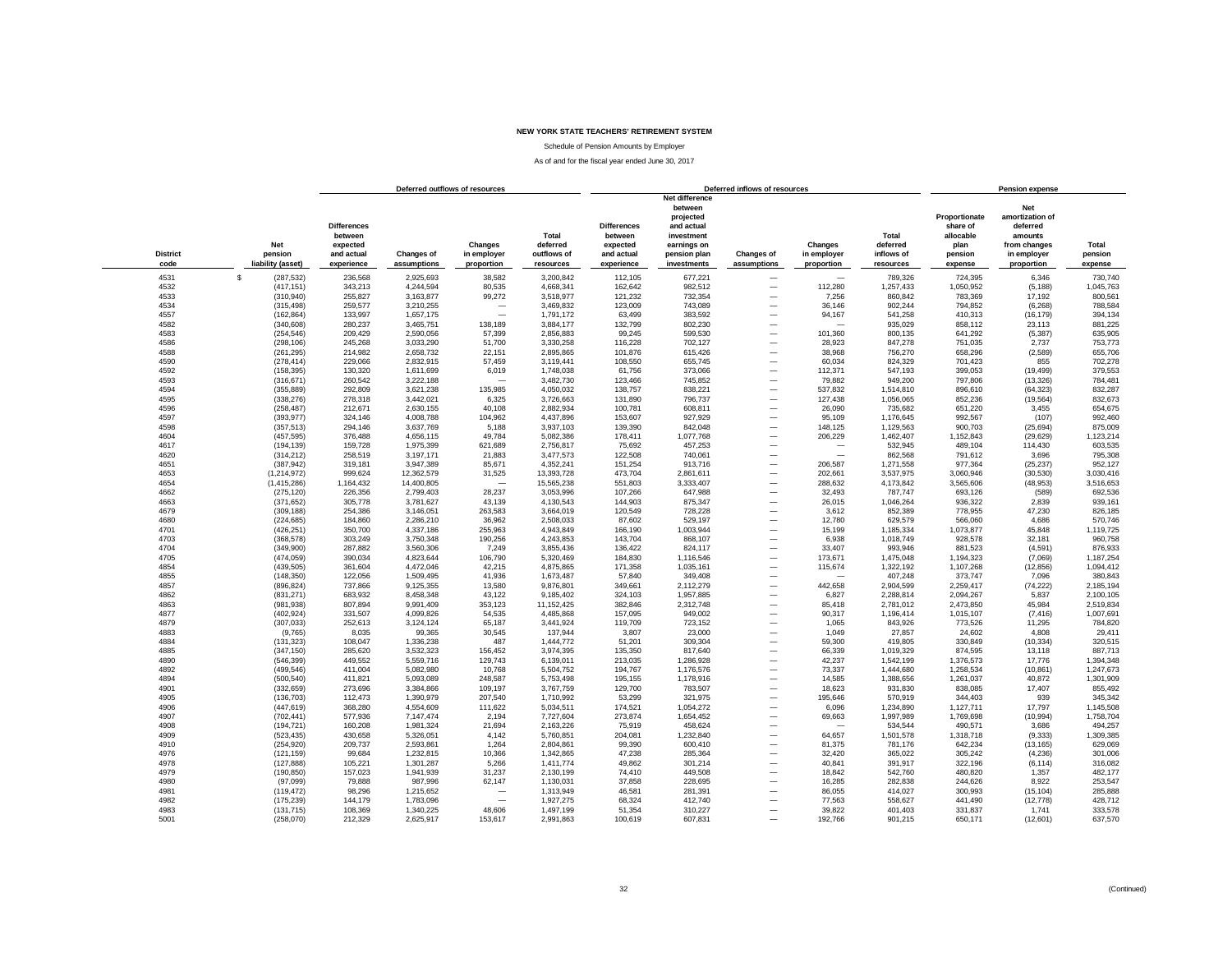Schedule of Pension Amounts by Employer

|                         |                                            |                                                                       |                                  | Deferred outflows of resources       |                                               |                                                                       |                                                                                                                  | Deferred inflows of resources        |                                             |                                              |                                                                      | <b>Pension expense</b>                                                                            |                             |
|-------------------------|--------------------------------------------|-----------------------------------------------------------------------|----------------------------------|--------------------------------------|-----------------------------------------------|-----------------------------------------------------------------------|------------------------------------------------------------------------------------------------------------------|--------------------------------------|---------------------------------------------|----------------------------------------------|----------------------------------------------------------------------|---------------------------------------------------------------------------------------------------|-----------------------------|
| <b>District</b><br>code | <b>Net</b><br>pension<br>liability (asset) | <b>Differences</b><br>between<br>expected<br>and actual<br>experience | <b>Changes of</b><br>assumptions | Changes<br>in employer<br>proportion | Total<br>deferred<br>outflows of<br>resources | <b>Differences</b><br>between<br>expected<br>and actual<br>experience | Net difference<br>between<br>projected<br>and actual<br>investment<br>earnings on<br>pension plan<br>investments | <b>Changes of</b><br>assumptions     | <b>Changes</b><br>in employer<br>proportion | Total<br>deferred<br>inflows of<br>resources | Proportionate<br>share of<br>allocable<br>plan<br>pension<br>expense | <b>Net</b><br>amortization of<br>deferred<br>amounts<br>from changes<br>in employer<br>proportion | Total<br>pension<br>expense |
| 5002                    | \$<br>(168,001)                            | 138,224                                                               | 1,709,446                        | 175,689                              | 2,023,359                                     | 65,502                                                                | 395,692                                                                                                          | $\overline{\phantom{0}}$             | 246,360                                     | 707,554                                      | 423,255                                                              | (6, 262)                                                                                          | 416,993                     |
| 5003                    | (210, 327)                                 | 173,048                                                               | 2,140,120                        | 8,774                                | 2,321,941                                     | 82,004                                                                | 495,381                                                                                                          | $\qquad \qquad -$                    | 74,230                                      | 651,616                                      | 529,889                                                              | (12, 540)                                                                                         | 517,349                     |
| 5026                    | (148.174)                                  | 121.911                                                               | 1.507.698                        | 60.482                               | 1,690,090                                     | 57,771                                                                | 348,992                                                                                                          | $\overline{\phantom{0}}$             | 2,993                                       | 409,757                                      | 373,302                                                              | 10,078                                                                                            | 383,381                     |
| 5027                    | (299, 485)                                 | 246,402                                                               | 3,047,313                        | 285,956                              | 3,579,671                                     | 116,766                                                               | 705,373                                                                                                          | $\overline{\phantom{0}}$             | 316,336                                     | 1,138,475                                    | 754,508                                                              | (12, 434)                                                                                         | 742,074                     |
| 5028                    | (138, 339)                                 | 113,819                                                               | 1,407,630                        | 113,187                              | 1,634,637                                     | 53,937                                                                | 325,829                                                                                                          | $\equiv$                             | 5,206                                       | 384,972                                      | 348,526                                                              | 18,971                                                                                            | 367,496                     |
| 5076                    | (394, 585)                                 | 324,647                                                               | 4,014,981                        | 122,532                              | 4,462,160                                     | 153,844                                                               | 929,362                                                                                                          | $\equiv$                             | 25,748                                      | 1,108,954                                    | 994,100                                                              | 18,559                                                                                            | 1,012,659                   |
| 5078                    | (313, 384)                                 | 257,838                                                               | 3,188,745                        | 17,153                               | 3,463,735                                     | 122,185                                                               | 738,110                                                                                                          | $\equiv$                             | 11,400                                      | 871,696                                      | 789,526                                                              | 785                                                                                               | 790,310                     |
| 5102                    | (987, 858)                                 | 812,764                                                               | 10,051,644                       | 132,297                              | 10,996,705                                    | 385,154                                                               | 2,326,691                                                                                                        | $\overline{\phantom{0}}$             | 54,078                                      | 2,765,923                                    | 2,488,764                                                            | 13,450                                                                                            | 2,502,214                   |
| 5103                    | (528, 870)                                 | 435,130                                                               | 5,381,359                        | 60,379                               | 5,876,868                                     | 206,200                                                               | 1,245,643                                                                                                        | $\overline{\phantom{0}}$             | $\overline{\phantom{m}}$                    | 1,451,843                                    | 1,332,412                                                            | 10,312                                                                                            | 1,342,724                   |
| 5107                    | (355, 956)                                 | 292,864                                                               | 3,621,924                        | 3,509                                | 3,918,297                                     | 138,783                                                               | 838,380                                                                                                          | $\overline{\phantom{0}}$             | 45,070                                      | 1,022,233                                    | 896,780                                                              | (8,025)                                                                                           | 888,755                     |
| 5108                    | (307,098)                                  | 252,666                                                               | 3,124,779                        | 106,732                              | 3,484,176                                     | 119,734                                                               | 723,304                                                                                                          | $\overline{\phantom{0}}$             | 26,905                                      | 869,943                                      | 773,688                                                              | 14,919                                                                                            | 788,607                     |
| 5251                    | (232, 414)                                 | 191,220                                                               | 2,364,861                        | 1,979                                | 2,558,060                                     | 90,616                                                                | 547,403                                                                                                          | $\overline{\phantom{0}}$             | 88,522                                      | 726,541                                      | 585,534                                                              | (14, 492)                                                                                         | 571,042                     |
| 5253                    | (327, 343)                                 | 269,323                                                               | 3,330,774                        | 19,427                               | 3,619,524                                     | 127,627                                                               | 770,986                                                                                                          | $\overline{\phantom{0}}$             | 78,001                                      | 976,615                                      | 824,692                                                              | (10, 711)                                                                                         | 813,981                     |
| 5276                    | (421, 211)                                 | 346,553                                                               | 4,285,903                        | 13,859                               | 4,646,315                                     | 164,225                                                               | 992,074                                                                                                          | $\equiv$                             | 100,117                                     | 1,256,415                                    | 1,061,180                                                            | (15, 453)                                                                                         | 1,045,727                   |
| 5281                    | (141, 161)                                 | 116,141                                                               | 1,436,340                        | 166,962                              | 1,719,443                                     | 55,037                                                                | 332,475                                                                                                          | $\overline{\phantom{0}}$             | 1,346                                       | 388,857                                      | 355,634                                                              | 28,657                                                                                            | 384,291                     |
| 5282<br>5301            | (164, 411)<br>(177, 636)                   | 135,270                                                               | 1,672,915<br>1,807,481           | 172,362<br>28,562                    | 1,980,547<br>1,982,194                        | 64,102                                                                | 387,236<br>418,384                                                                                               | $\equiv$<br>$\equiv$                 | 522                                         | 451,338                                      | 414,210<br>447,528                                                   | 31,406<br>5,157                                                                                   | 445,616<br>452,686          |
| 5303                    | (105, 644)                                 | 146,151<br>86,919                                                     | 1,074,945                        | 28,561                               | 1,190,424                                     | 69,258<br>41,189                                                      | 248,821                                                                                                          | $\overline{\phantom{0}}$             | 7,220                                       | 488,164<br>297,230                           | 266,154                                                              | 3,233                                                                                             | 269,386                     |
| 5305                    | (127, 372)                                 | 104,796                                                               | 1,296,032                        | 58,604                               | 1,459,432                                     | 49,661                                                                | 299,997                                                                                                          | $\overline{\phantom{0}}$             | $\frac{1}{2}$                               | 349,658                                      | 320,895                                                              | 10,818                                                                                            | 331,713                     |
| 5306                    | (211, 457)                                 | 173,977                                                               | 2,151,616                        | 84,243                               | 2,409,836                                     | 82,445                                                                | 498,042                                                                                                          | $\overline{\phantom{0}}$             | 9,627                                       | 590,114                                      | 532,735                                                              | 13,435                                                                                            | 546,170                     |
| 5307                    | (288, 017)                                 | 236,967                                                               | 2,930,625                        | 65,691                               | 3,233,283                                     | 112,294                                                               | 678,363                                                                                                          | $\overline{\phantom{0}}$             | 47.767                                      | 838,424                                      | 725,616                                                              | 4,395                                                                                             | 730,011                     |
| 5308                    | (206, 013)                                 | 169,498                                                               | 2,096,221                        | 74,209                               | 2,339,928                                     | 80,322                                                                | 485,220                                                                                                          | $\overline{\phantom{0}}$             | 8,311                                       | 573,853                                      | 519,020                                                              | 12,169                                                                                            | 531,189                     |
| 5309                    | (94, 298)                                  | 77,584                                                                | 959,497                          | 8,134                                | 1,045,215                                     | 36,766                                                                | 222,098                                                                                                          | $\overline{\phantom{0}}$             | 15,598                                      | 274,462                                      | 237,569                                                              | (1, 415)                                                                                          | 236,155                     |
| 5351                    | (1,241,241)                                | 1,021,236                                                             | 12,629,866                       | 303,786                              | 13,954,889                                    | 483,945                                                               | 2,923,481                                                                                                        | $\overline{\phantom{0}}$             | 59,507                                      | 3,466,934                                    | 3,127,126                                                            | 40,136                                                                                            | 3,167,262                   |
| 5352                    | (13,250)                                   | 10,901                                                                | 134,819                          | 4,381                                | 150,101                                       | 5,166                                                                 | 31,207                                                                                                           | $\overline{\phantom{0}}$             | 5,929                                       | 42,302                                       | 33,381                                                               | (104)                                                                                             | 33,277                      |
| 5353                    | (139, 680)                                 | 114.922                                                               | 1.421.268                        | 24,678                               | 1,560,868                                     | 54.459                                                                | 328,986                                                                                                          | $\overline{\phantom{0}}$             | 5.897                                       | 389.343                                      | 351,903                                                              | 2,951                                                                                             | 354,853                     |
| 5354                    | (402, 208)                                 | 330,919                                                               | 4,092,549                        |                                      | 4,423,468                                     | 156,816                                                               | 947,317                                                                                                          | $\equiv$                             | 211,885                                     | 1,316,019                                    | 1,013,306                                                            | (35, 688)                                                                                         | 977,618                     |
| 5355                    | (785, 157)                                 | 645,991                                                               | 7,989,128                        | 117,095                              | 8,752,215                                     | 306,124                                                               | 1,849,272                                                                                                        | $\overline{\phantom{0}}$             | 43,264                                      | 2,198,661                                    | 1,978,089                                                            | 10,616                                                                                            | 1,988,706                   |
| 5356                    | (277, 886)                                 | 228,632                                                               | 2,827,541                        | 53,179                               | 3,109,352                                     | 108,344                                                               | 654,501                                                                                                          | $\overline{\phantom{0}}$             | 119,200                                     | 882,046                                      | 700,093                                                              | (9, 772)                                                                                          | 690,321                     |
| 5357                    | (1, 146, 250)                              | 943,082                                                               | 11,663,318                       | 357,502                              | 12,963,903                                    | 446,910                                                               | 2,699,751                                                                                                        | $\overline{\phantom{0}}$             | $\overline{\phantom{0}}$                    | 3,146,660                                    | 2,887,811                                                            | 57,789                                                                                            | 2,945,600                   |
| 5358                    | (2,359,442)                                | 1,941,241                                                             | 24,007,778                       | 143,399                              | 26,092,418                                    | 919,919                                                               | 5,557,168                                                                                                        | —<br>$\equiv$                        | 552,488                                     | 7,029,574                                    | 5,944,270                                                            | (74, 078)                                                                                         | 5,870,192                   |
| 5359<br>5360            | (212, 528)<br>(150, 682)                   | 174,858<br>123,974                                                    | 2,162,511<br>1,533,216           | 39,491<br>61,566                     | 2,376,860<br>1,718,757                        | 82,862<br>58.749                                                      | 500,564<br>354,899                                                                                               | $\overline{\phantom{0}}$             | 56,452<br>10,571                            | 639,879<br>424,220                           | 535,433<br>379,621                                                   | (3, 133)<br>9,531                                                                                 | 532,300<br>389,152          |
| 5361                    | (1, 116, 976)                              | 918,997                                                               | 11,365,452                       | 169,569                              | 12,454,018                                    | 435,496                                                               | 2,630,802                                                                                                        | $\overline{\phantom{0}}$             | $\sim$                                      | 3,066,299                                    | 2,814,059                                                            | 28,455                                                                                            | 2,842,514                   |
| 5362                    | (115, 283)                                 | 94,850                                                                | 1,173,026                        | 83,143                               | 1,351,019                                     | 44,947                                                                | 271,525                                                                                                          | $\overline{\phantom{0}}$             | 9,434                                       | 325,906                                      | 290,439                                                              | 13,328                                                                                            | 303,767                     |
| 5363                    | (995, 588)                                 | 819,125                                                               | 10,130,306                       | 76,028                               | 11,025,458                                    | 388,168                                                               | 2,344,899                                                                                                        | $\overline{\phantom{0}}$             | 165,869                                     | 2,898,936                                    | 2,508,240                                                            | (16, 649)                                                                                         | 2,491,591                   |
| 5364                    | (253, 604)                                 | 208,654                                                               | 2,580,467                        | 3,261                                | 2,792,382                                     | 98,877                                                                | 597,310                                                                                                          | $\equiv$                             | 116,439                                     | 812,626                                      | 638,918                                                              | (21, 200)                                                                                         | 617,718                     |
| 5365                    | (10, 397)                                  | 8,554                                                                 | 105,788                          | 29,251                               | 143,593                                       | 4,054                                                                 | 24,487                                                                                                           | $\overline{\phantom{0}}$             | 2,876                                       | 31,417                                       | 26,193                                                               | 4,194                                                                                             | 30,387                      |
| 5367                    | (256, 535)                                 | 211,065                                                               | 2,610,290                        | 174,324                              | 2,995,679                                     | 100,020                                                               | 604,213                                                                                                          | $\equiv$                             | 24,191                                      | 728,424                                      | 646,302                                                              | 26,791                                                                                            | 673,092                     |
| 5368                    | (208, 719)                                 | 171,725                                                               | 2,123,760                        | 58,270                               | 2,353,755                                     | 81,377                                                                | 491,594                                                                                                          | $\overline{\phantom{0}}$             | 21,940                                      | 594,912                                      | 525,838                                                              | 7,291                                                                                             | 533,129                     |
| 5369                    | (66, 082)                                  | 54,370                                                                | 672,401                          | 7,153                                | 733,923                                       | 25,765                                                                | 155,643                                                                                                          | $\overline{\phantom{0}}$             | 79,177                                      | 260,585                                      | 166,485                                                              | (12, 282)                                                                                         | 154,203                     |
| 5371                    | (76, 829)                                  | 63,212                                                                | 781,752                          | 33,609                               | 878,573                                       | 29,955                                                                | 180,955                                                                                                          | $\overline{\phantom{0}}$             | 14,838                                      | 225,748                                      | 193,560                                                              | 2,934                                                                                             | 196,494                     |
| 5372                    | (566, 452)                                 | 466,051                                                               | 5,763,758                        | 192,748                              | 6,422,557                                     | 220,853                                                               | 1,334,158                                                                                                        | $\overline{\phantom{0}}$             | 88,961                                      | 1,643,973                                    | 1,427,093                                                            | 16,301                                                                                            | 1,443,395                   |
| 5375                    | (781, 385)                                 | 642,888                                                               | 7,950,744                        | 275,646                              | 8,869,278                                     | 304,653                                                               | 1,840,388                                                                                                        | $\overline{\phantom{0}}$             |                                             | 2,145,041                                    | 1,968,586                                                            | 49,584                                                                                            | 2,018,170                   |
| 5376                    | (334, 920)                                 | 275,557                                                               | 3,407,878                        | 32,919                               | 3,716,354                                     | 130,582                                                               | 788,834                                                                                                          | $\overline{\phantom{0}}$             | 361,497                                     | 1,280,912                                    | 843,783                                                              | (56, 293)                                                                                         | 787,490                     |
| 5379                    | (11,758)                                   | 9,674                                                                 | 119,638                          | 47,148                               | 176,460                                       | 4,584                                                                 | 27,693                                                                                                           | $\overline{\phantom{0}}$             | 7,447                                       | 39,725                                       | 29,622                                                               | 7,888                                                                                             | 37,510                      |
| 5380<br>5403            | (147,060)                                  | 120,994<br>1,484,765                                                  | 1,496,363<br>18,362,434          | 71,164<br>99,272                     | 1,688,521<br>19,946,471                       | 57,337<br>703,603                                                     | 346,368                                                                                                          | $\overline{\phantom{0}}$<br>$\equiv$ | 4,417<br>344,549                            | 408.122<br>5,298,572                         | 370,496                                                              | 11,471                                                                                            | 381,966<br>4,509,602        |
| 5406                    | (1,804,627)<br>(744, 407)                  | 612,464                                                               | 7.574.490                        | 104.629                              | 8,291,583                                     | 290.236                                                               | 4,250,419<br>1,753,295                                                                                           | $\overline{\phantom{0}}$             | 132.066                                     | 2,175,596                                    | 4,546,496<br>1,875,426                                               | (36, 894)<br>(1,222)                                                                              | 1,874,204                   |
| 5407                    | (1, 191, 656)                              | 980,440                                                               | 12,125,327                       | 205,643                              | 13,311,410                                    | 464,613                                                               | 2,806,693                                                                                                        | $\overline{\phantom{0}}$             | 99,224                                      | 3,370,530                                    | 3,002,203                                                            | 16,951                                                                                            | 3,019,153                   |
| 5408                    | (1,258,634)                                | 1,035,546                                                             | 12,806,842                       | 194,495                              | 14,036,883                                    | 490,727                                                               | 2,964,446                                                                                                        | $\overline{\phantom{0}}$             | 141,361                                     | 3,596,534                                    | 3,170,944                                                            | 7,916                                                                                             | 3,178,860                   |
| 5409                    | (1,454,033)                                | 1,196,312                                                             | 14,795,073                       | 68,858                               | 16,060,243                                    | 566,911                                                               | 3,424,669                                                                                                        | $\overline{\phantom{0}}$             | 62,867                                      | 4,054,447                                    | 3,663,226                                                            | 2,422                                                                                             | 3,665,648                   |
| 5415                    | (806, 422)                                 | 663,487                                                               | 8,205,499                        | 220,811                              | 9,089,797                                     | 314,415                                                               | 1,899,357                                                                                                        | $\overline{\phantom{0}}$             | $\sim$                                      | 2,213,771                                    | 2,031,663                                                            | 36,926                                                                                            | 2,068,588                   |
| 5416                    | (304, 121)                                 | 250,217                                                               | 3,094,493                        | 82,980                               | 3,427,690                                     | 118,573                                                               | 716,294                                                                                                          | $\overline{\phantom{0}}$             | 20,888                                      | 855,755                                      | 766,189                                                              | 10,921                                                                                            | 777,110                     |
| 5418                    | (1,521,787)                                | 1,252,057                                                             | 15,484,483                       | 287,817                              | 17,024,357                                    | 593,327                                                               | 3,584,249                                                                                                        | $\overline{\phantom{0}}$             | 125,380                                     | 4,302,957                                    | 3,833,922                                                            | 22,240                                                                                            | 3,856,162                   |
| 5420                    | (1, 416, 863)                              | 1,165,730                                                             | 14,416,852                       | 392,429                              | 15,975,011                                    | 552,418                                                               | 3,337,121                                                                                                        | ÷.                                   | 53,983                                      | 3,943,522                                    | 3,569,579                                                            | 56,867                                                                                            | 3,626,446                   |
| 5427                    | (71, 355)                                  | 58,708                                                                | 726,053                          | 3,092                                | 787,853                                       | 27,821                                                                | 168,062                                                                                                          | $\overline{\phantom{0}}$             | 5,812                                       | 201,695                                      | 179,769                                                              | (437)                                                                                             | 179,332                     |
| 5457                    | (1, 113, 909)                              | 916,474                                                               | 11,334,243                       | 185,325                              | 12,436,042                                    | 434,300                                                               | 2,623,578                                                                                                        | $\equiv$                             | 571,678                                     | 3,629,557                                    | 2,806,332                                                            | (75, 021)                                                                                         | 2,731,311                   |
| 5458                    | (1, 198, 932)                              | 986,427                                                               | 12,199,369                       | 325,658                              | 13,511,454                                    | 467,450                                                               | 2,823,832                                                                                                        |                                      | 29,606                                      | 3,320,888                                    | 3,020,535                                                            | 51,040                                                                                            | 3,071,575                   |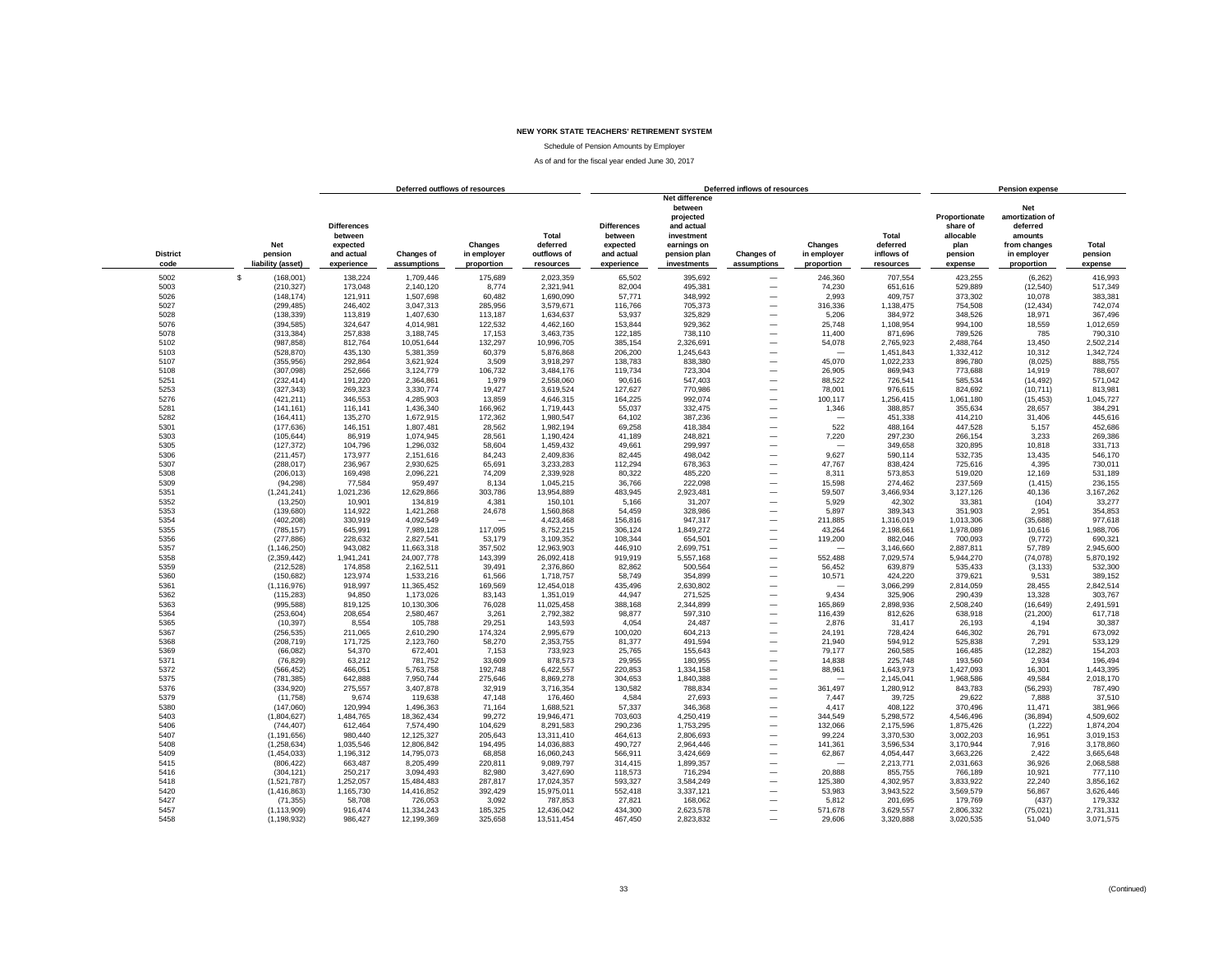Schedule of Pension Amounts by Employer

|                         |                                            |                                                                       | Deferred outflows of resources   |                                      |                                               |                                                                       |                                                                                                                  | Deferred inflows of resources    |                                      |                                              |                                                                      | <b>Pension expense</b>                                                                            |                                    |
|-------------------------|--------------------------------------------|-----------------------------------------------------------------------|----------------------------------|--------------------------------------|-----------------------------------------------|-----------------------------------------------------------------------|------------------------------------------------------------------------------------------------------------------|----------------------------------|--------------------------------------|----------------------------------------------|----------------------------------------------------------------------|---------------------------------------------------------------------------------------------------|------------------------------------|
| <b>District</b><br>code | <b>Net</b><br>pension<br>liability (asset) | <b>Differences</b><br>between<br>expected<br>and actual<br>experience | <b>Changes of</b><br>assumptions | Changes<br>in employer<br>proportion | Total<br>deferred<br>outflows of<br>resources | <b>Differences</b><br>between<br>expected<br>and actual<br>experience | Net difference<br>between<br>projected<br>and actual<br>investment<br>earnings on<br>pension plan<br>investments | <b>Changes of</b><br>assumptions | Changes<br>in employer<br>proportion | Total<br>deferred<br>inflows of<br>resources | Proportionate<br>share of<br>allocable<br>plan<br>pension<br>expense | <b>Net</b><br>amortization of<br>deferred<br>amounts<br>from changes<br>in employer<br>proportion | <b>Total</b><br>pension<br>expense |
| 5501                    | S.<br>(488, 594)                           | 401,993                                                               | 4,971,536                        | 100,793                              | 5,474,321                                     | 190,497                                                               | 1,150,779                                                                                                        |                                  | 10,205                               | 1,351,481                                    | 1,230,941                                                            | 13,940                                                                                            | 1,244,881                          |
| 5504                    | (457.394)                                  | 376.323                                                               | 4.654.070                        | 219.155                              | 5.249.548                                     | 178.333                                                               | 1,077,294                                                                                                        | $\overline{\phantom{0}}$         | $\overline{\phantom{a}}$             | 1,255,627                                    | 1,152,337                                                            | 35,359                                                                                            | 1,187,696                          |
| 5505                    | (136, 818)                                 | 112,568                                                               | 1,392,151                        | 20,103                               | 1,524,822                                     | 53,344                                                                | 322,246                                                                                                          | $\equiv$                         | 23,290                               | 398,880                                      | 344,693                                                              | (28)                                                                                              | 344,665                            |
| 5506                    | (221, 296)                                 | 182,073                                                               | 2,251,734                        | 11,084                               | 2,444,891                                     | 86,281                                                                | 521,217                                                                                                          | $\overline{\phantom{0}}$         | 55,919                               | 663,417                                      | 557,524                                                              | (8,581)                                                                                           | 548,943                            |
| 5507                    | (250.232)                                  | 205.879                                                               | 2.546.156                        | 20.799                               | 2.772.835                                     | 97.562                                                                | 589.368                                                                                                          | $\overline{\phantom{0}}$         | 35,814                               | 722.745                                      | 630.422                                                              | (1.949)                                                                                           | 628,474                            |
| 5527                    |                                            | 221,155                                                               |                                  | 103,944                              | 3,060,177                                     |                                                                       | 633,098                                                                                                          | $\overline{\phantom{a}}$         | 41,430                               |                                              | 677,199                                                              |                                                                                                   |                                    |
|                         | (268, 799)                                 |                                                                       | 2,735,078                        |                                      |                                               | 104,801                                                               |                                                                                                                  |                                  |                                      | 779,330                                      |                                                                      | 13,121                                                                                            | 690,320                            |
| 5528                    | (309, 948)                                 | 255,011                                                               | 3,153,784                        |                                      | 3,408,796                                     | 120,845                                                               | 730,018                                                                                                          | $\overline{\phantom{0}}$         | 160,638                              | 1,011,501                                    | 780,870                                                              | (27, 468)                                                                                         | 753,402                            |
| 5530                    | (364.978)                                  | 300.287                                                               | 3.713.724                        | 59.248                               | 4.073.259                                     | 142.301                                                               | 859.629                                                                                                          | $\overline{\phantom{0}}$         | 19.098                               | 1.021.028                                    | 919.509                                                              | 6,109                                                                                             | 925,619                            |
| 5533                    | (170, 268)                                 | 140,089                                                               | 1,732,512                        | 40,386                               | 1,912,987                                     | 66,386                                                                | 401,031                                                                                                          | $\overline{\phantom{a}}$         | 20,971                               | 488,388                                      | 428,966                                                              | 2,535                                                                                             | 431,501                            |
| 5534                    | (255, 095)                                 | 209,880                                                               | 2,595,641                        | 96,257                               | 2,901,778                                     | 99,459                                                                | 600,822                                                                                                          | $\overline{\phantom{0}}$         | 12,532                               | 712,813                                      | 642,675                                                              | 13,326                                                                                            | 656,000                            |
| 5535                    | (457.778)                                  | 376.639                                                               | 4.657.982                        | 9.762                                | 5.044.382                                     | 178.482                                                               | 1.078.200                                                                                                        | $\overline{\phantom{0}}$         | 32.138                               | 1.288.821                                    | 1.153.305                                                            | (4.609)                                                                                           | 1,148,696                          |
| 5541                    | (249, 811)                                 | 205,533                                                               | 2,541,872                        | 22,741                               | 2,770,147                                     | 97,398                                                                | 588,376                                                                                                          | $\overline{\phantom{a}}$         | 80,638                               | 766,413                                      | 629,362                                                              | (10, 955)                                                                                         | 618,407                            |
| 5601                    | (696, 374)                                 | 572,944                                                               | 7,085,736                        | 7,358                                | 7,666,038                                     | 271,508                                                               | 1,640,161                                                                                                        | $\overline{\phantom{0}}$         | 111,186                              | 2,022,855                                    | 1,754,412                                                            | (18, 047)                                                                                         | 1,736,364                          |
| 5676                    | (185.570)                                  | 152.678                                                               | 1.888.206                        | 14,284                               | 2.055.168                                     | 72.351                                                                | 437.070                                                                                                          | $\overline{\phantom{0}}$         | 8.219                                | 517,641                                      | 467.515                                                              | 1.384                                                                                             | 468,900                            |
| 5677                    | (159, 841)                                 | 131,510                                                               | 1,626,414                        |                                      | 1,757,924                                     | 62,320                                                                | 376,472                                                                                                          |                                  | 64,120                               | 502,912                                      | 402,696                                                              | (10, 849)                                                                                         | 391,847                            |
| 5678                    | (214, 351)                                 | 176,358                                                               | 2,181,065                        | 13,488                               | 2,370,911                                     | 83,573                                                                | 504,859                                                                                                          | $\overline{\phantom{0}}$         | 157,283                              | 745,715                                      | 540,027                                                              | (23, 396)                                                                                         | 516,630                            |
| 5679                    | (383.698)                                  | 315,689                                                               | 3.904.203                        | 89.569                               | 4.309.461                                     | 149.599                                                               | 903.720                                                                                                          | $\overline{\phantom{0}}$         | 3.902                                | 1.057.221                                    | 966.672                                                              | 13.958                                                                                            | 980.630                            |
| 5680                    | (356, 232)                                 | 293,092                                                               | 3,624,733                        | 174,051                              | 4,091,875                                     | 138,891                                                               | 839,030                                                                                                          | $\overline{\phantom{a}}$         | 6,668                                | 984,589                                      | 897,475                                                              | 28,895                                                                                            | 926,371                            |
| 5681                    | (170, 819)                                 | 140,542                                                               | 1,738,117                        | 27,624                               | 1,906,283                                     | 66,600                                                                | 402,328                                                                                                          | $\overline{\phantom{0}}$         | 23,235                               | 492,163                                      | 430,354                                                              | 1,542                                                                                             | 431,896                            |
| 5682                    | (207.207)                                  | 170.480                                                               | 2.108.368                        | 6.910                                | 2.285.758                                     | 80.787                                                                | 488.032                                                                                                          | $\overline{\phantom{0}}$         | 67.807                               | 636.626                                      | 522.027                                                              | (9.936)                                                                                           | 512,091                            |
| 5683                    | (323,091)                                  | 265,825                                                               | 3,287,514                        | 16,493                               | 3,569,831                                     | 125,969                                                               | 760,973                                                                                                          | $\overline{\phantom{a}}$         | 68,702                               | 955,644                                      | 813,981                                                              | (9, 107)                                                                                          | 804,873                            |
| 5684                    | (133, 248)                                 | 109,630                                                               | 1,355,824                        | 26,381                               | 1,491,835                                     | 51,952                                                                | 313,838                                                                                                          | $\overline{\phantom{0}}$         | $\sim$                               | 365,789                                      | 335,699                                                              | 4,902                                                                                             | 340,601                            |
| 5685                    | (219.886)                                  | 180.912                                                               | 2.237.384                        | 88.931                               | 2.507.228                                     | 85.731                                                                | 517.895                                                                                                          | $\overline{\phantom{0}}$         | 25.190                               | 628.816                                      | 553.971                                                              | 12.084                                                                                            | 566,055                            |
| 5687                    | (393, 575)                                 | 323,816                                                               | 4,004,704                        | 19,099                               | 4,347,618                                     | 153,450                                                               | 926,983                                                                                                          | $\overline{\phantom{a}}$         | 52,292                               | 1,132,726                                    | 991,555                                                              | (6, 259)                                                                                          | 985,296                            |
| 5688                    |                                            | 117,332                                                               | 1,451,073                        | 52,345                               | 1,620,750                                     | 55,602                                                                | 335,885                                                                                                          | $\overline{\phantom{0}}$         | $\overline{\phantom{0}}$             | 391,487                                      | 359,282                                                              | 9,665                                                                                             | 368,947                            |
| 5691                    | (142, 609)<br>(59, 156)                    | 48,671                                                                | 601,924                          | 6,672                                | 657,267                                       | 23,064                                                                | 139,330                                                                                                          | $\overline{\phantom{0}}$         | 35,529                               | 197,923                                      | 149,035                                                              | (4, 752)                                                                                          | 144,283                            |
|                         |                                            |                                                                       |                                  |                                      |                                               |                                                                       |                                                                                                                  | $\equiv$                         |                                      |                                              |                                                                      |                                                                                                   |                                    |
| 5692                    | (312, 014)                                 | 256,710                                                               | 3,174,798                        | 78,364                               | 3,509,872                                     | 121,650                                                               | 734,882                                                                                                          |                                  |                                      | 856,533                                      | 786,073                                                              | 13,851                                                                                            | 799,923                            |
| 5693                    | (94, 916)                                  | 78,093                                                                | 965,791                          | 96,643                               | 1,140,527                                     | 37,007                                                                | 223,555                                                                                                          | $\overline{\phantom{0}}$         | 7,407                                | 267,969                                      | 239,128                                                              | 15,216                                                                                            | 254,343                            |
| 5694                    | (81, 185)                                  | 66,796                                                                | 826,076                          | 67,971                               | 960,843                                       | 31,653                                                                | 191,215                                                                                                          | $\overline{\phantom{0}}$         | 2,411                                | 225,279                                      | 204,535                                                              | 10,819                                                                                            | 215,353                            |
| 5695                    | (87, 735)                                  | 72,184                                                                | 892,721                          | 2,110                                | 967,016                                       | 34,207                                                                | 206,641                                                                                                          | $\overline{\phantom{a}}$         | 26,879                               | 267,727                                      | 221,036                                                              | (4, 142)                                                                                          | 216,894                            |
| 5801                    | (1, 110, 615)                              | 913,763                                                               | 11,300,722                       |                                      | 12,214,485                                    | 433,016                                                               | 2,615,819                                                                                                        | $\overline{\phantom{0}}$         | 386,487                              | 3,435,322                                    | 2,798,032                                                            | (67, 304)                                                                                         | 2,730,729                          |
| 5806                    | (639, 226)                                 | 525,926                                                               | 6,504,251                        | 77,512                               | 7,107,690                                     | 249,227                                                               | 1,505,563                                                                                                        |                                  | 131,910                              | 1,886,700                                    | 1,610,437                                                            | (6, 523)                                                                                          | 1,603,915                          |
| 5807                    | (206, 357)                                 | 169,781                                                               | 2,099,720                        | 596,896                              | 2,866,397                                     | 80,456                                                                | 486,030                                                                                                          | $\overline{\phantom{a}}$         | 4,290                                | 570,776                                      | 519,886                                                              | 110,718                                                                                           | 630,603                            |
| 5812                    | (260, 549)                                 | 214,368                                                               | 2,651,137                        | 840                                  | 2,866,345                                     | 101,585                                                               | 613,668                                                                                                          | $\overline{\phantom{a}}$         | 58,794                               | 774,047                                      | 656,415                                                              | (9,854)                                                                                           | 646,561                            |
| 5813                    | (318, 753)                                 | 262,256                                                               | 3,243,375                        | 125,439                              | 3,631,070                                     | 124,278                                                               | 750,756                                                                                                          | $\overline{\phantom{0}}$         | 8,274                                | 883,308                                      | 803,052                                                              | 22,589                                                                                            | 825,642                            |
| 5817                    | (952, 709)                                 | 783,846                                                               | 9,694,004                        | 59,823                               | 10,537,672                                    | 371,450                                                               | 2,243,906                                                                                                        | $\overline{\phantom{a}}$         | 158,707                              | 2,774,064                                    | 2,400,213                                                            | (20, 395)                                                                                         | 2,379,818                          |
| 5820                    | (285, 020)                                 | 234,501                                                               | 2,900,134                        | 628,495                              | 3,763,131                                     | 111,126                                                               | 671,305                                                                                                          | $\overline{\phantom{0}}$         | $\sim$                               | 782,431                                      | 718,067                                                              | 106,988                                                                                           | 825,054                            |
| 5821                    | (444.961)                                  | 366,094                                                               | 4,527,565                        | 64,836                               | 4,958,494                                     | 173,485                                                               | 1,048,012                                                                                                        | $\overline{\phantom{0}}$         | 144,001                              | 1,365,498                                    | 1,121,014                                                            | (16, 790)                                                                                         | 1,104,225                          |
| 5822                    | (586, 835)                                 | 482,821                                                               | 5,971,160                        | 260,437                              | 6,714,418                                     | 228,800                                                               | 1,382,166                                                                                                        | $\equiv$                         | 18,194                               | 1,629,161                                    | 1,478,445                                                            | 43,995                                                                                            | 1,522,441                          |
| 5823                    | (129, 703)                                 | 106,714                                                               | 1,319,758                        | 83,129                               | 1,509,602                                     | 50,570                                                                | 305,489                                                                                                          | $\overline{\phantom{0}}$         | 7,841                                | 363,900                                      | 326,769                                                              | 12,614                                                                                            | 339,383                            |
| 6001                    | (1, 199, 974)                              | 987,284                                                               | 12,209,969                       | 834,605                              | 14,031,858                                    | 467,856                                                               | 2,826,286                                                                                                        | $\overline{\phantom{0}}$         | 117,687                              | 3,411,829                                    | 3,023,160                                                            | 129,580                                                                                           | 3,152,740                          |
| 6005                    | (913, 426)                                 | 751,526                                                               | 9,294,292                        | $\sim$                               | 10,045,817                                    | 356,134                                                               | 2,151,384                                                                                                        | $\overline{\phantom{a}}$         | 335,461                              | 2,842,979                                    | 2,301,245                                                            | (59,089)                                                                                          | 2,242,157                          |
| 6008                    | (851, 947)                                 | 700,943                                                               | 8,668,722                        | 144,860                              | 9,514,526                                     | 332,164                                                               | 2,006,581                                                                                                        | $\overline{\phantom{0}}$         | 127,196                              | 2,465,941                                    | 2,146,356                                                            | 7,440                                                                                             | 2,153,796                          |
| 6011                    | (435, 038)                                 | 357,929                                                               | 4,426,592                        | 60,385                               | 4,844,907                                     | 169,616                                                               | 1,024,639                                                                                                        |                                  | 117,013                              | 1,311,268                                    | 1,096,014                                                            | (12, 757)                                                                                         | 1,083,257                          |
| 6018                    | (468, 399)                                 | 385,378                                                               | 4,766,054                        | 148,439                              | 5,299,871                                     | 182,623                                                               | 1,103,216                                                                                                        | $\overline{\phantom{a}}$         | 257,050                              | 1,542,889                                    | 1,180,064                                                            | (13, 452)                                                                                         | 1,166,612                          |
| 6022                    | (467, 536)                                 | 384,667                                                               | 4,757,265                        | 268,469                              | 5,410,401                                     | 182,287                                                               | 1,101,181                                                                                                        | $\overline{\phantom{a}}$         | 94,500                               | 1,377,969                                    | 1,177,888                                                            | 25,831                                                                                            | 1,203,719                          |
| 6026                    | (869, 117)                                 | 715,070                                                               | 8,843,436                        | 223,926                              | 9,782,432                                     | 338,859                                                               | 2,047,022                                                                                                        | $\overline{\phantom{0}}$         | 188,687                              | 2,574,568                                    | 2,189,614                                                            | 11,818                                                                                            | 2,201,432                          |
|                         |                                            |                                                                       |                                  |                                      |                                               |                                                                       |                                                                                                                  | $\overline{\phantom{a}}$         | 34.552                               |                                              |                                                                      |                                                                                                   |                                    |
| 6027                    | (1,279,317)                                | 1,052,564                                                             | 13,017,300                       | 585,335                              | 14,655,199                                    | 498,791                                                               | 3,013,162                                                                                                        |                                  |                                      | 3,546,505                                    | 3,223,053                                                            | 87,068                                                                                            | 3,310,121                          |
| 6028                    | (1,025,616)                                | 843,830                                                               | 10,435,843                       | 172,552                              | 11,452,226                                    | 399,876                                                               | 2,415,623                                                                                                        | $\overline{\phantom{0}}$         | 14,627                               | 2,830,125                                    | 2,583,891                                                            | 25,688                                                                                            | 2,609,578                          |
| 6036                    | (213, 628)                                 | 175,764                                                               | 2,173,709                        | 384,178                              | 2,733,651                                     | 83,291                                                                | 503,156                                                                                                          | $\overline{\phantom{0}}$         |                                      | 586,448                                      | 538,205                                                              | 67,497                                                                                            | 605,702                            |
| 6040                    | (313, 319)                                 | 257,785                                                               | 3,188,084                        | 82,598                               | 3,528,467                                     | 122,160                                                               | 737,957                                                                                                          | $\equiv$                         | 640                                  | 860,757                                      | 789,362                                                              | 13,357                                                                                            | 802,719                            |
| 6041                    | (471, 880)                                 | 388,241                                                               | 4,801,466                        | 4,378                                | 5,194,085                                     | 183,980                                                               | 1,111,413                                                                                                        | $\overline{\phantom{0}}$         | 256,942                              | 1,552,335                                    | 1,188,832                                                            | (44, 828)                                                                                         | 1,144,004                          |
| 6042                    | (418,964)                                  | 344,704                                                               | 4,263,039                        | 17,847                               | 4,625,591                                     | 163,349                                                               | 986,781                                                                                                          | $\overline{\phantom{0}}$         | 200,309                              | 1,350,440                                    | 1,055,519                                                            | (28, 561)                                                                                         | 1,026,958                          |
| 6044                    | (672, 670)                                 | 553,442                                                               | 6,844,547                        | 516,687                              | 7,914,675                                     | 262,266                                                               | 1,584,332                                                                                                        | $\overline{\phantom{0}}$         | 206,862                              | 2,053,461                                    | 1,694,694                                                            | 63,140                                                                                            | 1,757,834                          |
| 6048                    | (557, 354)                                 | 458,566                                                               | 5,671,190                        | 102,883                              | 6,232,639                                     | 217,306                                                               | 1,312,731                                                                                                        | $\overline{\phantom{0}}$         | 102,204                              | 1,632,241                                    | 1,404,173                                                            | 90                                                                                                | 1,404,263                          |
| 6050                    | (610, 886)                                 | 502,609                                                               | 6,215,883                        | 291,674                              | 7,010,166                                     | 238,177                                                               | 1,438,813                                                                                                        |                                  | 5,638                                | 1,682,629                                    | 1,539,038                                                            | 51,280                                                                                            | 1,590,319                          |
| 6051                    | (1,459,133)                                | 1,200,508                                                             | 14,846,961                       | 48,392                               | 16,095,861                                    | 568,899                                                               | 3,436,680                                                                                                        | $\overline{\phantom{0}}$         | 625,507                              | 4,631,086                                    | 3,676,073                                                            | (106, 077)                                                                                        | 3,569,996                          |
| 6052                    | (1,014,145)                                | 834,392                                                               | 10,319,125                       | 231,240                              | 11,384,758                                    | 395,404                                                               | 2,388,605                                                                                                        | $\overline{\phantom{a}}$         | 426,505                              | 3,210,514                                    | 2,554,991                                                            | (37, 157)                                                                                         | 2,517,834                          |
| 6056                    | (4,233,906)                                | 3,483,464                                                             | 43,080,812                       | 828,304                              | 47,392,580                                    | 1,650,751                                                             | 9,972,072                                                                                                        |                                  | 729,918                              | 12,352,741                                   | 10,666,709                                                           | 38,421                                                                                            | 10,705,130                         |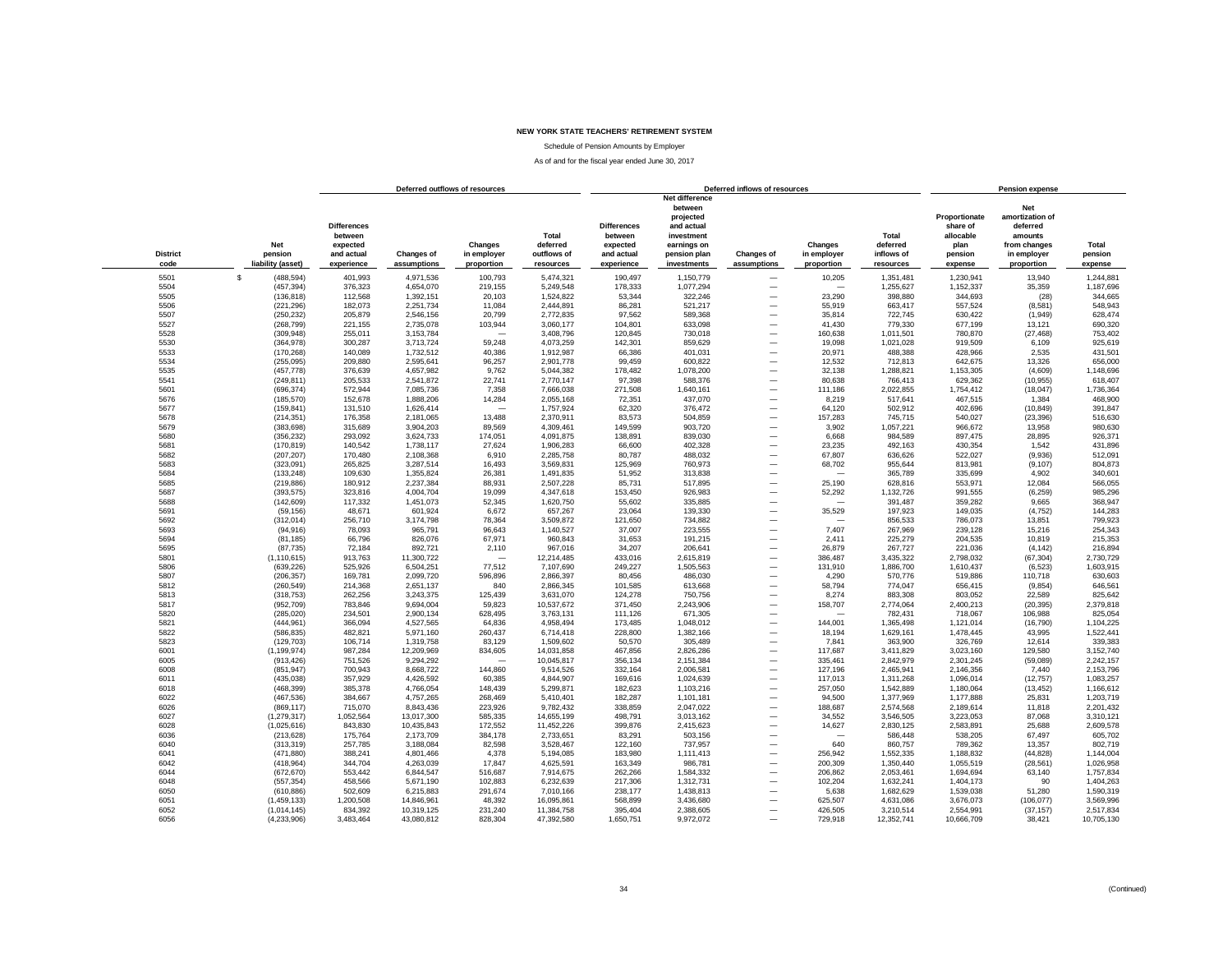Schedule of Pension Amounts by Employer

|                         |                                            |                                                                       | Deferred outflows of resources   |                                      |                                               |                                                                       |                                                                                                                  | Deferred inflows of resources                        |                                      |                                              |                                                                      | <b>Pension expense</b>                                                                            |                                    |
|-------------------------|--------------------------------------------|-----------------------------------------------------------------------|----------------------------------|--------------------------------------|-----------------------------------------------|-----------------------------------------------------------------------|------------------------------------------------------------------------------------------------------------------|------------------------------------------------------|--------------------------------------|----------------------------------------------|----------------------------------------------------------------------|---------------------------------------------------------------------------------------------------|------------------------------------|
| <b>District</b><br>code | <b>Net</b><br>pension<br>liability (asset) | <b>Differences</b><br>between<br>expected<br>and actual<br>experience | <b>Changes of</b><br>assumptions | Changes<br>in employer<br>proportion | Total<br>deferred<br>outflows of<br>resources | <b>Differences</b><br>between<br>expected<br>and actual<br>experience | Net difference<br>between<br>projected<br>and actual<br>investment<br>earnings on<br>pension plan<br>investments | <b>Changes of</b><br>assumptions                     | Changes<br>in employer<br>proportion | Total<br>deferred<br>inflows of<br>resources | Proportionate<br>share of<br>allocable<br>plan<br>pension<br>expense | <b>Net</b><br>amortization of<br>deferred<br>amounts<br>from changes<br>in employer<br>proportion | <b>Total</b><br>pension<br>expense |
| 6057                    | \$<br>(845, 895)                           | 695,964                                                               | 8,607,150                        | $\equiv$                             | 9,303,114                                     | 329,805                                                               | 1,992,328                                                                                                        |                                                      | 423,922                              | 2,746,055                                    | 2,131,110                                                            | (69, 737)                                                                                         | 2,061,374                          |
| 6061                    | (1,583,508)                                | 1.302.838                                                             | 16,112,505                       |                                      | 17,415,344                                    | 617,392                                                               | 3,729,620                                                                                                        | $\overline{\phantom{0}}$                             | 515,814                              | 4.862.825                                    | 3,989,419                                                            | (88, 913)                                                                                         | 3,900,506                          |
| 6065                    | (1,797,990)                                | 1,479,304                                                             | 18,294,901                       | 255,876                              | 20,030,081                                    | 701,016                                                               | 4,234,787                                                                                                        | $\overline{\phantom{0}}$                             | 248,114                              | 5,183,916                                    | 4,529,775                                                            | (6,645)                                                                                           | 4,523,130                          |
| 6067                    | (938, 252)                                 | 771,951                                                               | 9,546,894                        | 171,157                              | 10,490,001                                    | 365,814                                                               | 2,209,854                                                                                                        | $\overline{\phantom{0}}$                             | 218,610                              | 2,794,278                                    | 2,363,789                                                            | (7, 122)                                                                                          | 2,356,667                          |
| 6068                    | (632.963)                                  | 520.773                                                               | 6.440.518                        |                                      | 6.961.291                                     | 246.785                                                               | 1.490.810                                                                                                        | $\overline{\phantom{0}}$                             | 176.495                              | 1.914.090                                    | 1.594.657                                                            | (30, 950)                                                                                         | 1,563,708                          |
| 6074                    | (1,034,219)                                | 850,908                                                               | 10,523,382                       | 309,193                              | 11,683,484                                    | 403,230                                                               | 2,435,886                                                                                                        | $\overline{\phantom{a}}$                             | 9,488                                | 2,848,603                                    | 2,605,565                                                            | 50,922                                                                                            | 2,656,487                          |
| 6075                    | (810, 830)                                 | 667,114                                                               | 8,250,356                        | 211,447                              | 9,128,917                                     | 316,133                                                               | 1,909,740                                                                                                        | $\overline{\phantom{0}}$                             |                                      | 2,225,873                                    | 2,042,769                                                            | 35,789                                                                                            | 2,078,558                          |
| 6078                    | (2.000.323)                                | 1.645.774                                                             | 20.353.673                       | 24.392                               | 22.023.839                                    | 779.903                                                               | 4.711.339                                                                                                        | $\overline{\phantom{0}}$                             | 456.953                              | 5.948.194                                    | 5.039.522                                                            | (76.348)                                                                                          | 4.963.174                          |
| 6079                    | (911, 303)                                 | 749,778                                                               | 9,272,684                        | 84,810                               | 10,107,272                                    | 355,306                                                               | 2,146,382                                                                                                        | $\overline{\phantom{a}}$                             | 49,354                               | 2,551,042                                    | 2,295,895                                                            | 4,686                                                                                             | 2,300,581                          |
| 6091                    | (4,001,028)                                | 3,291,863                                                             | 40,711,238                       | 522,086                              | 44,525,187                                    | 1,559,955                                                             | 9,423,578                                                                                                        | $\overline{\phantom{0}}$                             | 557,300                              | 11,540,833                                   | 10,080,008                                                           | (23, 756)                                                                                         | 10,056,252                         |
| 6093                    | (2.048.832)                                | 1.685.685                                                             | 20.847.266                       | 1.219.691                            | 23.752.642                                    | 798.816                                                               | 4.825.592                                                                                                        | $\overline{\phantom{0}}$                             | $\overline{\phantom{a}}$             | 5.624.408                                    | 5,161,734                                                            | 204.140                                                                                           | 5,365,874                          |
| 6094                    | (1,272,596)                                | 1,047,034                                                             | 12,948,912                       | 17,442                               | 14,013,387                                    | 496,170                                                               | 2,997,332                                                                                                        | $\equiv$                                             | 391,171                              | 3,884,673                                    | 3,206,121                                                            | (65, 405)                                                                                         | 3,140,716                          |
| 6095                    | (512, 355)                                 | 421,543                                                               | 5,213,315                        | 246,185                              | 5,881,043                                     | 199,761                                                               | 1,206,745                                                                                                        | $\overline{\phantom{0}}$                             | $\sim$                               | 1,406,506                                    | 1,290,805                                                            | 41,250                                                                                            | 1,332,055                          |
| 6097                    | (421.052)                                  | 346,422                                                               | 4.284.282                        |                                      | 4.630.704                                     | 164.163                                                               | 991.698                                                                                                          | $\overline{\phantom{0}}$                             | 197.550                              | 1,353,412                                    | 1,060,778                                                            | (34, 812)                                                                                         | 1,025,966                          |
| 6099                    | (551, 533)                                 | 453,776                                                               | 5,611,956                        | 585,157                              | 6,650,889                                     | 215,036                                                               | 1,299,020                                                                                                        | $\overline{\phantom{0}}$                             | 196,734                              | 1,710,790                                    | 1,389,507                                                            | 77,069                                                                                            | 1,466,576                          |
| 6104                    | (825,063)                                  | 678,824                                                               | 8,395,179                        | 224,179                              | 9,298,183                                     | 321,683                                                               | 1,943,263                                                                                                        | $\overline{\phantom{0}}$                             | 97,785                               | 2,362,731                                    | 2,078,627                                                            | 18,028                                                                                            | 2,096,655                          |
| 6105                    | (1.374.211)                                | 1.130.638                                                             | 13.982.859                       | 88,800                               | 15.202.297                                    | 535.789                                                               | 3.236.663                                                                                                        | $\overline{\phantom{0}}$                             | 583,638                              | 4.356.090                                    | 3.462.123                                                            | (92.503)                                                                                          | 3,369,620                          |
| 6109                    | (1,313,221)                                | 1,080,458                                                             | 13,362,276                       | 1,461,288                            | 15,904,021                                    | 512,010                                                               | 3,093,014                                                                                                        | $\overline{\phantom{a}}$                             | $\sim$                               | 3,605,024                                    | 3,308,468                                                            | 246,352                                                                                           | 3,554,821                          |
| 6507                    | (47, 073)                                  | 38,729                                                                | 478,972                          | 17,105                               | 534,807                                       | 18,353                                                                | 110,869                                                                                                          | $\overline{\phantom{0}}$                             | 22,790                               | 152,012                                      | 118,592                                                              | (900)                                                                                             | 117,692                            |
| 6511                    | (23.187)                                   | 19.077                                                                | 235.931                          | 21.022                               | 276.029                                       | 9.040                                                                 | 54.612                                                                                                           | $\overline{\phantom{0}}$                             | 4.413                                | 68.065                                       | 58.416                                                               | 3.154                                                                                             | 61,570                             |
| 7000                    | (6, 147, 607)                              | 5,057,970                                                             | 62,553,099                       | 470,267                              | 68,081,336                                    | 2,396,881                                                             | 14,479,393                                                                                                       | $\equiv$                                             | 4,395,682                            | 21,271,956                                   | 15,488,002                                                           | (742, 270)                                                                                        | 14,745,732                         |
| 7500                    | (54, 474)                                  | 44,819                                                                | 554,286                          | 61,013                               | 660,119                                       | 21,239                                                                | 128,303                                                                                                          | $\overline{\phantom{0}}$                             | 4,334                                | 153,876                                      | 137,240                                                              | 9,396                                                                                             | 146,636                            |
| 7501                    | (115.852)                                  | 95.318                                                                | 1.178.820                        | 182.557                              | 1.456.695                                     | 45.169                                                                | 272.866                                                                                                          | $\overline{\phantom{0}}$                             | $\overline{\phantom{a}}$             | 318.035                                      | 291.873                                                              | 30.234                                                                                            | 322,107                            |
| 7502                    | (17, 119)                                  | 14,084                                                                | 174.184                          | 6.147                                | 194,415                                       | 6,674                                                                 | 40,319                                                                                                           | $\equiv$                                             | 47,855                               | 94,848                                       | 43,128                                                               | (8, 150)                                                                                          | 34,978                             |
| 8000                    | (768, 847)                                 | 632,572                                                               | 7,823,167                        | 291,708                              | 8,747,447                                     | 299,765                                                               | 1,810,857                                                                                                        | $\overline{\phantom{0}}$                             | 38,350                               | 2,148,971                                    | 1,936,998                                                            | 45,595                                                                                            | 1,982,593                          |
| 8102                    | (168, 633)                                 | 138,744                                                               | 1,715,874                        |                                      | 1,854,617                                     | 65,748                                                                | 397,180                                                                                                          | $\overline{\phantom{0}}$                             | 132,779                              | 595,707                                      | 424,846                                                              | (21, 883)                                                                                         | 402,963                            |
| 8105                    | (172, 146)                                 | 141,634                                                               | 1,751,616                        | 344,006                              | 2,237,256                                     | 67,118                                                                | 405,453                                                                                                          | $\overline{\phantom{a}}$                             |                                      | 472,571                                      | 433,696                                                              | 60,087                                                                                            | 493,783                            |
| 8110                    | (347, 264)                                 | 285,713                                                               | 3,533,477                        |                                      | 3,819,190                                     | 135,394                                                               | 817,907                                                                                                          | $\overline{\phantom{0}}$                             | 297,929                              | 1,251,230                                    | 874,881                                                              | (50, 669)                                                                                         | 824,211                            |
| 8112                    | (71, 059)                                  | 58,464                                                                | 723,040                          | 108,783                              | 890,288                                       | 27,705                                                                | 167,365                                                                                                          | $\overline{\phantom{0}}$                             |                                      | 195,070                                      | 179,023                                                              | 18,926                                                                                            | 197,949                            |
| 8113                    | (81, 761)                                  | 67,269                                                                | 831.937                          | 2,648                                | 901,854                                       | 31,878                                                                | 192,571                                                                                                          | $\overline{\phantom{a}}$                             | 24,470                               | 248,919                                      | 205,986                                                              | (3,912)                                                                                           | 202,074                            |
| 8115                    | (92, 203)                                  | 75,861                                                                | 938,187                          | 64,967                               | 1,079,015                                     | 35,949                                                                | 217,166                                                                                                          | $\overline{\phantom{0}}$                             | 15,944                               | 269,059                                      | 232,293                                                              | 9,749                                                                                             | 242,042                            |
| 8120                    | (276, 607)                                 | 227,579                                                               | 2,814,529                        |                                      | 3,042,108                                     | 107,846                                                               | 651,489                                                                                                          | $\overline{\phantom{0}}$                             | 252,415                              | 1,011,750                                    | 696,871                                                              | (47, 369)                                                                                         | 649,502                            |
| 8124                    | (712, 420)                                 | 586.146                                                               | 7,249,010                        | 250,017                              | 8,085,173                                     | 277,764                                                               | 1,677,955                                                                                                        | $\overline{\phantom{0}}$                             | 137,518                              | 2,093,237                                    | 1,794,838                                                            | 14,600                                                                                            | 1,809,438                          |
| 8129                    | (221, 802)                                 | 182,489                                                               | 2,256,879                        | 199,559                              | 2,638,927                                     | 86,478                                                                | 522,408                                                                                                          | $\overline{\phantom{0}}$                             | 167                                  | 609,053                                      | 558,798                                                              | 35,325                                                                                            | 594,123                            |
| 8130                    | (1, 171, 110)                              | 963,536                                                               | 11,916,272                       | 413,248                              | 13,293,055                                    | 456,602                                                               | 2,758,303                                                                                                        | $\overline{\phantom{0}}$                             | 1,350,832                            | 4,565,737                                    | 2,950,441                                                            | (144, 374)                                                                                        | 2,806,068                          |
| 8131                    | (143, 334)                                 | 117,929                                                               | 1,458,451                        | 37                                   | 1,576,418                                     | 55,884                                                                | 337,593                                                                                                          | $\overline{\phantom{a}}$                             | 32,660                               | 426,137                                      | 361,109                                                              | (6,072)                                                                                           | 355,037                            |
| 8133                    | (213, 227)                                 | 175,433                                                               | 2,169,627                        | 18,014                               | 2,363,074                                     | 83,135                                                                | 502,211                                                                                                          | $\overline{\phantom{0}}$                             | 50,248                               | 635,594                                      | 537,194                                                              | (4,786)                                                                                           | 532,408                            |
| 8134                    | (88, 138)                                  | 72,516                                                                | 896,819                          | 133,366                              | 1,102,700                                     | 34,364                                                                | 207,590                                                                                                          | $\overline{\phantom{0}}$<br>$\equiv$                 | $\sim$                               | 241,954                                      | 222,050                                                              | 22,161                                                                                            | 244,211                            |
| 8135                    | (504, 004)                                 | 414.671                                                               | 5,128,337                        | 175,194                              | 5,718,203                                     | 196,505                                                               | 1,187,075                                                                                                        |                                                      |                                      | 1,383,580                                    | 1,269,764                                                            | 30,075                                                                                            | 1,299,840<br>285,278               |
| 8140<br>8142            | (106, 456)<br>(223, 744)                   | 87,587<br>184,086                                                     | 1,083,209<br>2,276,639           | 108,240<br>160,626                   | 1,279,036<br>2,621,352                        | 41,506<br>87,235                                                      | 250,734<br>526,982                                                                                               | $\overline{\phantom{0}}$                             | 5,878<br>66,553                      | 298,118<br>680,770                           | 268,200<br>563,691                                                   | 17,078<br>13,569                                                                                  | 577,260                            |
| 8145                    | (186, 426)                                 | 153,383                                                               | 1,896,920                        | 166,615                              | 2,216,918                                     | 72,685                                                                | 439,087                                                                                                          | $\overline{\phantom{0}}$<br>$\overline{\phantom{a}}$ | 47,438                               | 559,210                                      | 469,673                                                              | 21,783                                                                                            | 491,456                            |
|                         |                                            |                                                                       | 5,315,752                        |                                      | 5,959,856                                     | 203,687                                                               |                                                                                                                  | $\overline{\phantom{0}}$                             |                                      |                                              | 1,316,168                                                            |                                                                                                   | 1,335,661                          |
| 8146<br>8149            | (522, 423)<br>(63, 446)                    | 429,825<br>52,200                                                     | 645,571                          | 214,279<br>135,114                   | 832,885                                       | 24,737                                                                | 1,230,456<br>149,433                                                                                             |                                                      | 82,422                               | 1,516,565<br>174,169                         | 159,842                                                              | 19,493<br>23,561                                                                                  | 183,403                            |
| 8150                    | (986, 641)                                 | 811.763                                                               | 10,039,264                       | 764,939                              | 11,615,966                                    | 384,680                                                               | 2,323,825                                                                                                        | $\overline{\phantom{0}}$                             | 135,419                              | 2,843,924                                    | 2,485,698                                                            | 118,309                                                                                           | 2,604,007                          |
| 8151                    | (505, 177)                                 | 415,636                                                               | 5,140,274                        | 54,025                               | 5,609,935                                     | 196,963                                                               | 1,189,838                                                                                                        | $\overline{\phantom{0}}$                             | 95,462                               | 1,482,262                                    | 1,272,720                                                            | (9, 472)                                                                                          | 1,263,248                          |
| 8153                    | (158, 959)                                 | 130,784                                                               | 1,617,438                        | 503,444                              | 2,251,666                                     | 61,976                                                                | 374,394                                                                                                          | $\overline{\phantom{0}}$                             | 199,993                              | 636,364                                      | 400,474                                                              | 63,253                                                                                            | 463,726                            |
| 8155                    | (290, 866)                                 | 239,311                                                               | 2,959,619                        | 105,057                              | 3,303,987                                     | 113,405                                                               | 685,074                                                                                                          | $\overline{\phantom{a}}$                             | 149,396                              | 947,875                                      | 732,795                                                              | (12, 122)                                                                                         | 720,672                            |
| 8160                    | (317, 011)                                 | 260,822                                                               | 3,225,650                        | 277,773                              | 3,764,245                                     | 123,599                                                               | 746,653                                                                                                          | $\overline{\phantom{0}}$                             | 587,054                              | 1,457,306                                    | 798,663                                                              | (44, 082)                                                                                         | 754,582                            |
| 8162                    | (87, 947)                                  | 72,359                                                                | 894,881                          | 112,325                              | 1,079,566                                     | 34,290                                                                | 207,141                                                                                                          | $\overline{\phantom{0}}$                             | 57,632                               | 299,063                                      | 221,571                                                              | 8,833                                                                                             | 230,403                            |
| 8166                    | (1,324,495)                                | 1,089,734                                                             | 13,476,995                       | 89.719                               | 14,656,448                                    | 516,405                                                               | 3,119,569                                                                                                        | $\equiv$                                             | 142,389                              | 3,778,363                                    | 3,336,873                                                            | (7, 723)                                                                                          | 3,329,150                          |
| 8167                    | (56, 285)                                  | 46,309                                                                | 572,713                          | 63,033                               | 682,055                                       | 21,945                                                                | 132,568                                                                                                          | $\overline{\phantom{0}}$                             | 18,717                               | 173,230                                      | 141,802                                                              | 6,747                                                                                             | 148,549                            |
| 8168                    | (100, 998)                                 | 83,096                                                                | 1,027,671                        |                                      | 1,110,767                                     | 39,378                                                                | 237,879                                                                                                          | $\overline{\phantom{0}}$                             | 80,578                               | 357,834                                      | 254,449                                                              | (14, 292)                                                                                         | 240,157                            |
| 8169                    | (104, 895)                                 | 86,303                                                                | 1,067,330                        | 20,387                               | 1,174,020                                     | 40,897                                                                | 247,059                                                                                                          | $\overline{\phantom{0}}$                             | 17,179                               | 305,135                                      | 264,268                                                              | 437                                                                                               | 264,705                            |
| 8170                    | (481, 901)                                 | 396,486                                                               | 4,903,440                        | 20,124                               | 5,320,051                                     | 187,888                                                               | 1,135,017                                                                                                        | $\overline{\phantom{0}}$                             | 264,458                              | 1,587,363                                    | 1,214,080                                                            | (45, 172)                                                                                         | 1,168,908                          |
| 8400                    | (215, 187)                                 | 177,046                                                               | 2,189,571                        | 16,364                               | 2,382,981                                     | 83,899                                                                | 506,828                                                                                                          |                                                      | 224,843                              | 815,570                                      | 542,133                                                              | (39, 774)                                                                                         | 502,359                            |
| 8402                    | (129, 614)                                 | 106.640                                                               | 1,318,845                        | 69,835                               | 1,495,320                                     | 50,535                                                                | 305,278                                                                                                          | $\overline{\phantom{0}}$                             | 351,737                              | 707,549                                      | 326,543                                                              | (44, 250)                                                                                         | 282,292                            |
| 8403                    | (120,096)                                  | 98,809                                                                | 1,221,996                        |                                      | 1,320,805                                     | 46,824                                                                | 282,860                                                                                                          | $\overline{\phantom{0}}$                             | 207,003                              | 536,686                                      | 302,563                                                              | (33, 638)                                                                                         | 268,926                            |
| 8406                    | (75, 118)                                  | 61,804                                                                | 764,341                          | 16,886                               | 843,030                                       | 29,288                                                                | 176,925                                                                                                          |                                                      | 54,626                               | 260,838                                      | 189,249                                                              | (7,740)                                                                                           | 181,508                            |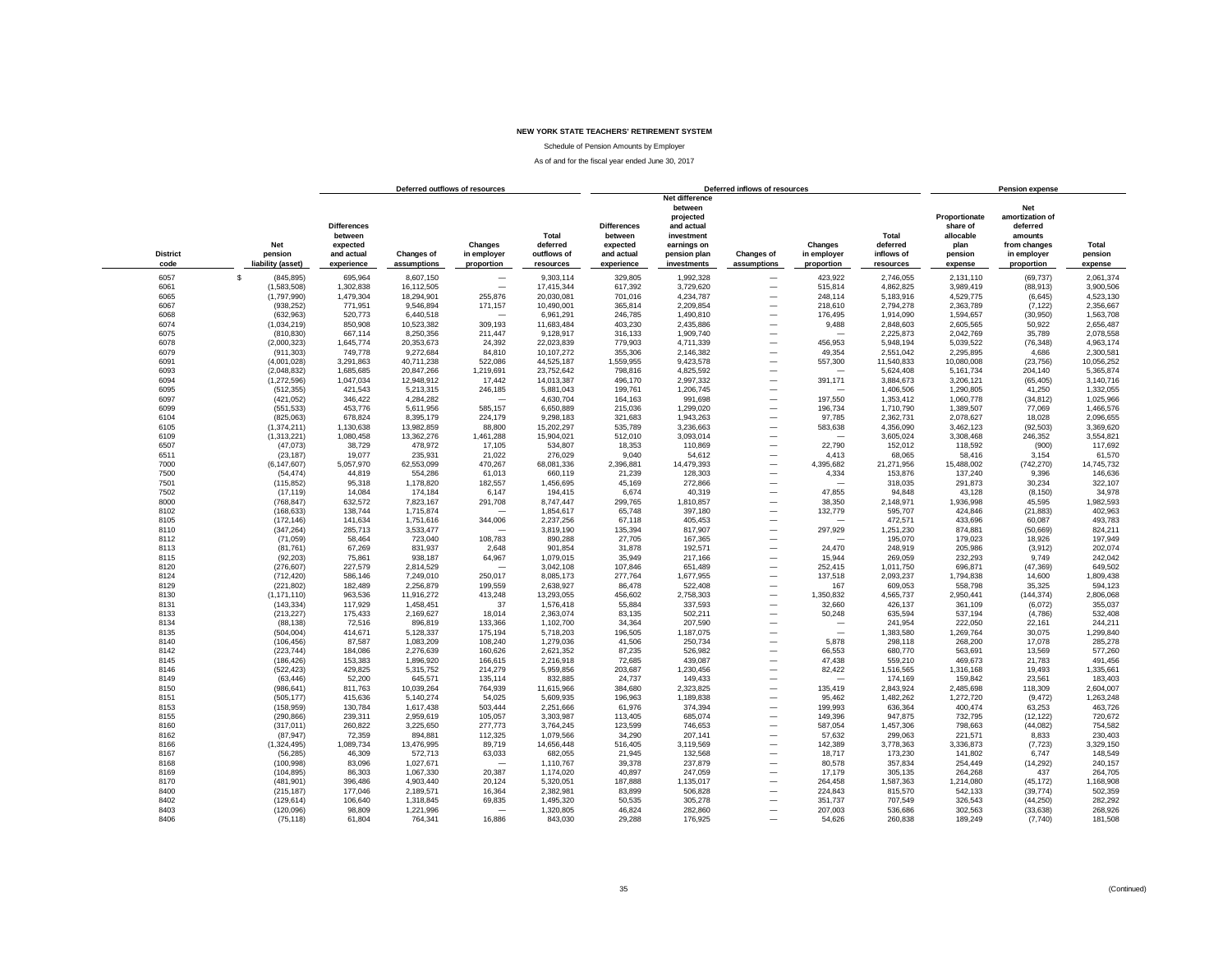Schedule of Pension Amounts by Employer

As of and for the fiscal year ended June 30, 2017

|                         |                                     |                                                                       |                                  | Deferred outflows of resources       |                                                      |                                                                       |                                                                                                                  | Deferred inflows of resources    |                                      |                                                     |                                                                      | Pension expense                                                                                   |                             |
|-------------------------|-------------------------------------|-----------------------------------------------------------------------|----------------------------------|--------------------------------------|------------------------------------------------------|-----------------------------------------------------------------------|------------------------------------------------------------------------------------------------------------------|----------------------------------|--------------------------------------|-----------------------------------------------------|----------------------------------------------------------------------|---------------------------------------------------------------------------------------------------|-----------------------------|
| <b>District</b><br>code | Net<br>pension<br>liability (asset) | <b>Differences</b><br>between<br>expected<br>and actual<br>experience | <b>Changes of</b><br>assumptions | Changes<br>in employer<br>proportion | <b>Total</b><br>deferred<br>outflows of<br>resources | <b>Differences</b><br>between<br>expected<br>and actual<br>experience | Net difference<br>between<br>projected<br>and actual<br>investment<br>earnings on<br>pension plan<br>investments | <b>Changes of</b><br>assumptions | Changes<br>in employer<br>proportion | <b>Total</b><br>deferred<br>inflows of<br>resources | Proportionate<br>share of<br>allocable<br>plan<br>pension<br>expense | <b>Net</b><br>amortization of<br>deferred<br>amounts<br>from changes<br>in employer<br>proportion | Total<br>pension<br>expense |
| 8407                    | s.<br>(485, 277)                    | 399,264                                                               | 4,937,791                        | 17,295                               | 5,354,349                                            | 189,204                                                               | 1,142,968                                                                                                        |                                  | 587,914                              | 1,920,086                                           | 1,222,585                                                            | (97, 956)                                                                                         | 1,124,630                   |
| 8409                    | (268, 602)                          | 220,993                                                               | 2,733,075                        | 782                                  | 2,954,850                                            | 104,725                                                               | 632,635                                                                                                          | —                                | 244,289                              | 981,649                                             | 676,703                                                              | (43, 229)                                                                                         | 633,475                     |
| 8410                    | (98, 478)                           | 81.023                                                                | 1,002,033                        | 71,777                               | 1,154,834                                            | 38,395                                                                | 231,944                                                                                                          | $\equiv$                         | 87,792                               | 358,132                                             | 248,101                                                              | (3,924)                                                                                           | 244,177                     |
| 8412                    | (223, 959)                          | 184,263                                                               | 2,278,823                        | 127,701                              | 2,590,786                                            | 87,319                                                                | 527,487                                                                                                          | $\equiv$                         | 146,402                              | 761,208                                             | 564,231                                                              | (6, 545)                                                                                          | 557,686                     |
| 8415                    | (225, 656)                          | 185,660                                                               | 2,296,099                        |                                      | 2,481,758                                            | 87,981                                                                | 531,486                                                                                                          |                                  | 387,936                              | 1,007,404                                           | 568,509                                                              | (64, 587)                                                                                         | 503,921                     |
| 8416                    | (125, 964)                          | 103,637                                                               | 1,281,707                        | 24,271                               | 1,409,616                                            | 49,112                                                                | 296,681                                                                                                          | $\equiv$                         | 219,803                              | 565,596                                             | 317,348                                                              | (31, 540)                                                                                         | 285,808                     |
| 8419                    | (105, 519)                          | 86,816                                                                | 1,073,674                        | 19,736                               | 1,180,226                                            | 41,141                                                                | 248,527                                                                                                          | $\equiv$                         | 24,603                               | 314,271                                             | 265,839                                                              | (1, 174)                                                                                          | 264,665                     |
| 8420                    | (183, 028)                          | 150,587                                                               | 1,862,347                        | 59.417                               | 2,072,351                                            | 71,361                                                                | 431,084                                                                                                          | —                                | 218,453                              | 720,897                                             | 461,113                                                              | (24, 378)                                                                                         | 436,734                     |
| 8421                    | (108, 684)                          | 89.420                                                                | 1,105,879                        | 39,965                               | 1,235,264                                            | 42,375                                                                | 255,982                                                                                                          | $\qquad \qquad \longleftarrow$   | 99,038                               | 397,395                                             | 273,813                                                              | (8, 477)                                                                                          | 265,336                     |
| 8422                    | (107, 601)                          | 88,529                                                                | 1.094.858                        | $\overline{\phantom{m}}$             | 1,183,387                                            | 41,952                                                                | 253,431                                                                                                          | $\equiv$                         | 133,210                              | 428,593                                             | 271,084                                                              | (22, 795)                                                                                         | 248,289                     |
| 8423                    | (82, 753)                           | 68,085                                                                | 842,028                          | 20,870                               | 930,983                                              | 32,264                                                                | 194,907                                                                                                          | —                                | 78,480                               | 305,651                                             | 208,484                                                              | (11,788)                                                                                          | 196,696                     |
| 8424                    | (55, 258)                           | 45,464                                                                | 562,263                          | 2,153                                | 609,880                                              | 21,545                                                                | 130,149                                                                                                          | —                                | 64,993                               | 216,687                                             | 139,215                                                              | (10, 930)                                                                                         | 128,285                     |
| 8425                    | (96, 153)                           | 79.111                                                                | 978,379                          | 17,158                               | 1,074,648                                            | 37,489                                                                | 226,469                                                                                                          | —                                | 80,396                               | 344,354                                             | 242,244                                                              | (12,089)                                                                                          | 230,156                     |
| 8426                    | (68,080)                            | 56,013                                                                | 692,729                          | 42,421                               | 791,164                                              | 26,544                                                                | 160,349                                                                                                          | —                                | 46,367                               | 233,259                                             | 171,518                                                              | (2,004)                                                                                           | 169,514                     |
| 8427                    | (31, 877)                           | 26,227                                                                | 324,351                          | 34,936                               | 385,513                                              | 12,428                                                                | 75,079                                                                                                           | —                                | 1,744                                | 89,251                                              | 80,309                                                               | 5,319                                                                                             | 85,627                      |
| 8428                    | (168, 859)                          | 138,930                                                               | 1,718,174                        | $\overline{\phantom{0}}$             | 1,857,104                                            | 65,836                                                                | 397,712                                                                                                          | $\equiv$                         | 95,019                               | 558,567                                             | 425,416                                                              | (15, 985)                                                                                         | 409,431                     |
| 8429                    | (77, 768)                           | 63,984                                                                | 791,306                          | 81,350                               | 936,640                                              | 30,321                                                                | 183,166                                                                                                          | —                                | 135,660                              | 349,147                                             | 195,926                                                              | (9,795)                                                                                           | 186,131                     |
| 8430                    | (90, 331)                           | 74,320                                                                | 919,138                          | $\overline{\phantom{m}}$             | 993,458                                              | 35,219                                                                | 212,756                                                                                                          | $\equiv$                         | 218,123                              | 466,098                                             | 227,576                                                              | (36, 932)                                                                                         | 190,644                     |
| 8431                    | (79, 751)                           | 65,615                                                                | 811,480                          | $\overline{\phantom{0}}$             | 877,095                                              | 31,094                                                                | 187,836                                                                                                          | $\qquad \qquad$                  | 275,257                              | 494,187                                             | 200,920                                                              | (48, 779)                                                                                         | 152,142                     |
| 8432                    | (90, 904)                           | 74,792                                                                | 924,968                          |                                      | 999,760                                              | 35,442                                                                | 214,106                                                                                                          | —                                | 636,483                              | 886,031                                             | 229,020                                                              | (115, 338)                                                                                        | 113,682                     |
| 8433                    | (4,866)                             | 4,004                                                                 | 49,515                           |                                      | 53,518                                               | 1.897                                                                 | 11,461                                                                                                           | —                                | 39,001                               | 52,360                                              | 12,260                                                               | (6, 394)                                                                                          | 5,866                       |
| 8434                    | (3,892)                             | 3,202                                                                 | 39,604                           |                                      | 42,806                                               | 1,518                                                                 | 9,167                                                                                                            | —                                | 31,195                               | 41,879                                              | 9,806                                                                | (5, 114)                                                                                          | 4,692                       |
| Closed districts        | $\overline{\phantom{0}}$            | $\overline{\phantom{m}}$                                              | $\overline{\phantom{m}}$         | 1,191,779                            | 1.191.779                                            | $\overline{\phantom{0}}$                                              | $\overline{\phantom{m}}$                                                                                         | —                                | 19,480                               | 19,480                                              | $\overline{\phantom{0}}$                                             | 192.649                                                                                           | 192.649                     |

See accompanying notes to schedule of employer allocations and schedule of pension amounts by employer.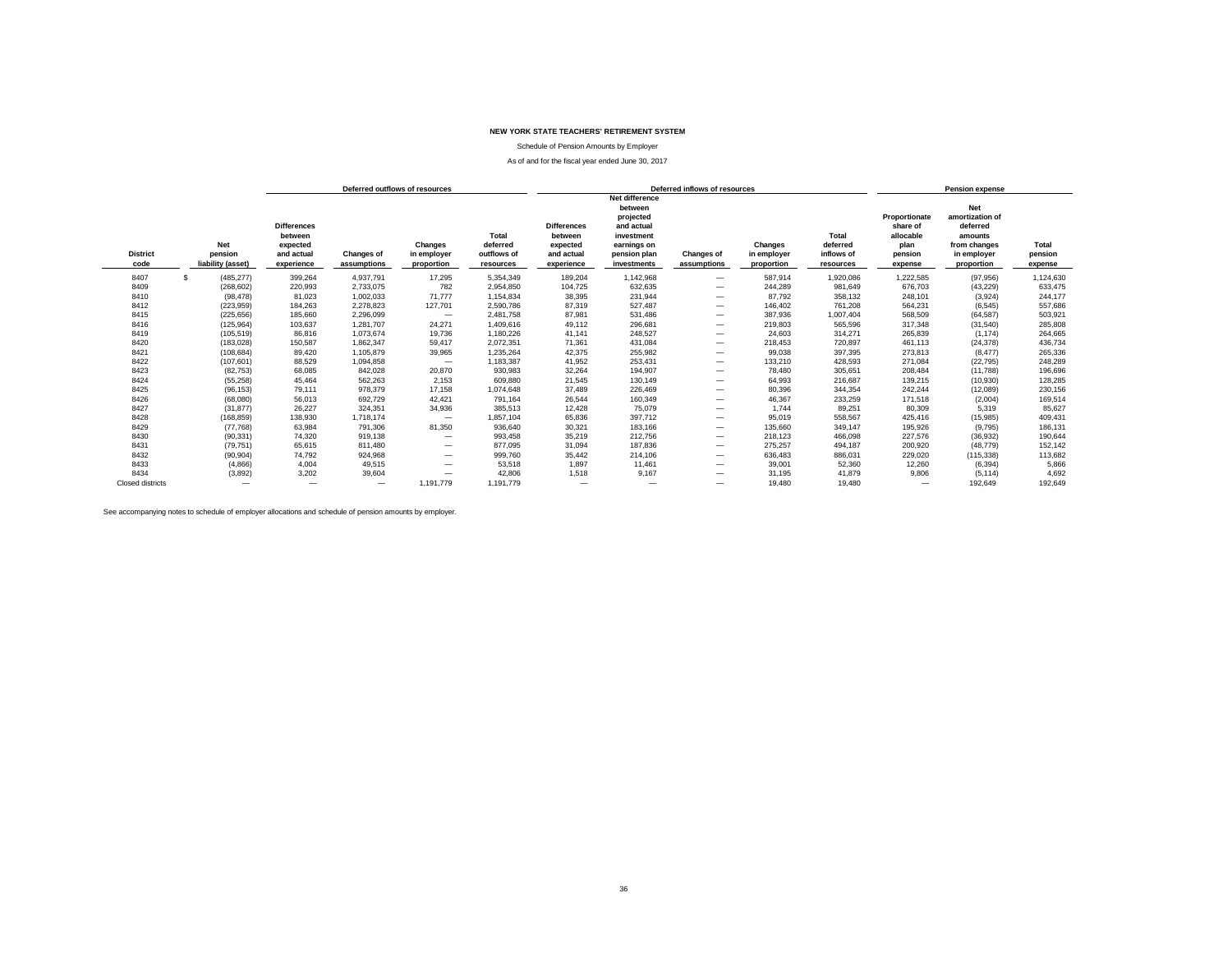Notes to Schedule of Employer Allocations and Schedule of Pension Amounts by Employer

June 30, 2017

### **(1) Plan Description**

The New York State Teachers' Retirement System (NYSTRS or the System) was created and exists pursuant to Article 11 of the New York State Education Law. The System is the administrator of a cost-sharing, multiple-employer public employee retirement system (PERS), administered by a 10-member Board to provide pension benefits for teachers employed by participating employers in the State of New York, excluding New York City. For additional Plan information please refer to the NYSTRS Comprehensive Annual Financial Report which can be found on the System's website located at www.nystrs.org.

### *(a) Benefits*

The benefits provided to members of the System are established by New York State law and may be amended only by the Legislature with the Governor's approval. Benefit provisions vary depending on date of membership and are subdivided into the following six classes:

*(i) Tier 1*

Members who last joined prior to July 1, 1973 are covered by the provisions of Article 11 of the Education Law.

*(ii) Tier 2*

Members who last joined on or after July 1, 1973 and prior to July 27, 1976 are covered by the provisions of Article 11 of the Education Law and Article 11 of the Retirement and Social Security Law (RSSL).

*(iii) Tier 3*

Members who last joined on or after July 27, 1976 and prior to September 1, 1983 are covered by the provisions of Article 14 and Article 15 of the RSSL.

*(iv) Tier 4*

Members who last joined on or after September 1, 1983 and prior to January 1, 2010 are covered by the provisions of Article 15 of the RSSL.

*(v) Tier 5*

Members who joined on or after January 1, 2010 and prior to April 1, 2012 are covered by the provisions of Article 15 of the RSSL.

*(vi) Tier 6*

Members who joined on or after April 1, 2012 are covered by the provisions of Article 15 of the RSSL.

### *(b) Service Retirements*

Tier 1 members are eligible, beginning at age 55, for a service retirement allowance of approximately 2% per year of credited service times final average salary.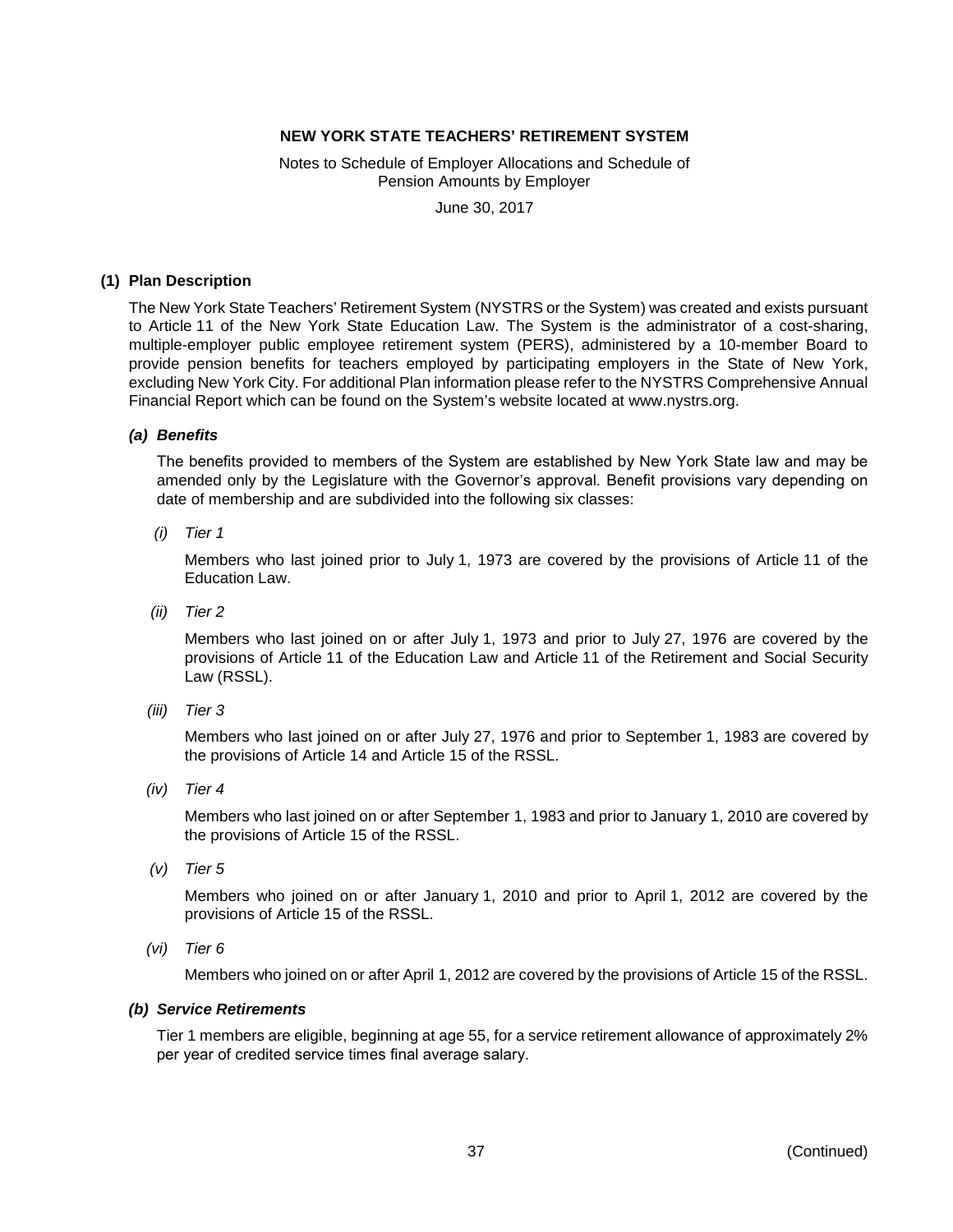Notes to Schedule of Employer Allocations and Schedule of Pension Amounts by Employer

June 30, 2017

Under Article 19 of the RSSL, eligible Tiers 1 and 2 members can receive additional service credit of one-twelfth of a year for each year of retirement credit as of the date of retirement or death up to a maximum of two additional years.

Tiers 2 through 5 are eligible for the same but with the following limitations: (1) Tiers 2 through 4 members receive an unreduced benefit for retirement at age 62 or retirement at ages 55 through 61 with 30 years of service or a reduced benefit for retirement at ages 55 through 61 with less than 30 years of service. (2) Tier 5 members receive an unreduced benefit for retirement at age 62 or retirement at ages 57 through 61 with 30 years of service. They receive a reduced benefit for retirement at ages 55 and 56 regardless of service credit, or ages 57 through 61 with less than 30 years of service.

Tier 6 members are eligible for a service retirement allowance of 1.75% per year of credited service for the first 20 years of service plus 2% per year for years of service in excess of 20 years times final average salary. Tier 6 members receive an unreduced benefit for retirement at age 63. They receive a reduced benefit at ages 55 through 62 regardless of service credit.

### *(c) Vested Benefits*

Retirement benefits vest after 5 years of credited service except for Tiers 5 and 6 where 10 years of credited service are required. Benefits are payable at age 55 or greater with the limitations noted for service retirements above.

### *(d) Disability Retirement*

Members are eligible for disability retirement benefits after 10 years of credited New York State service except for Tier 3 where disability retirement is permissible after 5 years of credited New York State service pursuant to the provisions of Article 14 of the RSSL. The Tier 3 benefit is integrated with Social Security.

### *(e) Death Benefits*

Death benefits are paid to the beneficiary of active members who die in service. The benefit is based on final salary and the number of years of credited service.

### *(f) Prior Service*

After 2 years of membership, members of all tiers may claim and receive credit for prior New York State public or teaching service. Only Tiers 1 and 2 members may, under certain conditions, claim out of state service.

### *(g) Tier Reinstatement*

In accordance with Chapter 640 of the Laws of 1998, any active member who had a prior membership may elect to be reinstated to their original date and Tier of membership.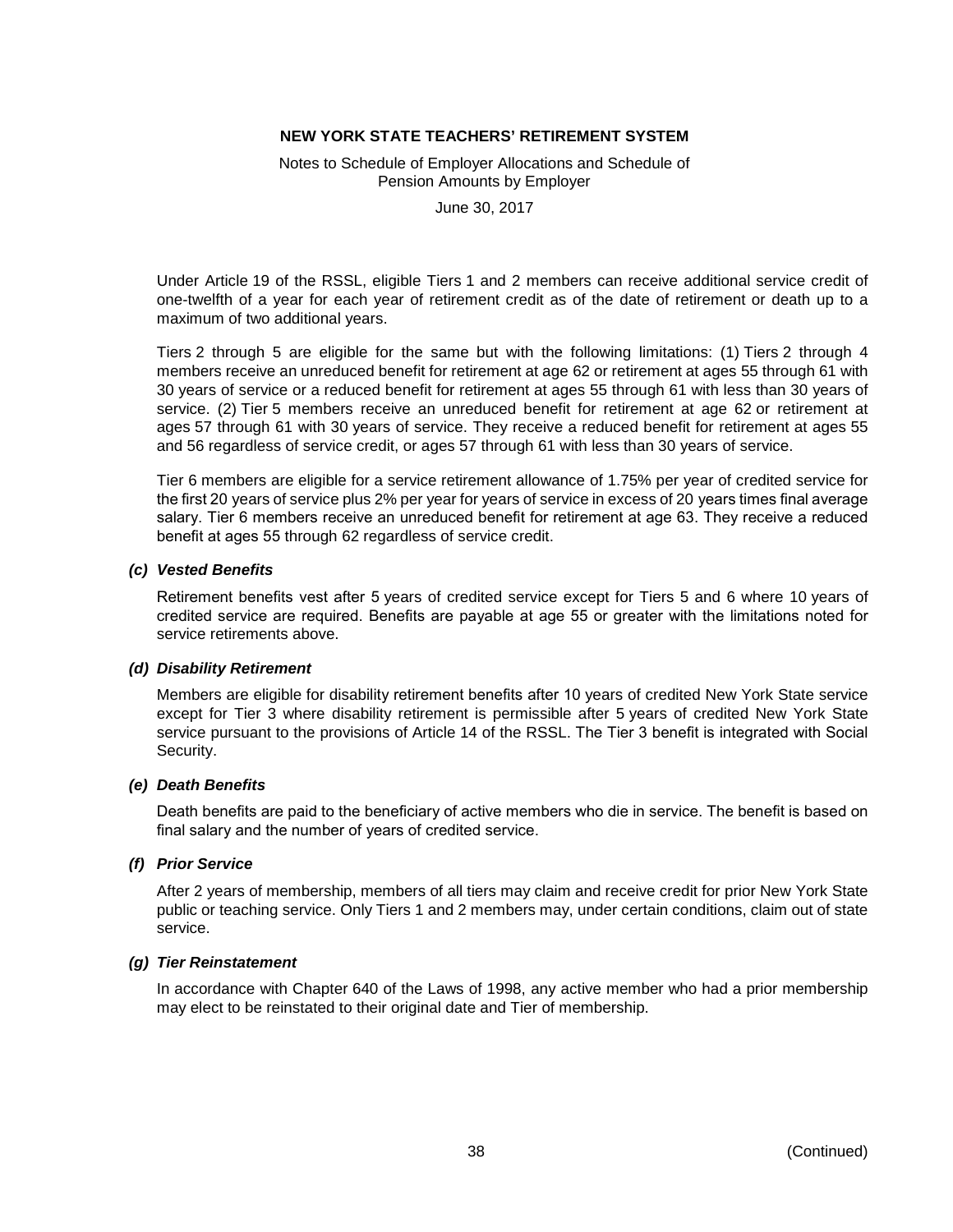Notes to Schedule of Employer Allocations and Schedule of Pension Amounts by Employer

June 30, 2017

### *(h) Permanent Cost of Living Adjustment (COLA)*

Section 532-a of the Education Law provides a permanent cost-of-living benefit to both current and future retired members. This benefit will be paid commencing September of each year to retired members who have attained age 62 and have been retired for 5 years or attained age 55 and have been retired for 10 years. Disability retirees must have been retired for 5 years, regardless of age, to be eligible. The annual COLA percentage is equal to 50% of the increase in the consumer price index, not to exceed 3% nor be lower than 1%. It is applied to the first eighteen thousand dollars of the annual benefit. The applicable percentage payable beginning September 2017 is 1.2%.

Members who retired prior to July 1, 1970 are eligible for a minimum benefit of seventeen thousand five hundred dollars for 35 years of credited full-time New York State service. Certain members who retire pursuant to the provisions of Article 14 of the RSSL are eligible for automatic cost-of-living supplementation based on the increase in the consumer price index with a maximum per annum increase of 3%.

### **(2) Contributions**

### *(a) Employer Contributions*

Pursuant to Article 11 of the New York State Education Law, employers are required to contribute at an actuarially determined rate adopted annually by the Retirement Board. The actuarially determined contribution rate applicable to 2016-17 salaries was 11.72%. A reconciliation of total required employer contributions presented in the Schedule of Employer Allocations and additions from employer contributions per the System's Statement of Changes in Fiduciary Net Position for fiscal year June 30, 2017 is as follows:

| Total required employer contributions    | \$1,857,233,863 |
|------------------------------------------|-----------------|
| Miscellaneous billing adjustments        | 124,657         |
| Additions from employer<br>contributions | \$1,857,358,520 |

### *(b) Member Contributions*

Tier 3 and Tier 4 members are required by law to contribute 3% of salary to the System. Effective October 2000, contributions were eliminated for Tiers 3 and 4 members with 10 or more years of service or membership. Effective January 1, 2010, Tier 5 members are required by law to contribute 3.5% of salary throughout their active membership. Effective April 1, 2012, Tier 6 members are required by law to contribute between 3% and 6% of salary throughout their active membership in accordance with a schedule based upon salary earned. Pursuant to Article 14 and Article 15 of the RSSL, those member contributions are used to help fund the benefits provided by the System. However, if a member dies or leaves covered employment with less than 5 years of credited service for Tiers 3 and 4, or 10 years of credited service for Tiers 5 and 6, the member contributions with interest calculated at 5% per annum are refunded to the employee or designated beneficiary. Eligible Tier 1 and Tier 2 members may make member contributions under certain conditions pursuant to the provisions of Article 11 of the Education Law and Article 11 of the RSSL. Upon termination of membership, such accumulated member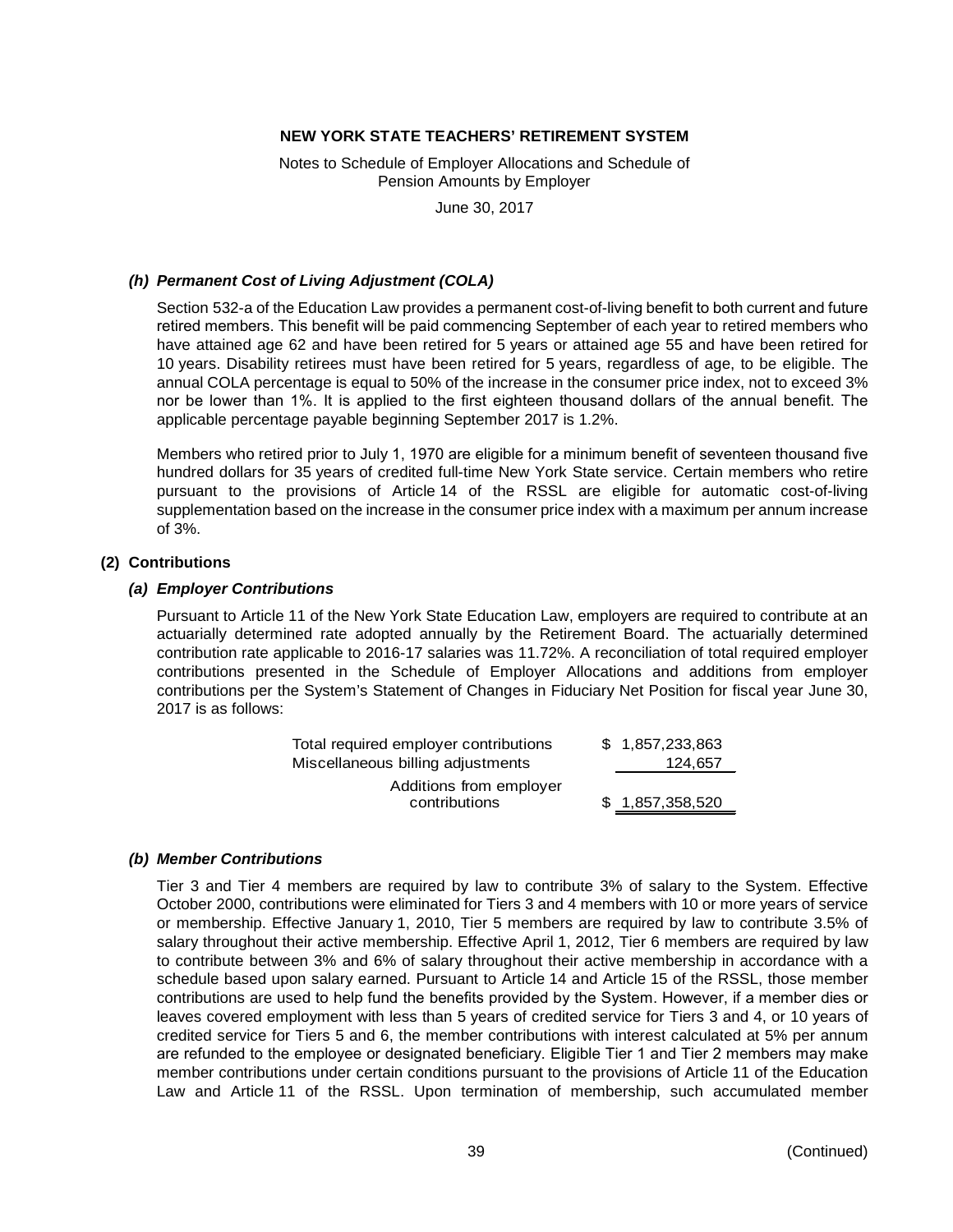Notes to Schedule of Employer Allocations and Schedule of Pension Amounts by Employer

June 30, 2017

contributions are refunded. At retirement, such accumulated member contributions can be withdrawn or are paid as a life annuity.

### **(3) Basis of Presentation**

The Schedule of Employer Allocations and Schedule of Pension Amounts by Employer (collectively, the Schedules) present amounts that are elements of the financial statements of the System or of its participating employers. Accordingly, they do not purport to be a complete presentation of the financial position or changes in financial position of either the System or its participating employers. The amounts presented in the Schedules were prepared in accordance with U.S. generally accepted accounting principles. Such preparation requires management of the System to make a number of estimates and assumptions relating to the reported amounts. Due to the inherent nature of these estimates, actual results could differ from those estimates.

### **(4) Employer Allocation Percentages**

The employer allocation percentages presented in the Schedule of Employer Allocations and applied to amounts presented in the Schedule of Pension Amounts by Employer are based on the ratio of each employer's actuarially determined contribution to the System's total actuarially determined employer contribution for the fiscal year ended June 30, 2017. The employer allocation percentages have been rounded for presentation purposes. Therefore, use of these percentages to recalculate individual employer amounts presented in the Schedule of Pension Amounts by Employer may result in immaterial differences due to this rounding.

### **(5) Summary of Significant Accounting Policies**

The System's financial statements from which the System's fiduciary net position is determined are prepared using the accrual basis of accounting. Plan member contributions are recognized in the period in which the contributions are due. Employer contributions are recognized when due and the employer has a legal requirement to provide the contributions. Benefits and refunds are recognized when due and payable in accordance with the terms of the plan. Plan investments are reported at fair value. For detailed information on how investments are valued, please refer to the System's annual report.

### **(6) Collective Net Pension Liability (Asset) and Actuarial Information**

The components of the collective net pension liability (asset) of the participating school districts at June 30, 2017 are as follows:

| Total pension liability                                                  | SS. | 114.708.261.032 |
|--------------------------------------------------------------------------|-----|-----------------|
| System fiduciary net position                                            |     | 115,468,360,316 |
| School districts' net pension liability (asset)                          |     | (760,099,284)   |
| System fiduciary net position as a percentage of total pension liability |     | 100.66 %        |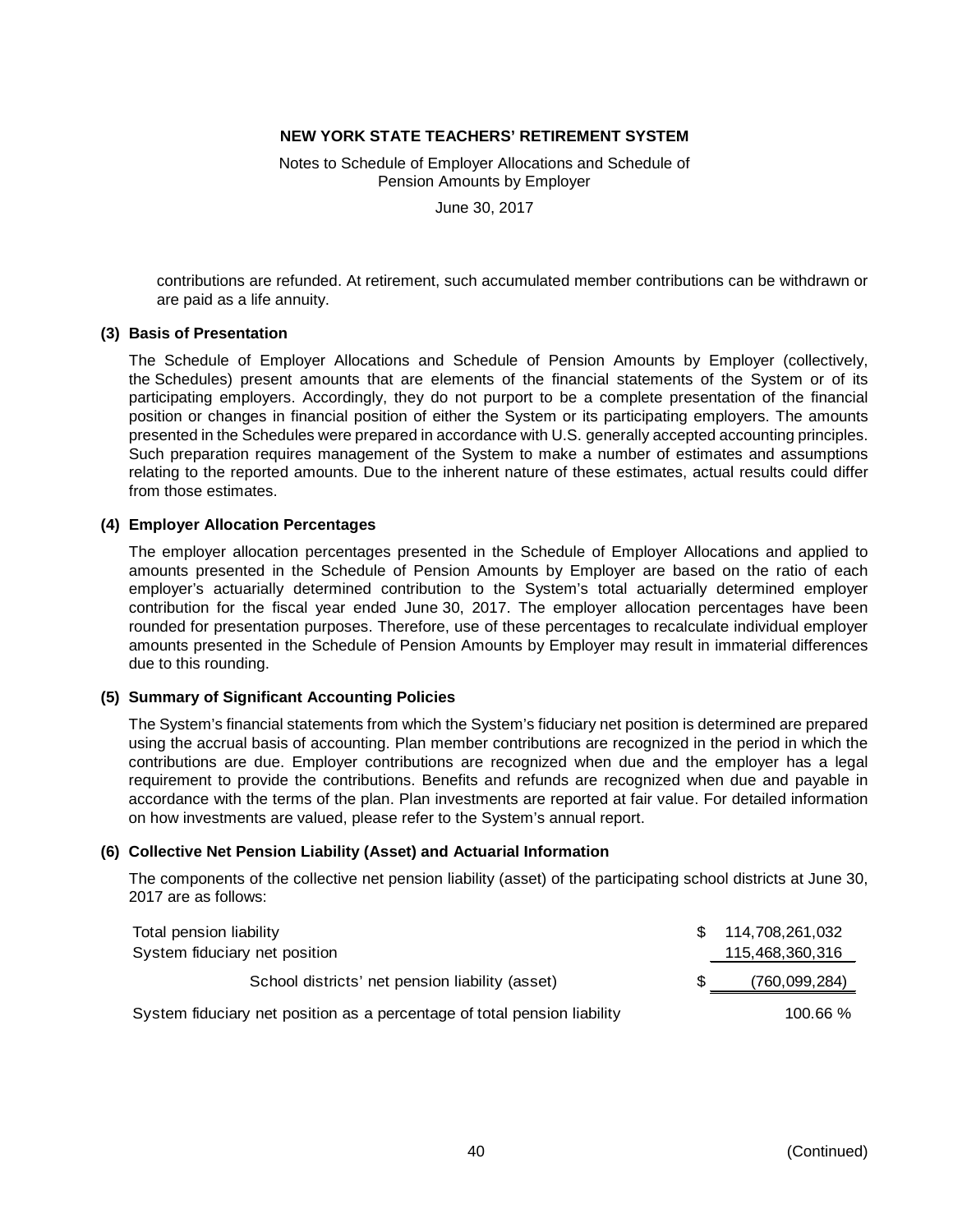Notes to Schedule of Employer Allocations and Schedule of Pension Amounts by Employer

June 30, 2017

### *(a) Actuarial Assumptions*

The total pension liability for the June 30, 2017 measurement date was determined by an actuarial valuation as of June 30, 2016, with update procedures used to roll forward the total pension liability to June 30, 2017, using the following assumptions:

| <b>Inflation</b>           | 2.5%                                        |      |
|----------------------------|---------------------------------------------|------|
| Projected salary increases | Rates of increase differ based on service.  |      |
|                            | They have been calculated based upon recent |      |
|                            | NYSTRS member experience.                   |      |
|                            | <b>Service</b>                              | Rate |

| ------ | -----        |  |
|--------|--------------|--|
| 5      | 4.72 %       |  |
| 15     |              |  |
| 25     | 3.46<br>2.37 |  |
| 35     | 1.90         |  |
|        |              |  |

Projected COLAs 2012 1.5% compounded annually

Investment rate of return 7.25% compounded annually, net of pension plan investment expense, including inflation

Annuitant mortality rates are based on plan member experience, with adjustments for mortality improvements based on Society of Actuaries Scale MP2014, applied on a generational basis. Active member mortality rates are based on plan member experience.

The actuarial assumptions were based on the results of an actuarial experience study for the period of July 1, 2009 and June 30, 2014.

The long-term expected rate of return on pension plan investments was determined in accordance with Actuarial Standard of Practice (ASOP) No. 27, *Selection of Economic Assumptions for Measuring Pension Obligations*. ASOP No. 27 provides guidance on the selection of an appropriate assumed investment rate of return. Consideration was given to expected future real rates of return (expected returns, net of pension plan investment expense and inflation) for each major asset class as well as historical investment data and plan performance.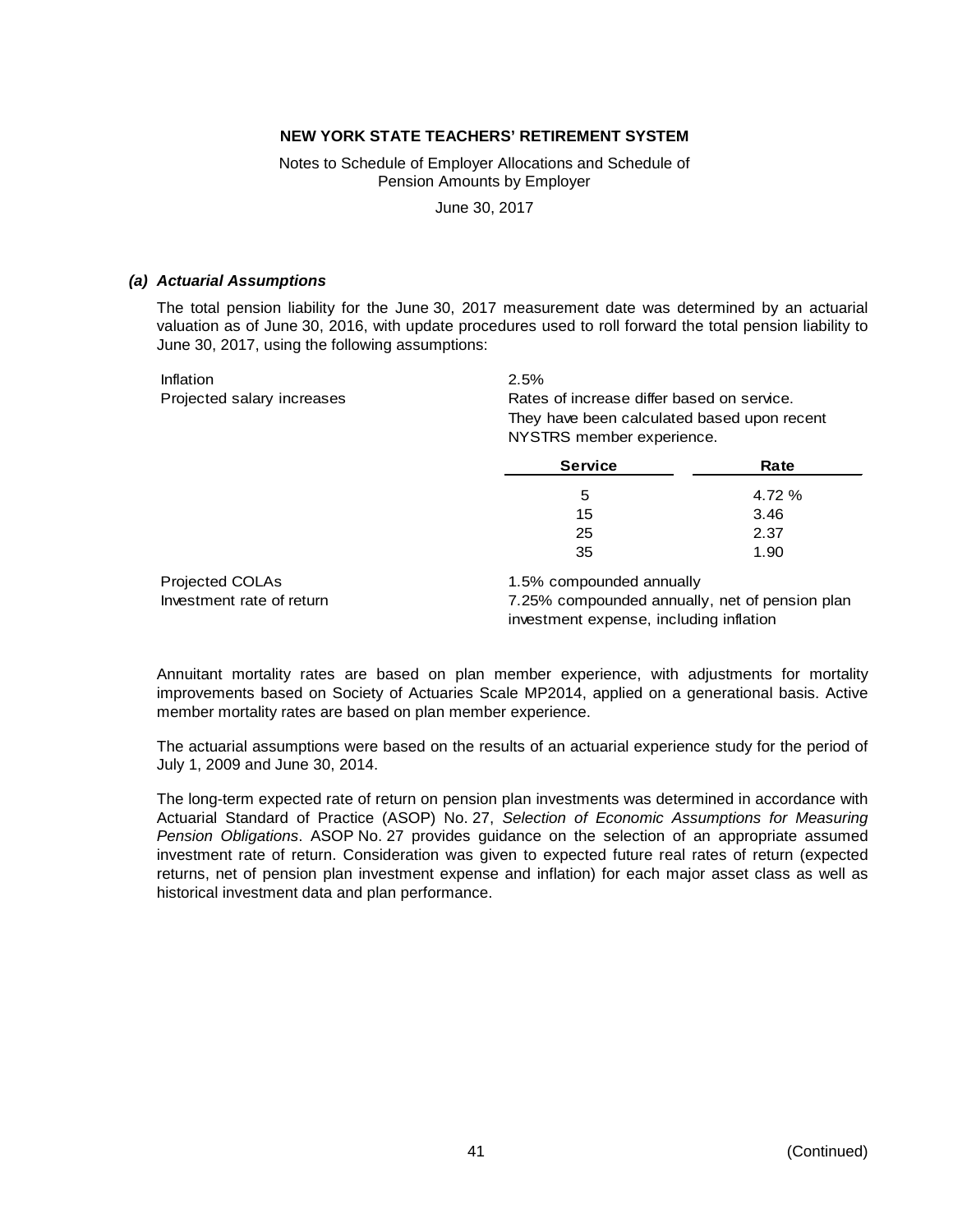Notes to Schedule of Employer Allocations and Schedule of Pension Amounts by Employer

June 30, 2017

Best estimates of arithmetic real rates of return for each major asset class included in the System's target asset allocation as of the measurement date of June 30, 2017 are summarized in the following table:

| <b>Target</b><br>allocation | Long-term<br>expected real<br>rate of return* |
|-----------------------------|-----------------------------------------------|
|                             |                                               |
| 35%                         | 5.9%                                          |
| 18                          | 7.4                                           |
| 11                          | 4.3                                           |
| 8                           | 9.0                                           |
| 16                          | 1.6                                           |
| 2                           | 1.3                                           |
| 1                           | 3.9                                           |
| 8                           | 2.8                                           |
|                             | 0.6                                           |
| 100 %                       |                                               |
|                             |                                               |

\* Real rates of return are net of a long-term inflation assumption of 2.2% for 2017.

### *(b) Discount Rate*

The discount rate used to measure the total pension liability as of June 30, 2017 was 7.25%. The projection of cash flows used to determine the discount rate assumed that contributions from plan members will be made at the current member contribution rates and that contributions from school districts will be made at statutorily required rates, actuarially determined. Based on those assumptions, the System's fiduciary net position was projected to be available to make all projected future benefit payments of current plan members. Therefore, the long-term expected rate of return on pension plan investments was applied to all periods of projected benefit payments to determine the total pension liability.

### *(c) Sensitivity of the Collective Net Pension Liability (Asset) to Changes in the Discount Rate*

The following presents the collective net pension liability (asset) of the NYSTRS participating school districts as of June 30, 2017 calculated using the discount rate of 7.25%, as well as what the school districts' net pension liability (asset) would be if it were calculated using a discount rate that is 1-percentage-point lower (6.25%) or 1-percentage-point higher (8.25%) than the current rate:

| <b>Current discount rate</b><br>1% Decrease<br>(6.25%)<br>(7.25%) |  |               | 1% Increase<br>$(8.25\%)$ |                     |  |  |
|-------------------------------------------------------------------|--|---------------|---------------------------|---------------------|--|--|
| 13,094,259,212                                                    |  | (760,099,284) |                           | (12, 362, 436, 827) |  |  |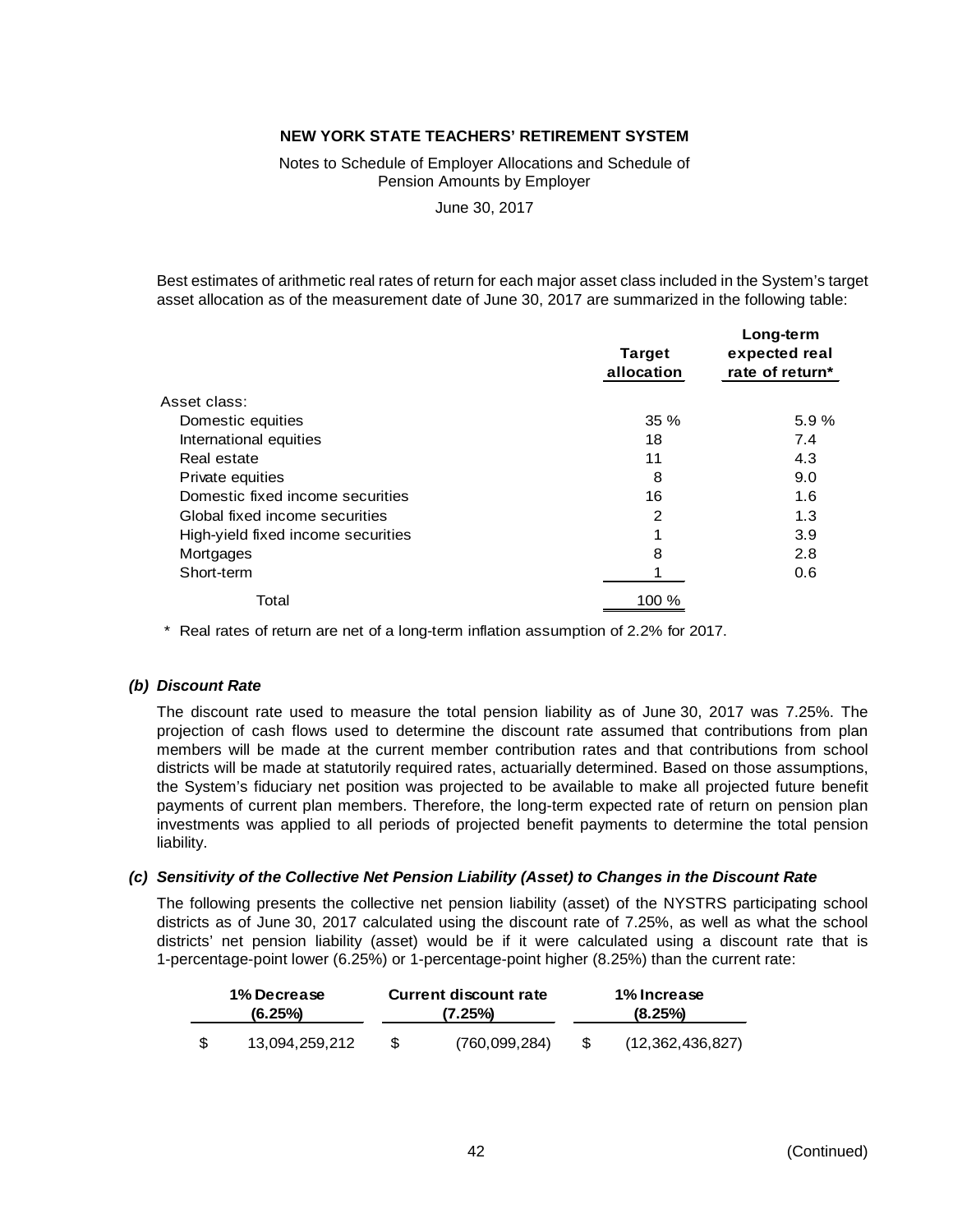Notes to Schedule of Employer Allocations and Schedule of Pension Amounts by Employer

June 30, 2017

### **(7) Collective Deferred Outflows of Resources and Deferred Inflows of Resources**

Annual changes to the net pension liability (asset) resulting from differences between expected and actual experience with regard to economic and demographic factors and from changes of assumptions about future economic or demographic factors or other inputs are deferred and amortized over a closed period equal to the average of the expected service lives of all members and beneficiaries that are provided with pension benefits determined for the period during which the changes occurred. Differences between projected and actual earnings on pension plan investments are amortized over a closed 5-year period. The following presents a summary of changes in the collective deferred outflows of resources and deferred inflows of resources (excluding employer-specific amounts) for the year ended June 30, 2017:

| Deferred outflows<br>of resources         | Measurement<br>period<br>July 1-June 30 | Amortization<br>period | <b>Beginning</b><br>balance<br>on prior<br>measurement<br>period deferrals |     | Current<br>measurement<br>period<br>additions |    | Amortization of<br>amounts<br>recognized<br>in current period<br>pension expense | End of year<br>balance         |
|-------------------------------------------|-----------------------------------------|------------------------|----------------------------------------------------------------------------|-----|-----------------------------------------------|----|----------------------------------------------------------------------------------|--------------------------------|
| Changes of assumptions                    | 2016<br>2017                            | 7.2<br>7.1             | \$<br>6,101,336,740 \$                                                     |     | 3,045,909,213                                 | S  | (984,086,571) \$<br>(429,001,298)                                                | 5,117,250,169<br>2,616,907,915 |
| Total                                     |                                         |                        | 6,101,336,740                                                              |     | 3,045,909,213                                 |    | (1,413,087,869)                                                                  | 7,734,158,084                  |
| Difference between<br>expected and actual |                                         |                        |                                                                            |     |                                               |    |                                                                                  |                                |
| experience                                | 2017                                    | 7.1                    |                                                                            |     | 727,895,418                                   |    | (102,520,481)                                                                    | 625,374,937                    |
| Total                                     |                                         |                        |                                                                            |     | 727,895,418                                   |    | (102,520,481)                                                                    | 625,374,937                    |
|                                           | Total deferred outflows of resources    |                        | \$<br>6.101.336.740                                                        | \$. | 3.773.804.631                                 | S. | $(1.515.608.350)$ \$                                                             | 8.359.533.021                  |

| Deferred inflows<br>of resources | Measurement<br>period<br>July 1-June 30 | <b>Amortization</b><br>period |    | <b>Beginning</b><br>balance<br>on prior<br>measurement<br>period deferrals | Current<br>measurement<br>period<br>additions |   | Amortization of<br>amounts<br>recognized<br>in current period<br>pension expense | End of year<br>balance |
|----------------------------------|-----------------------------------------|-------------------------------|----|----------------------------------------------------------------------------|-----------------------------------------------|---|----------------------------------------------------------------------------------|------------------------|
| Net difference betw een          | 2014                                    | 5                             | \$ | 3,740,650,992 \$                                                           |                                               | S | $(1,870,325,497)$ \$                                                             | 1,870,325,495          |
| projected and actual             | 2015                                    | 5                             |    | (1,745,738,151)                                                            |                                               |   | 581,912,718                                                                      | (1, 163, 825, 433)     |
| earnings on pension              | 2016                                    | 5                             |    | (4,403,178,266)                                                            |                                               |   | 1,100,794,567                                                                    | (3,302,383,699)        |
| plan investments                 | 2017                                    | 5                             |    |                                                                            | 5,482,671,606                                 |   | (1.096, 534, 321)                                                                | 4,386,137,285          |
| Total                            |                                         |                               |    | (2,408,265,425)                                                            | 5,482,671,606                                 |   | (1,284,152,533)                                                                  | 1,790,253,648          |
| Difference between               | 2014                                    | 9.6                           |    | 125,010,886                                                                |                                               |   | (18, 941, 044)                                                                   | 106,069,842            |
| expected and actual              | 2015                                    | 9.4                           |    | 126,778,750                                                                |                                               |   | (17, 132, 263)                                                                   | 109,646,487            |
| experience                       | 2016                                    | 7.2                           |    | 96,144,829                                                                 |                                               |   | (15,507,230)                                                                     | 80,637,599             |
| Total                            |                                         |                               |    | 347,934,465                                                                |                                               |   | (51,580,537)                                                                     | 296,353,928            |
|                                  | Total deferred inflows of resources     |                               | S  | $(2,060,330,960)$ \$                                                       | 5,482,671,606                                 | S | $(1,335,733,070)$ \$                                                             | 2,086,607,576          |